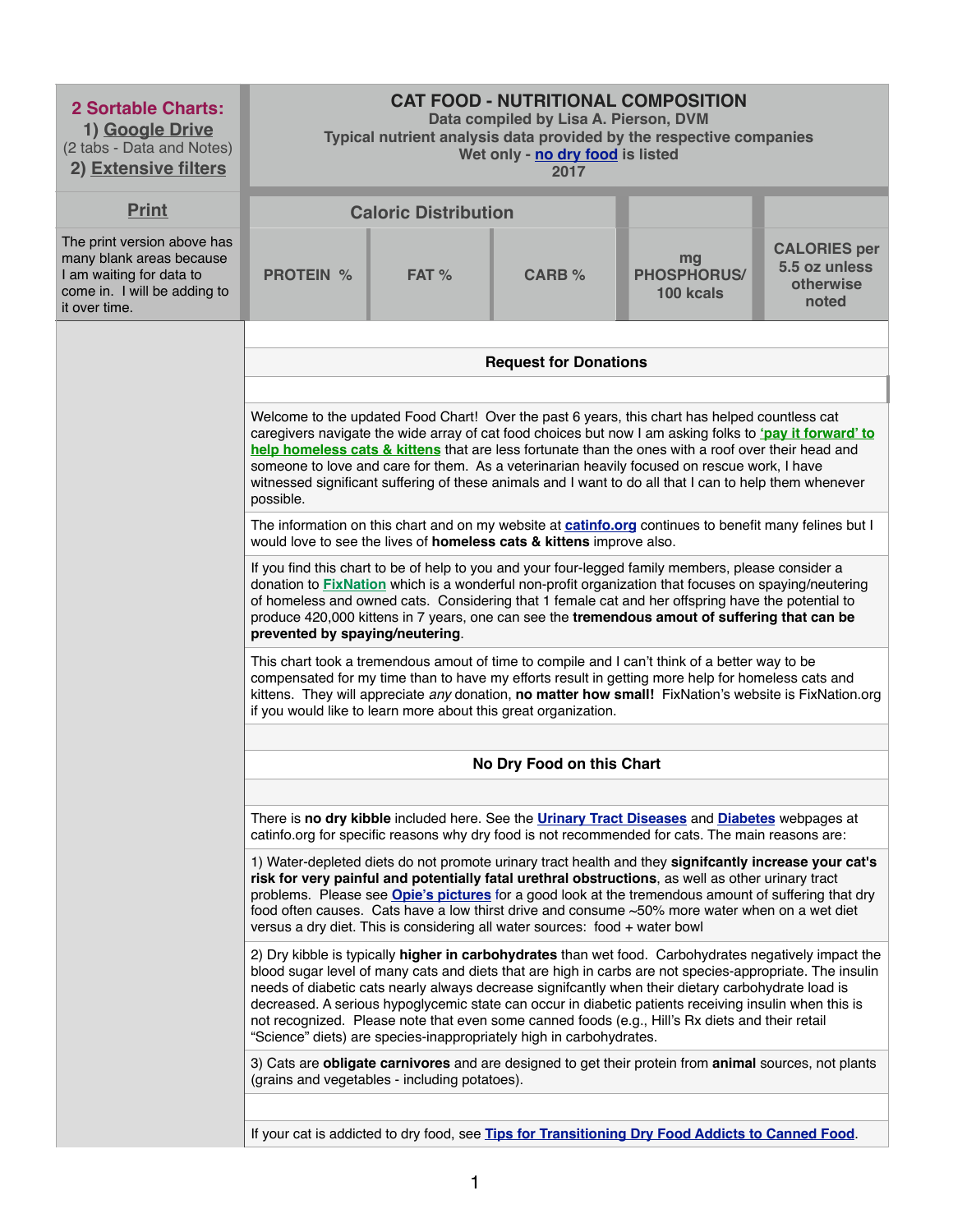| <b>2 Sortable Charts:</b><br>1) Google Drive<br>(2 tabs - Data and Notes)<br>2) Extensive filters                                                                                                                                                                                                                                                                                                                          | <b>CAT FOOD - NUTRITIONAL COMPOSITION</b><br>Data compiled by Lisa A. Pierson, DVM<br>Typical nutrient analysis data provided by the respective companies<br>Wet only - no dry food is listed<br>2017 |                                                                                                                                                                                                                                                                                                                                                                 |                                                                        |                                                                                                                                                                                                                                                                                                                                                                                                                |                                                            |  |  |  |
|----------------------------------------------------------------------------------------------------------------------------------------------------------------------------------------------------------------------------------------------------------------------------------------------------------------------------------------------------------------------------------------------------------------------------|-------------------------------------------------------------------------------------------------------------------------------------------------------------------------------------------------------|-----------------------------------------------------------------------------------------------------------------------------------------------------------------------------------------------------------------------------------------------------------------------------------------------------------------------------------------------------------------|------------------------------------------------------------------------|----------------------------------------------------------------------------------------------------------------------------------------------------------------------------------------------------------------------------------------------------------------------------------------------------------------------------------------------------------------------------------------------------------------|------------------------------------------------------------|--|--|--|
| <b>Print</b>                                                                                                                                                                                                                                                                                                                                                                                                               |                                                                                                                                                                                                       | <b>Caloric Distribution</b>                                                                                                                                                                                                                                                                                                                                     |                                                                        |                                                                                                                                                                                                                                                                                                                                                                                                                |                                                            |  |  |  |
| The print version above has<br>many blank areas because<br>I am waiting for data to<br>come in. I will be adding to<br>it over time.                                                                                                                                                                                                                                                                                       | <b>PROTEIN %</b>                                                                                                                                                                                      | FAT %                                                                                                                                                                                                                                                                                                                                                           | <b>CARB %</b>                                                          | mg<br><b>PHOSPHORUS/</b><br>100 kcals                                                                                                                                                                                                                                                                                                                                                                          | <b>CALORIES per</b><br>5.5 oz unless<br>otherwise<br>noted |  |  |  |
|                                                                                                                                                                                                                                                                                                                                                                                                                            |                                                                                                                                                                                                       |                                                                                                                                                                                                                                                                                                                                                                 |                                                                        |                                                                                                                                                                                                                                                                                                                                                                                                                |                                                            |  |  |  |
| <b>NOT RECOMMENDED</b>                                                                                                                                                                                                                                                                                                                                                                                                     |                                                                                                                                                                                                       |                                                                                                                                                                                                                                                                                                                                                                 | <b>Compiling the Chart</b>                                             |                                                                                                                                                                                                                                                                                                                                                                                                                |                                                            |  |  |  |
|                                                                                                                                                                                                                                                                                                                                                                                                                            |                                                                                                                                                                                                       |                                                                                                                                                                                                                                                                                                                                                                 |                                                                        |                                                                                                                                                                                                                                                                                                                                                                                                                |                                                            |  |  |  |
| The following is a list of<br>companies that were not<br>forthcoming with TNA data<br>for their products. Given<br>that there are plenty of<br>other choices on the<br>market, the consumer<br>should not support<br>companies that do not<br>respect the consumer's right<br>to <i>quickly</i> and <i>easily</i> obtain<br>vital nutrition information.<br>(More comments can be<br>found at the bottom of the<br>chart.) |                                                                                                                                                                                                       | The data used to calculate the values on this chart are from Typical Nutrient Analysis (TNA) data -<br>not the Guaranteed Analysis (GA) data which is listed on the product's package (can/pouch/bag). GA<br>values are reported as <i>minimums</i> and <i>maximums</i> and are, by definition, inaccurate since there is no<br>ceiling or floor, respectively. |                                                                        |                                                                                                                                                                                                                                                                                                                                                                                                                |                                                            |  |  |  |
|                                                                                                                                                                                                                                                                                                                                                                                                                            |                                                                                                                                                                                                       | Also note that <b>phosphorus</b> values are not listed on the package and this value is important for cats<br>with kidney disease. (The lower the phosphorus level, the better.)                                                                                                                                                                                |                                                                        |                                                                                                                                                                                                                                                                                                                                                                                                                |                                                            |  |  |  |
| <b>Addiction</b>                                                                                                                                                                                                                                                                                                                                                                                                           |                                                                                                                                                                                                       |                                                                                                                                                                                                                                                                                                                                                                 |                                                                        |                                                                                                                                                                                                                                                                                                                                                                                                                |                                                            |  |  |  |
| <b>Petsmart private label:</b><br>Authority<br><b>Good Natured</b><br><b>Grreat Choice</b><br><b>Simply Nourish</b>                                                                                                                                                                                                                                                                                                        | price point for the consumer.                                                                                                                                                                         |                                                                                                                                                                                                                                                                                                                                                                 |                                                                        | The listing of fat as a "minimum" instead of a "maximum" is especially problematic because fat is<br>cheap and protein is expensive. Allowing pet food companies to list fat as a minimum instead of a<br>maximum gives pet food companies free rein to produce high fat (and, therefore, low protein)<br>diets which serves to enhance their bottom line but, on a good note, also provides a more affordable |                                                            |  |  |  |
| <b>Nutrisca (Dogswell</b><br>brand)                                                                                                                                                                                                                                                                                                                                                                                        | product' movement has been taken to an extreme.                                                                                                                                                       |                                                                                                                                                                                                                                                                                                                                                                 |                                                                        | When <b>animal by-products</b> are used as a source of protein, the consumer often gets more bang for<br>their buck and the cat is fed a more species-appropriate composition - i.e., higher protein/lower fat<br>diets at a lower price. Please see the comments at catinfo.org regarding by-products. The 'anti-by-                                                                                          |                                                            |  |  |  |
| <b>Party Animal</b>                                                                                                                                                                                                                                                                                                                                                                                                        |                                                                                                                                                                                                       |                                                                                                                                                                                                                                                                                                                                                                 |                                                                        |                                                                                                                                                                                                                                                                                                                                                                                                                |                                                            |  |  |  |
| <b>Feline Natural (K9</b><br><b>Natural</b> )                                                                                                                                                                                                                                                                                                                                                                              |                                                                                                                                                                                                       |                                                                                                                                                                                                                                                                                                                                                                 | therefore, commercial food formulations will vary from batch-to-batch. | Data accuracy: Even though TNA data are more precise than GA data, the values on this chart<br>should be taken as very loose approximations. All foods vary in their nutrient composition and,                                                                                                                                                                                                                 |                                                            |  |  |  |
| <b>Blackwood</b>                                                                                                                                                                                                                                                                                                                                                                                                           |                                                                                                                                                                                                       |                                                                                                                                                                                                                                                                                                                                                                 |                                                                        |                                                                                                                                                                                                                                                                                                                                                                                                                |                                                            |  |  |  |
|                                                                                                                                                                                                                                                                                                                                                                                                                            |                                                                                                                                                                                                       |                                                                                                                                                                                                                                                                                                                                                                 | the company periodically to see if the formulation has changed.        | The bottom line is - this chart is the best that we can do but it is important to understand that these<br>values are not 'etched in stone' and will also change if a company alters its formula. If you are<br>concerned with having the most current data on the food that you feed to your cat, you will need to call                                                                                       |                                                            |  |  |  |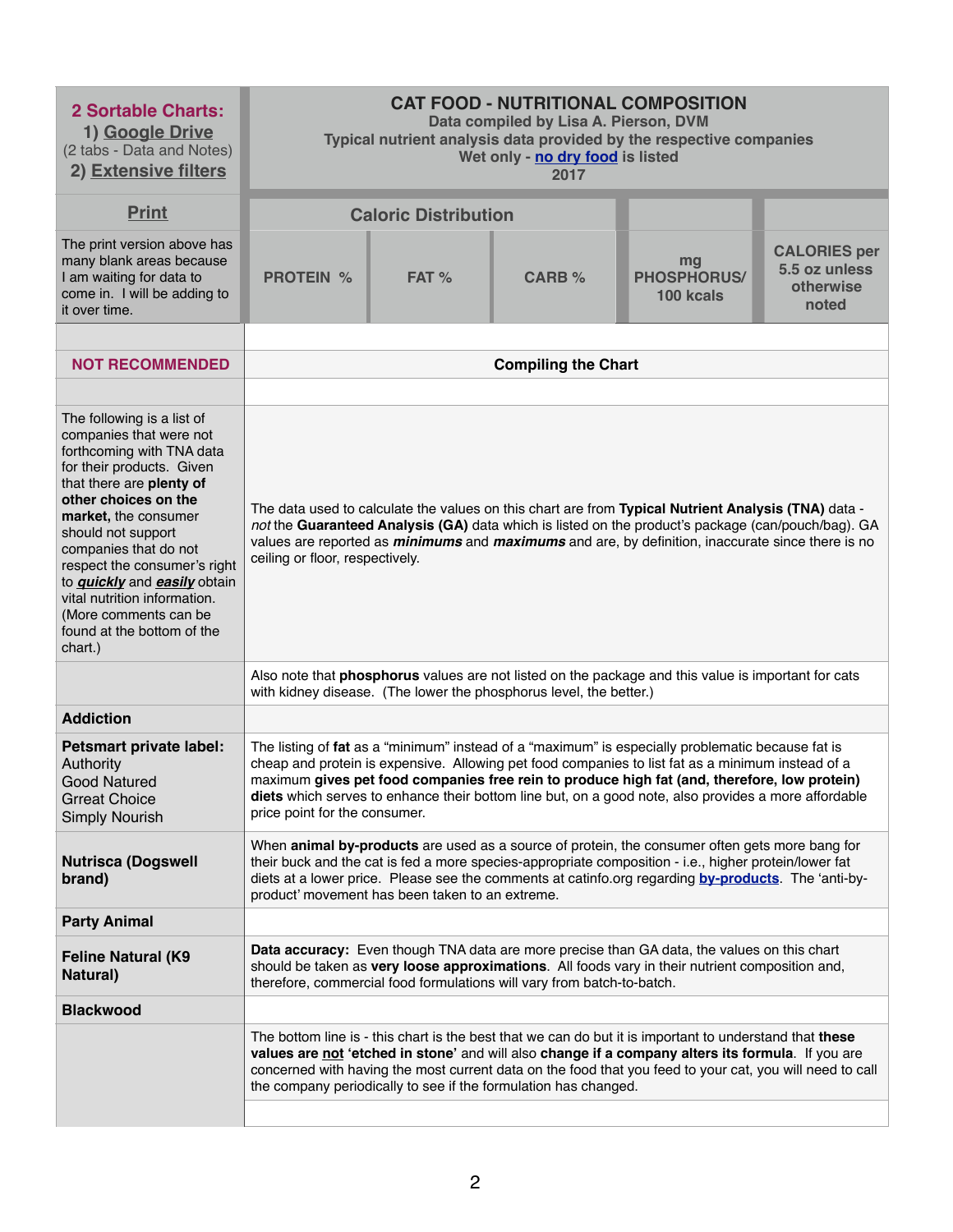| <b>2 Sortable Charts:</b><br>1) Google Drive<br>(2 tabs - Data and Notes)<br>2) Extensive filters                                    | <b>CAT FOOD - NUTRITIONAL COMPOSITION</b><br>Data compiled by Lisa A. Pierson, DVM<br>Typical nutrient analysis data provided by the respective companies<br>Wet only - no dry food is listed<br>2017 |                                                                                                                                                                                                                                                                         |                        |                                                                                                                                                                                                                                                                                                                                                                                                                                                                                                                                                  |                                                            |  |  |
|--------------------------------------------------------------------------------------------------------------------------------------|-------------------------------------------------------------------------------------------------------------------------------------------------------------------------------------------------------|-------------------------------------------------------------------------------------------------------------------------------------------------------------------------------------------------------------------------------------------------------------------------|------------------------|--------------------------------------------------------------------------------------------------------------------------------------------------------------------------------------------------------------------------------------------------------------------------------------------------------------------------------------------------------------------------------------------------------------------------------------------------------------------------------------------------------------------------------------------------|------------------------------------------------------------|--|--|
| <b>Print</b>                                                                                                                         |                                                                                                                                                                                                       | <b>Caloric Distribution</b>                                                                                                                                                                                                                                             |                        |                                                                                                                                                                                                                                                                                                                                                                                                                                                                                                                                                  |                                                            |  |  |
| The print version above has<br>many blank areas because<br>I am waiting for data to<br>come in. I will be adding to<br>it over time. | <b>PROTEIN %</b>                                                                                                                                                                                      | $FAT$ %                                                                                                                                                                                                                                                                 | <b>CARB %</b>          | mg<br><b>PHOSPHORUS/</b><br>100 kcals                                                                                                                                                                                                                                                                                                                                                                                                                                                                                                            | <b>CALORIES per</b><br>5.5 oz unless<br>otherwise<br>noted |  |  |
|                                                                                                                                      |                                                                                                                                                                                                       | If you get frustrated with commercial cat food options and you desire more control over ingredient<br>quality, source, composition, and phosphorus content of your cat's food, see Making Cat Food.<br>(Compostion = caloric distribution of protein/fat/carbohydrate.) |                        |                                                                                                                                                                                                                                                                                                                                                                                                                                                                                                                                                  |                                                            |  |  |
|                                                                                                                                      |                                                                                                                                                                                                       |                                                                                                                                                                                                                                                                         |                        |                                                                                                                                                                                                                                                                                                                                                                                                                                                                                                                                                  |                                                            |  |  |
|                                                                                                                                      |                                                                                                                                                                                                       |                                                                                                                                                                                                                                                                         | <b>Using the Chart</b> |                                                                                                                                                                                                                                                                                                                                                                                                                                                                                                                                                  |                                                            |  |  |
|                                                                                                                                      | general composition:                                                                                                                                                                                  |                                                                                                                                                                                                                                                                         |                        | Cats are obligate carnivores and are metabolically designed to consume diets with the following                                                                                                                                                                                                                                                                                                                                                                                                                                                  |                                                            |  |  |
|                                                                                                                                      |                                                                                                                                                                                                       | 1) animal (not plant)-based protein (>50% calories)                                                                                                                                                                                                                     |                        |                                                                                                                                                                                                                                                                                                                                                                                                                                                                                                                                                  |                                                            |  |  |
|                                                                                                                                      | 2) moderate fat $(\sim 20 - 40\%$ calories)                                                                                                                                                           |                                                                                                                                                                                                                                                                         |                        |                                                                                                                                                                                                                                                                                                                                                                                                                                                                                                                                                  |                                                            |  |  |
|                                                                                                                                      |                                                                                                                                                                                                       | 3) very low carbohydrate (1-2% calories)                                                                                                                                                                                                                                |                        |                                                                                                                                                                                                                                                                                                                                                                                                                                                                                                                                                  |                                                            |  |  |
|                                                                                                                                      | 4) water-rich $(\sim 70\%)$                                                                                                                                                                           |                                                                                                                                                                                                                                                                         |                        |                                                                                                                                                                                                                                                                                                                                                                                                                                                                                                                                                  |                                                            |  |  |
|                                                                                                                                      |                                                                                                                                                                                                       | chain, and grains are less expensive than meat.                                                                                                                                                                                                                         |                        | Keep this in mind when choosing food for cats but also understand that pet food ingredients are proft<br>margin-driven. Protein is expensive. Fat and carbohydrate sources are cheap. This fact often results<br>in the production of high fat/high carb/low protein diets as you will notice below. High-fat meat<br>trimmings from the human market, not lean muscle meat, are what make their way into the pet food                                                                                                                           |                                                            |  |  |
|                                                                                                                                      |                                                                                                                                                                                                       | and low in protein because "Chicken" can be mostly fat.                                                                                                                                                                                                                 |                        | "95% Chicken" does not mean 95% chicken meat. A "95% Chicken" diet can be extremely high in fat                                                                                                                                                                                                                                                                                                                                                                                                                                                  |                                                            |  |  |
|                                                                                                                                      |                                                                                                                                                                                                       |                                                                                                                                                                                                                                                                         |                        |                                                                                                                                                                                                                                                                                                                                                                                                                                                                                                                                                  |                                                            |  |  |
|                                                                                                                                      | consume in the wild.)                                                                                                                                                                                 |                                                                                                                                                                                                                                                                         |                        | On a good note, in general, most cats handle high fat diets better than they do high carbohydrate<br>diets. They are designed to eat protein and fat, not carbohydrates. Therefore, cats often do quite well<br>on the relatively low protein/relatively high fat commercial diets. ("Relative" to what they would                                                                                                                                                                                                                               |                                                            |  |  |
|                                                                                                                                      |                                                                                                                                                                                                       |                                                                                                                                                                                                                                                                         |                        |                                                                                                                                                                                                                                                                                                                                                                                                                                                                                                                                                  |                                                            |  |  |
|                                                                                                                                      | wisely.                                                                                                                                                                                               |                                                                                                                                                                                                                                                                         |                        | Grain-Free: Please be aware that this marketing phrase is often used to influence pet owners to think<br>that a diet carrying this distinction is automatically a healthy diet for their cat. Unfortunately, pet food<br>companies often just replace grains with carbohydrate-laden peas and potatoes resulting in a diet that<br>is <b>not</b> low-carbohydrate. Please replace the phrase "grain-free" with "low-carb" in your vocabulary<br>when shopping for cat food. Some "grain-free" products are low in carbs but many are not so shop |                                                            |  |  |
|                                                                                                                                      |                                                                                                                                                                                                       |                                                                                                                                                                                                                                                                         |                        |                                                                                                                                                                                                                                                                                                                                                                                                                                                                                                                                                  |                                                            |  |  |
|                                                                                                                                      |                                                                                                                                                                                                       | diabetic, sticking with less than 15% is also reasonable.                                                                                                                                                                                                               |                        | Carbohydrates: Choosing diets with 10% or less carb calories is a good goal but, unless the cat is                                                                                                                                                                                                                                                                                                                                                                                                                                               |                                                            |  |  |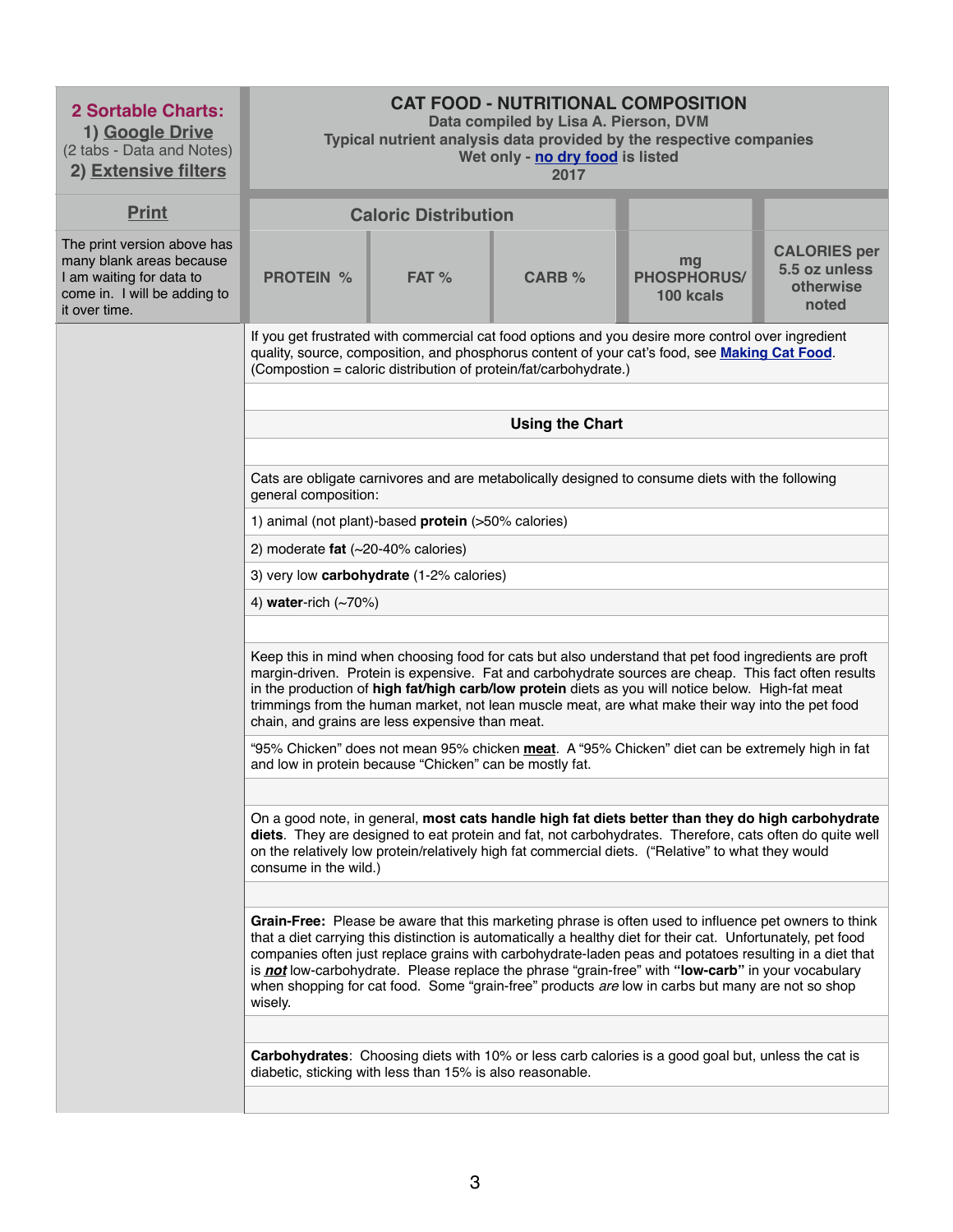| <b>2 Sortable Charts:</b><br>1) Google Drive<br>(2 tabs - Data and Notes)<br>2) Extensive filters                                    | <b>CAT FOOD - NUTRITIONAL COMPOSITION</b><br>Data compiled by Lisa A. Pierson, DVM<br>Typical nutrient analysis data provided by the respective companies<br>Wet only - no dry food is listed<br>2017                                                                                                                                                         |                                                                                                                                                                                                                                                                                                                                                                                                                                                       |                                                                         |                                                                                                                                                                                                                                                                                                                                                                                                                                                                                                                          |                                                            |  |  |
|--------------------------------------------------------------------------------------------------------------------------------------|---------------------------------------------------------------------------------------------------------------------------------------------------------------------------------------------------------------------------------------------------------------------------------------------------------------------------------------------------------------|-------------------------------------------------------------------------------------------------------------------------------------------------------------------------------------------------------------------------------------------------------------------------------------------------------------------------------------------------------------------------------------------------------------------------------------------------------|-------------------------------------------------------------------------|--------------------------------------------------------------------------------------------------------------------------------------------------------------------------------------------------------------------------------------------------------------------------------------------------------------------------------------------------------------------------------------------------------------------------------------------------------------------------------------------------------------------------|------------------------------------------------------------|--|--|
| <b>Print</b>                                                                                                                         |                                                                                                                                                                                                                                                                                                                                                               | <b>Caloric Distribution</b>                                                                                                                                                                                                                                                                                                                                                                                                                           |                                                                         |                                                                                                                                                                                                                                                                                                                                                                                                                                                                                                                          |                                                            |  |  |
| The print version above has<br>many blank areas because<br>I am waiting for data to<br>come in. I will be adding to<br>it over time. | <b>PROTEIN %</b>                                                                                                                                                                                                                                                                                                                                              | FAT %                                                                                                                                                                                                                                                                                                                                                                                                                                                 | <b>CARB %</b>                                                           | mg<br><b>PHOSPHORUS/</b><br>100 kcals                                                                                                                                                                                                                                                                                                                                                                                                                                                                                    | <b>CALORIES per</b><br>5.5 oz unless<br>otherwise<br>noted |  |  |
|                                                                                                                                      |                                                                                                                                                                                                                                                                                                                                                               |                                                                                                                                                                                                                                                                                                                                                                                                                                                       | xanthan gum thickeners than starch ('flour') thickeners in gravy foods. | "Gravy" foods are often high in carbohydrates due to the starch thickeners (e.g., rice flour) that are<br>sometimes used to make the gravy. Some 'gravy' is made with gums (e.g., guar or xanthan) and those<br>substances are soluble fibers (which may actually promote intestinal health) and do not contribute to<br>the carbohydrate fraction in the same way as starches do. In short, I would rather see guar or                                                                                                  |                                                            |  |  |
|                                                                                                                                      |                                                                                                                                                                                                                                                                                                                                                               |                                                                                                                                                                                                                                                                                                                                                                                                                                                       |                                                                         |                                                                                                                                                                                                                                                                                                                                                                                                                                                                                                                          |                                                            |  |  |
|                                                                                                                                      |                                                                                                                                                                                                                                                                                                                                                               | Liver: I like to see "liver" on the label; it is a very good source of vitamin A and D, as well as copper<br>and zinc. I would much rather see vitamins coming from whole foods rather than out of a laboratory.<br>When vitamins are listed on the label separately, those are not coming from whole foods but are<br>manufactured in a laboratory. If you feed a product without liver, please incorporate one with liver a<br>few times each week. |                                                                         |                                                                                                                                                                                                                                                                                                                                                                                                                                                                                                                          |                                                            |  |  |
|                                                                                                                                      |                                                                                                                                                                                                                                                                                                                                                               |                                                                                                                                                                                                                                                                                                                                                                                                                                                       |                                                                         |                                                                                                                                                                                                                                                                                                                                                                                                                                                                                                                          |                                                            |  |  |
|                                                                                                                                      |                                                                                                                                                                                                                                                                                                                                                               |                                                                                                                                                                                                                                                                                                                                                                                                                                                       | food is best done on a calorie (energy) basis not a 'weight' basis.     | Users of the old chart will notice that dry matter values (the weight of a nutrient) have been removed<br>in order to streamline the chart and to make it look less overwhelming. The other reason is because,<br>nutritionally-speaking, looking at the composition (the distribution of protein, fat, and carbohydrate) of                                                                                                                                                                                             |                                                            |  |  |
|                                                                                                                                      |                                                                                                                                                                                                                                                                                                                                                               |                                                                                                                                                                                                                                                                                                                                                                                                                                                       |                                                                         | Except as otherwise noted, the products listed are considered to be <b>complete diets</b> , rather than for<br>supplemental or intermittent feeding only. That said, double check the label of any diet that you are<br>feeding (if used as a sole diet) to make sure that it does not use the words "supplemental" or "for<br>intermittent feeding" since these products are not balanced for use as the only diet that is fed.                                                                                         |                                                            |  |  |
|                                                                                                                                      | balanced product.                                                                                                                                                                                                                                                                                                                                             |                                                                                                                                                                                                                                                                                                                                                                                                                                                       |                                                                         | Applaws, Evangers, and Wysong are examples of companies that manufacture diets that are for<br>supplemental use only. In general, "supplemental" diets do not contain enough nutrients such as<br>calcium, B vitamins, iodine, etc. These unbalanced diets should not make up more than 15-20% of the<br>cat's total caloric intake. Stated another way, if you feed your cat 21 meals per week, you could use<br>these supplmental diets for $\sim$ 4 meals per week as stand-alone meals or mixed with a nutritionally |                                                            |  |  |
|                                                                                                                                      | of data for many commercial options.                                                                                                                                                                                                                                                                                                                          |                                                                                                                                                                                                                                                                                                                                                                                                                                                       |                                                                         | Inclusion of a product in this chart does not imply any endorsement. The chart is simply a compilation                                                                                                                                                                                                                                                                                                                                                                                                                   |                                                            |  |  |
|                                                                                                                                      |                                                                                                                                                                                                                                                                                                                                                               |                                                                                                                                                                                                                                                                                                                                                                                                                                                       |                                                                         |                                                                                                                                                                                                                                                                                                                                                                                                                                                                                                                          |                                                            |  |  |
|                                                                                                                                      |                                                                                                                                                                                                                                                                                                                                                               |                                                                                                                                                                                                                                                                                                                                                                                                                                                       | If a cell is blank, that means the information was not provided.        |                                                                                                                                                                                                                                                                                                                                                                                                                                                                                                                          |                                                            |  |  |
|                                                                                                                                      | If you are interested in obtaining TNA data on a product not found on this chart, you will need to call the<br>company. See <b>Commercial Canned Cat Food</b> for some help with the dialog to use. If you obtain<br>some usable data, you can send it to me via my <b>Contact</b> form at catinfo.org and I will add it to the list<br>when I find the time. |                                                                                                                                                                                                                                                                                                                                                                                                                                                       |                                                                         |                                                                                                                                                                                                                                                                                                                                                                                                                                                                                                                          |                                                            |  |  |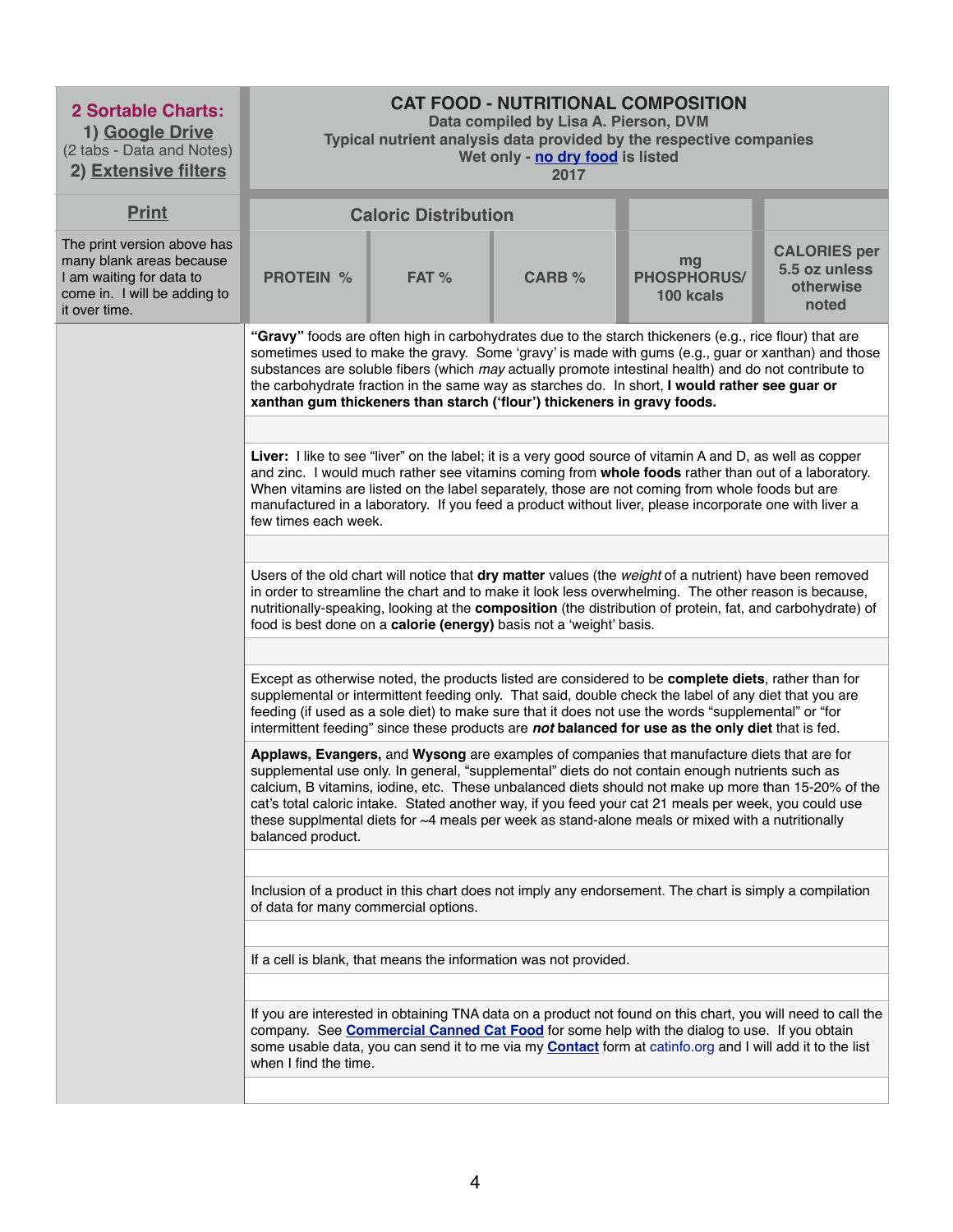| <b>2 Sortable Charts:</b><br>1) Google Drive<br>(2 tabs - Data and Notes)<br>2) Extensive filters                                    |                  |                             | <b>CAT FOOD - NUTRITIONAL COMPOSITION</b><br>Data compiled by Lisa A. Pierson, DVM<br>Wet only - no dry food is listed<br>2017 | Typical nutrient analysis data provided by the respective companies                                                                                                                                                                                                                                                                                                                                                                                                                                                |                                                            |
|--------------------------------------------------------------------------------------------------------------------------------------|------------------|-----------------------------|--------------------------------------------------------------------------------------------------------------------------------|--------------------------------------------------------------------------------------------------------------------------------------------------------------------------------------------------------------------------------------------------------------------------------------------------------------------------------------------------------------------------------------------------------------------------------------------------------------------------------------------------------------------|------------------------------------------------------------|
| <b>Print</b>                                                                                                                         |                  | <b>Caloric Distribution</b> |                                                                                                                                |                                                                                                                                                                                                                                                                                                                                                                                                                                                                                                                    |                                                            |
| The print version above has<br>many blank areas because<br>I am waiting for data to<br>come in. I will be adding to<br>it over time. | <b>PROTEIN %</b> | FAT %                       | <b>CARB %</b>                                                                                                                  | mg<br><b>PHOSPHORUS/</b><br>100 kcals                                                                                                                                                                                                                                                                                                                                                                                                                                                                              | <b>CALORIES per</b><br>5.5 oz unless<br>otherwise<br>noted |
|                                                                                                                                      |                  |                             | Shame which lists companies who would not provide TNA data for their products.                                                 | Please visit catinfo.org, as well as the bottom section of this chart, for more information regarding<br>feline nutrition, reading pet food labels, and other health care topics. You will also find the List of                                                                                                                                                                                                                                                                                                   |                                                            |
| <b>COMPANY</b><br><b>Flavor/Style</b>                                                                                                |                  |                             |                                                                                                                                |                                                                                                                                                                                                                                                                                                                                                                                                                                                                                                                    |                                                            |
| <b>AGAINST the GRAIN</b>                                                                                                             |                  |                             |                                                                                                                                |                                                                                                                                                                                                                                                                                                                                                                                                                                                                                                                    | calories per 2.8 oz                                        |
| <b>Chicken &amp; Pumpkin Samba</b>                                                                                                   | 57               | 22                          | 21                                                                                                                             | 471                                                                                                                                                                                                                                                                                                                                                                                                                                                                                                                | 68                                                         |
| Caribbean Club w/Chicken &<br><b>Cheese</b>                                                                                          | 77               | 23                          | $\overline{0}$                                                                                                                 | 402                                                                                                                                                                                                                                                                                                                                                                                                                                                                                                                | 74                                                         |
| Big Kahuna w/Crab & Tilapia                                                                                                          | 73               | 25                          | $\overline{2}$                                                                                                                 | 330                                                                                                                                                                                                                                                                                                                                                                                                                                                                                                                | 67                                                         |
| Aloha Tuna w/Seaweed &<br>Crab                                                                                                       | 65               | 35                          | $\mathbf 0$                                                                                                                    | 295                                                                                                                                                                                                                                                                                                                                                                                                                                                                                                                | 67                                                         |
| Bimini Brunch w/Krill & Egg                                                                                                          | 72               | 28                          | 0                                                                                                                              | 318                                                                                                                                                                                                                                                                                                                                                                                                                                                                                                                | 70                                                         |
| <b>Shrimp Daddy w/Tuna &amp;</b><br><b>Salmon</b>                                                                                    | 68               | 31                          | $\mathbf{1}$                                                                                                                   | 280                                                                                                                                                                                                                                                                                                                                                                                                                                                                                                                | 70                                                         |
| <b>Captain's Catch w/Sardine &amp;</b><br><b>Mackerel</b>                                                                            | 62               | 35                          | $\overline{2}$                                                                                                                 | 553                                                                                                                                                                                                                                                                                                                                                                                                                                                                                                                | 60                                                         |
| <b>APPLAWS</b>                                                                                                                       | product.         |                             |                                                                                                                                | This company does not make any balanced diets for full-time use. The Cans, Layers, Pots, and<br>Pouches are intended to be fed only as a supplement to a balanced diet. "Supplemental" diets do not<br>contain enough calcium, etc. These unbalanced diets should not make up more than 15-20% of the<br>cat's total caloric intake. Stated another way, if you feed your cat 21 meals per week, you could use<br>these products for ~4 meals per week as stand-alone meals or mixed with a nutritionally balanced |                                                            |
|                                                                                                                                      |                  |                             |                                                                                                                                |                                                                                                                                                                                                                                                                                                                                                                                                                                                                                                                    |                                                            |
| <b>ARTEMIS</b>                                                                                                                       |                  |                             |                                                                                                                                |                                                                                                                                                                                                                                                                                                                                                                                                                                                                                                                    | calories per can                                           |
| Tuna in Gravy in Gravy                                                                                                               | 66               | 28                          | $\overline{7}$                                                                                                                 | 296                                                                                                                                                                                                                                                                                                                                                                                                                                                                                                                | 65                                                         |
| Tuna & Chicken in Gravy                                                                                                              | 65               | 28                          | $\overline{7}$                                                                                                                 | 300                                                                                                                                                                                                                                                                                                                                                                                                                                                                                                                | 65                                                         |
| Tuna & Salmon in Gravy                                                                                                               | 63               | 30                          | $\overline{7}$                                                                                                                 | 297                                                                                                                                                                                                                                                                                                                                                                                                                                                                                                                | 66                                                         |
| Tuna & Shrimp in Gravy                                                                                                               | 67               | 27                          | 6                                                                                                                              | 299                                                                                                                                                                                                                                                                                                                                                                                                                                                                                                                | 65                                                         |
| Tuna & Pumpkin in Gravy                                                                                                              | 65               | 27                          | $\overline{7}$                                                                                                                 | 298                                                                                                                                                                                                                                                                                                                                                                                                                                                                                                                | 64                                                         |
| <b>AUTHORITY</b>                                                                                                                     |                  |                             |                                                                                                                                | Petsmart brand. Purchase is not recommended. See note below - 'List of Shame.'                                                                                                                                                                                                                                                                                                                                                                                                                                     |                                                            |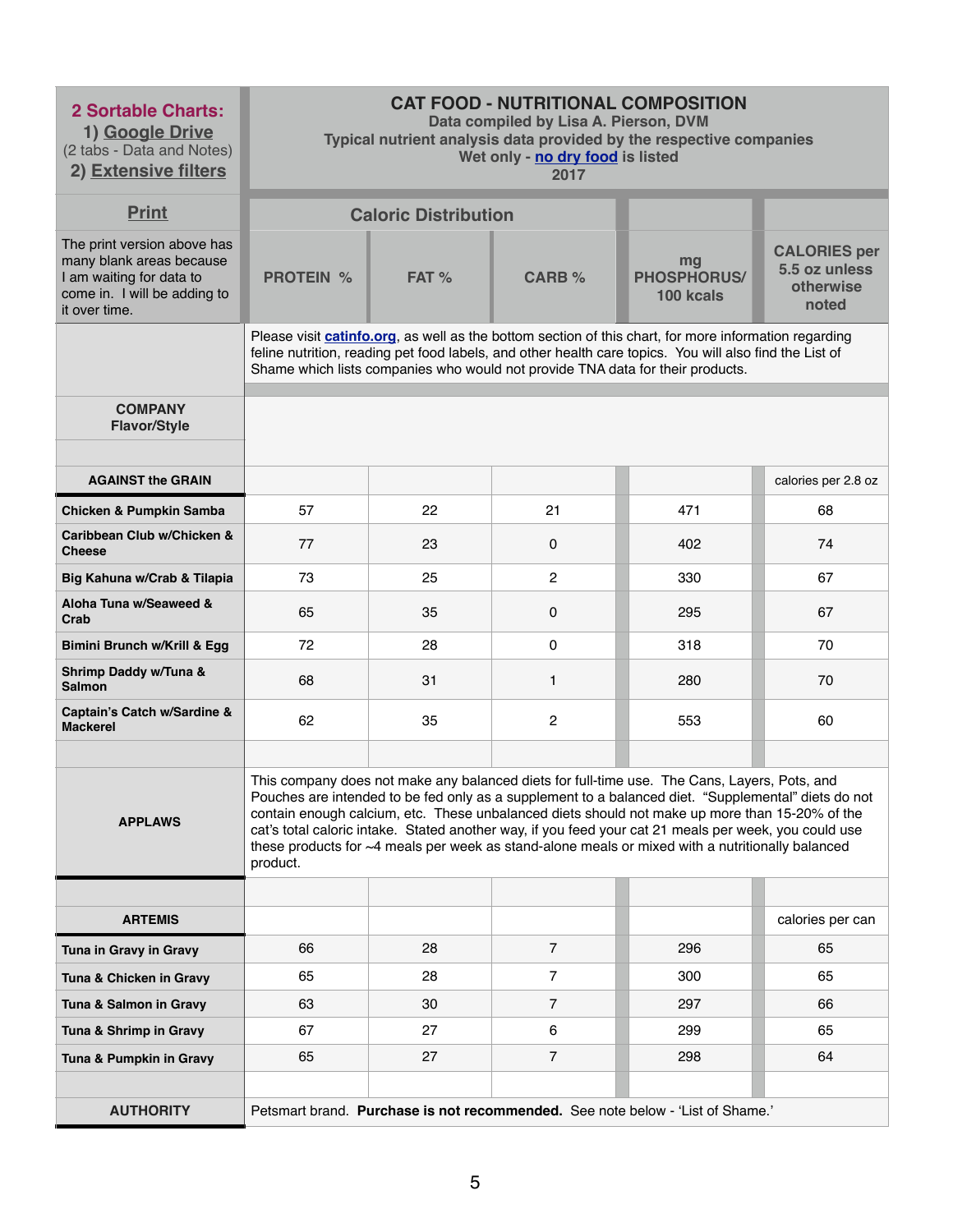**1) Google Drive** (2 tabs - Data and Notes) **2) Extensive filters**

# **CAT FOOD - NUTRITIONAL COMPOSITION**

**Data compiled by Lisa A. Pierson, DVM** 

**Typical nutrient analysis data provided by the respective companies** 

**Wet only - no dry food is listed** 

| <b>Print</b>                                                                                                                         |                  | <b>Caloric Distribution</b> |                |                                       |                                                            |
|--------------------------------------------------------------------------------------------------------------------------------------|------------------|-----------------------------|----------------|---------------------------------------|------------------------------------------------------------|
| The print version above has<br>many blank areas because<br>I am waiting for data to<br>come in. I will be adding to<br>it over time. | <b>PROTEIN %</b> | FAT %                       | <b>CARB %</b>  | mg<br><b>PHOSPHORUS/</b><br>100 kcals | <b>CALORIES per</b><br>5.5 oz unless<br>otherwise<br>noted |
|                                                                                                                                      |                  |                             |                |                                       |                                                            |
| <b>AVODERM</b>                                                                                                                       |                  |                             |                |                                       |                                                            |
| <b>Chicken Chunks Entree in</b><br>Gravy                                                                                             | 48               | 35                          | 17             | 211                                   | 66/3 oz                                                    |
| Tuna & Chicken Entree in<br><b>Gravy</b>                                                                                             | 52               | 35                          | 13             | 214                                   | 81/3 oz                                                    |
| <b>Chicken &amp; Duck Entree in</b><br><b>Gravy</b>                                                                                  | 38               | 50                          | 12             | 235                                   | 82/3 oz                                                    |
| <b>Tuna &amp; Crab Meat Entree</b><br>in Gravy                                                                                       | 60               | 32                          | 8              | 287                                   | 70/3 oz                                                    |
| Sardine, Shrimp, Crab<br><b>Entree in Gravy</b>                                                                                      | 63               | 31                          | 6              | 297                                   | 68/3 oz                                                    |
| <b>Salmon &amp; Chicken Entree</b><br>in Gravy                                                                                       | 41               | 47                          | 12             | 247                                   | 75/3 oz                                                    |
| Tuna w/Prawns in<br><b>Consomme</b>                                                                                                  | 65               | 31                          | $\overline{5}$ | 277                                   | 71/3 oz                                                    |
| <b>Salmon in Salmon</b><br><b>Consomme</b>                                                                                           | 49               | 39                          | 12             | 379                                   | 82/3 oz                                                    |
| <b>Chopped Sardines in</b><br><b>Consomme</b>                                                                                        | 56               | 35                          | 9              | 348                                   | 68/3 oz                                                    |
| <b>Chicken Formula</b>                                                                                                               | 31               | 60                          | 9              | 200                                   | 191                                                        |
| <b>Ocean Fish Formula</b>                                                                                                            | 34               | 58                          | 8              | 274                                   | 171                                                        |
| <b>Salmon Formula</b>                                                                                                                | 35               | 56                          | 10             | 244                                   | 198                                                        |
| <b>Indoor Weight Control</b>                                                                                                         | 33               | 46                          | 20             | 249                                   | 151                                                        |
|                                                                                                                                      |                  |                             |                |                                       |                                                            |
| <b>AVODERM</b><br>pouches                                                                                                            |                  |                             |                |                                       | calories per<br>pouch                                      |
| <b>Tuna in Gravy</b>                                                                                                                 | 66               | 24                          | 10             | 339                                   | 53                                                         |
| <b>Ocean Fish in Gravy</b>                                                                                                           | 59               | 29                          | 12             | 316                                   | 53                                                         |
| <b>Salmon in Gravy</b>                                                                                                               | 54               | 33                          | 13             | 462                                   | 53                                                         |
| <b>Chicken &amp; Duck in Gravy</b>                                                                                                   | 45               | 40                          | 14             | 325                                   | 57                                                         |
|                                                                                                                                      |                  |                             |                |                                       |                                                            |
| B.F.F. (Weruva)<br>cans                                                                                                              |                  |                             |                |                                       | calories per 3 oz/<br>5.5 oz                               |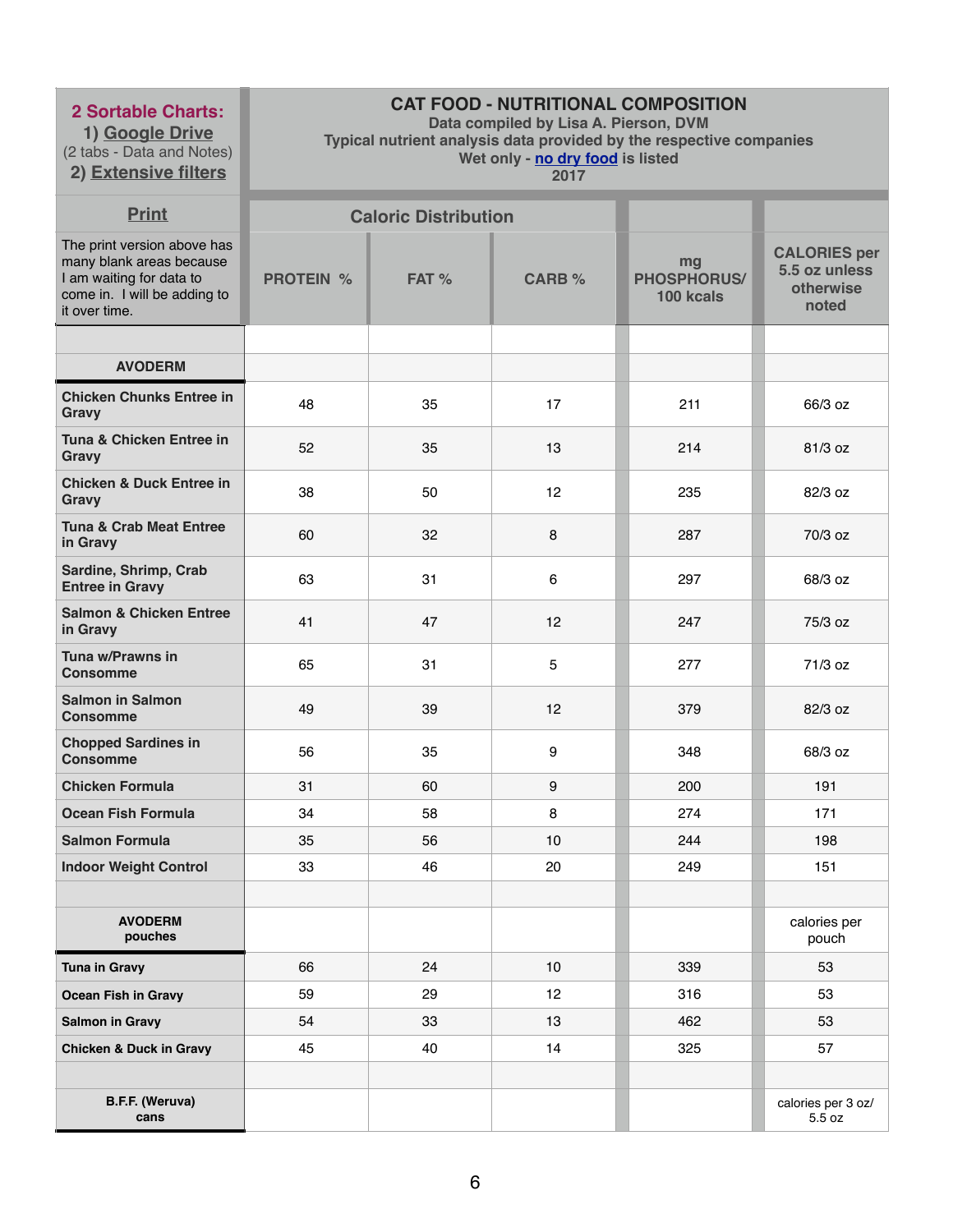**1) Google Drive** (2 tabs - Data and Notes) **2) Extensive filters**

# **CAT FOOD - NUTRITIONAL COMPOSITION**

**Data compiled by Lisa A. Pierson, DVM** 

**Typical nutrient analysis data provided by the respective companies** 

**Wet only - no dry food is listed** 

| <b>Print</b>                                                                                                                         |                  | <b>Caloric Distribution</b> |                |                                       |                                                            |
|--------------------------------------------------------------------------------------------------------------------------------------|------------------|-----------------------------|----------------|---------------------------------------|------------------------------------------------------------|
| The print version above has<br>many blank areas because<br>I am waiting for data to<br>come in. I will be adding to<br>it over time. | <b>PROTEIN %</b> | FAT %                       | <b>CARB %</b>  | mg<br><b>PHOSPHORUS/</b><br>100 kcals | <b>CALORIES per</b><br>5.5 oz unless<br>otherwise<br>noted |
| Tuna & Bonito Be Mine                                                                                                                | 68               | 30                          | $\mathbf{2}$   | 240                                   | 64/117                                                     |
| <b>Tuna Too Cool</b>                                                                                                                 | 69               | 29                          | $\overline{c}$ | 248                                   | 62/113                                                     |
| Tuna & Shrimp Sweethearts                                                                                                            | 64               | 33                          | $\overline{c}$ | 236                                   | 65/119                                                     |
| Tuna & Pumpkin Valentine                                                                                                             | 64               | 31                          | 5              | 243                                   | 63/115                                                     |
| <b>Tuna &amp; Salmon Soulmates</b>                                                                                                   | 66               | 32                          | $\overline{c}$ | 236                                   | 65/119                                                     |
| Tuna & Tilapia Twosome                                                                                                               | 68               | 30                          | $\overline{c}$ | 240                                   | 64/117                                                     |
| Tuna & Chicken 4-EVA                                                                                                                 | 69               | 29                          | $\overline{c}$ | 234                                   | 65/120                                                     |
| <b>Tuna &amp; Chicken Chuckles</b>                                                                                                   | 69               | 29                          | $\mathbf{2}$   | 237                                   | 65/119                                                     |
|                                                                                                                                      |                  |                             |                |                                       |                                                            |
| B.F.F. (Weruva)<br>pouches                                                                                                           |                  |                             |                |                                       | Calories per pouch                                         |
| Tuna & Chicken Charm Me                                                                                                              | 59               | 32                          | 9              | 195                                   | 61                                                         |
| <b>Tuna &amp; Turkey Tickles</b>                                                                                                     | 54               | 32                          | 14             | 195                                   | 65                                                         |
| <b>Tuna &amp; Duck Devour Me</b>                                                                                                     | 54               | 34                          | 13             | 177                                   | 62                                                         |
| <b>Tuna &amp; Salmon Sweet</b><br><b>Cheeks</b>                                                                                      | 63               | 24                          | 13             | 253                                   | 54                                                         |
| Tuna & Lamb Luv Ya                                                                                                                   | 55               | 30                          | 15             | 207                                   | 66                                                         |
| Tuna & Beef Babycakes                                                                                                                | 56               | 29                          | 15             | 199                                   | 60                                                         |
|                                                                                                                                      |                  |                             |                |                                       |                                                            |
| <b>BEYOND - GRAVY</b><br><b>Grain Free</b>                                                                                           |                  |                             |                |                                       | calories per 3 oz                                          |
| <b>Turkey, Sweet Potato &amp;</b><br><b>Spinach</b>                                                                                  | 45               | 50                          | 5              | 376                                   | 75                                                         |
| <b>Chicken, Beef &amp; Carrot</b>                                                                                                    | 46               | 47                          | $\overline{7}$ | 305                                   | 73                                                         |
| <b>Salmon &amp; Sweet Potato</b>                                                                                                     | 49               | 42                          | 9              | 344                                   | 76                                                         |
| <b>Tuna Mackerel &amp; Carrot</b>                                                                                                    | 48               | 38                          | 13             | 376                                   | 71                                                         |
|                                                                                                                                      |                  |                             |                |                                       |                                                            |
| <b>BEYOND - PATE</b><br><b>Grain Free</b>                                                                                            |                  |                             |                |                                       | calories per 3 oz                                          |
| <b>Chicken &amp; Sweet Potato</b>                                                                                                    | 35               | 63                          | 3              | 369                                   | 99                                                         |
| <b>Wild Salmon</b>                                                                                                                   | 36               | 63                          | $\overline{c}$ | 369                                   | 100                                                        |
| <b>Trout &amp; Catfish</b>                                                                                                           | 38               | 61                          | 1              | 372                                   | 99                                                         |
| <b>Artic Char &amp; Spinach</b>                                                                                                      | 33               | 65                          | $\overline{c}$ | 228                                   | 100                                                        |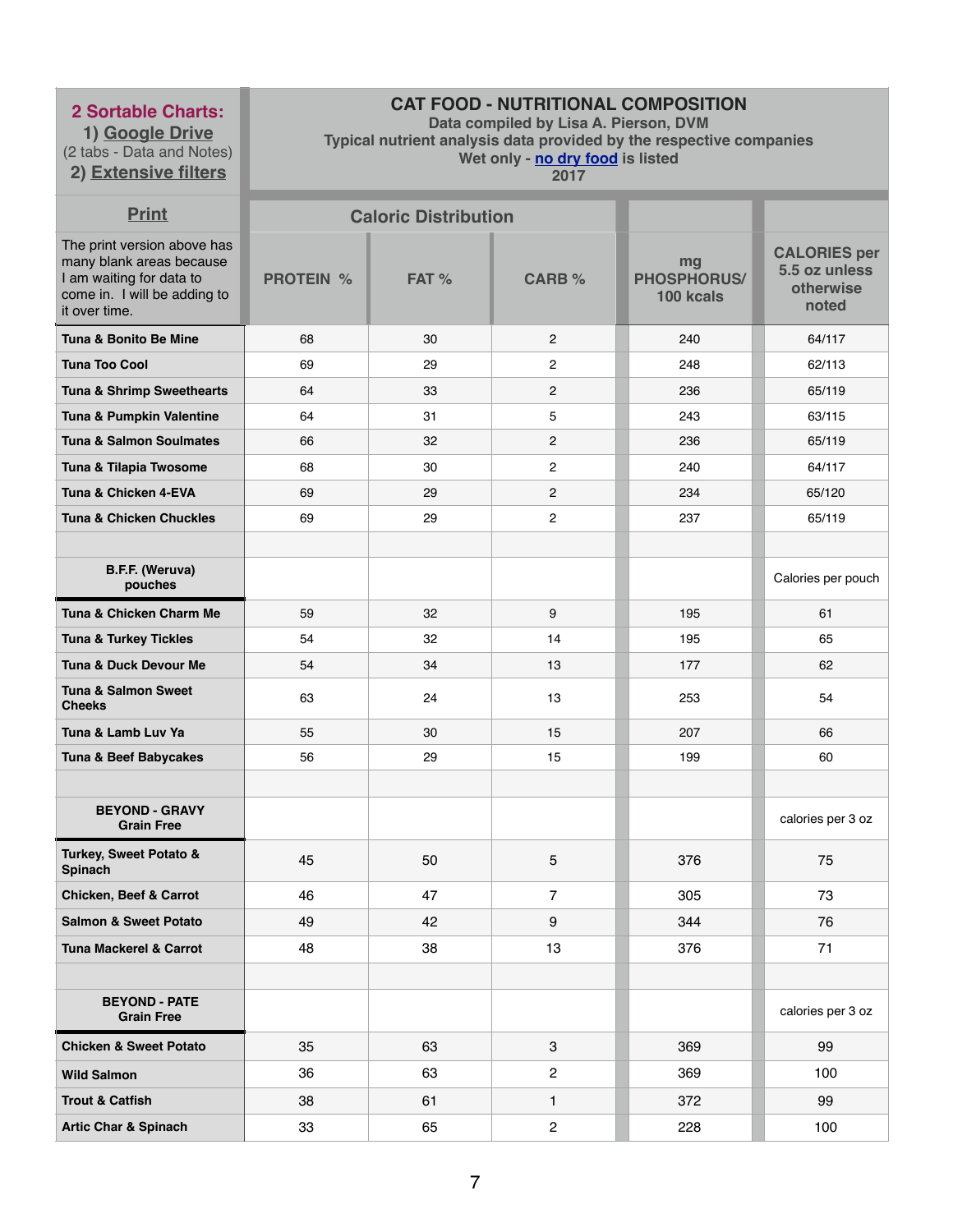**1) Google Drive** (2 tabs - Data and Notes) **2) Extensive filters**

# **CAT FOOD - NUTRITIONAL COMPOSITION**

**Data compiled by Lisa A. Pierson, DVM** 

**Typical nutrient analysis data provided by the respective companies** 

**Wet only - no dry food is listed** 

| <b>Print</b>                                                                                                                         |                  | <b>Caloric Distribution</b> |                |                                       |                                                            |
|--------------------------------------------------------------------------------------------------------------------------------------|------------------|-----------------------------|----------------|---------------------------------------|------------------------------------------------------------|
| The print version above has<br>many blank areas because<br>I am waiting for data to<br>come in. I will be adding to<br>it over time. | <b>PROTEIN %</b> | FAT %                       | <b>CARB %</b>  | mg<br><b>PHOSPHORUS/</b><br>100 kcals | <b>CALORIES per</b><br>5.5 oz unless<br>otherwise<br>noted |
| <b>Duck &amp; Sweet Potato</b>                                                                                                       | 35               | 63                          | 2              | 375                                   | 100                                                        |
| <b>Quail &amp; Carrot</b>                                                                                                            | 42               | 55                          | 3              | 413                                   | 92                                                         |
| <b>Pheasant &amp; Sweet Potato</b>                                                                                                   |                  |                             |                |                                       | 99                                                         |
| Ocean Whitefish & Spinach                                                                                                            |                  |                             |                |                                       | 86                                                         |
|                                                                                                                                      |                  |                             |                |                                       |                                                            |
| <b>BEYOND - GRAVY</b><br><b>With Grains</b>                                                                                          |                  |                             |                |                                       | calories per 3 oz                                          |
| <b>Chicken, Wild Rice &amp; Spinach</b><br>in Gravy                                                                                  | 43               | 42                          | 15             | 328                                   | 76                                                         |
| <b>Chicken &amp; Brown Rice Pate</b>                                                                                                 | 36               | 61                          | 3              | 388                                   | 97                                                         |
| Tuna, Herring & Sweet Potato<br>in Gravy                                                                                             | 49               | 36                          | 14             | 377                                   | 70                                                         |
| <b>Salmon &amp; Brown Rice Pate</b>                                                                                                  | 35               | 63                          | $\overline{c}$ | 362                                   | 101                                                        |
|                                                                                                                                      |                  |                             |                |                                       |                                                            |
| <b>BLUE</b><br><b>Healthy Gourmet</b>                                                                                                |                  |                             |                |                                       | calories per 3 oz                                          |
| <b>Kitten Chicken</b>                                                                                                                | 30               | 65                          | 5              | 341                                   | 122                                                        |
| <b>Flaked Chicken</b>                                                                                                                |                  |                             |                |                                       | chicken = $93$                                             |
| <b>Flaked Fish &amp; Shrimp</b>                                                                                                      | 44               | 43                          | 13             | 451                                   | $fish/shrimp = 80$                                         |
| <b>Flaked Tuna</b>                                                                                                                   |                  |                             |                |                                       | $tuna = 78$                                                |
| <b>Grilled Chicken</b>                                                                                                               | 40               | 49                          | 11             | 455                                   | chicken = $84$                                             |
| <b>Grilled Salmon</b>                                                                                                                |                  |                             |                |                                       | salmon = $76$                                              |
| <b>Pate Turkey &amp; Chicken</b>                                                                                                     |                  |                             |                |                                       |                                                            |
| <b>Pate Beef</b>                                                                                                                     |                  |                             |                |                                       | $T & C = 113$<br>$beef = 110$                              |
| <b>Pate Indoor Chicken</b>                                                                                                           | 34               | 58                          | 8              | 385                                   | indoor chicken/<br>salmon = $108$                          |
| <b>Pate Indoor Salmon</b>                                                                                                            |                  |                             |                |                                       | ocean fish $= 77$                                          |
| Pate Ocean Fish & Tuna                                                                                                               |                  |                             |                |                                       |                                                            |
| <b>Indoor Mature Pate Chicken</b>                                                                                                    | 31               | 57                          | 11             | 395                                   | 92                                                         |
| <b>Meaty Morsels Chicken</b>                                                                                                         | 46               | 42                          | 13             | 426                                   | chicken = $83$                                             |
| <b>Meaty Morsels Tuna</b>                                                                                                            |                  |                             |                |                                       | $tuna = 71$                                                |
|                                                                                                                                      |                  |                             |                |                                       |                                                            |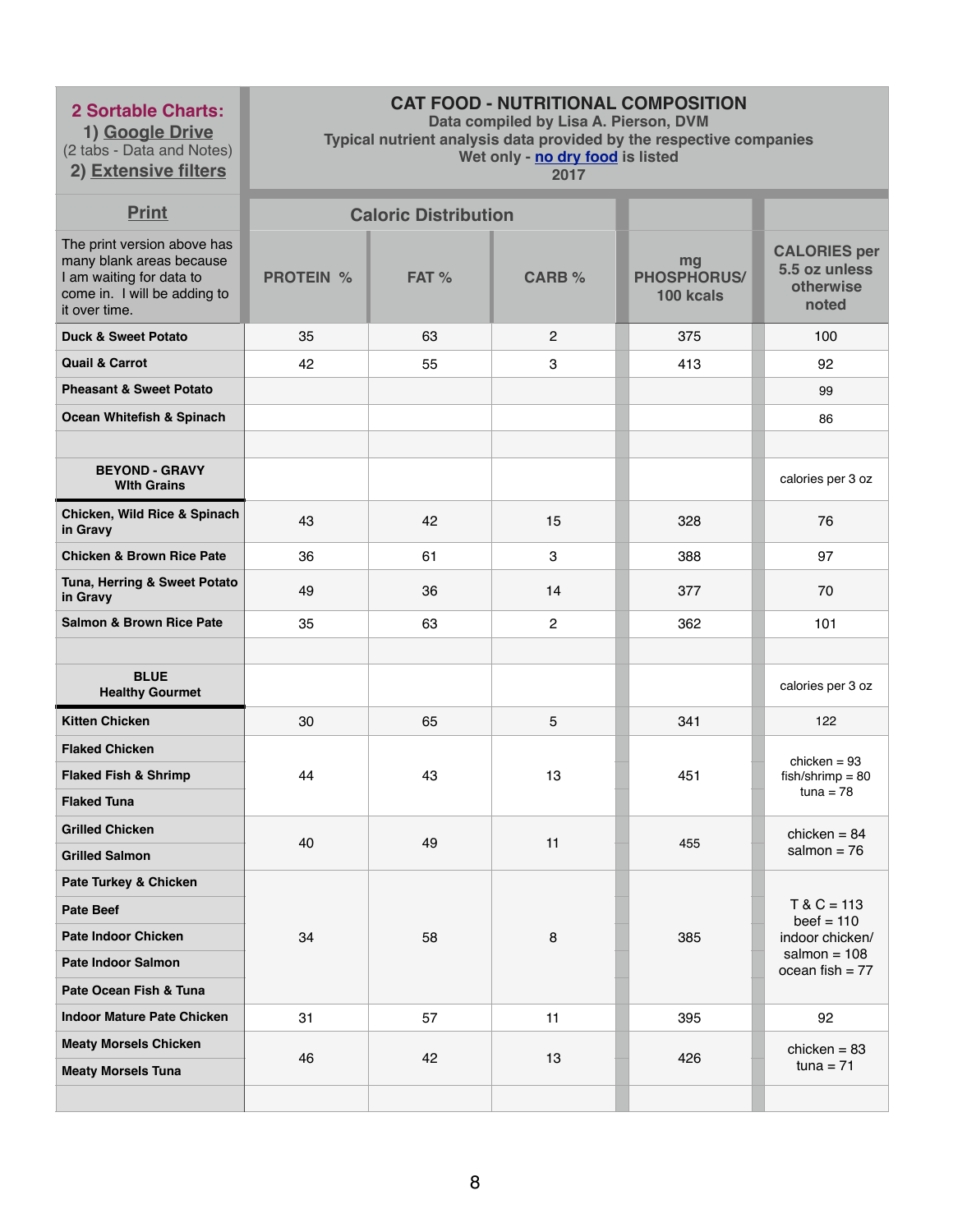**1) Google Drive** (2 tabs - Data and Notes)

**2) Extensive filters**

# **CAT FOOD - NUTRITIONAL COMPOSITION**

**Data compiled by Lisa A. Pierson, DVM** 

**Typical nutrient analysis data provided by the respective companies** 

**Wet only - no dry food is listed** 

| <b>Print</b>                                                                                                                         |                  | <b>Caloric Distribution</b> |                |                                       |                                                            |
|--------------------------------------------------------------------------------------------------------------------------------------|------------------|-----------------------------|----------------|---------------------------------------|------------------------------------------------------------|
| The print version above has<br>many blank areas because<br>I am waiting for data to<br>come in. I will be adding to<br>it over time. | <b>PROTEIN %</b> | FAT %                       | <b>CARB %</b>  | mg<br><b>PHOSPHORUS/</b><br>100 kcals | <b>CALORIES per</b><br>5.5 oz unless<br>otherwise<br>noted |
| <b>BLUE</b><br>Freedom                                                                                                               |                  |                             |                |                                       | calories per 3 oz                                          |
| <b>Indoor Kitten</b>                                                                                                                 | 30               | 64                          | 6              | 373                                   | 116                                                        |
| <b>Indoor Chicken</b>                                                                                                                | 35               | 58                          | $\overline{7}$ | 398                                   | 85                                                         |
| <b>Indoor Chicken Flaked in</b><br>Gravy                                                                                             | 37               | 51                          | 12             | 445                                   | 84                                                         |
| <b>Indoor Fish</b>                                                                                                                   | 35               | 58                          | $\overline{7}$ | 398                                   | 85                                                         |
| <b>Indoor Flaked Fish in Gravy</b>                                                                                                   | 37               | 51                          | 12             | 445                                   | 84                                                         |
| <b>Indoor Mature Chicken</b>                                                                                                         | 33               | 59                          | 8              | 411                                   | 91                                                         |
|                                                                                                                                      |                  |                             |                |                                       |                                                            |
| <b>BLUE</b><br><b>Basics</b>                                                                                                         |                  |                             |                |                                       | calories per 3 oz                                          |
| <b>Indoor Kitten Turkey &amp; Potato</b>                                                                                             | 32               | 60                          | 9              | 390                                   | 109                                                        |
| <b>Indoor Turkey &amp; Potato</b>                                                                                                    | 30               | 53                          | 17             | 511                                   | 75                                                         |
| <b>Indoor Duck &amp; Potato</b>                                                                                                      | 30               | 53                          | 17             | 511                                   | 75                                                         |
| <b>Indoor Fish &amp; Potato</b>                                                                                                      | 30               | 53                          | 17             | 511                                   | 75                                                         |
| <b>Indoor Mature Turkey &amp;</b><br><b>Potato</b>                                                                                   | 29               | 52                          | 19             | 402                                   | 93                                                         |
|                                                                                                                                      |                  |                             |                |                                       |                                                            |
| <b>BLUE</b><br><b>Wilderness</b>                                                                                                     |                  |                             |                |                                       | calories per 3 oz                                          |
| <b>Kitten Chicken</b>                                                                                                                |                  |                             |                |                                       | chicken = $126$                                            |
| <b>Kitten Salmon</b>                                                                                                                 | 29               | 67                          | $\overline{4}$ | 486                                   | salmon = $113$                                             |
| <b>Chicken</b>                                                                                                                       |                  |                             |                |                                       |                                                            |
| <b>Turkey</b>                                                                                                                        | 28               | 69                          | $\mathbf{3}$   | 291                                   | chicken = $132$<br>$turkey = 126$                          |
| <b>Duck</b>                                                                                                                          |                  |                             |                |                                       | $duck = 128$<br>salmon = $110$                             |
| <b>Salmon</b>                                                                                                                        |                  |                             |                |                                       |                                                            |
| <b>Mature Chicken</b>                                                                                                                | 29               | 60                          | 11             | 424                                   | 96                                                         |
|                                                                                                                                      |                  |                             |                |                                       |                                                            |
| <b>BLUE</b><br><b>Wilderness Wild Delights</b>                                                                                       |                  |                             |                |                                       | calories per 3 oz                                          |
| Kitten Flaked Chicken &<br><b>Trout</b>                                                                                              | 37               | 53                          | 10             | 410                                   | 90                                                         |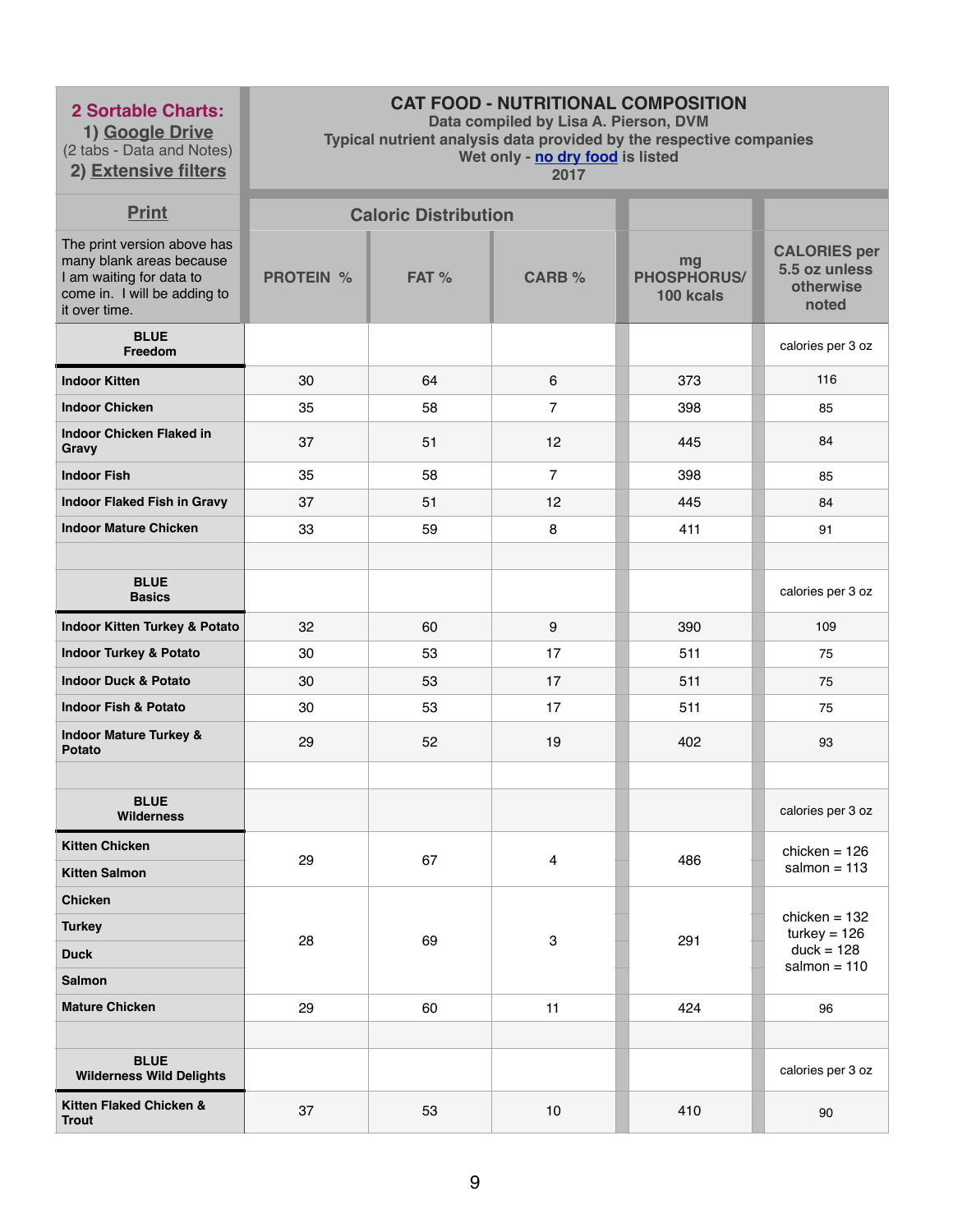**1) Google Drive** (2 tabs - Data and Notes)

**2) Extensive filters**

# **CAT FOOD - NUTRITIONAL COMPOSITION**

**Data compiled by Lisa A. Pierson, DVM** 

**Typical nutrient analysis data provided by the respective companies** 

**Wet only - no dry food is listed** 

| <b>Print</b>                                                                                                                         |                  | <b>Caloric Distribution</b> |                 |                                       |                                                            |
|--------------------------------------------------------------------------------------------------------------------------------------|------------------|-----------------------------|-----------------|---------------------------------------|------------------------------------------------------------|
| The print version above has<br>many blank areas because<br>I am waiting for data to<br>come in. I will be adding to<br>it over time. | <b>PROTEIN %</b> | FAT %                       | <b>CARB %</b>   | mg<br><b>PHOSPHORUS/</b><br>100 kcals | <b>CALORIES per</b><br>5.5 oz unless<br>otherwise<br>noted |
| <b>Chicken &amp; Turkey in Gravy</b>                                                                                                 |                  |                             |                 |                                       |                                                            |
| <b>Chicken &amp; Trout in Gravy</b>                                                                                                  |                  |                             |                 |                                       | chicken/turkey=79<br>chicken/trout = $75$                  |
| <b>Chicken &amp; Salmon in Gravy</b>                                                                                                 | 37               | 54                          | 10              | 418                                   | chick/salmon=81                                            |
| <b>Flaked Chicken &amp; Turkey</b>                                                                                                   |                  |                             |                 |                                       | flaked $c/turk = 93$<br>flaked $c$ /trout = 90             |
| <b>Flaked Chicken &amp; Trout</b>                                                                                                    |                  |                             |                 |                                       |                                                            |
| <b>Minced Chicken &amp; Turkey</b>                                                                                                   | 37               | 54                          | 10              | 418                                   | 157/5 oz                                                   |
| <b>Minced Chicken &amp; Trout</b>                                                                                                    | 37               | 54                          | 10              | 418                                   | 151/5 oz                                                   |
|                                                                                                                                      |                  |                             |                 |                                       |                                                            |
| <b>BLUE</b><br><b>Wilderness Rocky Mountain</b><br>Recipe                                                                            |                  |                             |                 |                                       | calories per 3 oz                                          |
| <b>Red Meat</b>                                                                                                                      |                  |                             |                 |                                       |                                                            |
| <b>Trout</b>                                                                                                                         | 33               | 64                          | $\overline{4}$  | 360                                   | 97                                                         |
| <b>Flaked Red Meat</b>                                                                                                               | 37               | 51                          | 12              | 434                                   | 83                                                         |
| <b>Flaked Trout</b>                                                                                                                  | 37               | 51                          | 12              | 434                                   | 83                                                         |
|                                                                                                                                      |                  |                             |                 |                                       |                                                            |
| <b>CANIDAE</b><br><b>PURE - Grain Free</b>                                                                                           |                  |                             |                 |                                       |                                                            |
| Chicken, Turkey, Lamb                                                                                                                | 29               | 66                          | $5\phantom{.0}$ | 239                                   | 199                                                        |
| <b>Salmon &amp; Mackerel</b>                                                                                                         | 38               | 62                          | 0               | 247                                   | 179                                                        |
| <b>Turkey &amp; Rabbit Slices</b>                                                                                                    | 36               | 57                          | $\overline{7}$  | 283                                   | 85/3 oz                                                    |
| <b>Duck &amp; Duck Liver Slices</b>                                                                                                  | 38               | 51                          | 11              | 337                                   | 76/3 oz                                                    |
| <b>Salmon Slices</b>                                                                                                                 | 32               | 64                          | $\overline{4}$  | 223                                   | 87/3 oz                                                    |
| <b>Chicken Pate</b>                                                                                                                  | 28               | 68                          | 4               | 224                                   | 110/3 oz                                                   |
|                                                                                                                                      |                  |                             |                 |                                       |                                                            |
| <b>CANIDAE</b><br><b>Life Stages</b>                                                                                                 |                  |                             |                 |                                       |                                                            |
| Chicken, Lamb & Fish                                                                                                                 | 30               | 57                          | 13              | 226                                   | 188                                                        |
| <b>Chicken &amp; Rice</b>                                                                                                            | 27               | 64                          | 9               | 227                                   | 188                                                        |
| Indoor Chicken, Lamb & Fish                                                                                                          | 30               | 63                          | $\overline{7}$  | 280                                   | 172                                                        |
| <b>Chicken</b>                                                                                                                       | 27               | 64                          | 9               | 227                                   | 106/3 oz                                                   |
| <b>Turkey</b>                                                                                                                        | 36               | 53                          | 11              | 285                                   | 81/3 oz                                                    |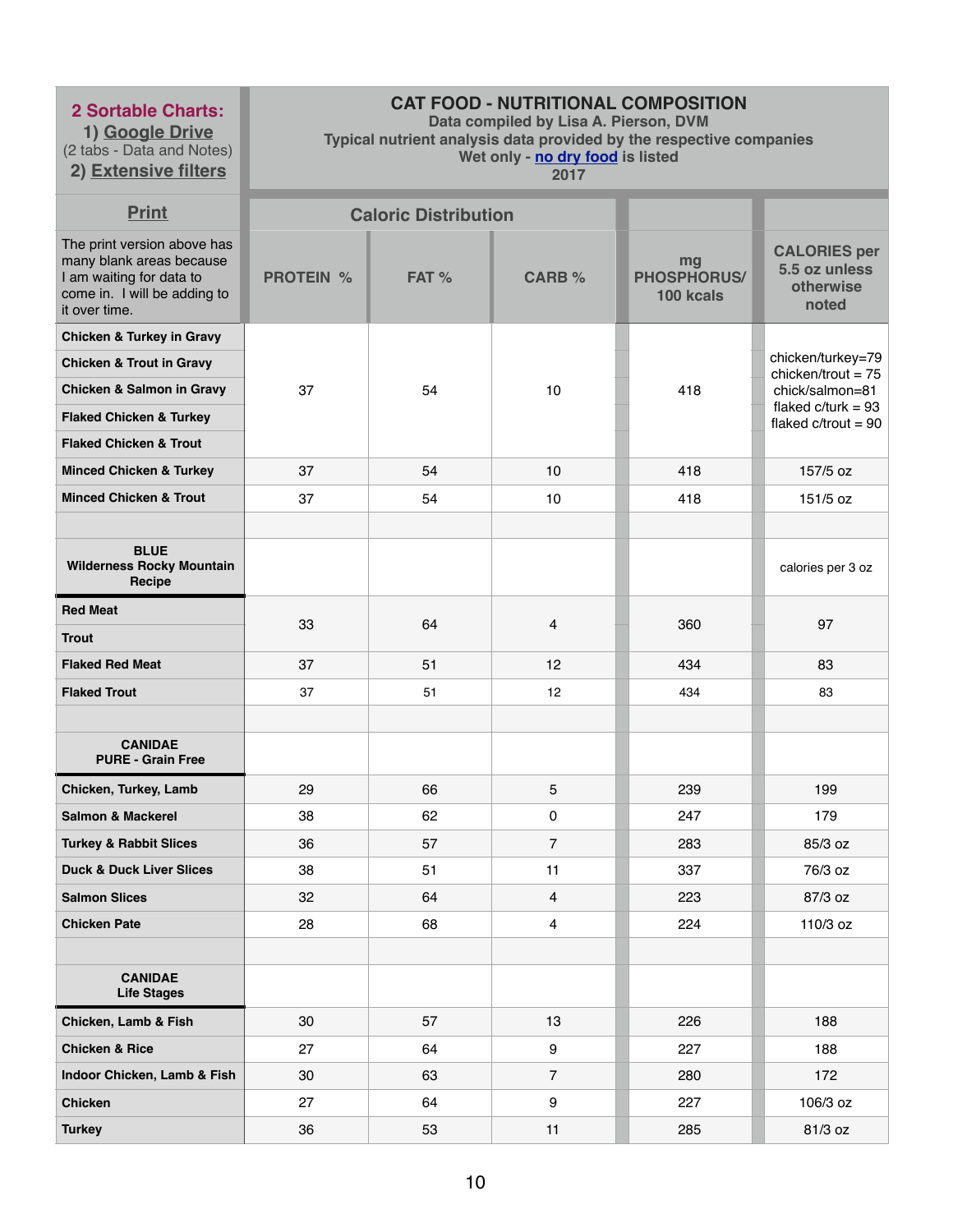**1) Google Drive** (2 tabs - Data and Notes) **2) Extensive filters**

# **CAT FOOD - NUTRITIONAL COMPOSITION**

**Data compiled by Lisa A. Pierson, DVM** 

**Typical nutrient analysis data provided by the respective companies** 

**Wet only - no dry food is listed** 

| <b>Print</b>                                                                                                                         |                  | <b>Caloric Distribution</b> |                |                                       |                                                            |
|--------------------------------------------------------------------------------------------------------------------------------------|------------------|-----------------------------|----------------|---------------------------------------|------------------------------------------------------------|
| The print version above has<br>many blank areas because<br>I am waiting for data to<br>come in. I will be adding to<br>it over time. | <b>PROTEIN %</b> | FAT %                       | <b>CARB %</b>  | mg<br><b>PHOSPHORUS/</b><br>100 kcals | <b>CALORIES per</b><br>5.5 oz unless<br>otherwise<br>noted |
| Lamb                                                                                                                                 | 35               | 59                          | $\overline{7}$ | 233                                   | 84/3 oz                                                    |
| <b>Ocean Fish</b>                                                                                                                    | 35               | 53                          | 12             | 279                                   | 78/3 oz                                                    |
| <b>Yellowfin Tuna</b>                                                                                                                | 38               | 52                          | 10             | 223                                   | 76/3 oz                                                    |
| <b>Salmon</b>                                                                                                                        | 35               | 59                          | 6              | 254                                   | 81/3 oz                                                    |
|                                                                                                                                      |                  |                             |                |                                       |                                                            |
| <b>CANIDAE</b><br><b>Under the Sun - Grain Free</b>                                                                                  |                  |                             |                |                                       | calries per 3 oz                                           |
| <b>Chicken</b>                                                                                                                       | 28               | 69                          | $\overline{4}$ | 262                                   | 106                                                        |
| <b>Turkey</b>                                                                                                                        | 29               | 67                          | $\overline{4}$ | 368                                   | 83                                                         |
| <b>Duck</b>                                                                                                                          | 28               | 70                          | 3              | 242                                   | 75                                                         |
| <b>Salmon</b>                                                                                                                        | 37               | 63                          | $\mathbf{1}$   | 243                                   | 95                                                         |
| <b>Seafood</b>                                                                                                                       | 37               | 58                          | $\overline{5}$ | 369                                   | 77                                                         |
| <b>Trout</b>                                                                                                                         | 29               | 68                          | 3              | 314                                   | 79                                                         |
|                                                                                                                                      |                  |                             |                |                                       |                                                            |
| <b>CANIDAE</b><br><b>Under the Sun - Witty Kitty</b>                                                                                 |                  |                             |                |                                       | calries per 3 oz                                           |
| Wingin' it Chicken & Turkey                                                                                                          | 39               | 51                          | 10             | 315                                   | 75                                                         |
| <b>Ruffle my Feathers Turkey &amp;</b><br><b>Turkey Liver</b>                                                                        | 45               | 46                          | 8              | 314                                   | 89                                                         |
| <b>Big Catch Tuna &amp; Sardine</b>                                                                                                  | 50               | 42                          | 8              | 358                                   | 80                                                         |
|                                                                                                                                      |                  |                             |                |                                       |                                                            |
| <b>CHICKEN SOUP FOR the</b><br><b>SOUL</b>                                                                                           |                  |                             |                |                                       |                                                            |
| <b>Adult Formula</b>                                                                                                                 | 31               | 62                          | $\overline{7}$ | 218                                   | 194                                                        |
| <b>Beef Stew with Red Potatoes</b><br>& Carrots                                                                                      | 36               | 59                          | 5              | 470                                   | 84/3 oz                                                    |
| <b>Chicken Soufflé with Sweet</b><br><b>Potatoes &amp; Spinach</b>                                                                   | 32               | 66                          | $\overline{2}$ | 441                                   | 111/3 oz                                                   |
| <b>Chicken &amp; Duck</b>                                                                                                            | 37               | 62                          | $\mathbf{1}$   | 387                                   | 190                                                        |
| <b>Kitten</b>                                                                                                                        | 36               | 58                          | 6              | 298                                   | 208                                                        |
| <b>Weight &amp; Mature Care</b>                                                                                                      | 41               | 51                          | 8              | 245                                   | 146                                                        |
| Salmon Soufflé with Red<br><b>Potatoes &amp; Spinach</b>                                                                             | 36               | 62                          | $\overline{2}$ | 419                                   | 93/3 oz                                                    |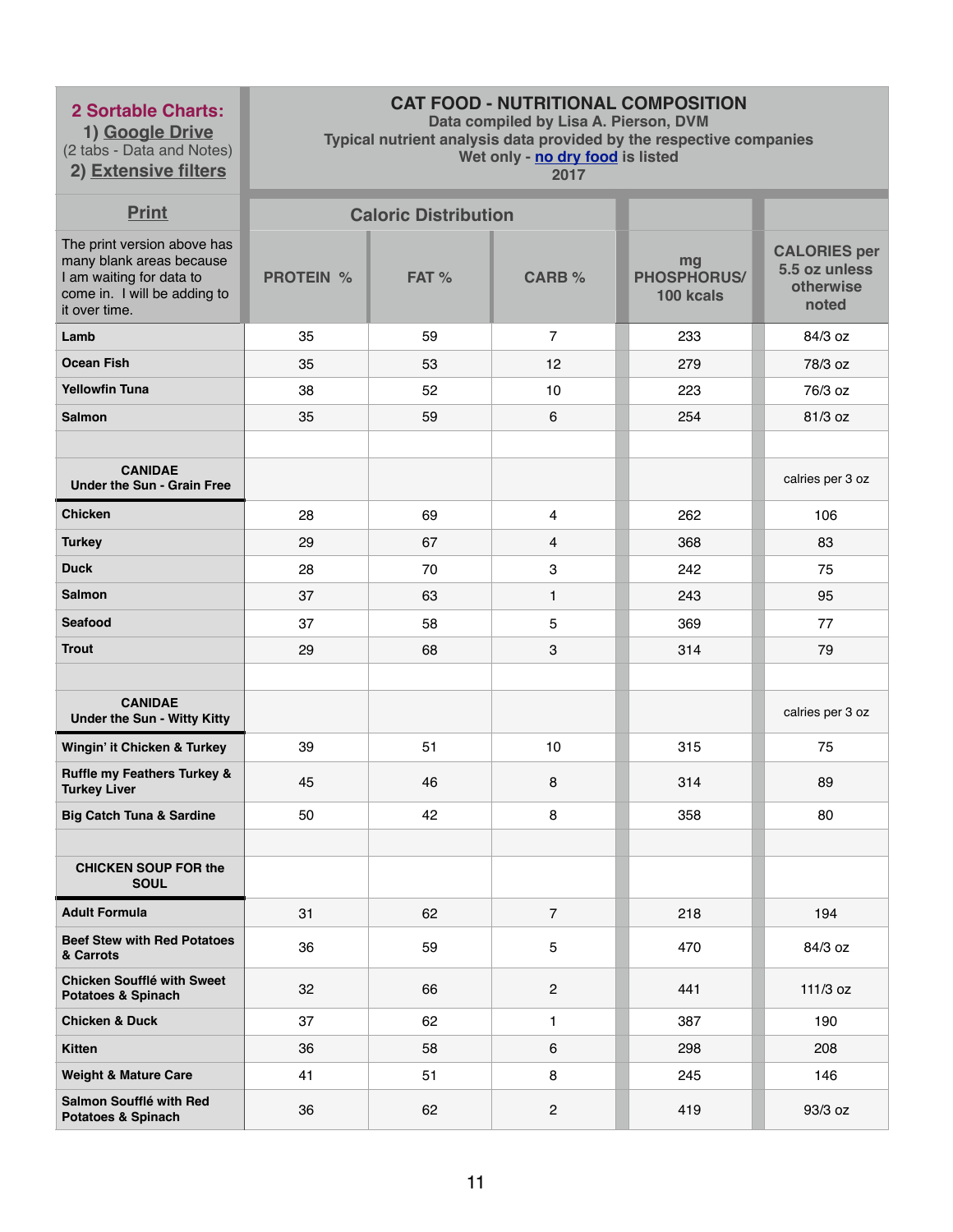**1) Google Drive** (2 tabs - Data and Notes)

**2) Extensive filters**

# **CAT FOOD - NUTRITIONAL COMPOSITION**

**Data compiled by Lisa A. Pierson, DVM** 

**Typical nutrient analysis data provided by the respective companies** 

**Wet only - no dry food is listed** 

| <b>Print</b>                                                                                                                         |                                          | <b>Caloric Distribution</b> |                |                                                                                                                                                                                                                                                                                                                     |                                                            |
|--------------------------------------------------------------------------------------------------------------------------------------|------------------------------------------|-----------------------------|----------------|---------------------------------------------------------------------------------------------------------------------------------------------------------------------------------------------------------------------------------------------------------------------------------------------------------------------|------------------------------------------------------------|
| The print version above has<br>many blank areas because<br>I am waiting for data to<br>come in. I will be adding to<br>it over time. | <b>PROTEIN %</b>                         | FAT %                       | <b>CARB %</b>  | mg<br><b>PHOSPHORUS/</b><br>100 kcals                                                                                                                                                                                                                                                                               | <b>CALORIES per</b><br>5.5 oz unless<br>otherwise<br>noted |
| <b>Salmon Limited Ingredient</b>                                                                                                     | 46                                       | 52                          | $\overline{2}$ | 481                                                                                                                                                                                                                                                                                                                 | 167                                                        |
| <b>Minced Beef with Red</b><br><b>Potatoes &amp; Carrots</b>                                                                         | 42                                       | 52                          | 6              | 285                                                                                                                                                                                                                                                                                                                 | 84/3 oz                                                    |
| <b>Chicken Stew with Sweet</b><br><b>Potatoes &amp; Spinach</b>                                                                      | 40                                       | 54                          | 6              | 294                                                                                                                                                                                                                                                                                                                 | 86/3 oz                                                    |
| <b>Salmon Stew with Red</b><br><b>Potatoes &amp; Spinach</b>                                                                         | 41                                       | 50                          | 9              | 339                                                                                                                                                                                                                                                                                                                 | 84/3 oz                                                    |
|                                                                                                                                      |                                          |                             |                |                                                                                                                                                                                                                                                                                                                     |                                                            |
| <b>DAVE's</b><br><b>Naturally Healthy Grain Free</b>                                                                                 |                                          |                             |                |                                                                                                                                                                                                                                                                                                                     |                                                            |
| <b>Chicken</b>                                                                                                                       | 33                                       | 64                          | 3              | 286                                                                                                                                                                                                                                                                                                                 | 186                                                        |
| <b>Turkey</b>                                                                                                                        | 33                                       | 64                          | 3              | 288                                                                                                                                                                                                                                                                                                                 | 183                                                        |
| <b>Turkey &amp; Giblets</b>                                                                                                          | 29                                       | 68                          | 4              | 216                                                                                                                                                                                                                                                                                                                 | 195                                                        |
| <b>Beef &amp; Chicken Dinner</b>                                                                                                     | 29                                       | 68                          | 4              | 182                                                                                                                                                                                                                                                                                                                 | 195                                                        |
| <b>Chicken &amp; Whitefish</b>                                                                                                       | 28                                       | 69                          | $\overline{4}$ | 209                                                                                                                                                                                                                                                                                                                 | 197                                                        |
|                                                                                                                                      |                                          |                             |                |                                                                                                                                                                                                                                                                                                                     |                                                            |
| <b>DAVE's</b><br><b>Restricted Diet</b>                                                                                              | feed diets that are this low in protein. |                             |                | Please note that Dave's Chicken in Sauce - low protein & and low phosphorus product mimics Hill's k/d<br>renal diet which is one that I would never feed to any cat in my care - including patients with kidney<br>disease. It was a very sad day when protein became the enemy of the feline kidney. Please do not |                                                            |
| <b>Original Formula - Pork - low</b><br>phosphorus & magnesium                                                                       |                                          |                             |                |                                                                                                                                                                                                                                                                                                                     |                                                            |
| Pork - low phosphorus &<br>magnesium                                                                                                 | 33                                       | 58                          | 9              | 154                                                                                                                                                                                                                                                                                                                 | 184                                                        |
| <b>Chicken in Sauce - low</b><br>protein & low phosphorus                                                                            | 25                                       | 56                          | 19             | 95                                                                                                                                                                                                                                                                                                                  | 169                                                        |
|                                                                                                                                      |                                          |                             |                |                                                                                                                                                                                                                                                                                                                     |                                                            |
| DR. TIM'S                                                                                                                            |                                          |                             |                |                                                                                                                                                                                                                                                                                                                     |                                                            |
| <b>Chicken &amp; Vegetable</b>                                                                                                       | 33                                       | 52                          | 16             | 300                                                                                                                                                                                                                                                                                                                 | 171                                                        |
| <b>Salmon &amp; Vegetable</b>                                                                                                        | 29                                       | 58                          | 13             | 381                                                                                                                                                                                                                                                                                                                 | 171                                                        |
|                                                                                                                                      |                                          |                             |                |                                                                                                                                                                                                                                                                                                                     |                                                            |
| <b>DRS. FOSTER &amp; SMITH</b><br><b>Country Classics</b>                                                                            |                                          |                             |                |                                                                                                                                                                                                                                                                                                                     |                                                            |
| <b>Chicken Stew w/Sweet</b><br><b>Potatoes</b>                                                                                       | 36                                       | 45                          | 19             | 330                                                                                                                                                                                                                                                                                                                 | 151                                                        |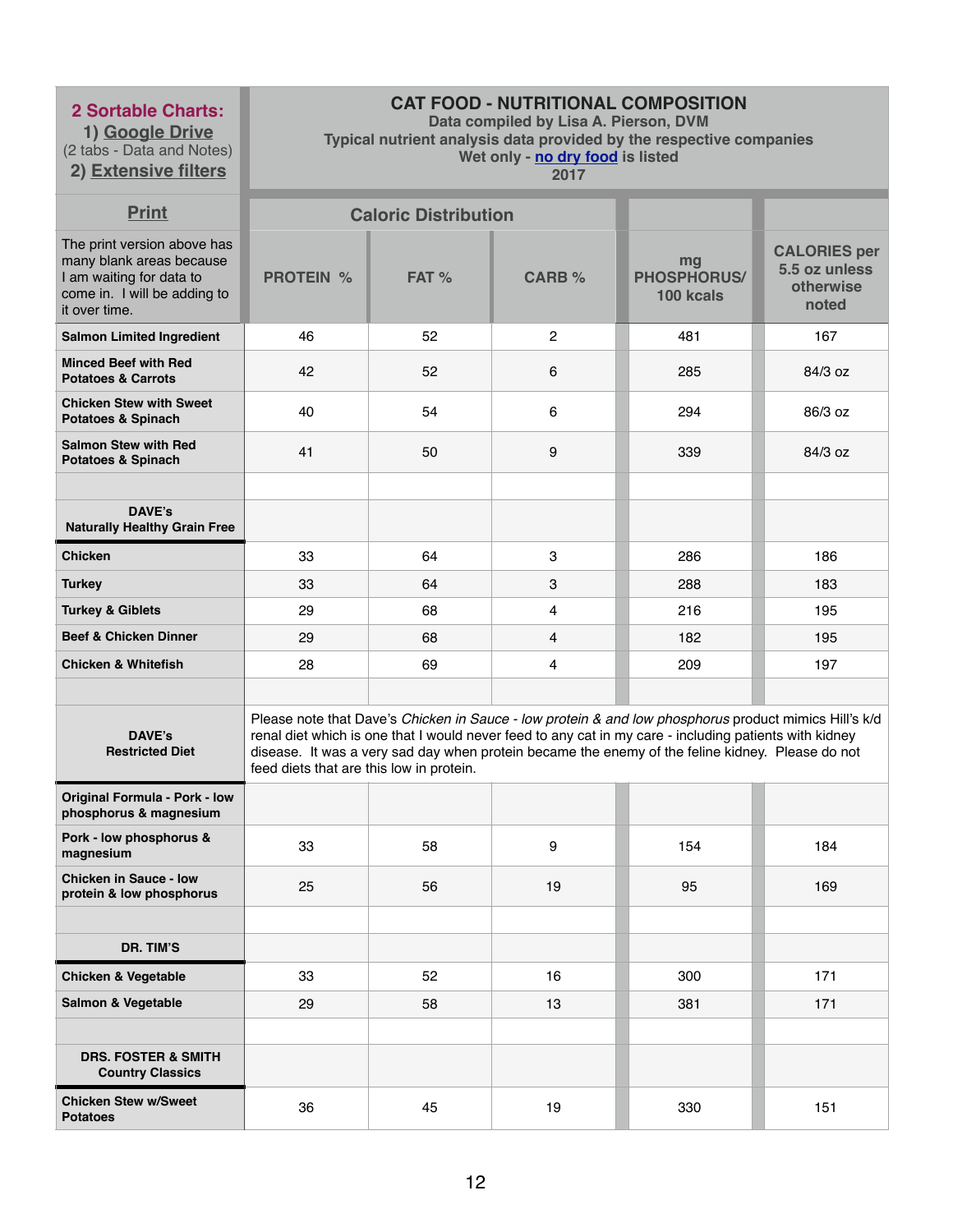**1) Google Drive** (2 tabs - Data and Notes)

# **2) Extensive filters**

# **CAT FOOD - NUTRITIONAL COMPOSITION**

**Data compiled by Lisa A. Pierson, DVM** 

**Typical nutrient analysis data provided by the respective companies** 

**Wet only - no dry food is listed** 

| <b>Print</b>                                                                                                                         |                  | <b>Caloric Distribution</b> |                |                                       |                                                            |
|--------------------------------------------------------------------------------------------------------------------------------------|------------------|-----------------------------|----------------|---------------------------------------|------------------------------------------------------------|
| The print version above has<br>many blank areas because<br>I am waiting for data to<br>come in. I will be adding to<br>it over time. | <b>PROTEIN %</b> | FAT %                       | <b>CARB %</b>  | mg<br><b>PHOSPHORUS/</b><br>100 kcals | <b>CALORIES per</b><br>5.5 oz unless<br>otherwise<br>noted |
| <b>Trout &amp; Brown Rice</b>                                                                                                        | 30               | 59                          | 11             | 242                                   | 190                                                        |
| <b>Savory Salmon/Shrimp &amp;</b><br><b>Brown Rice</b>                                                                               | 31               | 56                          | 12             | 220                                   | 178                                                        |
|                                                                                                                                      |                  |                             |                |                                       |                                                            |
| <b>DRS. FOSTER &amp; SMITH</b><br><b>Adult</b>                                                                                       |                  |                             |                |                                       |                                                            |
| <b>Chicken</b>                                                                                                                       | 29               | 64                          | 8              | 204                                   | 208                                                        |
| <b>Turkey</b>                                                                                                                        | 34               | 57                          | 10             | 250                                   | 179                                                        |
| <b>Chicken &amp; Fish</b>                                                                                                            | 36               | 45                          | 19             | 254                                   | 201                                                        |
|                                                                                                                                      |                  |                             |                |                                       |                                                            |
| <b>EARTHBORN</b>                                                                                                                     |                  |                             |                |                                       | calories per 3 oz/<br>5.5 oz                               |
| <b>Chicken Catcciatori</b>                                                                                                           | 54               | 27                          | 20             | 240                                   | 70/129                                                     |
| <b>Monterey Medley</b>                                                                                                               | 66               | 23                          | 10             | 275                                   | 66/121                                                     |
| <b>Catalina Catch</b>                                                                                                                | 70               | 29                          | $\mathbf{1}$   | 291                                   | 41/75                                                      |
| <b>Harbor Harvest</b>                                                                                                                | 57               | 28                          | 15             | 281                                   | 70/128                                                     |
| <b>Chicken Jumble with Liver</b>                                                                                                     | 38               | 39                          | 23             | 236                                   | 147/5.5 oz                                                 |
| <b>Chicken Fricatssee</b>                                                                                                            | 45               | 30                          | 25             | 232                                   | 125/5.5 oz                                                 |
| <b>Ranch House Stew</b>                                                                                                              | 36               | 46                          | 18             | 331                                   | $138/5.5$ oz                                               |
|                                                                                                                                      |                  |                             |                |                                       |                                                            |
| <b>EVO</b>                                                                                                                           |                  |                             |                |                                       |                                                            |
| <b>Turkey in Gravy</b>                                                                                                               | 29               | 69                          | $\overline{2}$ | 300                                   | 208                                                        |
| <b>Duck in Gravy</b>                                                                                                                 | 28               | 68                          | $\mathbf{3}$   | 306                                   | 204                                                        |
|                                                                                                                                      |                  |                             |                |                                       |                                                            |
| <b>EVOLVE</b>                                                                                                                        |                  |                             |                |                                       |                                                            |
| <b>Chicken</b>                                                                                                                       | 35               | 63                          | 2              | 318                                   | 189                                                        |
| <b>Turkey</b>                                                                                                                        | 33               | 65                          | $\overline{2}$ | 289                                   | 189                                                        |
| <b>Seafood</b>                                                                                                                       | 29               | 66                          | 5              | 317                                   | 191                                                        |
| <b>Kitten</b>                                                                                                                        | 35               | 60                          | $\overline{4}$ | 292                                   | 192                                                        |
|                                                                                                                                      |                  |                             |                |                                       |                                                            |
| <b>FANCY FEAST</b><br><b>Classic</b>                                                                                                 |                  |                             |                |                                       | per 3 oz                                                   |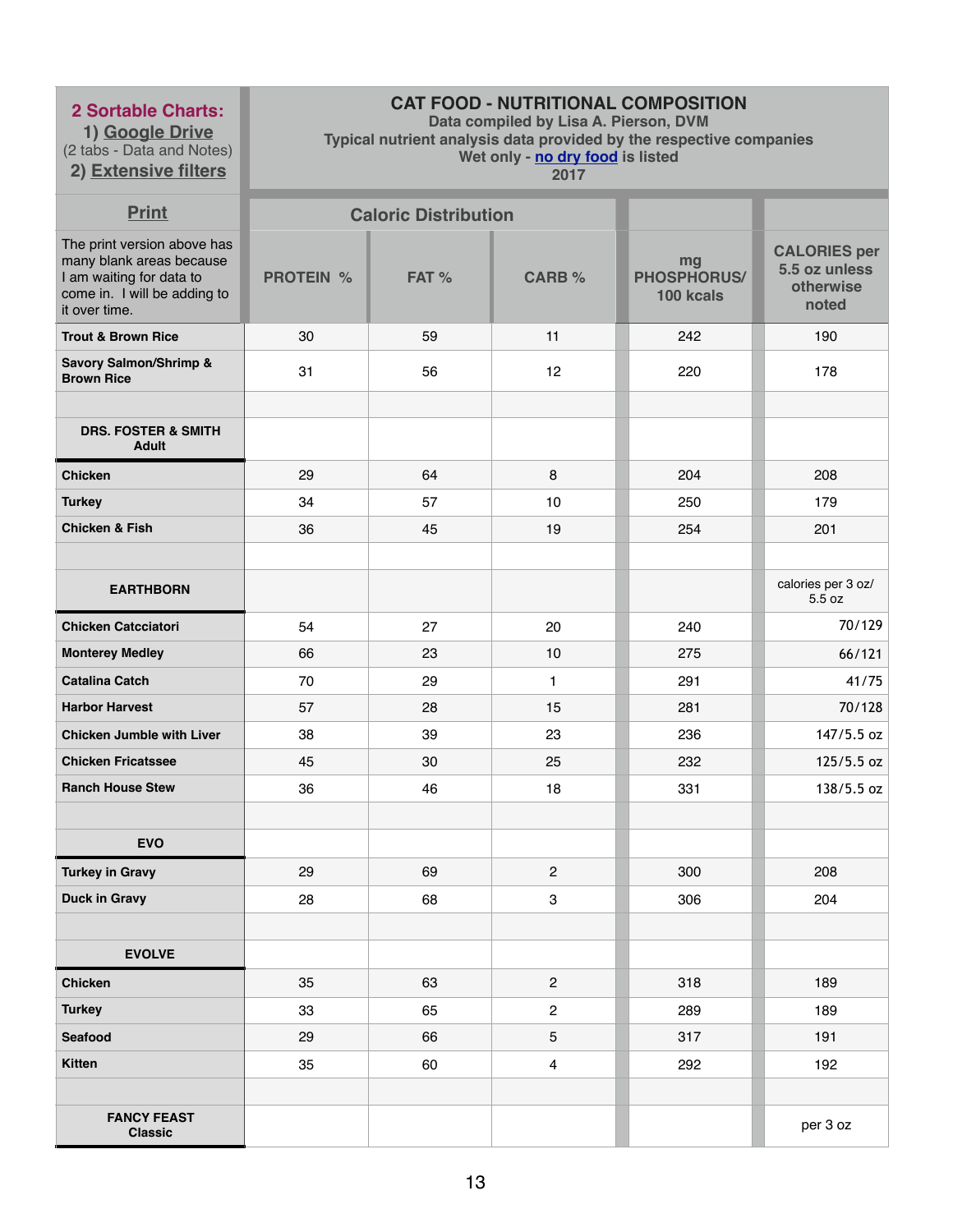**1) Google Drive** (2 tabs - Data and Notes) **2) Extensive filters**

# **CAT FOOD - NUTRITIONAL COMPOSITION**

**Data compiled by Lisa A. Pierson, DVM** 

**Typical nutrient analysis data provided by the respective companies** 

**Wet only - no dry food is listed** 

| <b>Print</b>                                                                                                                         |                  | <b>Caloric Distribution</b> |                  |                                       |                                                            |
|--------------------------------------------------------------------------------------------------------------------------------------|------------------|-----------------------------|------------------|---------------------------------------|------------------------------------------------------------|
| The print version above has<br>many blank areas because<br>I am waiting for data to<br>come in. I will be adding to<br>it over time. | <b>PROTEIN %</b> | FAT %                       | <b>CARB %</b>    | mg<br><b>PHOSPHORUS/</b><br>100 kcals | <b>CALORIES per</b><br>5.5 oz unless<br>otherwise<br>noted |
| <b>Chicken Feast</b>                                                                                                                 | 40               | 57                          | 3                | 430                                   | 91                                                         |
| <b>Tender Liver &amp; Chicken Feast</b>                                                                                              | 43               | 55                          | $\mathbf{2}$     | 478                                   | 89                                                         |
| <b>Turkey and Giblets Feast</b>                                                                                                      | 39               | 58                          | $\mathbf{2}$     | 355                                   | 96                                                         |
| <b>Chopped Grill Feast</b>                                                                                                           | 41               | 56                          | $\boldsymbol{3}$ | 498                                   | 91                                                         |
| <b>Tender Beef Feast</b>                                                                                                             | 42               | 55                          | 3                | 408                                   | 90                                                         |
| <b>Tender Beef &amp; Liver Feast</b>                                                                                                 | 38               | 60                          | $\overline{2}$   | 380                                   | 95                                                         |
| <b>Tender Beef &amp; Chicken Feast</b>                                                                                               | 38               | 59                          | 3                | 415                                   | 95                                                         |
| <b>Seafood Feast</b>                                                                                                                 | 46               | 52                          | $\overline{2}$   | 478                                   | 86                                                         |
| <b>Ocean Whitefish &amp; Tuna</b><br>Feast                                                                                           | 48               | 51                          | $\mathbf 0$      | 481                                   | 82                                                         |
| <b>Salmon &amp; Shrimp Feast</b>                                                                                                     | 43               | 56                          | 1                | 456                                   | 87                                                         |
| <b>Savory Salmon Feast</b>                                                                                                           | 27               | 72                          | $\mathbf{1}$     | 267                                   | 90                                                         |
| Cod, Sole & Shrimp Feast                                                                                                             | 48               | 50                          | 1                | 474                                   | 84                                                         |
|                                                                                                                                      |                  |                             |                  |                                       |                                                            |
| <b>FANCY FEAST</b><br>Roasted/Flaked/Chunky                                                                                          |                  |                             |                  |                                       |                                                            |
| <b>Roasted Chicken Feast</b>                                                                                                         | 54               | 40                          | 6                | 284                                   | 80                                                         |
| <b>Roasted Turkey Feast</b>                                                                                                          | 56               | 38                          | 6                | 265                                   | 81                                                         |
| <b>Flaked Chicken &amp; Tuna Feast</b>                                                                                               | 52               | 44                          | 5                | 325                                   | 102                                                        |
| <b>Flaked Tuna Feast</b>                                                                                                             | 52               | 43                          | 5                | 291                                   | 103                                                        |
| <b>Flaked Tuna &amp; Mackerel</b><br>Feast                                                                                           | 57               | 37                          | 6                | 324                                   | 97                                                         |
| <b>Flaked Salmon &amp; Ocean</b><br><b>Whitefish Feast</b>                                                                           | 49               | 47                          | 4                | 317                                   | 104                                                        |
| <b>Flaked Trout Feast</b>                                                                                                            | 48               | 48                          | $\overline{4}$   | 285                                   | 107                                                        |
| <b>Chunky Chopped Grill Feast</b>                                                                                                    | 42               | 53                          | 4                | 466                                   | 91                                                         |
| <b>Chunky Chicken Feast</b>                                                                                                          | 47               | 50                          | 4                | 453                                   | 88                                                         |
| <b>Chunky Turkey Feast</b>                                                                                                           | 46               | 49                          | 5                | 477                                   | 87                                                         |
|                                                                                                                                      |                  |                             |                  |                                       |                                                            |
| <b>FANCY FEAST</b><br><b>Grilled in Gravy</b>                                                                                        |                  |                             |                  |                                       |                                                            |
| <b>Grilled Liver &amp; Chicken Feast</b><br>in Gravy                                                                                 | 55               | 32                          | 13               | 309                                   | 71                                                         |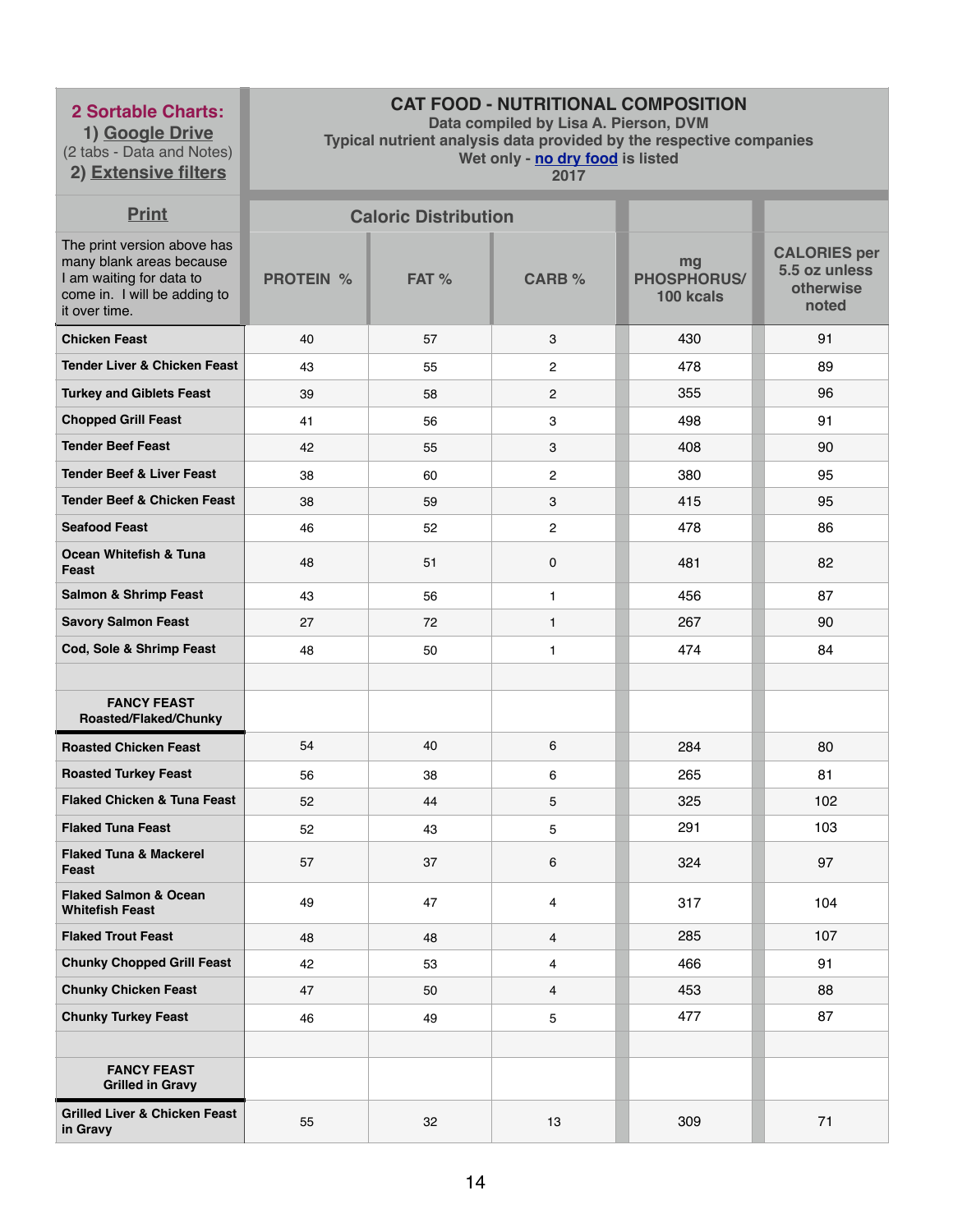**1) Google Drive** (2 tabs - Data and Notes)

# **2) Extensive filters**

# **CAT FOOD - NUTRITIONAL COMPOSITION**

**Data compiled by Lisa A. Pierson, DVM** 

**Typical nutrient analysis data provided by the respective companies** 

**Wet only - no dry food is listed** 

| <b>Print</b>                                                                                                                         |                  | <b>Caloric Distribution</b> |               |                                       |                                                            |
|--------------------------------------------------------------------------------------------------------------------------------------|------------------|-----------------------------|---------------|---------------------------------------|------------------------------------------------------------|
| The print version above has<br>many blank areas because<br>I am waiting for data to<br>come in. I will be adding to<br>it over time. | <b>PROTEIN %</b> | FAT %                       | <b>CARB %</b> | mg<br><b>PHOSPHORUS/</b><br>100 kcals | <b>CALORIES per</b><br>5.5 oz unless<br>otherwise<br>noted |
| <b>Grilled Turkey Feast in Gravy</b>                                                                                                 | 56               | 31                          | 13            | 271                                   | 71                                                         |
| <b>Grilled Chicken Feast in</b><br>Gravy                                                                                             | 55               | 32                          | 12            | 282                                   | 72                                                         |
| <b>Grilled Turkey &amp; Giblets in</b><br>Gravy                                                                                      | 56               | 31                          | 13            | 266                                   | 72                                                         |
| <b>Grilled Chicken &amp; Beef in</b><br>Gravy                                                                                        | 47               | 38                          | 15            | 291                                   | 71                                                         |
| <b>Grilled Beef in Gravy</b>                                                                                                         | 55               | 32                          | 12            | 289                                   | 72                                                         |
| <b>Grilled Tender Beef &amp; Liver in</b><br>Gravy                                                                                   | 54               | 31                          | 15            | 272                                   | 72                                                         |
| <b>Grilled Ocean Whitefish &amp;</b><br><b>Tuna in Gravy</b>                                                                         | 58               | 30                          | 13            | 302                                   | 70                                                         |
| <b>Grilled Salmon in Gravy</b>                                                                                                       | 56               | 31                          | 13            | 266                                   | 71                                                         |
| <b>Grilled Seafood in Gravy</b>                                                                                                      | 56               | 32                          | 12            | 289                                   | 71                                                         |
| <b>Grilled Tuna in Gravy</b>                                                                                                         | 58               | 28                          | 14            | 282                                   | 68                                                         |
| <b>Grilled Salmon &amp; Shrimp in</b><br>Gravy                                                                                       | 57               | 31                          | 12            | 298                                   | 70                                                         |
|                                                                                                                                      |                  |                             |               |                                       |                                                            |
| <b>FANCY FEAST</b><br><b>Sliced in Gravy</b>                                                                                         |                  |                             |               |                                       |                                                            |
| <b>Sliced Chicken in Gravy</b>                                                                                                       | 50               | 38                          | 12            | 270                                   | 81                                                         |
| <b>Sliced Turkey in Gravy</b>                                                                                                        | 51               | 37                          | 13            | 275                                   | 80                                                         |
| <b>Sliced Chicken Hearts &amp;</b><br><b>Liver in Gravy</b>                                                                          | 49               | 39                          | 12            | 257                                   | 84                                                         |
| <b>Sliced Beef in Gravy</b>                                                                                                          | 48               | 38                          | 14            | 265                                   | 81                                                         |
|                                                                                                                                      |                  |                             |               |                                       |                                                            |
| <b>FANCY FEAST</b><br><b>Marinated Morsels in Gravy</b>                                                                              |                  |                             |               |                                       |                                                            |
| <b>Marinated Morsels Turkey</b><br><b>Feast in Gravy</b>                                                                             | 54               | 34                          | 12            | 302                                   | 81                                                         |
| <b>Marinated Morsels Beef Feast</b><br>in Gravy                                                                                      | 55               | 33                          | 12            | 280                                   | 82                                                         |
| <b>Marinated Morsels Tuna</b><br><b>Feast in Gravy</b>                                                                               | 62               | 25                          | 13            | 303                                   | 75                                                         |
| <b>Marinated Morsels Salmon</b><br><b>Feast in Gravy</b>                                                                             | 59               | 29                          | 12            | 307                                   | 82                                                         |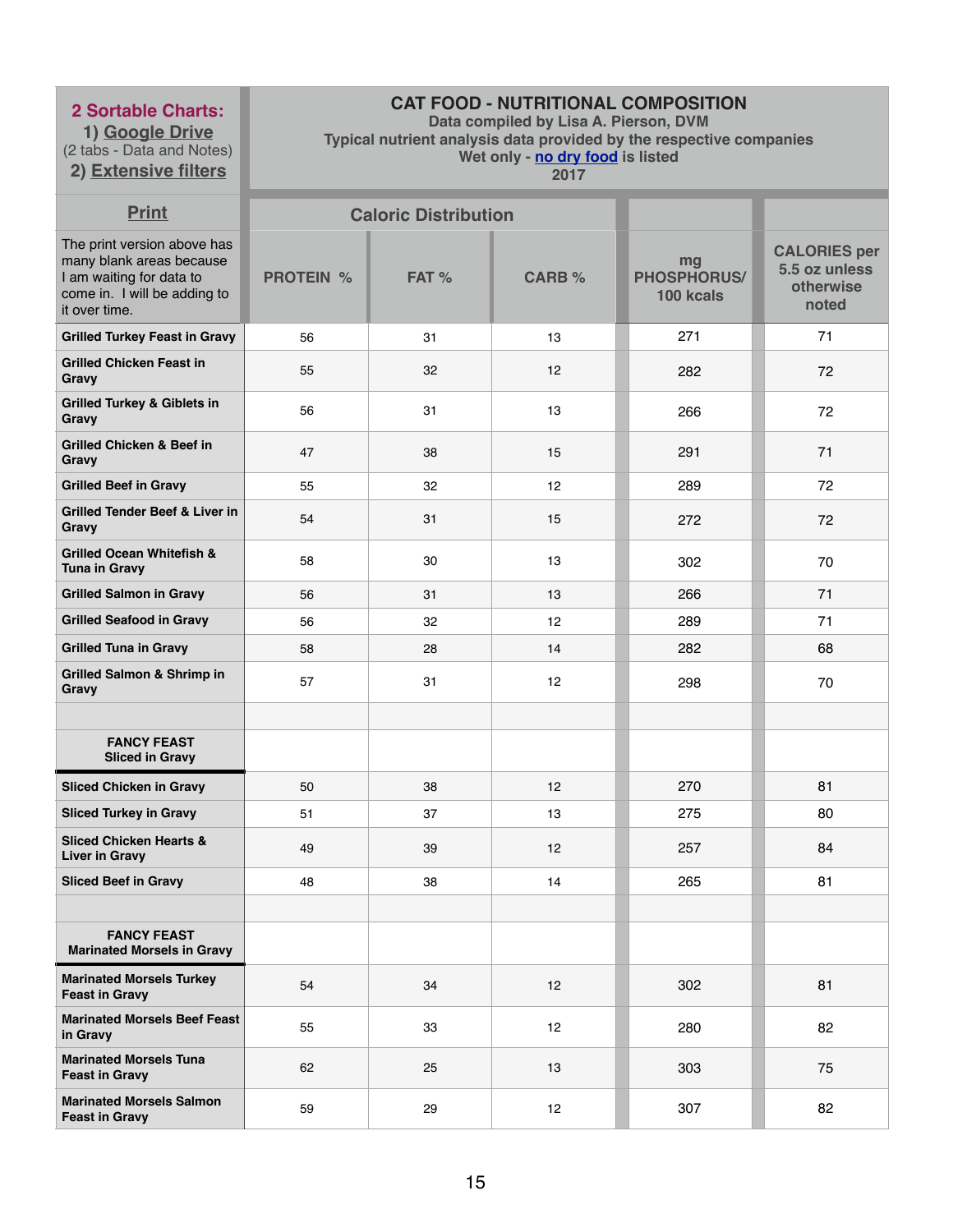**1) Google Drive** (2 tabs - Data and Notes)

**2) Extensive filters**

# **CAT FOOD - NUTRITIONAL COMPOSITION**

**Data compiled by Lisa A. Pierson, DVM** 

**Typical nutrient analysis data provided by the respective companies** 

**Wet only - no dry food is listed** 

| <b>Print</b>                                                                                                                         |                  | <b>Caloric Distribution</b> |               |                                       |                                                            |
|--------------------------------------------------------------------------------------------------------------------------------------|------------------|-----------------------------|---------------|---------------------------------------|------------------------------------------------------------|
| The print version above has<br>many blank areas because<br>I am waiting for data to<br>come in. I will be adding to<br>it over time. | <b>PROTEIN %</b> | FAT %                       | <b>CARB %</b> | mg<br><b>PHOSPHORUS/</b><br>100 kcals | <b>CALORIES per</b><br>5.5 oz unless<br>otherwise<br>noted |
| <b>Marinated Morsels Chicken</b><br><b>Feast in Gravy</b>                                                                            | 55               | 33                          | 13            | 298                                   | 81                                                         |
|                                                                                                                                      |                  |                             |               |                                       |                                                            |
| <b>FANCY FEAST</b><br><b>Gravy Lovers</b>                                                                                            |                  |                             |               |                                       |                                                            |
| <b>Gravy Lovers Gourmet Beef</b><br><b>Feast in Gravy</b>                                                                            | 47               | 33                          | 20            | 250                                   | 67                                                         |
| <b>Gravy Lovers Gourmet</b><br><b>Chicken Feast in Gravy</b>                                                                         | 48               | 38                          | 15            | 251                                   | 68                                                         |
| <b>Gravy Lovers Ocean</b><br><b>Whitefish &amp; Tuna Feast Gravy</b>                                                                 | 52               | 32                          | 16            | 283                                   | 65                                                         |
| <b>Gravy Lovers Salmon Feast</b><br>in Gravy                                                                                         | 52               | 33                          | 15            | 264                                   | 66                                                         |
| <b>Gravy Lovers Turkey Feast in</b><br>Gravy                                                                                         | 49               | 36                          | 15            | 258                                   | 68                                                         |
| <b>Gravy Lovers Chicken &amp; Beef</b><br><b>Feast in Gravy</b>                                                                      | 47               | 38                          | 15            | 254                                   | 68                                                         |
| <b>Gravy Lovers Chicken Hearts</b><br>& Liver Feast in Gravy                                                                         | 48               | 38                          | 15            | 229                                   | 68                                                         |
| <b>Gravy Lovers Salmon &amp; Sole</b><br><b>Feast in Gravy</b>                                                                       | 52               | 33                          | 15            | 264                                   | 65                                                         |
|                                                                                                                                      |                  |                             |               |                                       |                                                            |
| <b>FANCY FEAST</b><br><b>Natural</b>                                                                                                 |                  |                             |               |                                       |                                                            |
| <b>Natural White Meat Chicken</b><br>& Flaked Tuna in Broth                                                                          | 77               | 23                          | 0             | 343                                   | 41                                                         |
| <b>Natural Flaked Skipjack Tuna</b><br>in Broth                                                                                      | 75               | 25                          | 0             | 340                                   | 42                                                         |
| <b>Natural Seabass &amp; Shrimp in</b><br><b>Broth</b>                                                                               | 75               | 25                          | 0             | 333                                   | 45                                                         |
| <b>Natural Tender Tongol Tuna</b><br>in Broth                                                                                        | 74               | 26                          | 0             | 322                                   | 45                                                         |
| <b>Natural White Meat Chicken</b><br>in Broth                                                                                        | 75               | 25                          | 0             | 315                                   | 45                                                         |
| <b>Natural White Meat Chicken</b><br>& Beef in Broth                                                                                 | 73               | 27                          | 0             | 327                                   | 45                                                         |
| Natural Wild Alaskan Salmon<br>& White Meat in Broth                                                                                 | 68               | 32                          | 0             | 333                                   | 47                                                         |
|                                                                                                                                      |                  |                             |               |                                       |                                                            |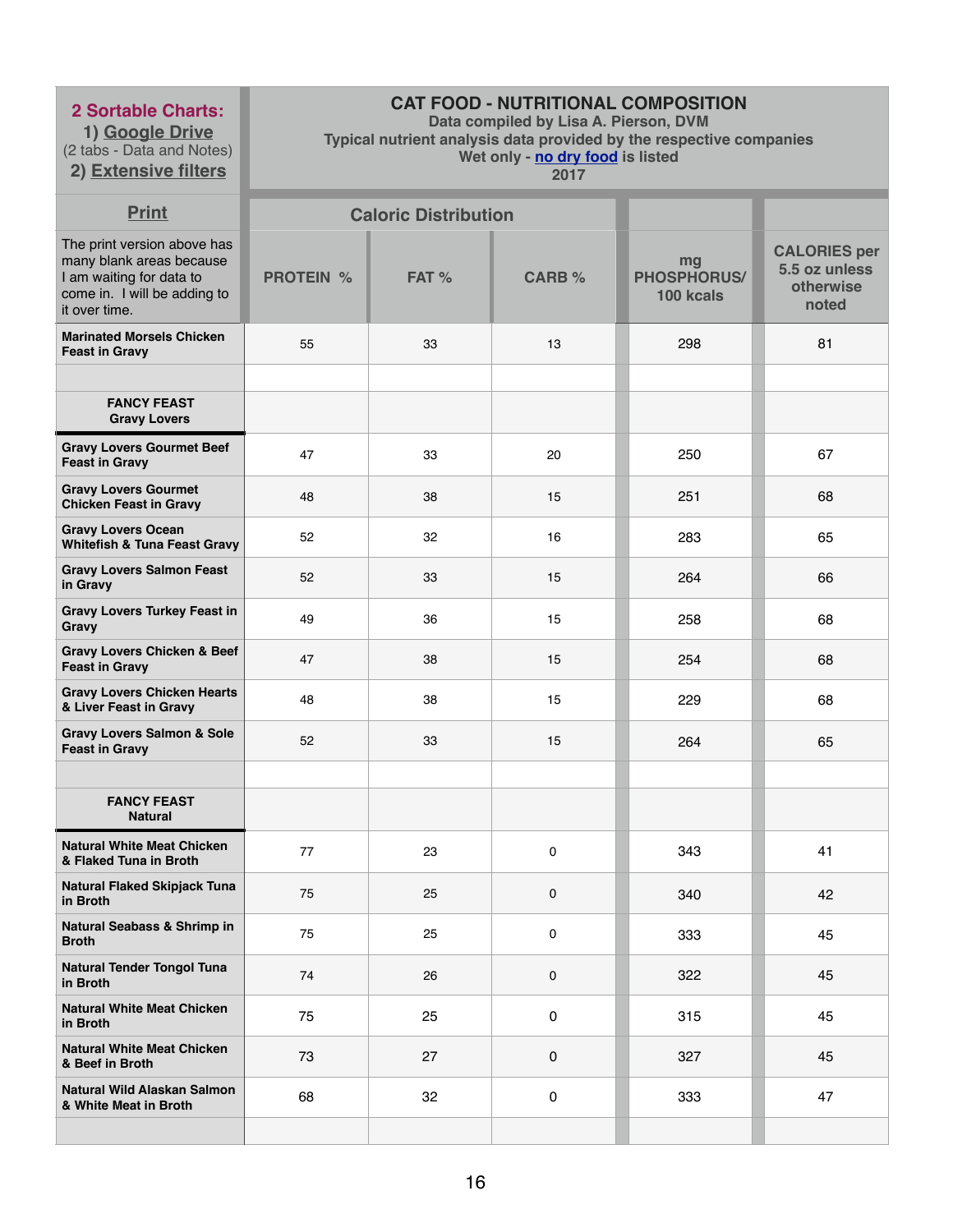**1) Google Drive** (2 tabs - Data and Notes)

# **2) Extensive filters**

# **CAT FOOD - NUTRITIONAL COMPOSITION**

**Data compiled by Lisa A. Pierson, DVM** 

**Typical nutrient analysis data provided by the respective companies** 

**Wet only - no dry food is listed** 

| <b>Print</b>                                                                                                                         |                  | <b>Caloric Distribution</b> |                         |                                       |                                                            |
|--------------------------------------------------------------------------------------------------------------------------------------|------------------|-----------------------------|-------------------------|---------------------------------------|------------------------------------------------------------|
| The print version above has<br>many blank areas because<br>I am waiting for data to<br>come in. I will be adding to<br>it over time. | <b>PROTEIN %</b> | FAT %                       | <b>CARB %</b>           | mg<br><b>PHOSPHORUS/</b><br>100 kcals | <b>CALORIES per</b><br>5.5 oz unless<br>otherwise<br>noted |
| <b>FANCY FEAST</b><br><b>Medleys Florentine</b>                                                                                      |                  |                             |                         |                                       |                                                            |
| <b>White Meat Chicken</b><br><b>Florentine Pate</b>                                                                                  | 39               | 57                          | 4                       | 398                                   | 91                                                         |
| <b>Ocean Whitefish and Tuna</b><br><b>Florentine Pate</b>                                                                            | 46               | 49                          | 5                       | 462                                   | 85                                                         |
| <b>White Meat Chicken</b><br><b>Florentine in a Delicate</b><br><b>Sauce</b>                                                         | 56               | 31                          | 13                      | 402                                   | 71                                                         |
| <b>Turkey Florentine with</b><br><b>Garden Greens</b>                                                                                | 55               | 30                          | 15                      | 292                                   | 73                                                         |
| Wild Salmon Florentine in a<br><b>Delicate Sauce</b>                                                                                 | 55               | 33                          | 12                      | 261                                   | 73                                                         |
| Tuna Florentine in a Delicate<br><b>Sauce</b>                                                                                        | 60               | 26                          | 14                      | 394                                   | 70                                                         |
|                                                                                                                                      |                  |                             |                         |                                       |                                                            |
| <b>FANCY FEAST</b><br><b>Medleys Tuscany</b>                                                                                         |                  |                             |                         |                                       |                                                            |
| <b>White Meat Chicken Tuscany</b><br>in a Savory Sauce                                                                               | 51               | 29                          | 20                      | 346                                   | 64                                                         |
| Tender Turkey Tuscany in a<br><b>Savory Sauce</b>                                                                                    | 52               | 28                          | 20                      | 277                                   | 66                                                         |
| Tuna Tuscany in a Savory<br><b>Sauce</b>                                                                                             | 51               | 27                          | 22                      | 261                                   | 65                                                         |
| Wild Salmon Tuscany in a<br><b>Savory Sauce</b>                                                                                      | 49               | 28                          | 23                      | 250                                   | 65                                                         |
|                                                                                                                                      |                  |                             |                         |                                       |                                                            |
| <b>FANCY FEAST</b><br><b>Medleys Primavera</b>                                                                                       |                  |                             |                         |                                       |                                                            |
| <b>White Meat Chicken</b><br><b>Primavera Pate</b>                                                                                   | 41               | 56                          | $\overline{4}$          | 301                                   | 65                                                         |
| <b>Wild Salmon Primavera Pate</b>                                                                                                    | 42               | 54                          | $\overline{\mathbf{4}}$ | 419                                   | 89                                                         |
| Tender Turkey Primavera in a<br><b>Classic Sauce</b>                                                                                 | 54               | 26                          | 20                      | 339                                   | 66                                                         |
| <b>White Meat Chicken</b><br><b>Primavera in a Classic Sauce</b>                                                                     | 53               | 31                          | 16                      | 478                                   | 90                                                         |
| Wild Salmon Primavera in a<br><b>Classic Sauce</b>                                                                                   | 53               | 31                          | 16                      | 264                                   | 66                                                         |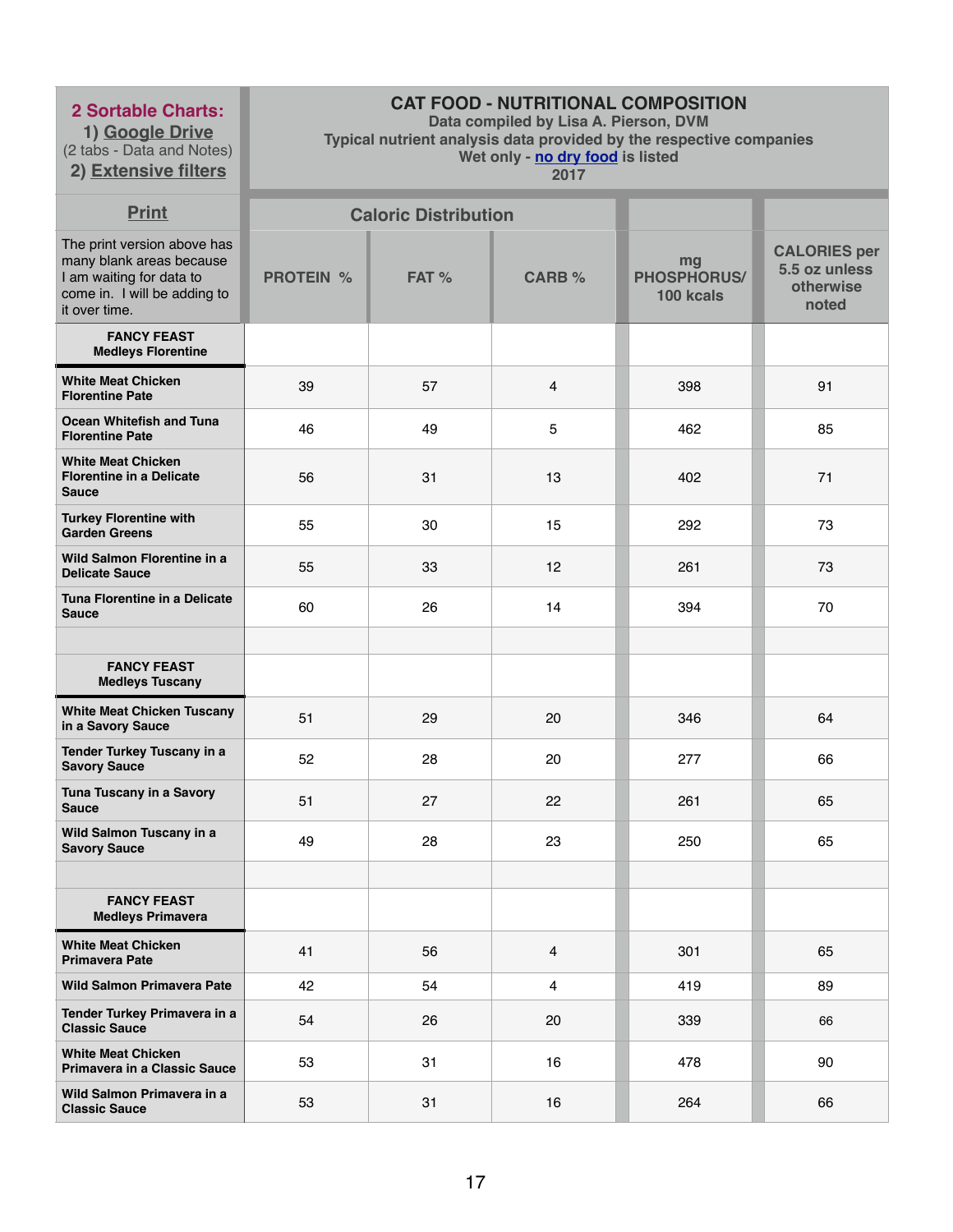**1) Google Drive** (2 tabs - Data and Notes)

**2) Extensive filters**

# **CAT FOOD - NUTRITIONAL COMPOSITION**

**Data compiled by Lisa A. Pierson, DVM** 

**Typical nutrient analysis data provided by the respective companies** 

**Wet only - no dry food is listed** 

| <b>Print</b>                                                                                                                         |                  | <b>Caloric Distribution</b> |                                                                    |                                                                                                                                                                                                                                                                                                                |                                                            |
|--------------------------------------------------------------------------------------------------------------------------------------|------------------|-----------------------------|--------------------------------------------------------------------|----------------------------------------------------------------------------------------------------------------------------------------------------------------------------------------------------------------------------------------------------------------------------------------------------------------|------------------------------------------------------------|
| The print version above has<br>many blank areas because<br>I am waiting for data to<br>come in. I will be adding to<br>it over time. | <b>PROTEIN %</b> | FAT %                       | <b>CARB %</b>                                                      | mg<br><b>PHOSPHORUS/</b><br>100 kcals                                                                                                                                                                                                                                                                          | <b>CALORIES per</b><br>5.5 oz unless<br>otherwise<br>noted |
| Tuna Primavera in a Classic<br><b>Sauce</b>                                                                                          | 54               | 28                          | 18                                                                 | 257                                                                                                                                                                                                                                                                                                            | 65                                                         |
|                                                                                                                                      |                  |                             |                                                                    |                                                                                                                                                                                                                                                                                                                |                                                            |
| <b>FANCY FEAST</b><br><b>Medleys Shredded</b>                                                                                        |                  |                             |                                                                    |                                                                                                                                                                                                                                                                                                                |                                                            |
| <b>Shredded White Meat</b><br><b>Chicken Fare</b>                                                                                    | 57               | 32                          | 11                                                                 | 351                                                                                                                                                                                                                                                                                                            | 84                                                         |
| <b>Shredded Turkey Fare</b>                                                                                                          | 54               | 30                          | 16                                                                 | 282                                                                                                                                                                                                                                                                                                            | 86                                                         |
| <b>Shredded Wild Salmon Fare</b>                                                                                                     | 56               | 33                          | 11                                                                 | 260                                                                                                                                                                                                                                                                                                            | 81                                                         |
| <b>Shredded Tuna Fare</b>                                                                                                            | 63               | 23                          | 14                                                                 | 279                                                                                                                                                                                                                                                                                                            | 86                                                         |
|                                                                                                                                      |                  |                             |                                                                    |                                                                                                                                                                                                                                                                                                                |                                                            |
| <b>FANCY FEAST</b><br><b>Medleys in Gravy or Broth</b>                                                                               |                  |                             |                                                                    |                                                                                                                                                                                                                                                                                                                |                                                            |
| Tuna & Shrimp Recipe in<br>Gravy                                                                                                     | 52               | 30                          | 18                                                                 | 285                                                                                                                                                                                                                                                                                                            | 66                                                         |
| <b>Turkey &amp; White Meat Chicken</b><br><b>Recipe in Gravy</b>                                                                     | 55               | 32                          | 12                                                                 | 287                                                                                                                                                                                                                                                                                                            | 74                                                         |
| <b>Whitefish &amp; Shrimp Recipe</b><br>Gravy                                                                                        | 51               | 28                          | 20                                                                 | 318                                                                                                                                                                                                                                                                                                            | 63                                                         |
| <b>White Meat Chicken &amp; Tuna</b><br><b>Recipe Broth</b>                                                                          | 51               | 29                          | 20                                                                 | 305                                                                                                                                                                                                                                                                                                            | 64                                                         |
|                                                                                                                                      |                  |                             |                                                                    |                                                                                                                                                                                                                                                                                                                |                                                            |
| <b>FANCY FEAST</b><br><b>Delights with Cheddar</b>                                                                                   |                  |                             | chicken, tuna, and whitefish are actuallly lower than shown below. | The relatively low phos value of 265 for the Turkey was obtained from Purina's Veterinary Product<br>Guide. It was based on TNA dry matter basis. The other 3 phos values came from what appear to be<br>GA values (not accurate) obtained from a phone call to Purina. I suspect that the phos values for the |                                                            |
| <b>Grilled Turkey &amp; Cheddar</b><br><b>Cheese in Gravy</b>                                                                        | 50               | 35                          | 15                                                                 | 265                                                                                                                                                                                                                                                                                                            | 73                                                         |
| <b>Grilled Chicken &amp; Cheddar</b><br><b>Cheese in Gravy</b>                                                                       | 54               | 26                          | 20                                                                 | 368                                                                                                                                                                                                                                                                                                            | 72                                                         |
| <b>Grilled Tuna &amp; Cheddar</b><br><b>Cheese in Gravy</b>                                                                          | 53               | 26                          | 21                                                                 | 318                                                                                                                                                                                                                                                                                                            | 69                                                         |
| <b>Grilled Whitefish &amp; Cheddar</b><br><b>Cheese in Gravy</b>                                                                     | 54               | 26                          | 20                                                                 | 413                                                                                                                                                                                                                                                                                                            | 70                                                         |
|                                                                                                                                      |                  |                             |                                                                    |                                                                                                                                                                                                                                                                                                                |                                                            |
| <b>FANCY FEAST</b><br><b>Kitten</b>                                                                                                  |                  |                             |                                                                    |                                                                                                                                                                                                                                                                                                                |                                                            |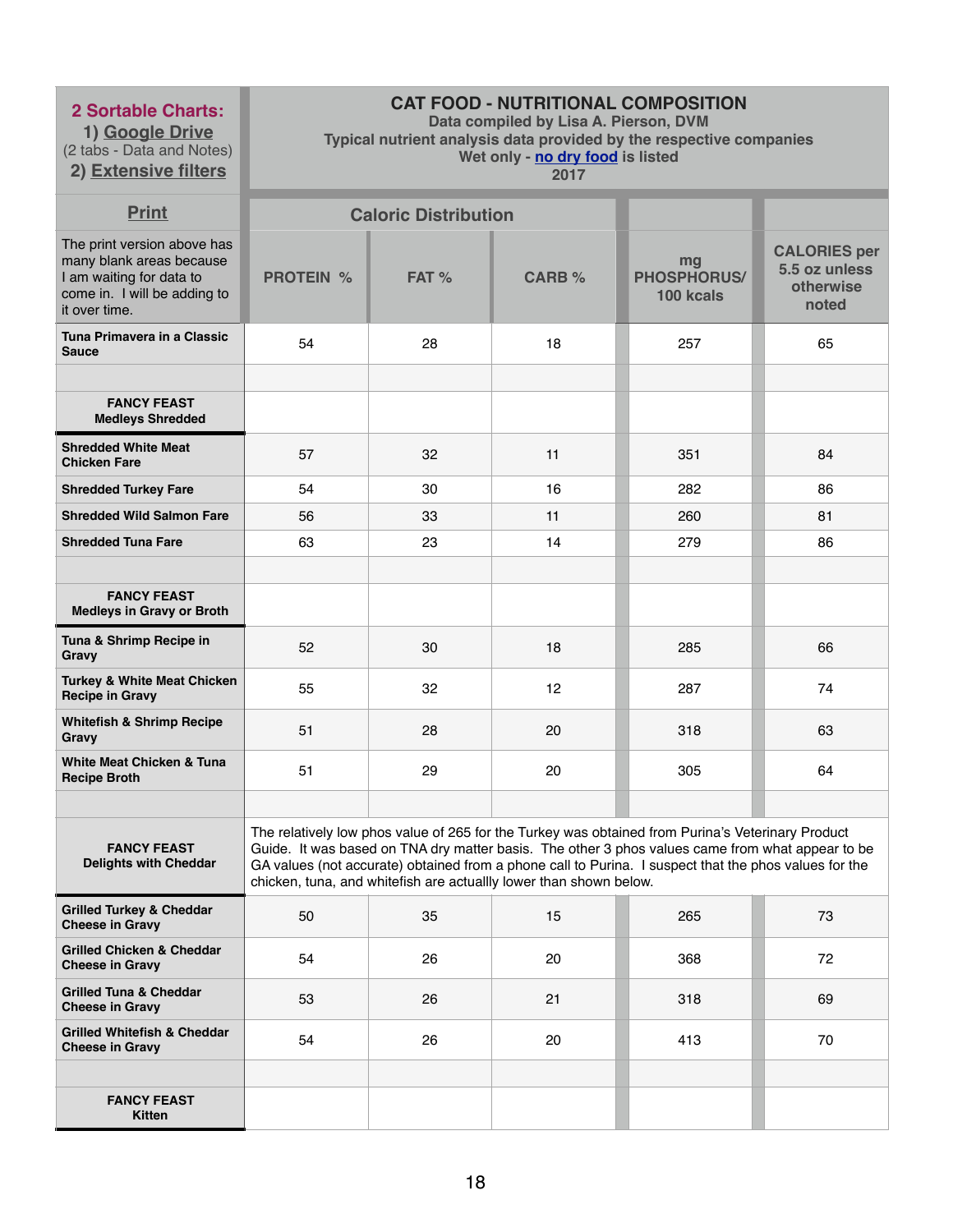**1) Google Drive** (2 tabs - Data and Notes) **2) Extensive filters**

# **CAT FOOD - NUTRITIONAL COMPOSITION**

**Data compiled by Lisa A. Pierson, DVM** 

**Typical nutrient analysis data provided by the respective companies** 

**Wet only - no dry food is listed** 

| <b>Print</b>                                                                                                                         |                  | <b>Caloric Distribution</b> |                |                                |                                                            |
|--------------------------------------------------------------------------------------------------------------------------------------|------------------|-----------------------------|----------------|--------------------------------|------------------------------------------------------------|
| The print version above has<br>many blank areas because<br>I am waiting for data to<br>come in. I will be adding to<br>it over time. | <b>PROTEIN %</b> | FAT %                       | <b>CARB %</b>  | mg<br>PHOSPHORUS/<br>100 kcals | <b>CALORIES per</b><br>5.5 oz unless<br>otherwise<br>noted |
| <b>Kitten Tender Ocean</b><br><b>Whitefish Feast</b>                                                                                 | 44               | 53                          | 3              | 520                            | 84                                                         |
| <b>Kitten Tender Turkey Feast</b>                                                                                                    | 39               | 57                          | $\mathbf{3}$   | 395                            | 92                                                         |
|                                                                                                                                      | 20               |                             |                |                                |                                                            |
| <b>FIRST MATE</b>                                                                                                                    |                  |                             |                |                                |                                                            |
| <b>Chicken</b>                                                                                                                       | 43               | 38                          | 19             | 342                            | 140                                                        |
| <b>Turkey</b>                                                                                                                        | 43               | 38                          | 20             | 243                            | 141                                                        |
| <b>Salmon</b>                                                                                                                        | 54               | 33                          | 14             | 281                            | 122                                                        |
| <b>Tuna</b>                                                                                                                          | 37               | 54                          | 10             | 277                            | 148                                                        |
| <b>Chicken &amp; Tuna</b>                                                                                                            | 38               | 46                          | 17             | 212                            | 146                                                        |
| <b>Turkey &amp; Tuna</b>                                                                                                             | 38               | 46                          | 17             | 212                            | 146                                                        |
| Salmon & Tuna                                                                                                                        | 41               | 45                          | 13             | 212                            | 146                                                        |
|                                                                                                                                      |                  |                             |                |                                |                                                            |
| <b>4HEALTH</b>                                                                                                                       |                  |                             |                |                                |                                                            |
| <b>Adult Chicken Formula</b>                                                                                                         | 31               | 62                          | $\overline{7}$ | 288                            | 177                                                        |
| <b>Indoor Chicken</b>                                                                                                                | 33               | 57                          | 10             | 320                            |                                                            |
| <b>Chicken/Beef</b>                                                                                                                  | 33               | 59                          | 8              | 278                            | 174                                                        |
| <b>Grain-Free Chicken/Whitefish</b>                                                                                                  | 30               | 70                          | $\mathbf 0$    | 287                            | 97/179                                                     |
| <b>Grain-Free Turkey/Giblets</b>                                                                                                     | 29               | 70                          | $\mathbf{1}$   | 274                            | 105/193                                                    |
| <b>Turkey/Salmon</b>                                                                                                                 | 31               | 62                          | $\overline{7}$ | 273                            | 173                                                        |
| <b>Sensitive Stomach</b>                                                                                                             | 37               | 53                          | $10$           | 433                            |                                                            |
| <b>Weight Management</b>                                                                                                             | 39               | 47                          | 14             | 456                            |                                                            |
| <b>Grain-Free Shredded Chicken</b><br><b>Cuts</b>                                                                                    | 37               | 55                          | 8              | 323                            | 145                                                        |
| <b>Grain-Free Salmon in Gravy</b>                                                                                                    | 36               | 57                          | $\overline{7}$ | 278                            | 141                                                        |
|                                                                                                                                      |                  |                             |                |                                |                                                            |
| <b>FRESHPET</b><br>Wet options (>75% moisture)                                                                                       |                  |                             |                |                                |                                                            |
| <b>Select Chicken &amp; Beef Roll</b>                                                                                                | 34               | 56                          | 10             | 295                            | 136/4 oz                                                   |
| <b>Vital Grain Free Chicken &amp;</b><br><b>Beef Roll</b>                                                                            | 34               | 56                          | 10             | 295                            | 136/4 oz                                                   |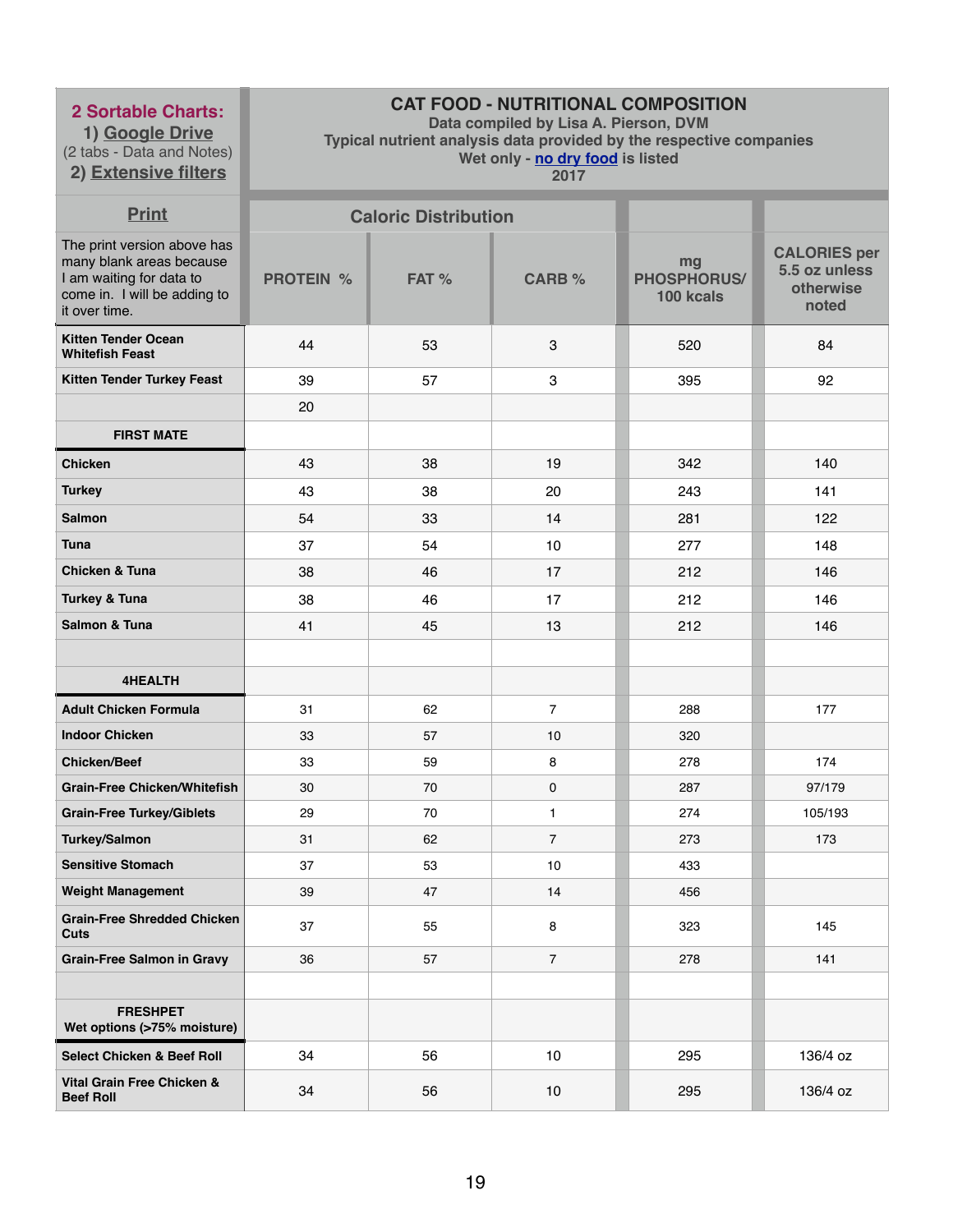**1) Google Drive** (2 tabs - Data and Notes) **2) Extensive filters**

# **CAT FOOD - NUTRITIONAL COMPOSITION**

**Data compiled by Lisa A. Pierson, DVM** 

**Typical nutrient analysis data provided by the respective companies** 

**Wet only - no dry food is listed** 

| <b>Print</b>                                                                                                                         |                  | <b>Caloric Distribution</b> |               |                                       |                                                            |
|--------------------------------------------------------------------------------------------------------------------------------------|------------------|-----------------------------|---------------|---------------------------------------|------------------------------------------------------------|
| The print version above has<br>many blank areas because<br>I am waiting for data to<br>come in. I will be adding to<br>it over time. | <b>PROTEIN %</b> | FAT %                       | <b>CARB %</b> | mg<br><b>PHOSPHORUS/</b><br>100 kcals | <b>CALORIES per</b><br>5.5 oz unless<br>otherwise<br>noted |
| <b>Select Grain Free Ocean</b><br>White Fish w/Vegetables Cup                                                                        | 37               | 55                          | 8             | 292                                   | 110/container                                              |
| Select Grain Free Chicken &<br><b>Beef w/Vegetables Cup</b>                                                                          | 36               | 58                          | 6             | 286                                   | 110/container                                              |
| <b>Select Grain Free Chicken &amp;</b><br><b>Pumpkin w/Vegetables Cup</b>                                                            | 37               | 54                          | 9             | 305                                   | 110/container                                              |
| Vital Grain Free Chicken &<br>Ocean Whitefish w/<br><b>Vegetables in Gravy Cup</b>                                                   | 37               | 55                          | 8             | 292                                   | 128/container                                              |
| Vital Grain Free Chicken &<br>Beef w/Vegetables in Gravy<br>Cup                                                                      | 36               | 58                          | 6             | 286                                   | 110/container                                              |
| Vital Grain Free Chicken &<br>Pumpkin w/Vegetables in<br><b>Gravy Cup</b>                                                            | 37               | 54                          | 9             | 305                                   | 128/container                                              |
|                                                                                                                                      |                  |                             |               |                                       |                                                            |
| <b>FRESHPET</b><br>Semi-Moist (~61% moisture)                                                                                        |                  |                             |               |                                       |                                                            |
| <b>Roasted Chicken/Chicken</b><br>Liver/Whitefish/Vegetables                                                                         | 38               | 55                          | 8             | 284                                   | 226/cup                                                    |
| Roasted Chicken & Beef/<br><b>Vegetables/Whitefish</b>                                                                               | 37               | 59                          | 4             | 281                                   | 226/cup                                                    |
| Nature's Fresh Chicken,<br>Ocean Whitefish w/Carrots &<br><b>Spinach</b>                                                             | 36               | 55                          | 8             | 286                                   | 218/cup                                                    |
| <b>Vital Chicken &amp; Ocean</b><br>Whitefish w/carrots, eggs &<br>spinach                                                           | 38               | 55                          | 8             | 284                                   | 231/cup                                                    |
| Vital Grain Free Chicken &<br>Beef w/Carrots & Spinach                                                                               | 37               | 59                          | 4             | 281                                   | 231/cup                                                    |
|                                                                                                                                      |                  |                             |               |                                       |                                                            |
| <b>FRISKIES</b><br><b>Classic Pates</b>                                                                                              |                  |                             |               |                                       |                                                            |
| <b>Turkey &amp; Giblets</b>                                                                                                          | 37               | 59                          | 5             | 335                                   | 177                                                        |
| <b>Poultry Platter</b>                                                                                                               | 35               | 61                          | 4             | 307                                   | 189                                                        |
| Liver & Chicken                                                                                                                      | 35               | 60                          | 5             | 331                                   | 179                                                        |
| <b>Mixed Grill</b>                                                                                                                   | 35               | 60                          | 5             | 320                                   | 180                                                        |
| <b>Country Style</b>                                                                                                                 | 37               | 58                          | 5             | 355                                   | 179                                                        |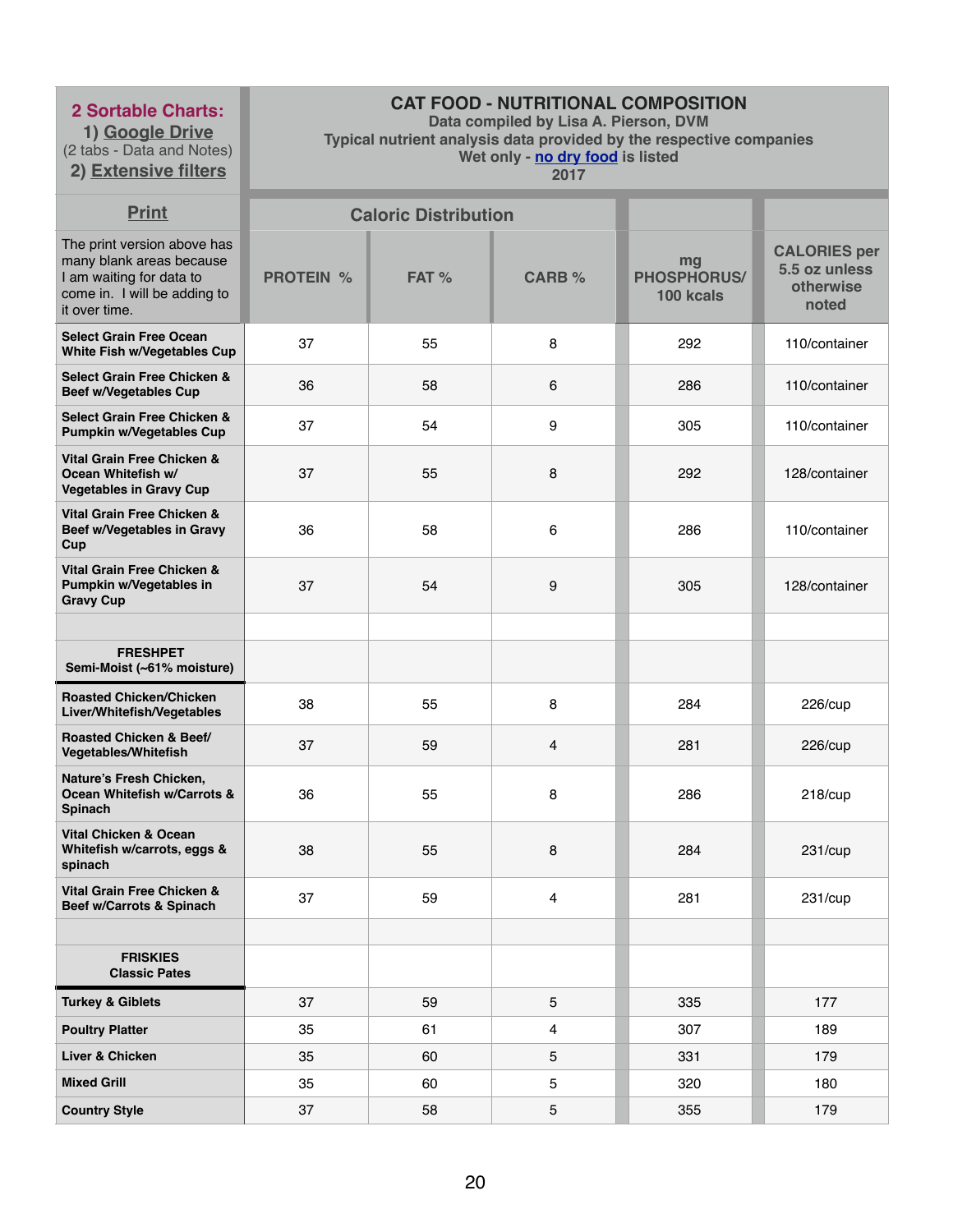**1) Google Drive** (2 tabs - Data and Notes) **2) Extensive filters**

# **CAT FOOD - NUTRITIONAL COMPOSITION**

**Data compiled by Lisa A. Pierson, DVM** 

**Typical nutrient analysis data provided by the respective companies** 

**Wet only - no dry food is listed** 

| <b>Print</b>                                                                                                                         |                  | <b>Caloric Distribution</b> |                |                                       |                                                            |
|--------------------------------------------------------------------------------------------------------------------------------------|------------------|-----------------------------|----------------|---------------------------------------|------------------------------------------------------------|
| The print version above has<br>many blank areas because<br>I am waiting for data to<br>come in. I will be adding to<br>it over time. | <b>PROTEIN %</b> | FAT %                       | <b>CARB %</b>  | mg<br><b>PHOSPHORUS/</b><br>100 kcals | <b>CALORIES per</b><br>5.5 oz unless<br>otherwise<br>noted |
| <b>Chicken &amp; Tuna</b>                                                                                                            |                  |                             |                |                                       |                                                            |
| <b>Supreme Supper</b>                                                                                                                | 36               | 59                          | 5              | 371                                   | 173                                                        |
| <b>Mariner's Catch</b>                                                                                                               | 38               | 56                          | 6              | 361                                   | 174                                                        |
| Sea Captain's Choice                                                                                                                 | 40               | 54                          | 6              | 414                                   | 165                                                        |
| <b>Salmon</b>                                                                                                                        | 37               | 60                          | 3              | 343                                   | 185                                                        |
| Ocean Whitefish & Tuna                                                                                                               | 40               | 56                          | $\overline{4}$ | 373                                   | 177                                                        |
| <b>Classic Seafood</b>                                                                                                               | 38               | 57                          | $\overline{5}$ | 329                                   | 177                                                        |
|                                                                                                                                      |                  |                             |                |                                       |                                                            |
| <b>FRISKIES</b><br><b>Savory Shreds</b>                                                                                              |                  |                             |                |                                       |                                                            |
| <b>Chicken &amp; Salmon Dinner in</b><br>Gravy                                                                                       | 53               | 34                          | 14             | 293                                   | 128                                                        |
| Turkey & Cheese Dinner in<br><b>Gravy</b>                                                                                            | 48               | 38                          | 14             | 286                                   | 133                                                        |
| With Beef in Gravy                                                                                                                   | 50               | 36                          | 14             | 320                                   | 134                                                        |
| With Chicken in Gravy                                                                                                                | 51               | 36                          | 13             | 305                                   | 133                                                        |
| With Ocean Whitefish & Tuna<br>in Sauce                                                                                              | 53               | 34                          | 13             | 260                                   | 133                                                        |
| <b>With Salmon in Sauce</b>                                                                                                          | 50               | 38                          | 12             | 278                                   | 136                                                        |
| With Turkey & Giblets in<br>Gravy                                                                                                    | 49               | 38                          | 13             | 306                                   | 135                                                        |
| With Whitefish & Sardines in<br><b>Sauce</b>                                                                                         | 49               | 33                          | 18             | 389                                   | 135                                                        |
|                                                                                                                                      |                  |                             |                |                                       |                                                            |
| <b>FRISKIES</b><br><b>Prime Fillets</b>                                                                                              |                  |                             |                |                                       |                                                            |
| <b>Chicken &amp; Tuna Dinner in</b><br>Gravy                                                                                         | 52               | 34                          | 14             | 282                                   | 135                                                        |
| <b>Turkey Dinner in Gravy</b>                                                                                                        | 52               | 34                          | 14             | 321                                   | 133                                                        |
| With Beef in Gravy                                                                                                                   | 50               | 35                          | 15             | 325                                   | 134                                                        |
| With Chicken in Gravy                                                                                                                | 52               | 34                          | 14             | 274                                   | 134                                                        |
| With Ocean Whitefish & Tuna<br>in Sauce                                                                                              | 55               | 31                          | 14             | 310                                   | 129                                                        |
| With Salmon & Beef in Sauce                                                                                                          | 50               | 35                          | 15             | 275                                   | 134                                                        |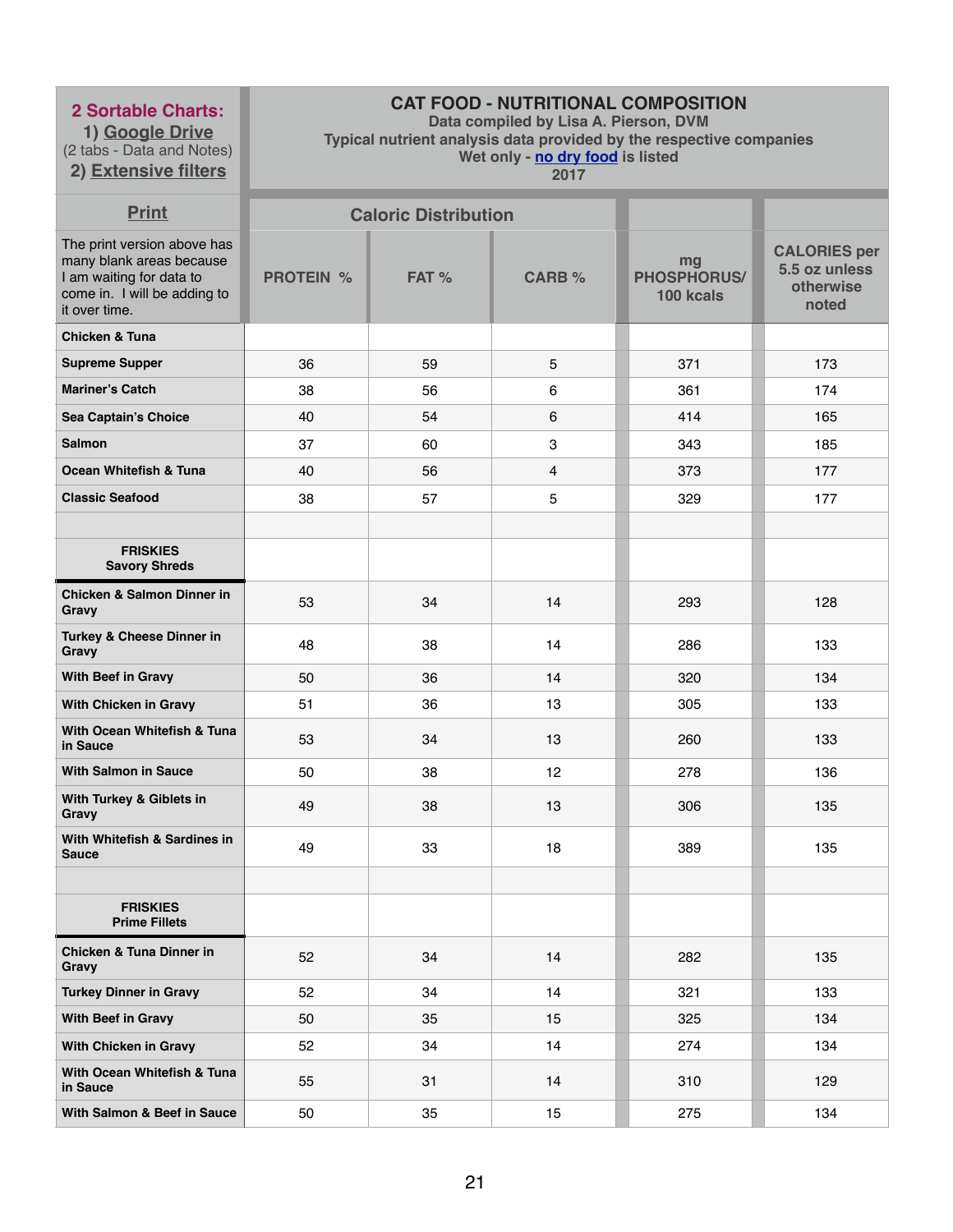**1) Google Drive** (2 tabs - Data and Notes)

# **2) Extensive filters**

# **CAT FOOD - NUTRITIONAL COMPOSITION**

**Data compiled by Lisa A. Pierson, DVM** 

**Typical nutrient analysis data provided by the respective companies** 

**Wet only - no dry food is listed** 

| <b>Print</b>                                                                                                                         |                  | <b>Caloric Distribution</b> |                |                                       |                                                            |
|--------------------------------------------------------------------------------------------------------------------------------------|------------------|-----------------------------|----------------|---------------------------------------|------------------------------------------------------------|
| The print version above has<br>many blank areas because<br>I am waiting for data to<br>come in. I will be adding to<br>it over time. | <b>PROTEIN %</b> | FAT %                       | <b>CARB %</b>  | mg<br><b>PHOSPHORUS/</b><br>100 kcals | <b>CALORIES per</b><br>5.5 oz unless<br>otherwise<br>noted |
|                                                                                                                                      |                  |                             |                |                                       |                                                            |
| <b>FRISKIES</b><br><b>Tasty Treasures w/ Bacon</b>                                                                                   |                  |                             |                |                                       |                                                            |
| <b>Chicken Dinner in Gravy</b>                                                                                                       | 48               | 39                          | 14             | 244                                   | 154                                                        |
| <b>Turkey Dinner in Gravy</b>                                                                                                        | 48               | 38                          | 14             | 258                                   | 153                                                        |
| <b>Chicken &amp; Tuna Dinner in</b><br>Gravy                                                                                         | 48               | 39                          | 13             | 229                                   | 155                                                        |
| <b>Ocean Fish in Sauce</b>                                                                                                           | 49               | 37                          | 14             | 238                                   | 152                                                        |
|                                                                                                                                      |                  |                             |                |                                       |                                                            |
| <b>FRISKIES</b><br><b>Tasty Treasures w/ Cheese</b>                                                                                  |                  |                             |                |                                       |                                                            |
| <b>Beef &amp; Liver with Cheese</b><br>Pate                                                                                          | 34               | 57                          | 9              | 330                                   | 175                                                        |
| <b>Chicken &amp; Ocean Fish Dinner</b><br>with Cheese Pate                                                                           | 35               | 57                          | $\overline{7}$ | 360                                   | 179                                                        |
| <b>Ocean Fish Dinner with</b><br><b>Cheese Pate</b>                                                                                  | 38               | 54                          | 8              | 362                                   | 173                                                        |
| Turkey & Chicken Dinner with<br><b>Cheese Pate</b>                                                                                   | 35               | 58                          | 8              | 341                                   | 177                                                        |
| With Chicien & Cheese in<br>Gravy                                                                                                    | 51               | 32                          | 17             | 265                                   | 132                                                        |
| With Chicken, Tuna & Cheese<br>in Gravy                                                                                              | 51               | 32                          | 17             | 298                                   | 130                                                        |
| With Ocean Fish, Tuna, &<br><b>Cheese in Sauce</b>                                                                                   | 52               | 31                          | 17             | 267                                   | 130                                                        |
| With Turkey & Cheese in<br>Gravy                                                                                                     | 50               | 33                          | 17             | 290                                   | 132                                                        |
|                                                                                                                                      |                  |                             |                |                                       |                                                            |
| <b>FRISKIES</b><br><b>Meaty Bits</b>                                                                                                 |                  |                             |                |                                       |                                                            |
| <b>Chicken Dinner in Gravy</b>                                                                                                       | 48               | 40                          | 13             | 261                                   | 152                                                        |
| <b>Gourmet Grill in Gravy</b>                                                                                                        | 47               | 39                          | 13             | 262                                   | 151                                                        |
| With Beef in Gravy                                                                                                                   | 49               | 37                          | 14             | 260                                   | 148                                                        |
|                                                                                                                                      |                  |                             |                |                                       |                                                            |
| <b>FRISKIES</b><br><b>SauceSations</b>                                                                                               |                  |                             |                |                                       |                                                            |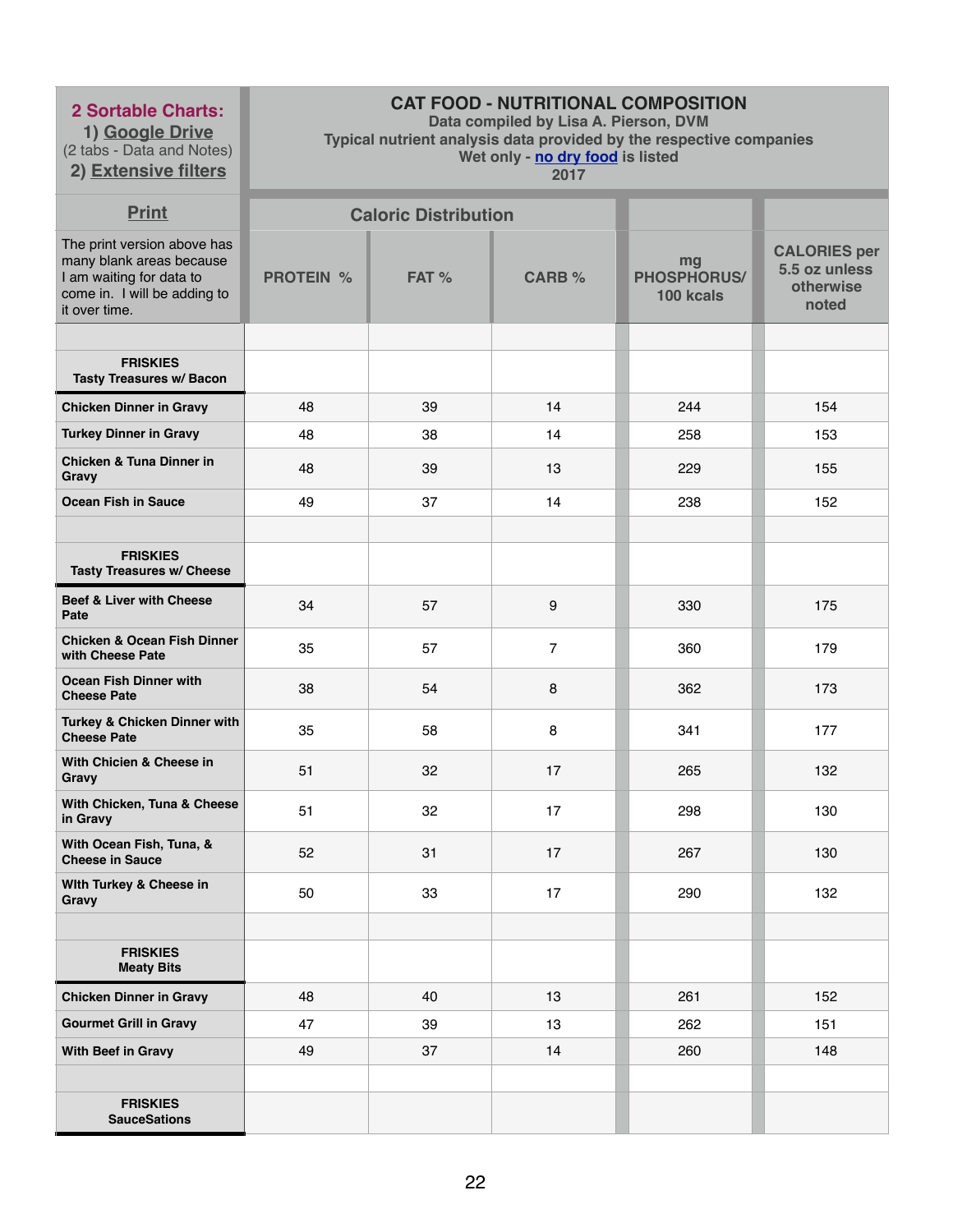**1) Google Drive** (2 tabs - Data and Notes) **2) Extensive filters**

# **CAT FOOD - NUTRITIONAL COMPOSITION**

**Data compiled by Lisa A. Pierson, DVM** 

**Typical nutrient analysis data provided by the respective companies** 

**Wet only - no dry food is listed** 

| <b>Print</b>                                                                                                                         |                  | <b>Caloric Distribution</b> |                |                                       |                                                            |
|--------------------------------------------------------------------------------------------------------------------------------------|------------------|-----------------------------|----------------|---------------------------------------|------------------------------------------------------------|
| The print version above has<br>many blank areas because<br>I am waiting for data to<br>come in. I will be adding to<br>it over time. | <b>PROTEIN %</b> | FAT %                       | <b>CARB %</b>  | mg<br><b>PHOSPHORUS/</b><br>100 kcals | <b>CALORIES per</b><br>5.5 oz unless<br>otherwise<br>noted |
| <b>Chicken &amp; Turkey Dinner in</b><br><b>Cheesy Sauce</b>                                                                         | 48               | 39                          | 13             | 263                                   | 157                                                        |
| <b>Chicken Dinner in Garden</b><br><b>Sauce</b>                                                                                      | 47               | 40                          | 13             | 259                                   | 158                                                        |
| Turkey & Giblets Dinner in<br><b>Homestyle Sauce</b>                                                                                 | 50               | 37                          | 13             | 268                                   | 153                                                        |
| <b>With Beef in Creamy Sauce</b>                                                                                                     | 49               | 38                          | 13             | 263                                   | 156                                                        |
| <b>With Beef in Garden Sauce</b>                                                                                                     | 48               | 38                          | 14             | 260                                   | 156                                                        |
| With Salmon & Tuna in<br><b>Creamy Sauce</b>                                                                                         | 51               | 36                          | 13             | 254                                   | 152                                                        |
|                                                                                                                                      |                  |                             |                |                                       |                                                            |
| <b>FRISKIES</b><br>Indoor                                                                                                            |                  |                             |                |                                       |                                                            |
| <b>Chicken Dinner w/Garden</b><br><b>Greens Pate</b>                                                                                 |                  |                             |                |                                       |                                                            |
| <b>Chunky Chicken &amp; Turkey</b><br><b>Casserol w/Garden Greens in</b><br>Gravy                                                    | 43               | 32                          | 25             | 249                                   | 144                                                        |
| <b>Classic Pate Salmon Dinner</b><br>w/Garden Greens                                                                                 |                  |                             |                |                                       |                                                            |
| <b>Flaked Ocean Whitefish</b><br>Dinner w/Garden Greens in<br><b>Sauce</b>                                                           | 46               | 27                          | 27             | 290                                   | 135                                                        |
| Homestyle Turkey Dinner w/<br><b>Garden Greens in Gravy</b>                                                                          | 43               | 32                          | 25             | 187                                   | 145                                                        |
| Saucy Seafood Bake w/<br><b>Garden Greens in Sauce</b>                                                                               | 44               | 31                          | 25             | 262                                   | 141                                                        |
|                                                                                                                                      |                  |                             |                |                                       |                                                            |
| <b>FRISKIES</b><br><b>Cat Concoctions</b>                                                                                            |                  |                             |                |                                       |                                                            |
| <b>Scrumptious Salmon &amp;</b><br><b>Chicken Liver Dinner Pate</b>                                                                  | 37               | 59                          | $\overline{4}$ | 343                                   | 182                                                        |
| With Chicken in Creamy<br><b>Crabby Sauce</b>                                                                                        | 48               | 40                          | 12             | 253                                   | 158                                                        |
| With Cod in Cheesy Bacon<br><b>Flavored Sauce</b>                                                                                    | 48               | 39                          | 13             | 250                                   | 158                                                        |
| With Lamb in Clam Flavored<br><b>Sauce</b>                                                                                           | 48               | 40                          | 12             | 250                                   | 158                                                        |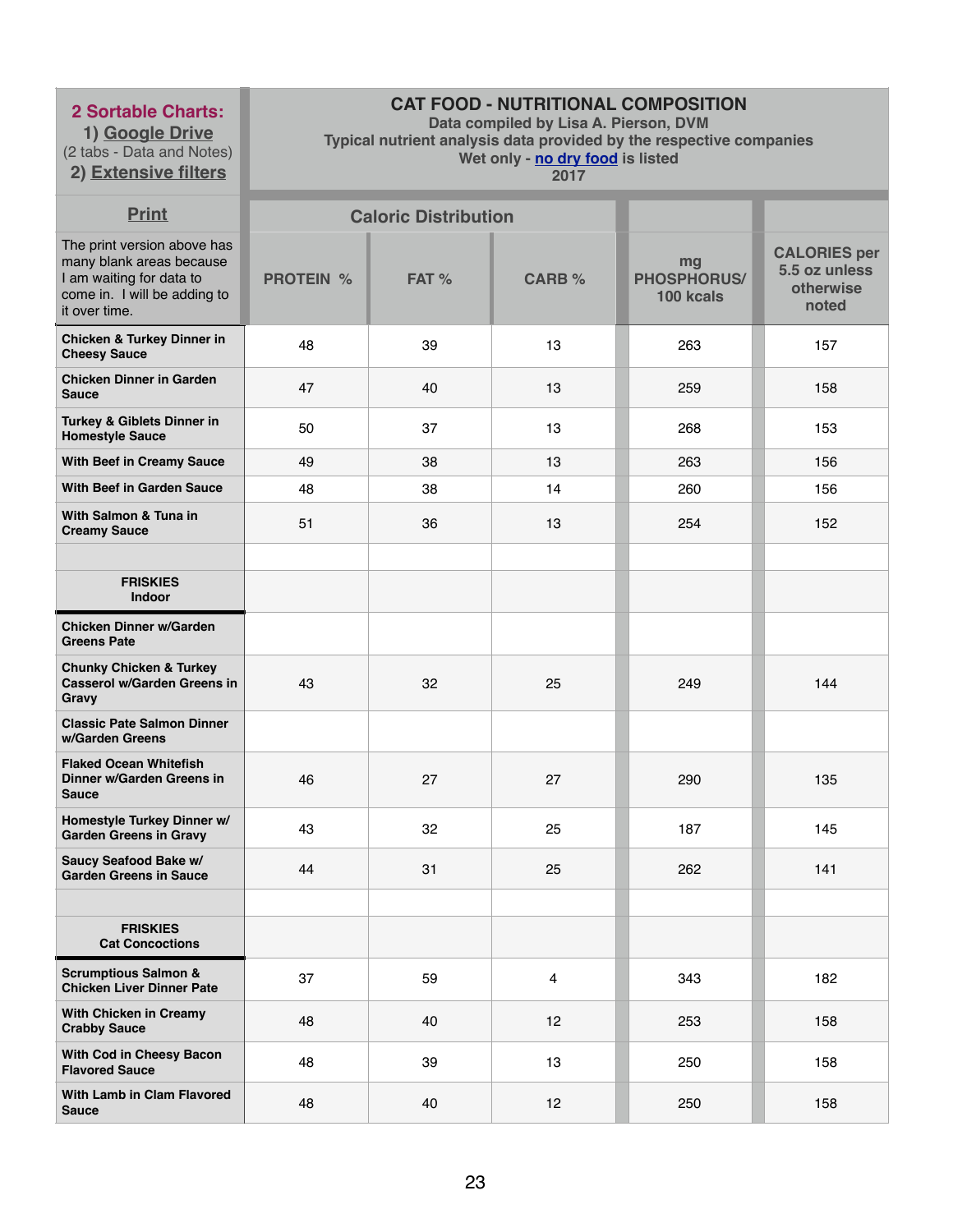**1) Google Drive** (2 tabs - Data and Notes)

# **2) Extensive filters**

# **CAT FOOD - NUTRITIONAL COMPOSITION**

**Data compiled by Lisa A. Pierson, DVM** 

**Typical nutrient analysis data provided by the respective companies** 

**Wet only - no dry food is listed** 

| <b>Print</b>                                                                                                                         |                  | <b>Caloric Distribution</b> |                |                                       |                                                            |
|--------------------------------------------------------------------------------------------------------------------------------------|------------------|-----------------------------|----------------|---------------------------------------|------------------------------------------------------------|
| The print version above has<br>many blank areas because<br>I am waiting for data to<br>come in. I will be adding to<br>it over time. | <b>PROTEIN %</b> | FAT %                       | <b>CARB %</b>  | mg<br><b>PHOSPHORUS/</b><br>100 kcals | <b>CALORIES per</b><br>5.5 oz unless<br>otherwise<br>noted |
|                                                                                                                                      |                  |                             |                |                                       |                                                            |
| <b>FRISKIES</b><br><b>Gravy Sensations</b>                                                                                           |                  |                             |                |                                       |                                                            |
| With Beef & Chicken in Gravy                                                                                                         | 69               | 10                          | 20             | 428                                   | 137                                                        |
| With Chicken in Gravy                                                                                                                | 52               | 34                          | 14             | 266                                   | 140                                                        |
| With Ocean Whitefish & Tuna<br>in Gravy                                                                                              | 53               | 33                          | 14             | 334                                   | 135                                                        |
| <b>With Salmon in Gravy</b>                                                                                                          | 55               | 30                          | 15             | 301                                   | 129                                                        |
| With Tuna in Gravy                                                                                                                   | 53               | 33                          | 14             | 268                                   | 136                                                        |
| With Turkey & Giblets in<br>Gravy                                                                                                    | 54               | 31                          | 14             | 295                                   | 135                                                        |
|                                                                                                                                      |                  |                             |                |                                       |                                                            |
| <b>FRISKIES</b><br><b>Flaked</b>                                                                                                     |                  |                             |                |                                       |                                                            |
| <b>With Tuna</b>                                                                                                                     | 51               | 45                          | 4              | 301                                   | 172                                                        |
| With Tuna & Egg                                                                                                                      | 49               | 45                          | 6              | 263                                   | 175                                                        |
|                                                                                                                                      |                  |                             |                |                                       |                                                            |
| <b>FROMM</b><br><b>Pates</b>                                                                                                         |                  |                             |                |                                       |                                                            |
| <b>Chicken &amp; Duck</b>                                                                                                            | 33               | 66                          | $\mathbf{1}$   | 251                                   | 169                                                        |
| <b>Turkey</b>                                                                                                                        | 33               | 55                          | 12             | 236                                   | 163                                                        |
| <b>Beef</b>                                                                                                                          | 46               | 44                          | 10             | 250                                   | 139                                                        |
| <b>Chicken &amp; Salmon</b>                                                                                                          | 31               | 67                          | 3              | 292                                   | 167                                                        |
| <b>Chicken, Duck &amp; Salmon</b>                                                                                                    | 31               | 65                          | $\overline{4}$ | 268                                   | 168                                                        |
| Salmon & Tuna                                                                                                                        | 35               | 63                          | 3              | 293                                   | 166                                                        |
|                                                                                                                                      |                  |                             |                |                                       |                                                            |
| <b>FUSSIE CAT</b><br>Premium                                                                                                         |                  |                             |                |                                       | calories per can                                           |
| <b>Tuna</b>                                                                                                                          | 76               | 21                          | 3              | 326                                   | 52                                                         |
| <b>Tuna with Anchovies</b>                                                                                                           | 74               | 25                          | 0              | 318                                   | 49                                                         |
| <b>Tuna with Chicken</b>                                                                                                             | 75               | 25                          | 0              | 307                                   | 49                                                         |
| <b>Tuna with Chicken Liver</b>                                                                                                       | 69               | 25                          | $\overline{5}$ | 318                                   | 49                                                         |
| <b>Tuna with Clams</b>                                                                                                               | 72               | 27                          | $\mathbf{1}$   | 303                                   | 49                                                         |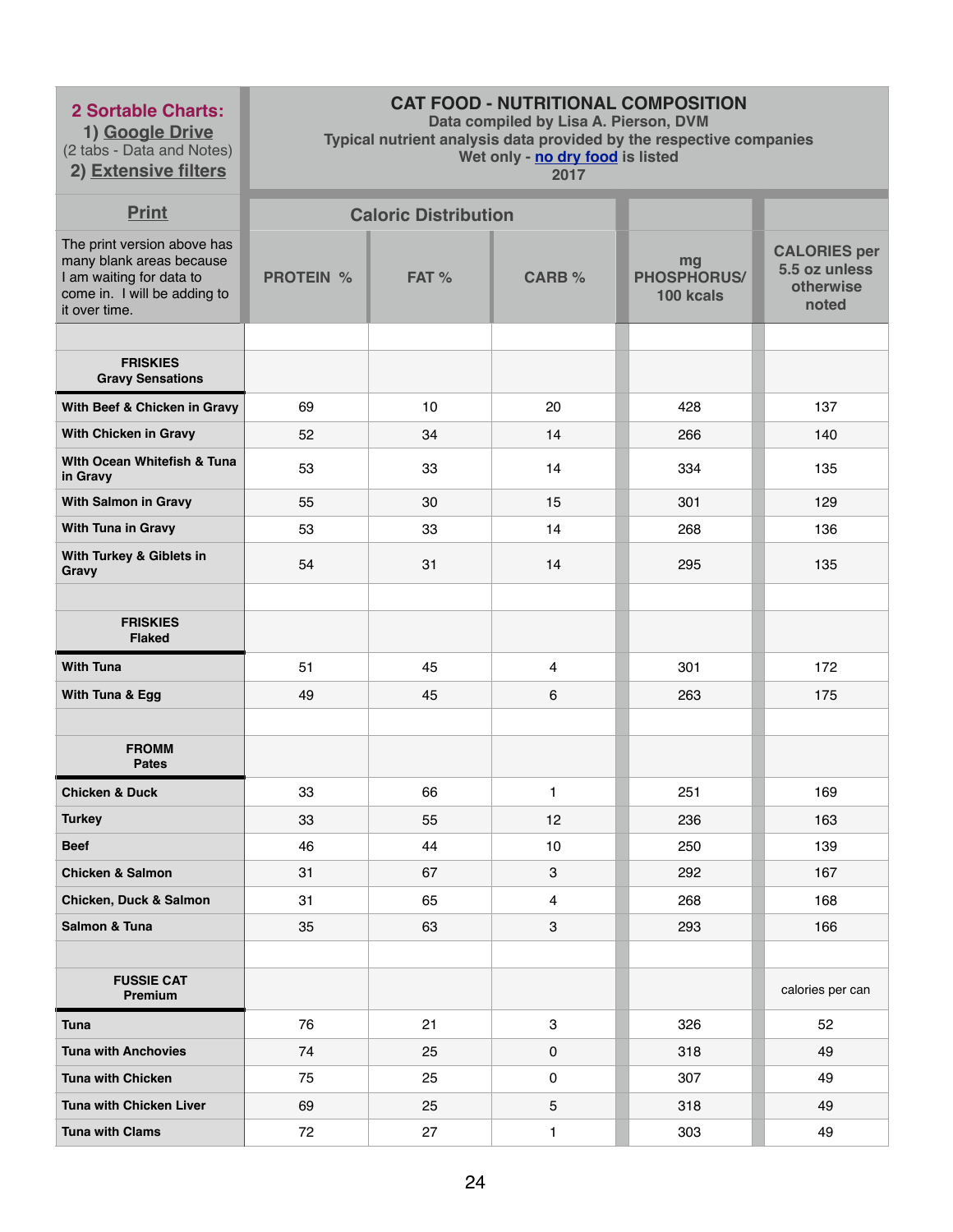**1) Google Drive** (2 tabs - Data and Notes) **2) Extensive filters**

# **CAT FOOD - NUTRITIONAL COMPOSITION**

**Data compiled by Lisa A. Pierson, DVM** 

**Typical nutrient analysis data provided by the respective companies** 

**Wet only - no dry food is listed** 

| <b>Print</b>                                                                                                                         |                  | <b>Caloric Distribution</b> |                 |                                                                                |                                                            |
|--------------------------------------------------------------------------------------------------------------------------------------|------------------|-----------------------------|-----------------|--------------------------------------------------------------------------------|------------------------------------------------------------|
| The print version above has<br>many blank areas because<br>I am waiting for data to<br>come in. I will be adding to<br>it over time. | <b>PROTEIN %</b> | FAT %                       | <b>CARB %</b>   | mg<br><b>PHOSPHORUS/</b><br>100 kcals                                          | <b>CALORIES per</b><br>5.5 oz unless<br>otherwise<br>noted |
| <b>Tuna with Mussels</b>                                                                                                             | 72               | 27                          | $\mathbf{1}$    | 300                                                                            | 49                                                         |
| <b>Tuna with Ocean Fish</b>                                                                                                          | 71               | 25                          | $\overline{4}$  | 313                                                                            | 49                                                         |
| <b>Tuna with Prawns</b>                                                                                                              | 73               | 26                          | $\mathbf{1}$    | 313                                                                            | 49                                                         |
| <b>Tuna with Salmon</b>                                                                                                              | 73               | 27                          | $\pmb{0}$       | 307                                                                            | 49                                                         |
| <b>Tuna with Shrimp</b>                                                                                                              | 74               | 26                          | $\mathbf{1}$    | 309                                                                            | 49                                                         |
| <b>Tuna with Smoked Tuna</b>                                                                                                         | 75               | 22                          | 4               | 290                                                                            | 52                                                         |
| <b>Tuna with Threadfin Bream</b>                                                                                                     | 71               | 21                          | 8               | 295                                                                            | 52                                                         |
|                                                                                                                                      |                  |                             |                 |                                                                                |                                                            |
| <b>FUSSIE CAT</b><br><b>Super Premium</b>                                                                                            |                  |                             |                 |                                                                                | calories per can                                           |
| <b>Chicken in Gravy</b>                                                                                                              | 63               | 20                          | 17              | 191                                                                            | 48                                                         |
| <b>Chicken &amp; Beef In Pumpkin</b><br><b>Soup</b>                                                                                  | 68               | 28                          | $\overline{4}$  | 282                                                                            | 48                                                         |
| <b>Chicken with Liver In</b><br><b>Pumpkin Soup</b>                                                                                  | 69               | 27                          | 5               | 303                                                                            | 48                                                         |
| <b>Chicken with Duck</b>                                                                                                             | 57               | 28                          | 15              | 188                                                                            | 48                                                         |
| <b>Chicken with Egg</b>                                                                                                              | 61               | 24                          | 15              | 191                                                                            | 48                                                         |
| <b>Chicken with Sweet Potato</b>                                                                                                     | 47               | 18                          | 35              | 173                                                                            | 48                                                         |
| <b>Chicken &amp; Vegetables</b>                                                                                                      | 63               | 18                          | 19              | 185                                                                            | 48                                                         |
|                                                                                                                                      |                  |                             |                 |                                                                                |                                                            |
| GO                                                                                                                                   |                  |                             |                 |                                                                                |                                                            |
| <b>Grain Free Chicken, Turkey &amp;</b><br><b>Duck Pate</b>                                                                          | 34               | 61                          | $5\phantom{.0}$ | 340                                                                            | 209                                                        |
| <b>Grain Free Duck Pate</b>                                                                                                          | 36               | 57                          | $\overline{7}$  | 324                                                                            | 206                                                        |
| <b>Grain Free Chicken, Turkey &amp;</b><br><b>Trout Stew</b>                                                                         | 35               | 47                          | 18              | 348                                                                            | 142                                                        |
| <b>Turkey Pate</b>                                                                                                                   | 35               | 57                          | 8               | 274                                                                            | 188                                                        |
| <b>Chicken Stew</b>                                                                                                                  | 35               | 47                          | 18              | 371                                                                            | 142                                                        |
| <b>Grain Free Trout &amp; Salmon</b><br>Pate                                                                                         | 31               | 65                          | $\overline{4}$  | 344                                                                            | 213                                                        |
| <b>Salmon Pate</b>                                                                                                                   | 40               | 50                          | 10              | 350                                                                            | 165                                                        |
|                                                                                                                                      |                  |                             |                 |                                                                                |                                                            |
| <b>GOOD NATURED</b>                                                                                                                  |                  |                             |                 | Petsmart brand. Purchase is not recommended. See note below - 'List of Shame.' |                                                            |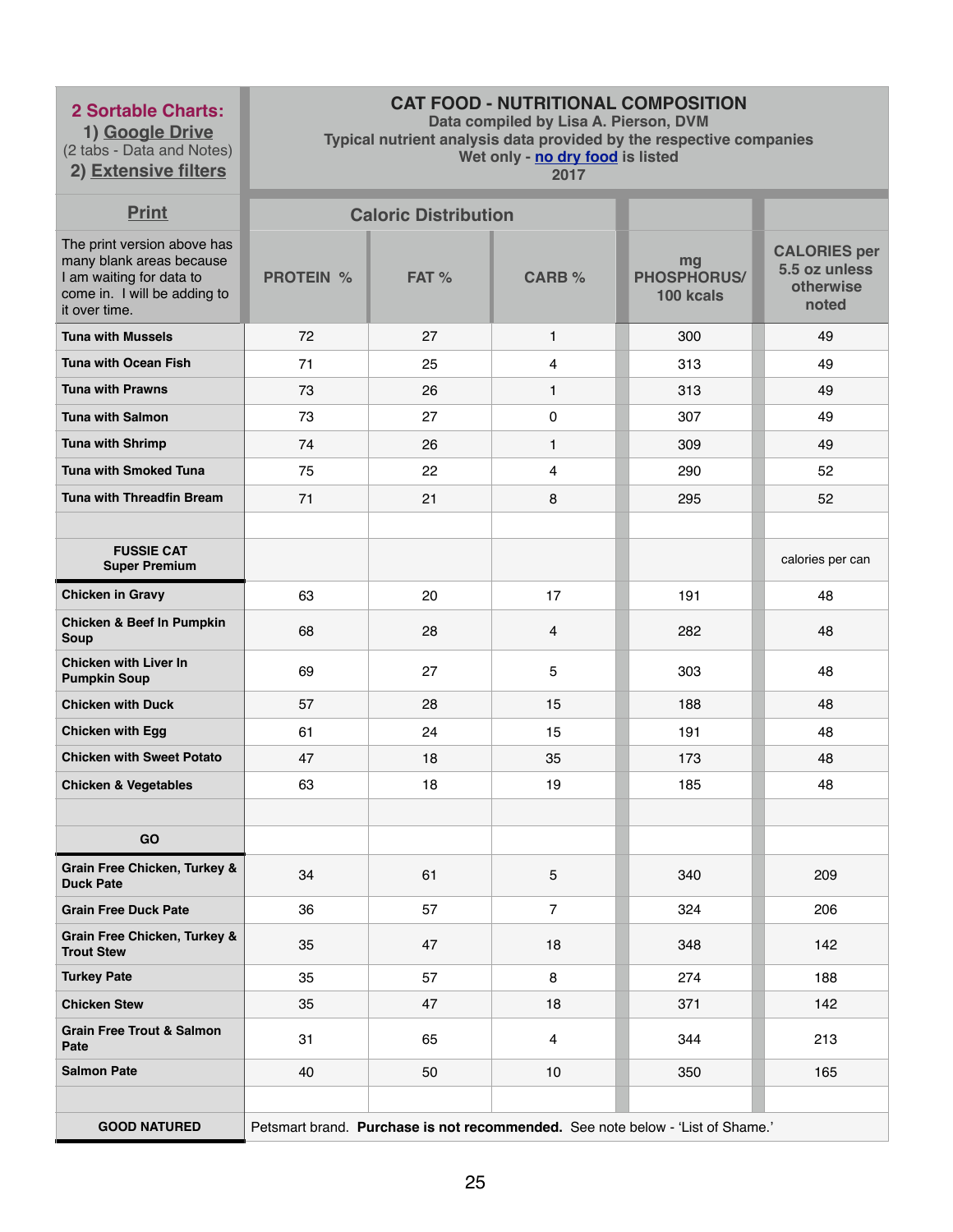| <b>2 Sortable Charts:</b><br>1) Google Drive<br>(2 tabs - Data and Notes)<br>2) Extensive filters                                    | <b>CAT FOOD - NUTRITIONAL COMPOSITION</b><br>Data compiled by Lisa A. Pierson, DVM<br>Typical nutrient analysis data provided by the respective companies<br>Wet only - no dry food is listed<br>2017 |                             |                 |                                                                                |                                                            |
|--------------------------------------------------------------------------------------------------------------------------------------|-------------------------------------------------------------------------------------------------------------------------------------------------------------------------------------------------------|-----------------------------|-----------------|--------------------------------------------------------------------------------|------------------------------------------------------------|
| <b>Print</b>                                                                                                                         |                                                                                                                                                                                                       | <b>Caloric Distribution</b> |                 |                                                                                |                                                            |
| The print version above has<br>many blank areas because<br>I am waiting for data to<br>come in. I will be adding to<br>it over time. | <b>PROTEIN %</b>                                                                                                                                                                                      | FAT %                       | <b>CARB %</b>   | mg<br><b>PHOSPHORUS/</b><br>100 kcals                                          | <b>CALORIES per</b><br>5.5 oz unless<br>otherwise<br>noted |
|                                                                                                                                      |                                                                                                                                                                                                       |                             |                 |                                                                                |                                                            |
| <b>GRREAT CHOICE</b>                                                                                                                 |                                                                                                                                                                                                       |                             |                 | Petsmart brand. Purchase is not recommended. See note below - 'List of Shame.' |                                                            |
| <b>HALO</b><br><b>Impulse - Grain Free</b>                                                                                           |                                                                                                                                                                                                       |                             |                 |                                                                                |                                                            |
| <b>Rabbit</b>                                                                                                                        | 43                                                                                                                                                                                                    | 50                          | $\overline{7}$  | 210                                                                            | 177                                                        |
| Quail                                                                                                                                | 37                                                                                                                                                                                                    | 56                          | $\overline{7}$  | 393                                                                            | 161                                                        |
| <b>Guinea Hen</b>                                                                                                                    |                                                                                                                                                                                                       |                             |                 |                                                                                |                                                            |
| Chicken, Eggs                                                                                                                        |                                                                                                                                                                                                       |                             |                 |                                                                                |                                                            |
| <b>HALO</b><br><b>Spot's Stew - Grain Free</b>                                                                                       |                                                                                                                                                                                                       |                             |                 |                                                                                |                                                            |
| <b>Chicken</b>                                                                                                                       | 32                                                                                                                                                                                                    | 55                          | 13              | 201                                                                            | 131                                                        |
| <b>Turkey</b>                                                                                                                        | 31                                                                                                                                                                                                    | 59                          | 10              | 215                                                                            | 147                                                        |
| Lamb                                                                                                                                 | 34                                                                                                                                                                                                    | 53                          | 12              | 245                                                                            | 133                                                        |
| <b>Chicken &amp; Beef</b>                                                                                                            | 33                                                                                                                                                                                                    | 55                          | 11              | 303                                                                            | 150                                                        |
| Chicken, Shrimp & Crab                                                                                                               | 36                                                                                                                                                                                                    | 52                          | 12              | 234                                                                            | 144                                                        |
| <b>Salmon</b>                                                                                                                        | 26                                                                                                                                                                                                    | 64                          | 9               | 227                                                                            | 142                                                        |
| <b>HALO</b><br>Spot's Pate - Grain Free                                                                                              |                                                                                                                                                                                                       |                             |                 |                                                                                |                                                            |
| <b>Chicken</b>                                                                                                                       | 34                                                                                                                                                                                                    | 62                          | $\overline{4}$  | 291                                                                            | 190                                                        |
| <b>Turkey &amp; Duck</b>                                                                                                             | 36                                                                                                                                                                                                    | 59                          | $5\phantom{.0}$ | 201                                                                            | 186                                                        |
| <b>Salmon</b>                                                                                                                        | 33                                                                                                                                                                                                    | 66                          | 1               | 319                                                                            | 209                                                        |
| Whitefish                                                                                                                            | 45                                                                                                                                                                                                    | 53                          | $\overline{2}$  | 257                                                                            | 176                                                        |
| <b>Chicken &amp; Beef</b>                                                                                                            |                                                                                                                                                                                                       |                             |                 |                                                                                | 200                                                        |
| <b>Seafood Medley</b>                                                                                                                |                                                                                                                                                                                                       |                             |                 |                                                                                | 153                                                        |
| <b>Turkey &amp; Giblets</b>                                                                                                          |                                                                                                                                                                                                       |                             |                 |                                                                                | 172                                                        |
| <b>HALO</b><br><b>Spot's Choice - Grain Free</b>                                                                                     |                                                                                                                                                                                                       |                             |                 |                                                                                |                                                            |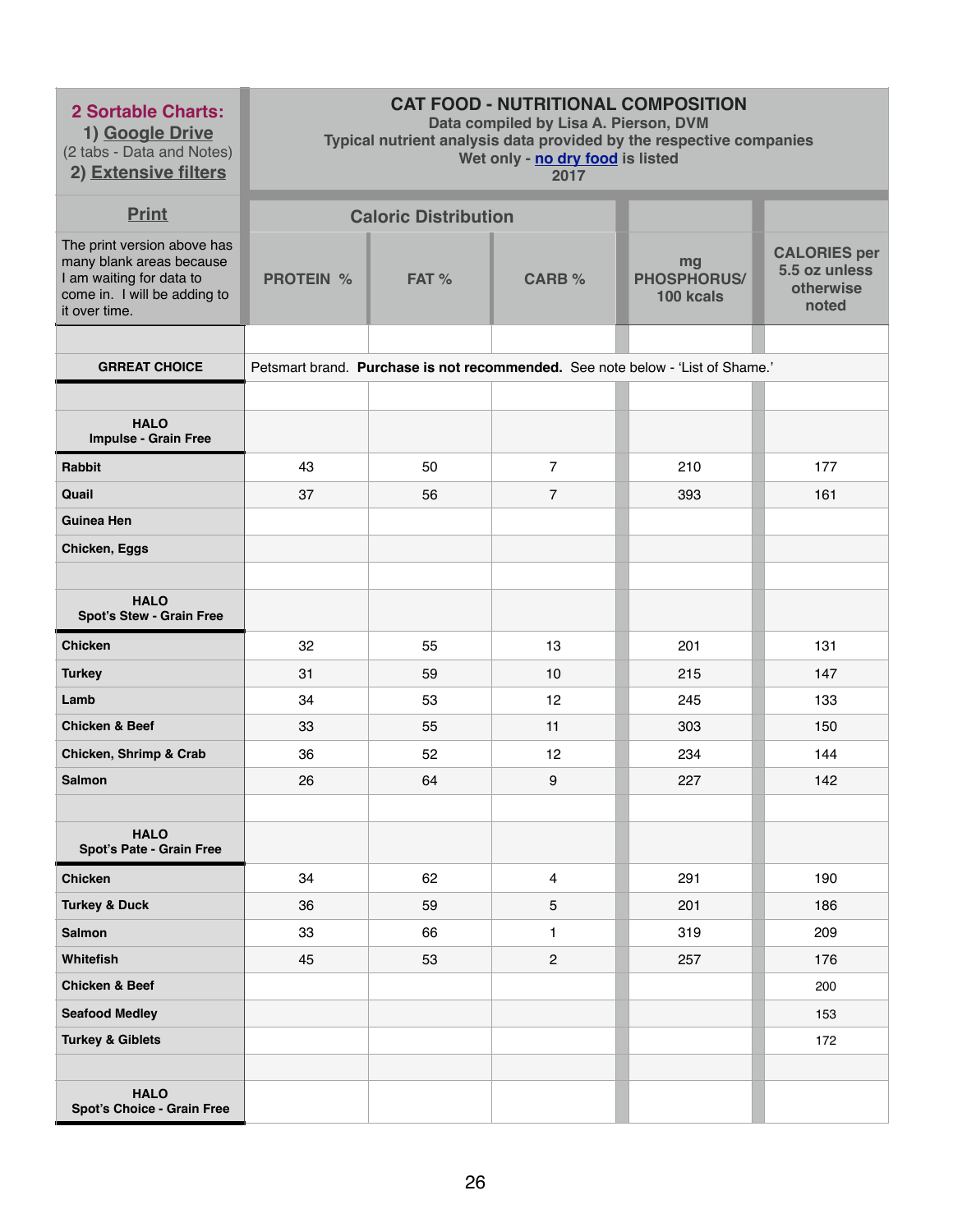**1) Google Drive** (2 tabs - Data and Notes) **2) Extensive filters**

# **CAT FOOD - NUTRITIONAL COMPOSITION**

**Data compiled by Lisa A. Pierson, DVM** 

**Typical nutrient analysis data provided by the respective companies** 

**Wet only - no dry food is listed** 

| <b>Print</b>                                                                                                                         |                  | <b>Caloric Distribution</b> |                |                                       |                                                            |
|--------------------------------------------------------------------------------------------------------------------------------------|------------------|-----------------------------|----------------|---------------------------------------|------------------------------------------------------------|
| The print version above has<br>many blank areas because<br>I am waiting for data to<br>come in. I will be adding to<br>it over time. | <b>PROTEIN %</b> | FAT %                       | <b>CARB %</b>  | mg<br><b>PHOSPHORUS/</b><br>100 kcals | <b>CALORIES per</b><br>5.5 oz unless<br>otherwise<br>noted |
| <b>Turkey - Shredded</b>                                                                                                             | 25               | 65                          | 10             | 179                                   | 192                                                        |
| <b>Chicken - Shredded</b>                                                                                                            | 25               | 66                          | 9              | 155                                   | 172                                                        |
|                                                                                                                                      |                  |                             |                |                                       |                                                            |
| <b>HALO</b><br><b>Vigor</b>                                                                                                          |                  |                             |                |                                       |                                                            |
| <b>Chicken &amp; Trout</b>                                                                                                           | 29               | 64                          | $\overline{7}$ | 221                                   | 183                                                        |
| <b>Turkey &amp; Quail</b>                                                                                                            | 32               | 58                          | 9              | 329                                   | 184                                                        |
| <b>Salmon &amp; Venison</b>                                                                                                          | 32               | 58                          | 10             | 229                                   | 185                                                        |
|                                                                                                                                      |                  |                             |                |                                       |                                                            |
| <b>HILL's</b><br><b>Ideal Balance</b>                                                                                                |                  |                             |                |                                       |                                                            |
| <b>Slow-Cooked Chicken</b>                                                                                                           |                  |                             |                |                                       |                                                            |
| <b>Roasted Turkey</b>                                                                                                                |                  |                             |                |                                       |                                                            |
| <b>Venison &amp; Rice</b>                                                                                                            | 32-40            | 38-46                       | 19-25          | 161-237                               | 79-84/2.9 oz                                               |
| <b>Braised Trout</b>                                                                                                                 |                  |                             |                |                                       |                                                            |
| <b>Baked Tuna</b>                                                                                                                    |                  |                             |                |                                       |                                                            |
| <b>Poached Salmon &amp; Rice</b>                                                                                                     |                  |                             |                |                                       |                                                            |
| Slim & Healthy Chicken &<br><b>Tuna</b>                                                                                              | 37               | 33                          | 30             | 214                                   | 73/2.9 oz                                                  |
|                                                                                                                                      |                  |                             |                |                                       |                                                            |
| <b>HILL's</b><br><b>Ideal Balance - Grain Free</b>                                                                                   |                  |                             |                |                                       |                                                            |
| <b>Roasted Chicken</b>                                                                                                               |                  |                             |                |                                       |                                                            |
| <b>Slow-Cooked Venison</b>                                                                                                           |                  |                             |                |                                       |                                                            |
| <b>Poached Trout</b>                                                                                                                 | 25-28            | 49-52                       | 20-26          | 125-163                               | 92-96/2.9 oz                                               |
| <b>Gourmet Tuna</b>                                                                                                                  |                  |                             |                |                                       |                                                            |
| <b>Braised Salmon</b>                                                                                                                |                  |                             |                |                                       |                                                            |
| <b>HI-TOR</b>                                                                                                                        |                  |                             |                |                                       |                                                            |
| Felo                                                                                                                                 | 37               | 59                          | 4              | 237                                   | 170                                                        |
| <b>Neo</b>                                                                                                                           | 26               | 69                          | 4              | 198                                   | 205                                                        |
|                                                                                                                                      |                  |                             |                |                                       |                                                            |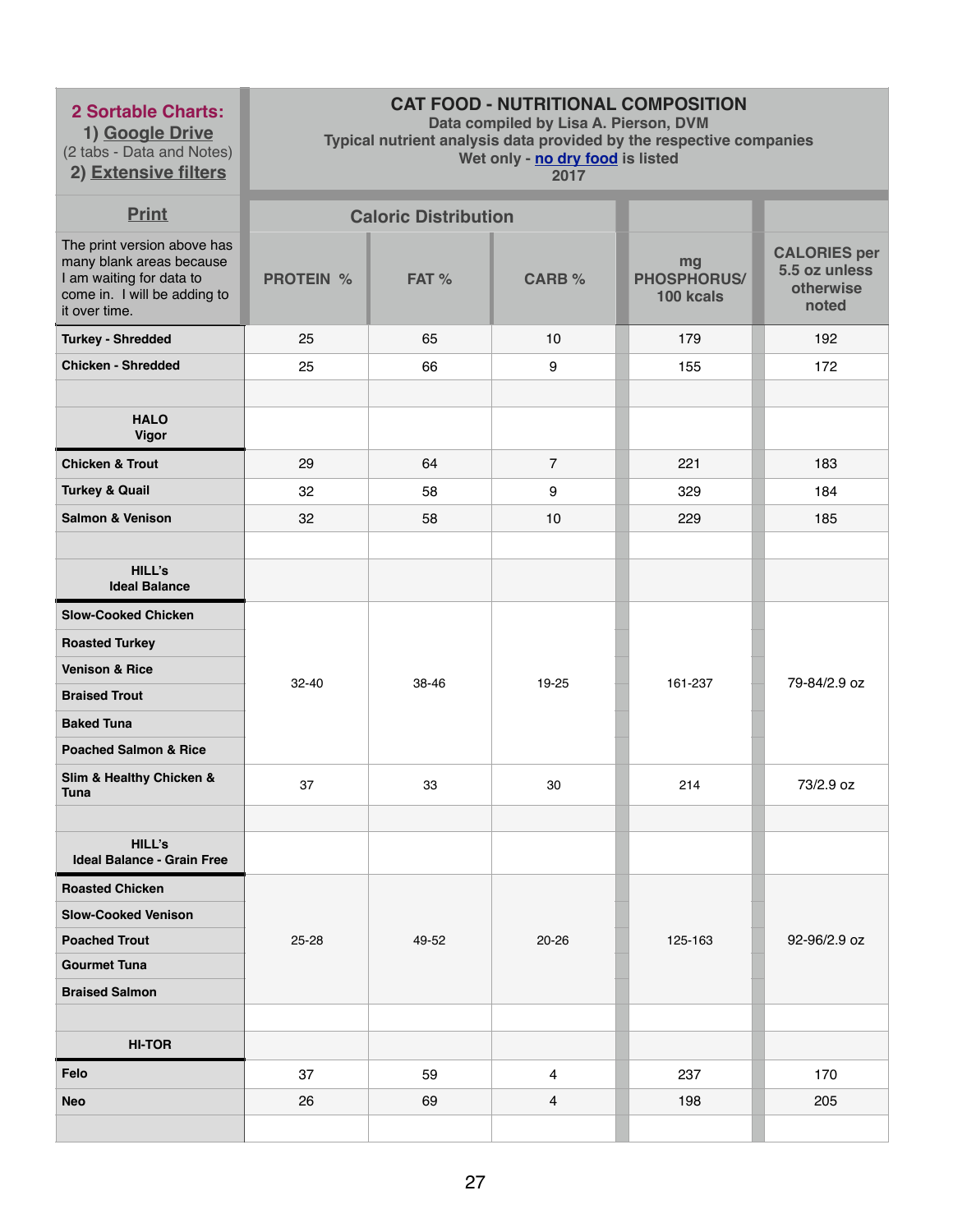**1) Google Drive** (2 tabs - Data and Notes) **2) Extensive filters**

# **CAT FOOD - NUTRITIONAL COMPOSITION**

**Data compiled by Lisa A. Pierson, DVM** 

**Typical nutrient analysis data provided by the respective companies** 

**Wet only - no dry food is listed 2017**

| <b>Print</b>                                                                                                                         |                  | <b>Caloric Distribution</b> |                         |                                       |                                                            |
|--------------------------------------------------------------------------------------------------------------------------------------|------------------|-----------------------------|-------------------------|---------------------------------------|------------------------------------------------------------|
| The print version above has<br>many blank areas because<br>I am waiting for data to<br>come in. I will be adding to<br>it over time. | <b>PROTEIN %</b> | FAT %                       | <b>CARB %</b>           | mg<br><b>PHOSPHORUS/</b><br>100 kcals | <b>CALORIES per</b><br>5.5 oz unless<br>otherwise<br>noted |
| <b>HOLISTIC SELECT</b>                                                                                                               |                  |                             |                         |                                       |                                                            |
| <b>Chicken</b>                                                                                                                       | 32               | 66                          | $\overline{2}$          | 221                                   | 201                                                        |
| <b>Turkey</b>                                                                                                                        | 34               | 64                          | $\overline{2}$          | 243                                   | 198                                                        |
| <b>Chicken Liver &amp; Lamb</b>                                                                                                      | 31               | 66                          | $\overline{\mathbf{4}}$ | 258                                   | 204                                                        |
| <b>Turkey &amp; Salmon</b>                                                                                                           | 34               | 61                          | 5                       | 277                                   | 190                                                        |
| Chicken, Whitefish, Herring                                                                                                          | 37               | 60                          | 3                       | 282                                   | 182                                                        |
| <b>Salmon &amp; Shrimp</b>                                                                                                           | 34               | 61                          | 6                       | 311                                   | 192                                                        |
| <b>Ocean Fish &amp; Tuna</b>                                                                                                         | 35               | 61                          | $\overline{\mathbf{4}}$ | 262                                   | 186                                                        |
|                                                                                                                                      |                  |                             |                         |                                       |                                                            |
| <b>HOUNDS &amp; GATOS</b>                                                                                                            |                  |                             |                         |                                       |                                                            |
| <b>Chicken</b>                                                                                                                       | 30               | 70                          | $\mathbf{1}$            | 237                                   | 202                                                        |
| <b>Turkey</b>                                                                                                                        | 31               | 65                          | 4                       | 364                                   | 190                                                        |
| <b>Gamebird</b>                                                                                                                      | 34               | 65                          | $\mathbf{1}$            | 334                                   | 190                                                        |
| <b>Duck</b>                                                                                                                          | 29               | 69                          | $\mathbf{1}$            | 346                                   | 203                                                        |
| <b>Rabbit</b>                                                                                                                        | 37               | 58                          | 5                       | 408                                   | 183                                                        |
| Lamb                                                                                                                                 | 38               | 61                          | 1                       | 246                                   | 187                                                        |
| <b>Beef</b>                                                                                                                          | 31               | 61                          | 8                       | 246                                   | 195                                                        |
| <b>Red Meat</b>                                                                                                                      | 31               | 56                          | 12                      | 245                                   | 184                                                        |
| <b>Pork</b>                                                                                                                          | 39               | 61                          | $\pmb{0}$               | 228                                   | 187                                                        |
| Lamb, Chicken & Salmon                                                                                                               | 32               | 67                          | $\mathbf{1}$            | 254                                   | 200                                                        |
| <b>Trout</b>                                                                                                                         | 36               | 63                          | $\mathbf{1}$            | 392                                   | 181                                                        |
| <b>Salmon</b>                                                                                                                        |                  |                             |                         |                                       |                                                            |
| <b>Oceanfish</b>                                                                                                                     |                  |                             |                         |                                       |                                                            |
|                                                                                                                                      |                  |                             |                         |                                       |                                                            |
| <b>IAMS</b><br><b>Grain Free</b>                                                                                                     |                  |                             |                         |                                       | calories per 2.5 oz<br>can                                 |
| <b>White Meat Chicken Breast</b>                                                                                                     | 43               | 49                          | 8                       | 173                                   | 75                                                         |
| <b>White Meat Chicken Breast &amp;</b><br><b>Beef</b>                                                                                | 40               | 53                          | 8                       | 179                                   | 75                                                         |
| <b>White Meat Chicken Breast &amp;</b><br><b>Tuna</b>                                                                                | 39               | 51                          | 10                      | 179                                   | 74                                                         |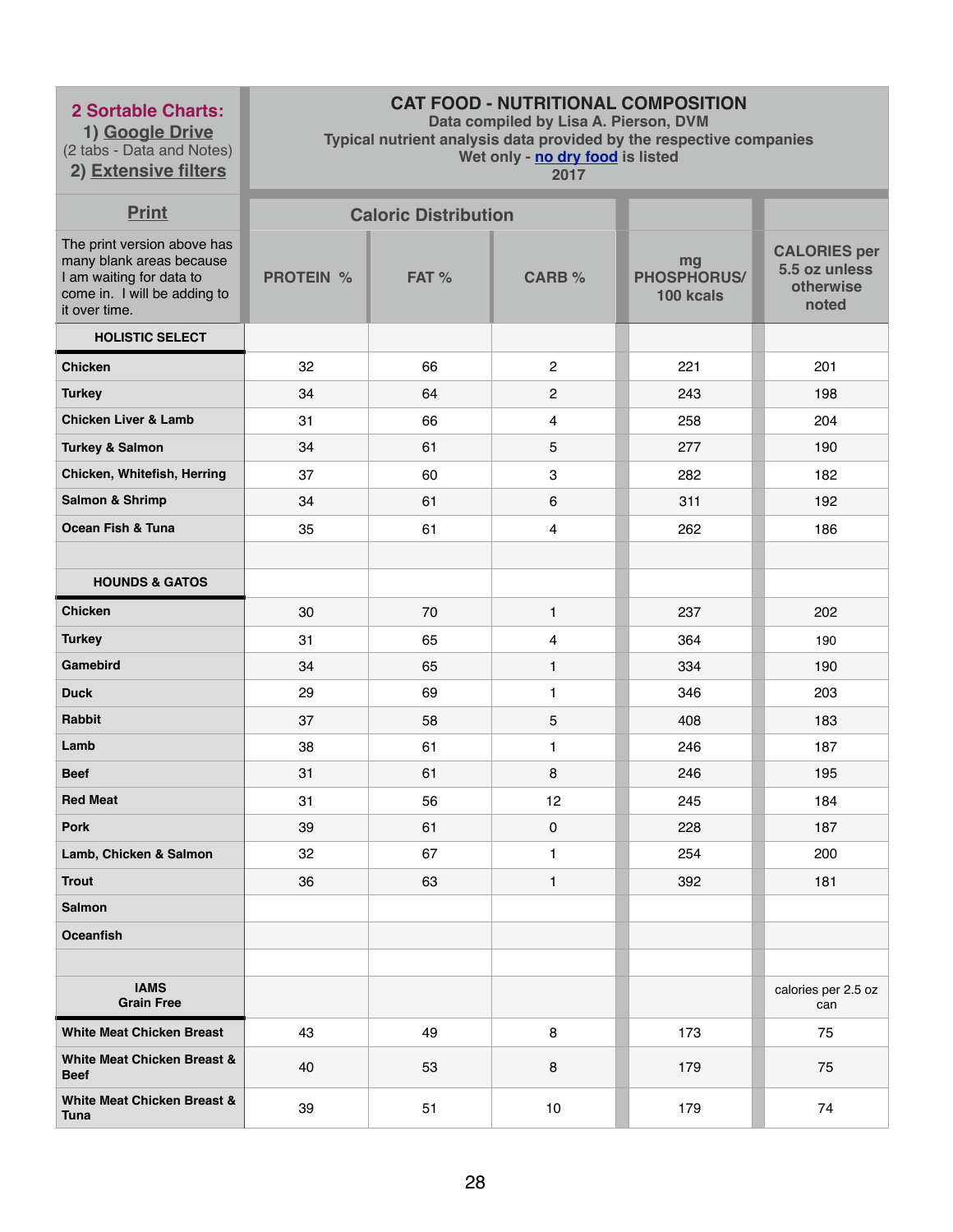**1) Google Drive** (2 tabs - Data and Notes) **2) Extensive filters**

# **CAT FOOD - NUTRITIONAL COMPOSITION**

**Data compiled by Lisa A. Pierson, DVM** 

**Typical nutrient analysis data provided by the respective companies** 

**Wet only - no dry food is listed** 

| <b>Print</b>                                                                                                                         |                  | <b>Caloric Distribution</b> |                |                                       |                                                            |
|--------------------------------------------------------------------------------------------------------------------------------------|------------------|-----------------------------|----------------|---------------------------------------|------------------------------------------------------------|
| The print version above has<br>many blank areas because<br>I am waiting for data to<br>come in. I will be adding to<br>it over time. | <b>PROTEIN %</b> | FAT %                       | <b>CARB %</b>  | mg<br><b>PHOSPHORUS/</b><br>100 kcals | <b>CALORIES per</b><br>5.5 oz unless<br>otherwise<br>noted |
| <b>Wild Mackerel &amp; Whitefish</b><br><b>Dinner Flaked in Sauce</b>                                                                | 39               | 48                          | 13             | 218                                   | 65                                                         |
| <b>Wild Oceanfish &amp; Tuna</b><br><b>Dinner Flaked in Sauce</b>                                                                    | 38               | 50                          | 12             | 203                                   | 61                                                         |
| <b>Wild Tuna &amp; Salmon Dinner</b><br><b>Flaked in Sauce</b>                                                                       | 40               | 49                          | 11             | 230                                   | 60                                                         |
|                                                                                                                                      |                  |                             |                |                                       |                                                            |
| <b>IAMS</b><br><b>Proactive Health</b>                                                                                               |                  |                             |                |                                       | calories per 3 oz<br>can                                   |
| <b>Filets with Chicken in Gravy</b>                                                                                                  | 36               | 54                          | 9              | 325                                   | 90                                                         |
| <b>Filets with Tuna in Sauce</b>                                                                                                     | 37               | 53                          | 10             | 322                                   | 89                                                         |
| <b>Filets with Salmon in Sauce</b>                                                                                                   | 36               | 55                          | 9              | 326                                   | 91                                                         |
| Pate with Chicken & Liver                                                                                                            | 37               | 56                          | $\overline{7}$ | 246                                   | 97                                                         |
| <b>Pate with Savory Salmon</b>                                                                                                       | 38               | 55                          | $\overline{7}$ | 270                                   | 94                                                         |
| <b>Pate with Seafood Sampler</b>                                                                                                     | 38               | 55                          | $\overline{7}$ | 279                                   | 94                                                         |
| <b>Premium Pate Gourmet</b><br><b>Chicken</b>                                                                                        | 37               | 56                          | $\overline{7}$ | 246                                   | 97                                                         |
| <b>Premium Pate Lamb &amp; Rice</b>                                                                                                  | 35               | 53                          | 12             | 238                                   | 103                                                        |
| <b>Premium Pate Select Ocean</b><br><b>Fish</b>                                                                                      | 38               | 55                          | $\overline{7}$ | 272                                   | 93                                                         |
| <b>Premium Pate Tender Beef</b>                                                                                                      | 37               | 56                          | $\overline{7}$ | 245                                   | 97                                                         |
| <b>Premium Pate Turkey &amp;</b><br><b>Giblets</b>                                                                                   | 37               | 55                          | $\overline{7}$ | 250                                   | 95                                                         |
| <b>Premium Pate Kitten</b>                                                                                                           | 41               | 53                          | $6\phantom{1}$ | 299                                   | 102                                                        |
|                                                                                                                                      |                  |                             |                |                                       |                                                            |
| <b>IAMS</b><br><b>Purrfect Delights</b>                                                                                              |                  |                             |                |                                       | calories per 3 oz<br>can                                   |
| <b>Chicken-dulgence</b>                                                                                                              | 32               | 55                          | 12             | 211                                   | 100                                                        |
| Winner, Winner with Chicken<br><b>Dinner</b>                                                                                         | 53               | 46                          | $\overline{2}$ | 229                                   | 77                                                         |
| <b>Turkey-lation</b>                                                                                                                 | 38               | 48                          | 14             | 169                                   | 94                                                         |
| <b>Tuna-Topia Dinner</b>                                                                                                             | 48               | 34                          | 19             | 194                                   | 85                                                         |
| <b>Tuna-Turkey Tango</b>                                                                                                             | 29               | 55                          | 15             | 254                                   | 99                                                         |
| <b>Tempt Me Tuna &amp; Mackerel</b>                                                                                                  | 44               | 42                          | 14             | 189                                   | 85                                                         |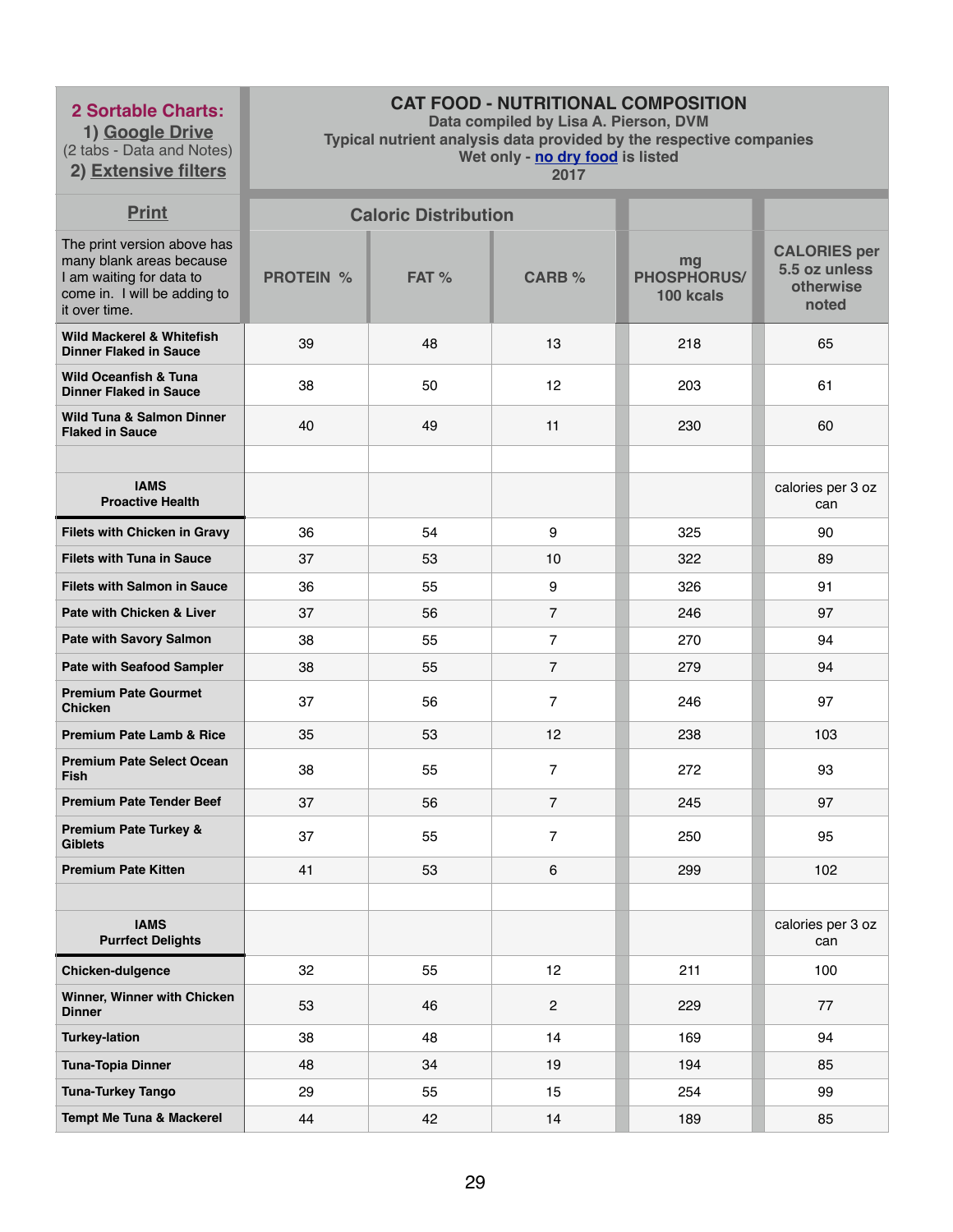**1) Google Drive** (2 tabs - Data and Notes)

**2) Extensive filters**

# **CAT FOOD - NUTRITIONAL COMPOSITION**

**Data compiled by Lisa A. Pierson, DVM** 

**Typical nutrient analysis data provided by the respective companies** 

**Wet only - no dry food is listed** 

| <b>Print</b>                                                                                                                         |                  | <b>Caloric Distribution</b> |                |                                       |                                                            |
|--------------------------------------------------------------------------------------------------------------------------------------|------------------|-----------------------------|----------------|---------------------------------------|------------------------------------------------------------|
| The print version above has<br>many blank areas because<br>I am waiting for data to<br>come in. I will be adding to<br>it over time. | <b>PROTEIN %</b> | FAT %                       | <b>CARB %</b>  | mg<br><b>PHOSPHORUS/</b><br>100 kcals | <b>CALORIES per</b><br>5.5 oz unless<br>otherwise<br>noted |
| <b>Dive In Ocean Fish</b>                                                                                                            | 34               | 47                          | 19             | 438                                   | 75                                                         |
| <b>Packed with Sardines</b>                                                                                                          | 45               | 41                          | 14             | 179                                   | 85                                                         |
| <b>Cluckin' Good Chicken</b><br><b>Dinner</b>                                                                                        | 33               | 52                          | 15             | 303                                   | 83                                                         |
| <b>Salmon-dipity</b>                                                                                                                 | 31               | 58                          | 11             | 302                                   | 115                                                        |
| Sea You Soon Tuna                                                                                                                    | 37               | 48                          | 15             | 360                                   | 86                                                         |
|                                                                                                                                      |                  |                             |                |                                       |                                                            |
| <b>IAMS</b><br><b>Purrfect Delicacies</b>                                                                                            |                  |                             |                |                                       | calories per 2.5 oz<br>can                                 |
| <b>Select Cuts with Roasted</b><br><b>Chicken &amp; Beef</b>                                                                         | 37               | 47                          | 16             | 190                                   | 71                                                         |
| <b>Select Cuts with Roasted</b><br><b>Chicken</b>                                                                                    | 41               | 46                          | 14             | 339                                   | 67                                                         |
| <b>Signature Flaked Tuna &amp;</b><br><b>Salmon</b>                                                                                  | 42               | 46                          | 13             | 288                                   | 55                                                         |
| Roasted Chicken & Shrimp in<br><b>Gravy</b>                                                                                          | 31               | 51                          | 17             | 348                                   | 71                                                         |
| <b>Roasted Beef &amp; Salmon in</b><br>Gravy                                                                                         | 39               | 43                          | 17             | 389                                   | 69                                                         |
| <b>Select cuts with Roasted</b><br><b>Chicken &amp; Tuna</b>                                                                         | 40               | 47                          | 14             | 200                                   | 67                                                         |
| <b>Featured Flaked Oceanfish &amp;</b><br><b>Tuna</b>                                                                                | 43               | 38                          | 19             | 251                                   | 64                                                         |
| <b>Slow-Cooked Turkey &amp; Liver</b><br>in Gravy                                                                                    | 30               | 54                          | 16             | 112                                   | 77                                                         |
| <b>Premier Flaked Mackerel &amp;</b><br>Whitefish                                                                                    | 41               | 45                          | 14             | 261                                   | 80                                                         |
|                                                                                                                                      |                  |                             |                |                                       |                                                            |
| I and Love and You                                                                                                                   |                  |                             |                |                                       | per 3 oz                                                   |
| <b>Chicken Me Out</b>                                                                                                                | 32               | 66                          | $\overline{2}$ | 313                                   | 117                                                        |
| <b>Chicky-Da-lish Stew</b>                                                                                                           | 42               | 45                          | 13             | 411                                   | 96                                                         |
| <b>Purrky Turkey</b>                                                                                                                 | 34               | 60                          | $\overline{5}$ | 349                                   | 100                                                        |
| <b>Whascally Wabbit</b>                                                                                                              | 40               | 57                          | $\mathbf{3}$   | 395                                   | 89                                                         |
| <b>Wholly Cow!</b>                                                                                                                   | 34               | 63                          | 3              | 140                                   | 95                                                         |
| <b>Savory Salmon</b>                                                                                                                 | 39               | 60                          | 1              | 367                                   | 96                                                         |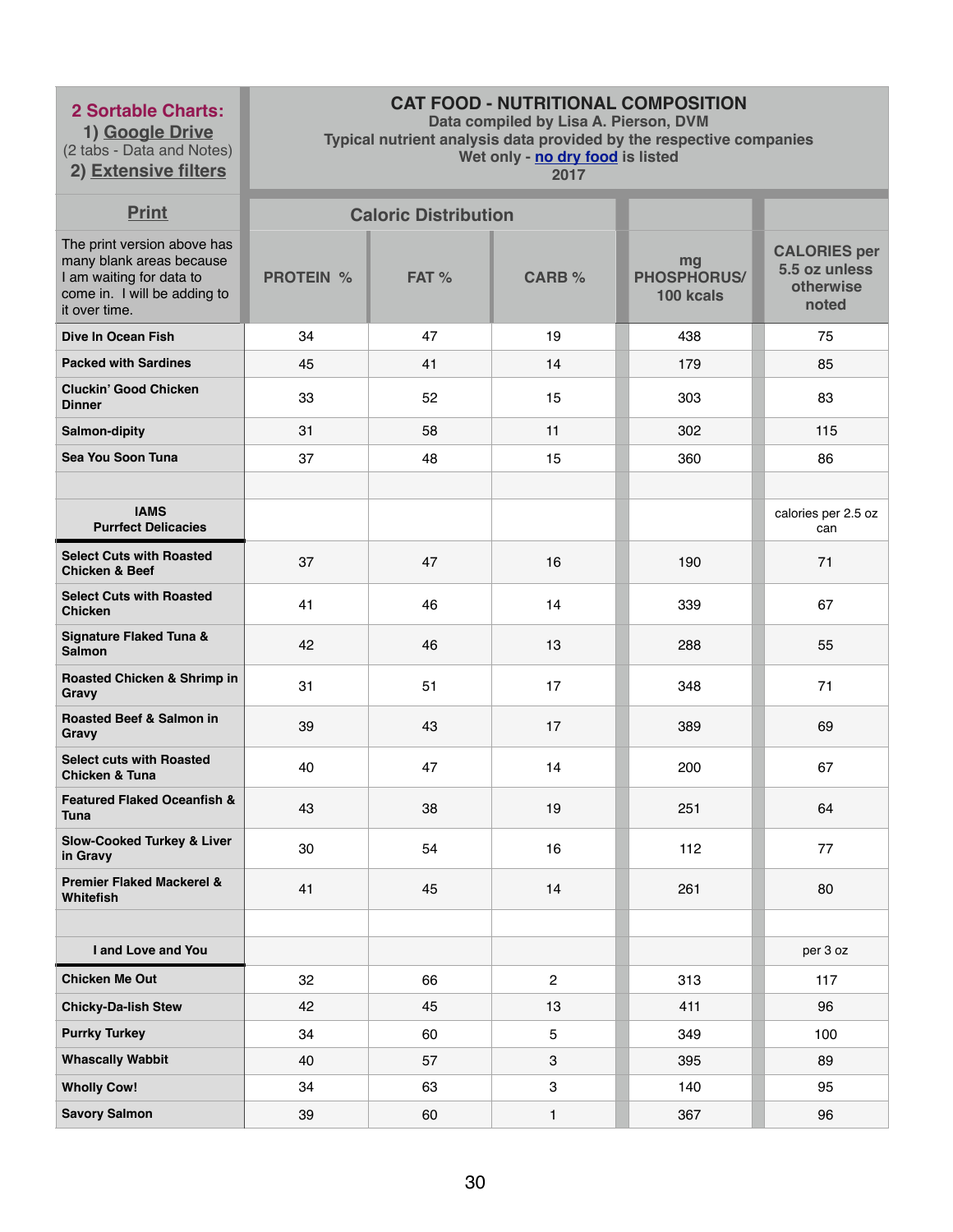**1) Google Drive** (2 tabs - Data and Notes)

# **2) Extensive filters**

# **CAT FOOD - NUTRITIONAL COMPOSITION**

**Data compiled by Lisa A. Pierson, DVM** 

**Typical nutrient analysis data provided by the respective companies** 

**Wet only - no dry food is listed** 

| <b>Print</b>                                                                                                                         |                  | <b>Caloric Distribution</b> |                         |                                       |                                                            |
|--------------------------------------------------------------------------------------------------------------------------------------|------------------|-----------------------------|-------------------------|---------------------------------------|------------------------------------------------------------|
| The print version above has<br>many blank areas because<br>I am waiting for data to<br>come in. I will be adding to<br>it over time. | <b>PROTEIN %</b> | FAT %                       | <b>CARB %</b>           | mg<br><b>PHOSPHORUS/</b><br>100 kcals | <b>CALORIES per</b><br>5.5 oz unless<br>otherwise<br>noted |
| <b>Salmon Chanted Evening</b>                                                                                                        | 43               | 42                          | 15                      | 398                                   | 96                                                         |
| <b>Tuna Fintastic</b>                                                                                                                | 55               | 30                          | 15                      | 386                                   | 96                                                         |
| Oh My Cod!                                                                                                                           | 42               | 56                          | $\overline{c}$          | 433                                   | 88                                                         |
|                                                                                                                                      |                  |                             |                         |                                       |                                                            |
| <b>KASIKS</b>                                                                                                                        |                  |                             |                         |                                       |                                                            |
| <b>Chicken</b>                                                                                                                       | 39               | 40                          | 21                      | 244                                   | 141                                                        |
| <b>Turkey</b>                                                                                                                        | 37               | 45                          | 17                      | 235                                   | 146                                                        |
| <b>Salmon</b>                                                                                                                        | 53               | 35                          | 13                      | 256                                   | 134                                                        |
|                                                                                                                                      |                  |                             |                         |                                       |                                                            |
| <b>KOHA</b><br><b>Limited Ingredient - Pate</b>                                                                                      |                  |                             |                         |                                       |                                                            |
| Kangaroo                                                                                                                             | 39               | 52                          | 9                       | 406                                   | 178                                                        |
| <b>Chicken</b>                                                                                                                       | 28               | 61                          | 11                      | 354                                   | 202                                                        |
| <b>Duck</b>                                                                                                                          | 33               | 65                          | $\overline{2}$          | 239                                   | 188                                                        |
| <b>Guineafowl</b>                                                                                                                    | 29               | 68                          | $\overline{\mathbf{4}}$ | 221                                   | 204                                                        |
| <b>Turkey</b>                                                                                                                        | 30               | 62                          | 8                       | 195                                   | 200                                                        |
| Venison                                                                                                                              | 35               | 53                          | 12                      | 486                                   | 175                                                        |
|                                                                                                                                      |                  |                             |                         |                                       |                                                            |
| <b>KOHA</b><br><b>Stews</b>                                                                                                          |                  |                             |                         |                                       |                                                            |
|                                                                                                                                      |                  |                             |                         |                                       |                                                            |
| <b>Venison Stew</b>                                                                                                                  | 33               | 63                          | $\overline{4}$          | 286                                   | 146                                                        |
| <b>Chicken Stew</b>                                                                                                                  | 34               | 56                          | 10 <sub>1</sub>         | 296                                   | 147                                                        |
| <b>Duck Stew</b>                                                                                                                     | 36               | 51                          | 12                      | 647                                   | 139                                                        |
| <b>Guineafowl Stew</b>                                                                                                               | 28               | 60                          | 12                      | 197                                   | 154                                                        |
| <b>Kangaroo Stew</b>                                                                                                                 | 39               | 40                          | 22                      | 408                                   | 132                                                        |
| <b>Turkey Stew</b>                                                                                                                   | 34               | 53                          | 13                      | 259                                   | 147                                                        |
|                                                                                                                                      |                  |                             |                         |                                       |                                                            |
| <b>KOHA</b><br><b>ROO</b>                                                                                                            |                  |                             |                         |                                       |                                                            |
| Chicken / Kangaroo                                                                                                                   | 27               | 58                          | 15                      | 387                                   | 192                                                        |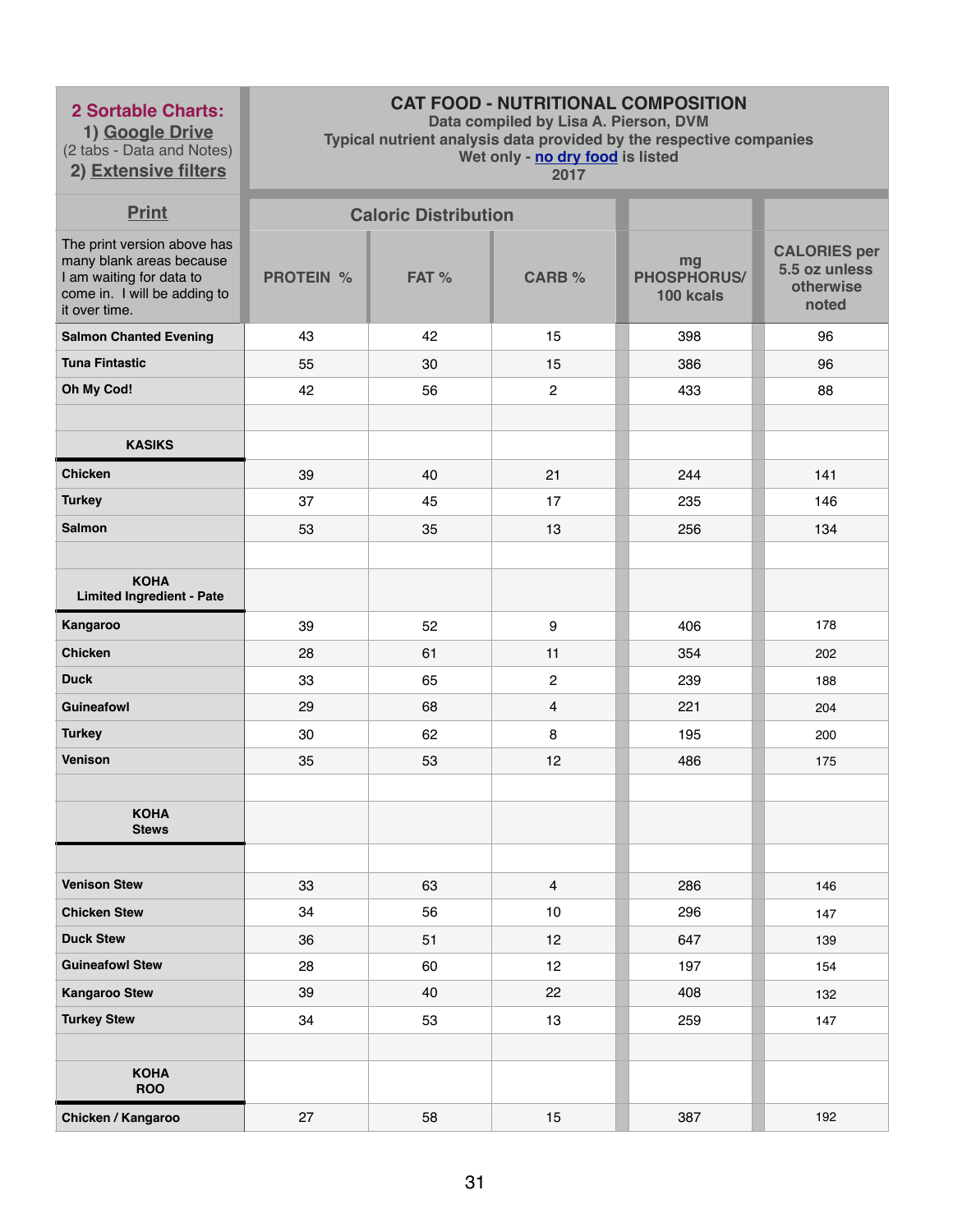**1) Google Drive** (2 tabs - Data and Notes)

# **2) Extensive filters**

# **CAT FOOD - NUTRITIONAL COMPOSITION**

**Data compiled by Lisa A. Pierson, DVM** 

**Typical nutrient analysis data provided by the respective companies** 

**Wet only - no dry food is listed** 

| <b>Print</b>                                                                                                                         |                  | <b>Caloric Distribution</b> |                |                                |                                                            |
|--------------------------------------------------------------------------------------------------------------------------------------|------------------|-----------------------------|----------------|--------------------------------|------------------------------------------------------------|
| The print version above has<br>many blank areas because<br>I am waiting for data to<br>come in. I will be adding to<br>it over time. | <b>PROTEIN %</b> | FAT %                       | <b>CARB %</b>  | mg<br>PHOSPHORUS/<br>100 kcals | <b>CALORIES per</b><br>5.5 oz unless<br>otherwise<br>noted |
| <b>Turkey / Kangaroo</b>                                                                                                             | 33               | 62                          | 6              | 239                            | 197                                                        |
| Duck / Kangaroo                                                                                                                      | 30               | 58                          | 11             | 467                            | 186                                                        |
| Lamb / Kangaroo                                                                                                                      | 28               | 63                          | 9              | 271                            | 192                                                        |
|                                                                                                                                      |                  |                             |                |                                |                                                            |
| <b>LOTUS</b><br><b>Pates</b>                                                                                                         |                  |                             |                |                                |                                                            |
| <b>Chicken &amp; Vegetable</b>                                                                                                       | 37               | 42                          | 21             | 195                            | 171                                                        |
| <b>Turkey &amp; Vegetable</b>                                                                                                        | 30               | 49                          | 21             | 150                            | 171                                                        |
| Duck & Vegetable                                                                                                                     | 30               | 51                          | 18             | 231                            | 181                                                        |
| Pork & Vegetable                                                                                                                     | 30               | 52                          | 18             | 231                            | 194                                                        |
| Salmon & Vegetable                                                                                                                   | 34               | 43                          | 22             | 252                            | 171                                                        |
|                                                                                                                                      |                  |                             |                |                                |                                                            |
| <b>LOTUS</b><br><b>Just Juicy</b>                                                                                                    |                  |                             |                |                                | calories per 5.3 oz                                        |
| <b>Chicken</b>                                                                                                                       | 59               | 29                          | 12             | 231                            | 151                                                        |
| <b>Turkey</b>                                                                                                                        | 58               | 31                          | 11             | 230                            | 154                                                        |
| <b>Pork</b>                                                                                                                          | 57               | 31                          | 12             | 270                            | 147                                                        |
| <b>Venison</b>                                                                                                                       | 48               | 41                          | 11             | 263                            | 180                                                        |
| <b>Salmon &amp; Pollock</b>                                                                                                          | 39               | 48                          | 13             | 287                            | 197                                                        |
| <b>Pollock</b>                                                                                                                       | 37               | 47                          | 17             | 360                            | 110                                                        |
|                                                                                                                                      |                  |                             |                |                                |                                                            |
| <b>MEOW MIX</b><br><b>Classic Pate</b>                                                                                               |                  |                             |                |                                | calories per 2.75 oz<br>cup                                |
| Mixed Grill w/Beef, Tuna &<br><b>Chicken</b>                                                                                         | 51               | 42                          | $\overline{7}$ | 402                            | 74                                                         |
| <b>Chicken &amp; Liver</b>                                                                                                           | 49               | 45                          | 6              | 440                            | 74                                                         |
| <b>Tuna</b>                                                                                                                          | 59               | 35                          | $\overline{7}$ | 388                            | 70                                                         |
| <b>Turkey &amp; Liver</b>                                                                                                            | 54               | 40                          | 6              | 374                            | 85                                                         |
|                                                                                                                                      |                  |                             |                |                                |                                                            |
| <b>MEOW MIX</b><br><b>Tender Favorites in Sauce</b>                                                                                  |                  |                             |                |                                | calories per 2.75 oz<br>cup                                |
| <b>Salmon &amp; Crab</b>                                                                                                             | 68               | 29                          | 3              | 298                            | 57                                                         |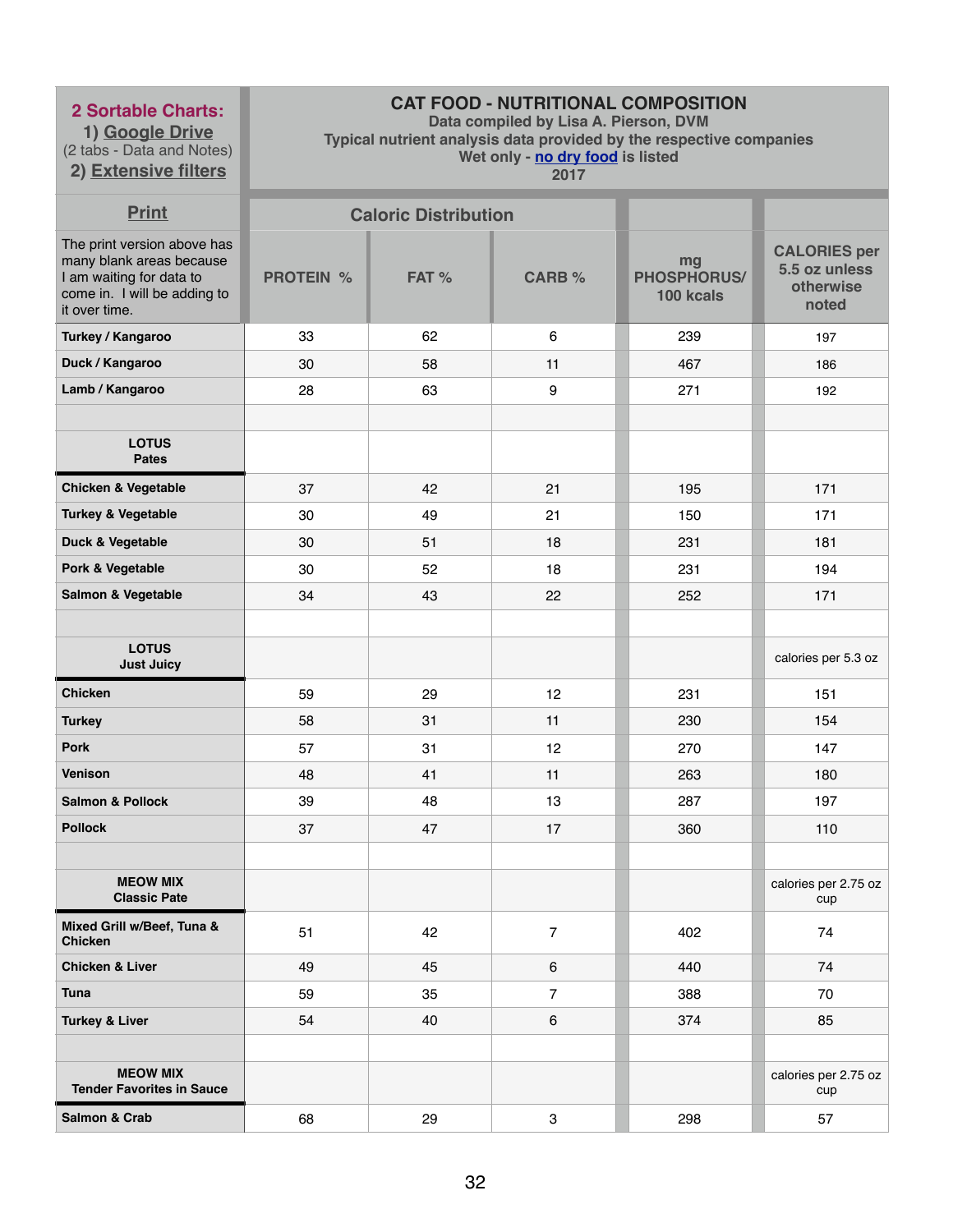**1) Google Drive** (2 tabs - Data and Notes) **2) Extensive filters**

# **CAT FOOD - NUTRITIONAL COMPOSITION**

**Data compiled by Lisa A. Pierson, DVM** 

**Typical nutrient analysis data provided by the respective companies** 

**Wet only - no dry food is listed** 

| <b>Print</b>                                                                                                                         |                  | <b>Caloric Distribution</b> |                |                                       |                                                            |
|--------------------------------------------------------------------------------------------------------------------------------------|------------------|-----------------------------|----------------|---------------------------------------|------------------------------------------------------------|
| The print version above has<br>many blank areas because<br>I am waiting for data to<br>come in. I will be adding to<br>it over time. | <b>PROTEIN %</b> | FAT %                       | <b>CARB %</b>  | mg<br><b>PHOSPHORUS/</b><br>100 kcals | <b>CALORIES per</b><br>5.5 oz unless<br>otherwise<br>noted |
| <b>Turkey &amp; Giblets</b>                                                                                                          | 57               | 30                          | 13             | 327                                   | 60                                                         |
| Tuna & Shrimp                                                                                                                        | 66               | 33                          | $\overline{2}$ | 260                                   | 63                                                         |
| <b>Salmon &amp; Red Snapper</b>                                                                                                      | 48               | 33                          | 19             | 404                                   | 58                                                         |
| <b>Chicken &amp; Beef</b>                                                                                                            | 55               | 35                          | 10             | 255                                   | 60                                                         |
| <b>Poultry Entree</b>                                                                                                                | 53               | 33                          | 15             | 415                                   | 55                                                         |
| <b>Salmon</b>                                                                                                                        | 40               | 41                          | 19             | 342                                   | 62                                                         |
| <b>Turkey &amp; Cheese</b>                                                                                                           | 43               | 30                          | 27             | 289                                   | 59                                                         |
| Tuna & Egg                                                                                                                           | 46               | 37                          | 17             | 250                                   | 62                                                         |
| <b>Chicken &amp; Liver</b>                                                                                                           | 53               | 31                          | 16             | 366                                   | 59                                                         |
|                                                                                                                                      |                  |                             |                |                                       |                                                            |
| <b>MEOW MIX</b><br><b>Savory Morsels in Gravy</b>                                                                                    |                  |                             |                |                                       | calories per 2.75 oz<br>cup                                |
| <b>Beef</b>                                                                                                                          | 49               | 35                          | 16             | 285                                   | 60                                                         |
| <b>Chicken &amp; Shrimp</b>                                                                                                          | 57               | 30                          | 13             | 327                                   | 60                                                         |
| <b>Ocean Whitefish &amp; Tuna</b>                                                                                                    | 37               | 40                          | 22             | 304                                   | 59                                                         |
| <b>Salmon &amp; Ocean Fish</b>                                                                                                       | 42               | 38                          | 20             | 371                                   | 59                                                         |
| Tuna & Crab                                                                                                                          | 39               | 37                          | 24             | 387                                   | 61                                                         |
| Tuna & Salmon                                                                                                                        | 35               | 40                          | 24             | 286                                   | 66                                                         |
| <b>Seafood Entree</b>                                                                                                                | 47               | 33                          | 21             | 320                                   | 59                                                         |
| <b>Chicken Breast</b>                                                                                                                | 47               | 33                          | 20             | 458                                   | 55                                                         |
|                                                                                                                                      |                  |                             |                |                                       |                                                            |
| <b>MEOW MIX</b><br><b>Pate Toppers</b>                                                                                               |                  |                             |                |                                       | calories per 2.75 oz<br>cup                                |
| <b>Chicken w/Shreds of Chicken</b>                                                                                                   | 53               | 38                          | 9              | 339                                   | 71                                                         |
| <b>Whitefish w/Flakes of Salmon</b>                                                                                                  | 54               | 38                          | 8              | 368                                   | 71                                                         |
| <b>Salmon w/Flakes of Tuna</b>                                                                                                       | 56               | 36                          | 8              | 343                                   | 72                                                         |
| <b>Whitefish w/Flakes of Tuna</b>                                                                                                    | 56               | 36                          | 8              | 361                                   | 70                                                         |
|                                                                                                                                      |                  |                             |                |                                       |                                                            |
| <b>MERRICK</b><br><b>Purrfect Bistro</b>                                                                                             |                  |                             |                |                                       |                                                            |
| <b>Turkey</b>                                                                                                                        | 46               | 50                          | $\overline{4}$ | 556                                   | 175                                                        |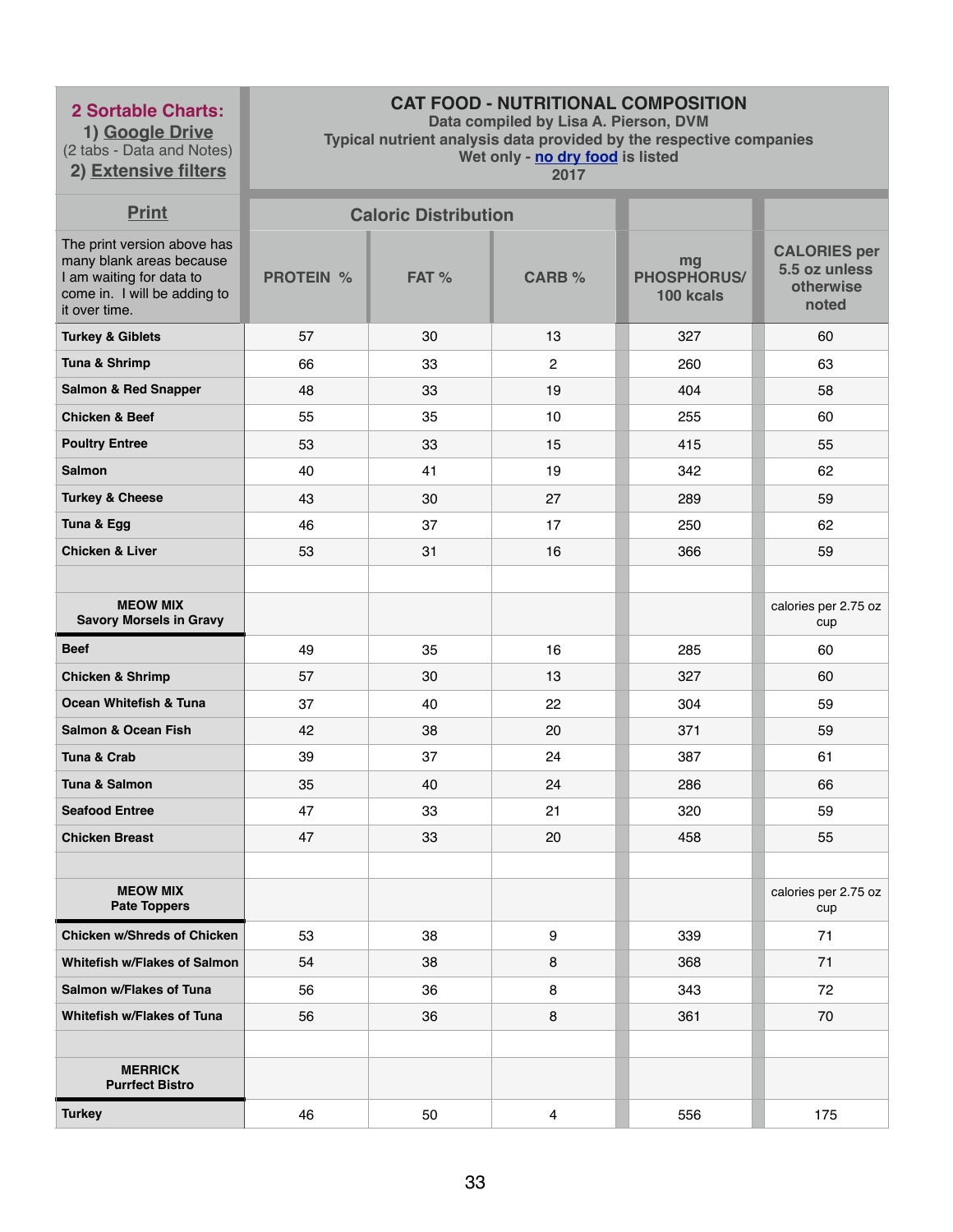**1) Google Drive** (2 tabs - Data and Notes) **2) Extensive filters**

# **CAT FOOD - NUTRITIONAL COMPOSITION**

**Data compiled by Lisa A. Pierson, DVM** 

**Typical nutrient analysis data provided by the respective companies** 

**Wet only - no dry food is listed** 

| <b>Print</b>                                                                                                                         |                  | <b>Caloric Distribution</b> |                         |                                       |                                                            |
|--------------------------------------------------------------------------------------------------------------------------------------|------------------|-----------------------------|-------------------------|---------------------------------------|------------------------------------------------------------|
| The print version above has<br>many blank areas because<br>I am waiting for data to<br>come in. I will be adding to<br>it over time. | <b>PROTEIN %</b> | FAT %                       | <b>CARB %</b>           | mg<br><b>PHOSPHORUS/</b><br>100 kcals | <b>CALORIES per</b><br>5.5 oz unless<br>otherwise<br>noted |
| <b>Chicken</b>                                                                                                                       | 34               | 64                          | $\overline{2}$          | 431                                   | 185                                                        |
| <b>Duck</b>                                                                                                                          | 31               | 64                          | 5                       | 380                                   | 156                                                        |
| <b>Beef</b>                                                                                                                          | 43               | 52                          | 5                       | 389                                   | 168                                                        |
| <b>Tuna</b>                                                                                                                          | 37               | 60                          | 3                       | 418                                   | 164                                                        |
| <b>Salmon</b>                                                                                                                        | 36               | 62                          | 2                       | 423                                   | 175                                                        |
| <b>Chicken Casserole</b>                                                                                                             | 42               | 46                          | 11                      | 427                                   | 141                                                        |
| <b>Granny's Pot Pie</b>                                                                                                              | 30               | 64                          | 6                       | 252                                   | 170                                                        |
| <b>Cowboy Cookout</b>                                                                                                                | 45               | 37                          | 18                      | 327                                   | 155                                                        |
| <b>Thanksgiving Day Dinner</b>                                                                                                       | 30               | 64                          | 6                       | 252                                   | 170                                                        |
| <b>Turducken</b>                                                                                                                     | 30               | 64                          | $6\phantom{1}6$         | 252                                   | 170                                                        |
| Surf & Turf                                                                                                                          | 41               | 54                          | 5                       | 701                                   | 155                                                        |
| <b>Beef Wellington</b>                                                                                                               | 47               | 45                          | $\boldsymbol{9}$        | 303                                   | 138                                                        |
| <b>Chicken Divan</b>                                                                                                                 | 42               | 45                          | 13                      | 393                                   | 139                                                        |
| <b>Tuna Nicoise</b>                                                                                                                  | 47               | 41                          | 12                      | 533                                   | 141                                                        |
|                                                                                                                                      |                  |                             |                         |                                       |                                                            |
| <b>MERRICK</b><br><b>Limited Ingredient</b>                                                                                          |                  |                             |                         |                                       | calories/5 oz                                              |
| <b>Chicken</b>                                                                                                                       | 30               | 65                          | $\overline{4}$          | 388                                   | 131                                                        |
| <b>Turkey</b>                                                                                                                        | 32               | 64                          | $\overline{4}$          | 279                                   | 139                                                        |
| <b>Duck</b>                                                                                                                          | 26               | 59                          | 15                      | 146                                   | 131                                                        |
| <b>Salmon</b>                                                                                                                        | 28               | 68                          | $\overline{\mathbf{4}}$ | 220                                   | 131                                                        |
|                                                                                                                                      |                  |                             |                         |                                       |                                                            |
| <b>MERRICK</b><br><b>Backcountry</b>                                                                                                 |                  |                             |                         |                                       | calories/3 oz                                              |
| <b>Chicken</b>                                                                                                                       | 40               | 49                          | 12                      | 259                                   | 79                                                         |
| <b>Turkey</b>                                                                                                                        | 39               | 50                          | 11                      | 212                                   | 84                                                         |
| <b>Duck</b>                                                                                                                          | 38               | 49                          | 12                      | 211                                   | 85                                                         |
| <b>Beef</b>                                                                                                                          | 40               | 48                          | 11                      | 238                                   | 80                                                         |
| Rabbit                                                                                                                               | 43               | 45                          | 12                      | 255                                   | 80                                                         |
| Whitefish                                                                                                                            | 42               | 44                          | 14                      | 255                                   | 77                                                         |
|                                                                                                                                      |                  |                             |                         |                                       |                                                            |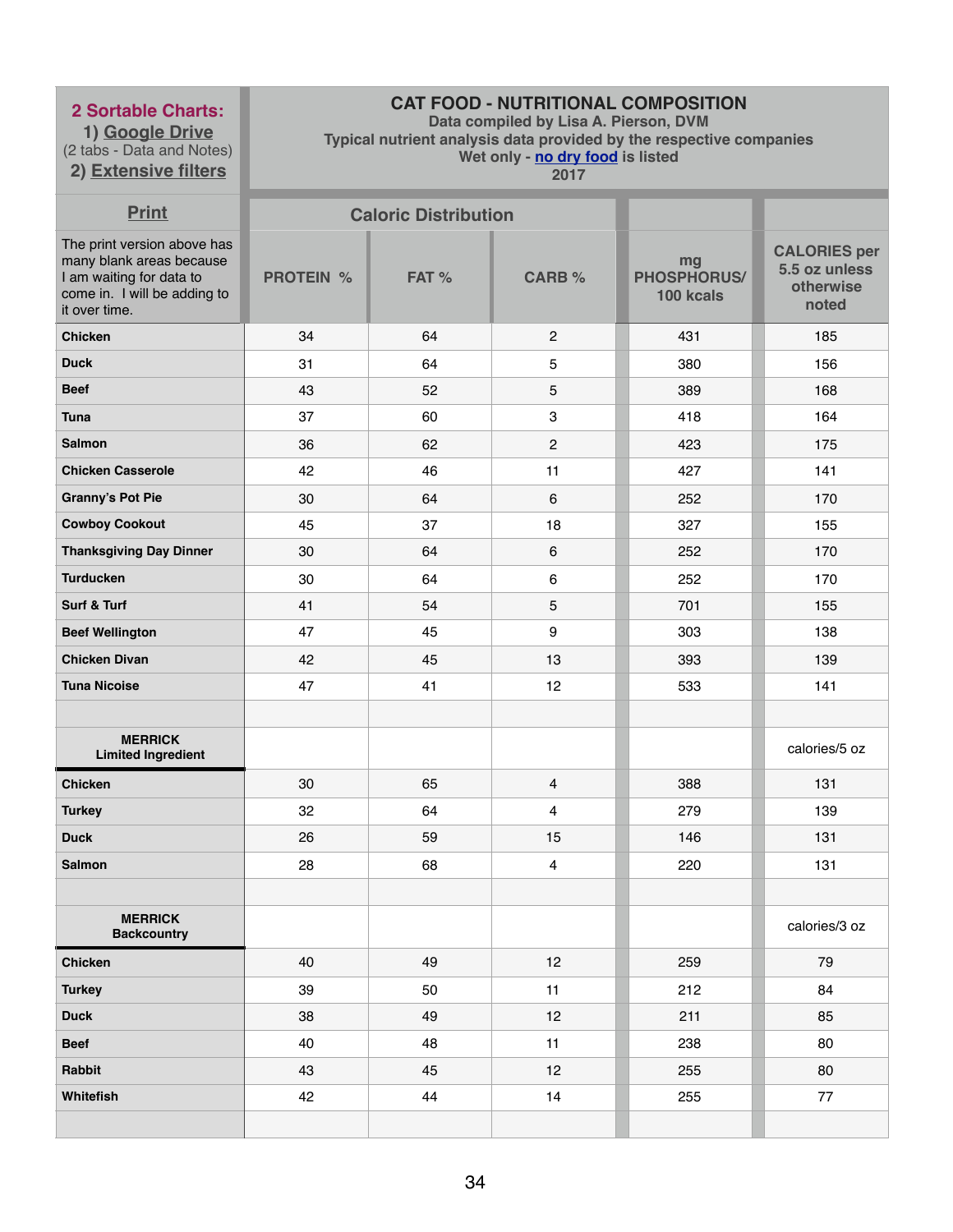**1) Google Drive** (2 tabs - Data and Notes)

**2) Extensive filters**

# **CAT FOOD - NUTRITIONAL COMPOSITION**

**Data compiled by Lisa A. Pierson, DVM** 

**Typical nutrient analysis data provided by the respective companies** 

**Wet only - no dry food is listed** 

| <b>Print</b>                                                                                                                         |                  | <b>Caloric Distribution</b> |               |                                       |                                                            |
|--------------------------------------------------------------------------------------------------------------------------------------|------------------|-----------------------------|---------------|---------------------------------------|------------------------------------------------------------|
| The print version above has<br>many blank areas because<br>I am waiting for data to<br>come in. I will be adding to<br>it over time. | <b>PROTEIN %</b> | FAT %                       | <b>CARB %</b> | mg<br><b>PHOSPHORUS/</b><br>100 kcals | <b>CALORIES per</b><br>5.5 oz unless<br>otherwise<br>noted |
| <b>NATURAL BALANCE</b><br><b>Ultra Premium</b>                                                                                       |                  |                             |               |                                       |                                                            |
| <b>Chicken &amp; Liver Pate</b>                                                                                                      | 31               | 64                          | 6             | 329                                   | 180                                                        |
| <b>Turkey &amp; Giblets</b>                                                                                                          | 34               | 57                          | 9             | 282                                   | 170                                                        |
| <b>Ocean Fish</b>                                                                                                                    | 42               | 50                          | 8             | 306                                   | 180                                                        |
| <b>Salmon</b>                                                                                                                        | 34               | 56                          | 10            | 341                                   | 195                                                        |
| Tuna w/Shrimp                                                                                                                        | 41               | 45                          | 14            | 288                                   | 173                                                        |
|                                                                                                                                      |                  |                             |               |                                       |                                                            |
| <b>NATURAL BALANCE</b><br><b>Delectable Delights</b>                                                                                 |                  |                             |               |                                       | calories per 2.5 oz                                        |
| <b>Catatouille</b>                                                                                                                   | 53               | 39                          | 8             | 246                                   | 60                                                         |
| Land n' Sea                                                                                                                          | 49               | 41                          | 10            | 342                                   | 75                                                         |
| Life's a Beach                                                                                                                       | 52               | 39                          | 8             | 416                                   | 70                                                         |
| O' Fishally Scampi                                                                                                                   | 51               | 40                          | 9             | 223                                   | 60                                                         |
| <b>Purrfect Paella</b>                                                                                                               | 51               | 40                          | 9             | 282                                   | 60                                                         |
| <b>Sea Brulee</b>                                                                                                                    | 49               | 40                          | 10            | 237                                   | 70                                                         |
| LID Chicken & Pumpkin cups                                                                                                           | 68               | 29                          | 3             | 245                                   | 67                                                         |
| <b>LID Tuna &amp; Pumpkin cups</b>                                                                                                   | 67               | 32                          | $\mathbf{1}$  | 275                                   | 64                                                         |
|                                                                                                                                      |                  |                             |               |                                       |                                                            |
| <b>NATURAL BALANCE</b><br><b>Limited Ingredient</b>                                                                                  |                  |                             |               |                                       |                                                            |
| <b>Chicken &amp; Green Pea</b>                                                                                                       | 34               | 56                          | 10            | 319                                   | 165                                                        |
| Duck & Green Pea                                                                                                                     | 31               | 58                          | 11            | 384                                   | 190                                                        |
| Salmon & Green Pea                                                                                                                   | 37               | 51                          | 12            | 323                                   | 230                                                        |
| Venison & Green Pea                                                                                                                  | 35               | 53                          | 12            | 387                                   | 180                                                        |
|                                                                                                                                      |                  |                             |               |                                       |                                                            |
| <b>NATURAL BALANCE</b><br>Indoor                                                                                                     |                  |                             |               |                                       |                                                            |
| <b>Chicken</b>                                                                                                                       | 31               | 55                          | 14            | 279                                   | 180                                                        |
|                                                                                                                                      |                  |                             |               |                                       |                                                            |
| <b>NATURAL BALANCE</b><br><b>Platefulls</b>                                                                                          |                  |                             |               |                                       | calories per 3 oz<br>pouch                                 |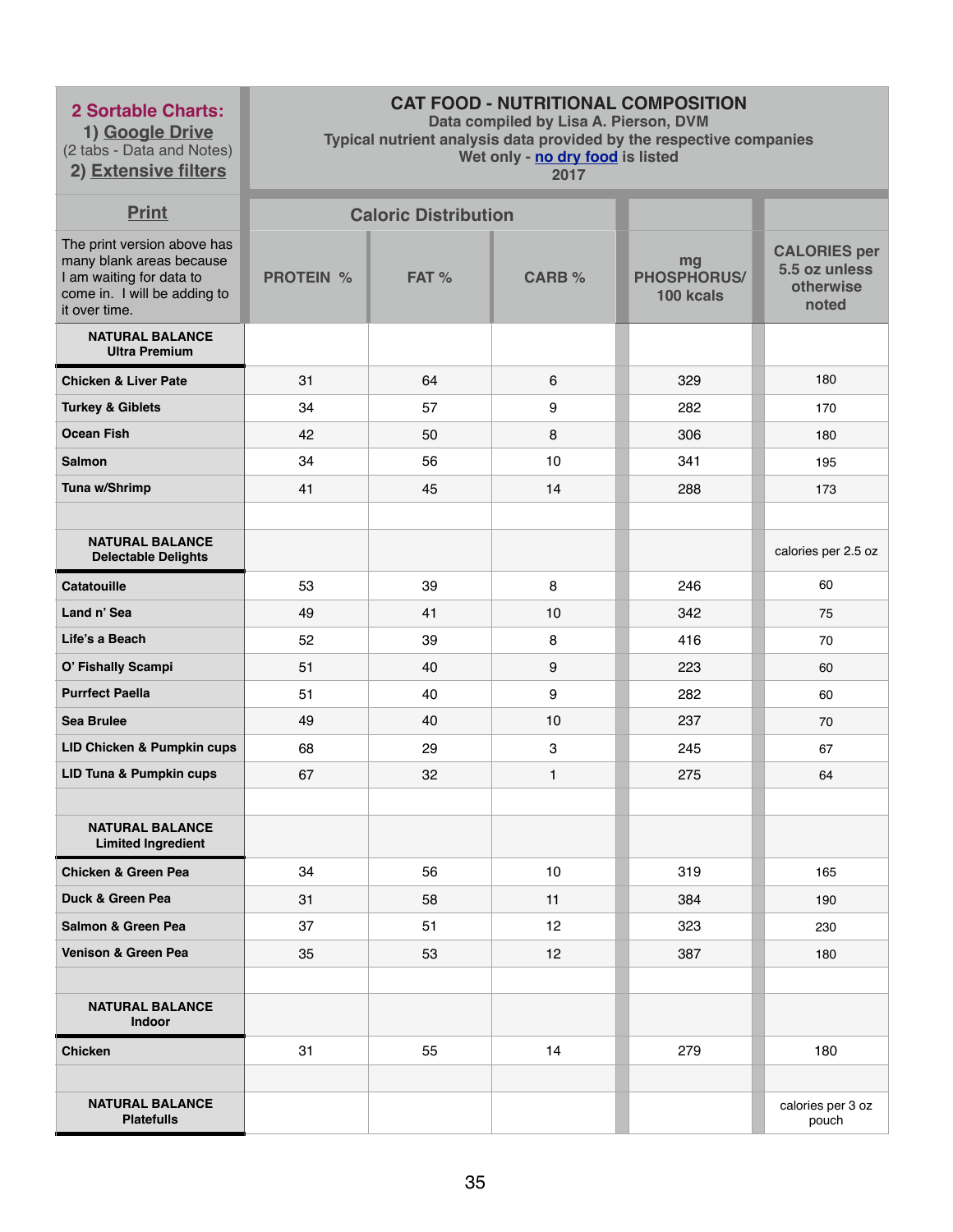**1) Google Drive** (2 tabs - Data and Notes) **2) Extensive filters**

# **CAT FOOD - NUTRITIONAL COMPOSITION**

**Data compiled by Lisa A. Pierson, DVM** 

**Typical nutrient analysis data provided by the respective companies** 

**Wet only - no dry food is listed** 

| <b>Print</b>                                                                                                                         |                  | <b>Caloric Distribution</b> |                  |                                       |                                                            |
|--------------------------------------------------------------------------------------------------------------------------------------|------------------|-----------------------------|------------------|---------------------------------------|------------------------------------------------------------|
| The print version above has<br>many blank areas because<br>I am waiting for data to<br>come in. I will be adding to<br>it over time. | <b>PROTEIN %</b> | FAT %                       | <b>CARB %</b>    | mg<br><b>PHOSPHORUS/</b><br>100 kcals | <b>CALORIES per</b><br>5.5 oz unless<br>otherwise<br>noted |
| <b>Chicken &amp; Giblets</b>                                                                                                         | 34               | 50                          | 17               | 302                                   | 70                                                         |
| <b>Chicken &amp; Legume</b>                                                                                                          | 33               | 46                          | 21               | 279                                   | 80                                                         |
| <b>Chicken &amp; Pumpken</b>                                                                                                         | 33               | 51                          | 16               | 263                                   | 80                                                         |
| <b>Chicken &amp; Salmon</b>                                                                                                          | 34               | 49                          | 17               | 316                                   | 70                                                         |
| Turkey, Chicken & Duck                                                                                                               | 34               | 48                          | 19               | 385                                   | 70                                                         |
| Cod, Chicken, Sole & Shrimp                                                                                                          | 38               | 42                          | 20               | 369                                   | 70                                                         |
| Salmon, Tuna & Crab                                                                                                                  | 37               | 46                          | 17               | 306                                   | 80                                                         |
| <b>Tuna &amp; Beef</b>                                                                                                               | 37               | 48                          | 15               | 287                                   | 80                                                         |
|                                                                                                                                      |                  |                             |                  |                                       |                                                            |
| <b>NATURAL BALANCE</b><br><b>Indoor Platefulls</b>                                                                                   |                  |                             |                  |                                       | per 3 oz pouch                                             |
| <b>Chicken &amp; Liver</b>                                                                                                           | 34               | 46                          | 20               | 286                                   | 70                                                         |
| Duck, Chicken & Pumpkin                                                                                                              | 35               | 49                          | 16               | 297                                   | 80                                                         |
| <b>Turkey &amp; Duck</b>                                                                                                             | 35               | 47                          | 18               | 295                                   | 80                                                         |
| Turkey, Salmon & Chicken                                                                                                             | 35               | 48                          | 17               | 344                                   | 70                                                         |
| <b>Marckerel &amp; Sardine</b>                                                                                                       | 44               | 47                          | $\boldsymbol{9}$ | 352                                   | 70                                                         |
| Salmon, Tuna, Chicken &<br><b>Shrimp</b>                                                                                             | 37               | 44                          | 19               | 302                                   | 70                                                         |
|                                                                                                                                      |                  |                             |                  |                                       |                                                            |
| <b>NATURAL BALANCE</b><br><b>Ultra Whole Body Health</b>                                                                             |                  |                             |                  |                                       | calories per 6 oz                                          |
| Kitten - Chicken                                                                                                                     | 30               | 63                          | $\overline{7}$   | 305                                   | 220                                                        |
| <b>Chicken</b>                                                                                                                       | 28               | 64                          | 8                | 284                                   | 238                                                        |
| <b>Venison</b>                                                                                                                       | 33               | 58                          | $9\,$            | 502                                   | 205                                                        |
| <b>Calamari</b>                                                                                                                      | 34               | 54                          | 11               | 355                                   | 205                                                        |
| <b>Reduced Calorie Chicken,</b><br><b>Salmon &amp; Duck</b>                                                                          | 28               | 63                          | 8                | 255                                   | 100/3 oz                                                   |
|                                                                                                                                      |                  |                             |                  |                                       |                                                            |
| <b>NATURAL BALANCE</b><br><b>Wild Pursuit</b>                                                                                        |                  |                             |                  |                                       | calories per 3 oz                                          |
| <b>Chicken</b>                                                                                                                       | 30               | 57                          | 13               | 230                                   | 123                                                        |
| <b>Turkey</b>                                                                                                                        | 32               | 57                          | 11               | 322                                   | 120                                                        |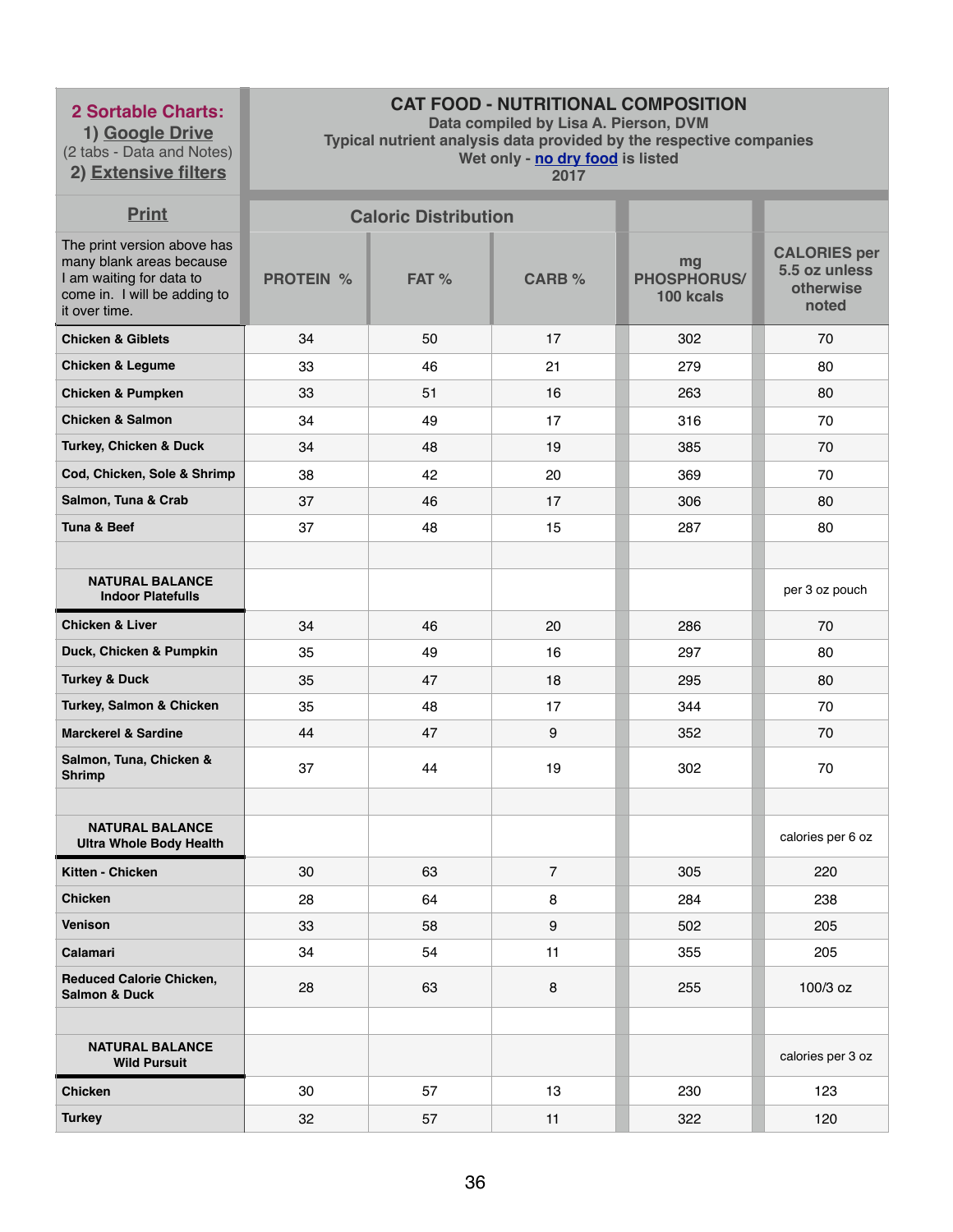**1) Google Drive** (2 tabs - Data and Notes) **2) Extensive filters**

# **CAT FOOD - NUTRITIONAL COMPOSITION**

**Data compiled by Lisa A. Pierson, DVM** 

**Typical nutrient analysis data provided by the respective companies** 

**Wet only - no dry food is listed** 

| <b>Print</b>                                                                                                                         |                  | <b>Caloric Distribution</b> |                |                                       |                                                            |
|--------------------------------------------------------------------------------------------------------------------------------------|------------------|-----------------------------|----------------|---------------------------------------|------------------------------------------------------------|
| The print version above has<br>many blank areas because<br>I am waiting for data to<br>come in. I will be adding to<br>it over time. | <b>PROTEIN %</b> | FAT %                       | <b>CARB %</b>  | mg<br><b>PHOSPHORUS/</b><br>100 kcals | <b>CALORIES per</b><br>5.5 oz unless<br>otherwise<br>noted |
| <b>Beef</b>                                                                                                                          | 32               | 56                          | 11             | 335                                   | 120                                                        |
| <b>Salmon</b>                                                                                                                        | 30               | 59                          | 11             | 363                                   | 125                                                        |
| <b>Trout</b>                                                                                                                         | 32               | 56                          | 13             | 297                                   | 120                                                        |
|                                                                                                                                      |                  |                             |                |                                       |                                                            |
| <b>NATURAL PLANET</b>                                                                                                                |                  |                             |                |                                       | calories per 5.0 oz                                        |
| <b>Organic Chicken Dinner</b>                                                                                                        | 31               | 64                          | 5              | 250                                   | 182                                                        |
| <b>Organic Turkey Dinner</b>                                                                                                         | 29               | 71                          | $\mathbf{1}$   | 250                                   | 188                                                        |
|                                                                                                                                      |                  |                             |                |                                       |                                                            |
| <b>NATURE'S LOGIC</b>                                                                                                                |                  |                             |                |                                       |                                                            |
| <b>Chicken</b>                                                                                                                       | 34               | 65                          | $\mathbf{1}$   | 299                                   | 230                                                        |
| <b>Turkey</b>                                                                                                                        | 33               | 63                          | 3              | 295                                   | 219                                                        |
| Rabbit                                                                                                                               | 42               | 55                          | $\overline{4}$ | 317                                   | 212                                                        |
| <b>Beef</b>                                                                                                                          | 33               | 63                          | $\overline{4}$ | 117                                   | 225                                                        |
| <b>Duck &amp; Salmon</b>                                                                                                             | 30               | 68                          | 3              | 189                                   | 230                                                        |
| <b>Sardine</b>                                                                                                                       | 56               | 38                          | $\,6$          | 341                                   | 171                                                        |
|                                                                                                                                      |                  |                             |                |                                       |                                                            |
| <b>NATURE'S RECIPE</b><br><b>Grain Free in Broth</b>                                                                                 |                  |                             |                |                                       | calories per 2.75 oz                                       |
| <b>Chicken</b>                                                                                                                       | 60               | 34                          | 6              | 194                                   | 68                                                         |
| <b>Chicken &amp; Salmon</b>                                                                                                          | 59               | 35                          | 5              | 198                                   | 71                                                         |
| <b>Chicken &amp; Turkey</b>                                                                                                          | 58               | 40                          | 2              | 190                                   | 70                                                         |
| Indoor                                                                                                                               | 65               | 34                          | $\mathbf{2}$   | 237                                   | 69                                                         |
|                                                                                                                                      |                  |                             |                |                                       |                                                            |
| <b>NATURE'S RECIPE</b><br><b>Culinary Favorites - Pate</b>                                                                           |                  |                             |                |                                       | calories per 2.75 oz                                       |
| <b>Chicken Recipe in Gravy</b>                                                                                                       | 35               | 53                          | 11             | 185                                   | 84                                                         |
| Chicken & Tuna Recipe in<br>Gravy                                                                                                    | 33               | 56                          | 12             | 154                                   | 96                                                         |
|                                                                                                                                      |                  |                             |                |                                       |                                                            |
| <b>NATURE'S RECIPE</b><br><b>Culinary Favorites - Slow</b><br><b>Roasted</b>                                                         |                  |                             |                |                                       | calories per 2.75 oz                                       |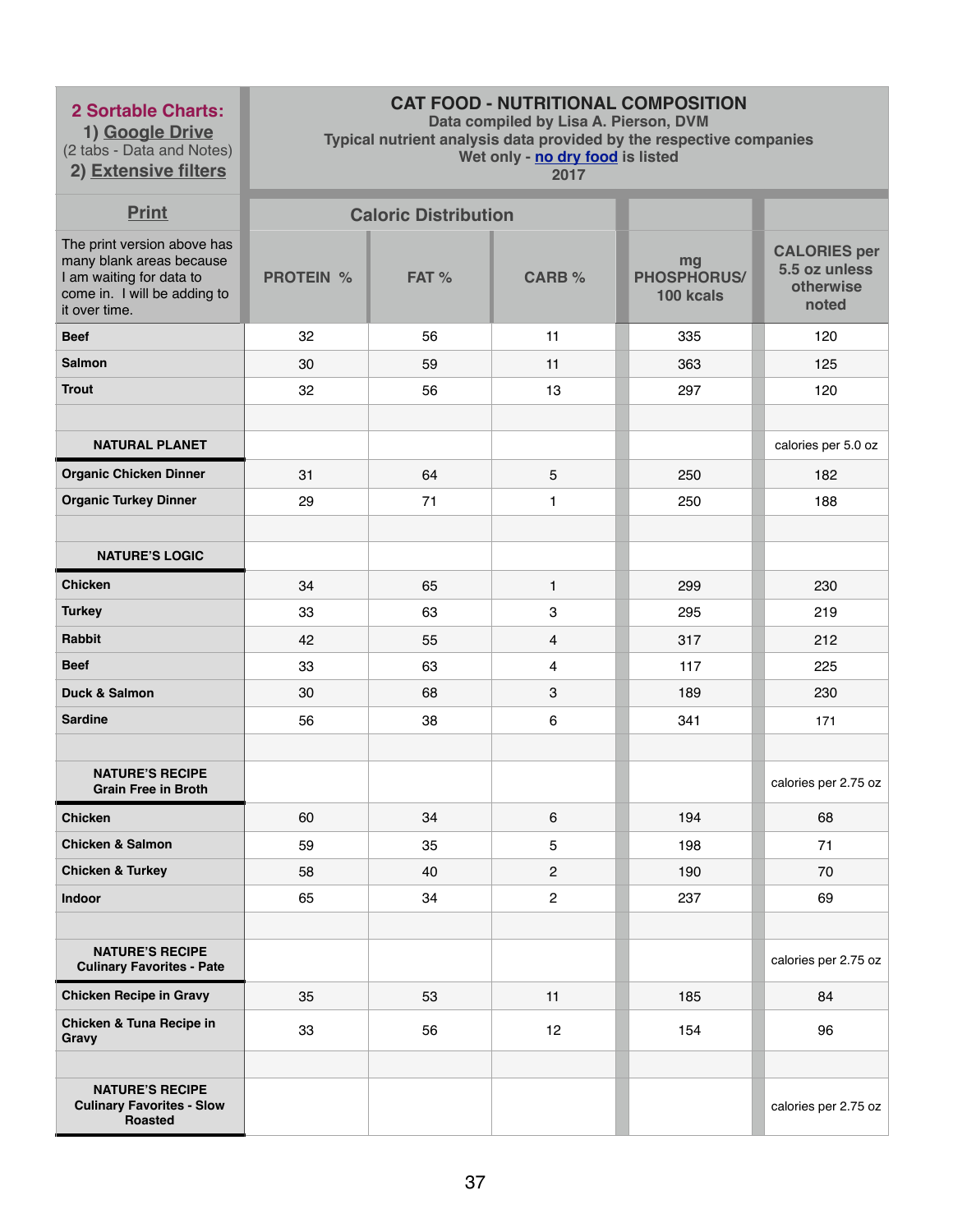**1) Google Drive** (2 tabs - Data and Notes) **2) Extensive filters**

# **CAT FOOD - NUTRITIONAL COMPOSITION**

**Data compiled by Lisa A. Pierson, DVM** 

**Typical nutrient analysis data provided by the respective companies** 

**Wet only - no dry food is listed** 

| <b>Print</b>                                                                                                                         |                  | <b>Caloric Distribution</b> |                |                                       |                                                            |
|--------------------------------------------------------------------------------------------------------------------------------------|------------------|-----------------------------|----------------|---------------------------------------|------------------------------------------------------------|
| The print version above has<br>many blank areas because<br>I am waiting for data to<br>come in. I will be adding to<br>it over time. | <b>PROTEIN %</b> | FAT %                       | <b>CARB %</b>  | mg<br><b>PHOSPHORUS/</b><br>100 kcals | <b>CALORIES per</b><br>5.5 oz unless<br>otherwise<br>noted |
| <b>White Meat Chicken &amp;</b><br><b>Garden Vegetables</b>                                                                          | 36               | 52                          | 12             | 253                                   | 79                                                         |
| <b>Beef &amp; Garden Vegetables</b>                                                                                                  | 32               | 51                          | 17             | 346                                   | 97                                                         |
| <b>Turkey &amp; Garden Vegetables</b>                                                                                                | 32               | 59                          | 8              | 286                                   | 104                                                        |
|                                                                                                                                      |                  |                             |                |                                       |                                                            |
| <b>NATURE'S RECIPE</b><br><b>Culinary Favorites - Stew</b>                                                                           |                  |                             |                |                                       | calories per 2.75 oz                                       |
| <b>White Meat Chicken &amp;</b><br><b>Garden Vegetables in Gravy</b>                                                                 | 37               | 49                          | 15             | 362                                   | 67                                                         |
| <b>Seafood &amp; Garden</b><br><b>Vegetables in Gravy</b>                                                                            | 38               | 43                          | 19             | 322                                   | 63                                                         |
| Beef & Garden Vegetables in<br><b>Gravy</b>                                                                                          | 29               | 41                          | 30             | 266                                   | 73                                                         |
|                                                                                                                                      |                  |                             |                |                                       |                                                            |
| <b>NATURE'S RECIPE</b><br><b>Culinary Favorites - Grilled</b>                                                                        |                  |                             |                |                                       | calories per 2.75 oz                                       |
| <b>White Meat Chicken &amp;</b><br><b>Garden Vegetables</b>                                                                          | 49               | 45                          | 6              | 272                                   | 60                                                         |
| <b>Salmon &amp; Garden Vegetables</b>                                                                                                | 47               | 45                          | 7              | 319                                   | 59                                                         |
| Tuna & Garden Vegetables                                                                                                             | 54               | 39                          | $\overline{7}$ | 236                                   | 60                                                         |
| <b>NATURE'S VARIETY</b><br><b>Instinct Raw</b>                                                                                       |                  |                             |                |                                       | calories/1 oz<br>Medallion                                 |
| <b>Chicken</b>                                                                                                                       | 40               | 58                          | 3              | 388                                   | 49                                                         |
| Rabbit                                                                                                                               | 40               | 58                          | 3              | 317                                   | 51                                                         |
| <b>Chicken &amp; Tuna</b>                                                                                                            | 41               | 56                          | 3              | 362                                   | 47                                                         |
|                                                                                                                                      |                  |                             |                |                                       |                                                            |
| <b>NATURE'S VARIETY</b><br><b>Raw Market</b>                                                                                         |                  |                             |                |                                       | calories/nugget                                            |
| <b>Chicken Meal Nuggets</b>                                                                                                          | 31               | 64                          | 5              | 238                                   | 46                                                         |
|                                                                                                                                      |                  |                             |                |                                       |                                                            |
| <b>NATURE'S VARIETY</b><br>Instinct - original                                                                                       |                  |                             |                |                                       |                                                            |
| <b>Chicken</b>                                                                                                                       | 36               | 57                          | $\overline{7}$ | 292                                   | 205                                                        |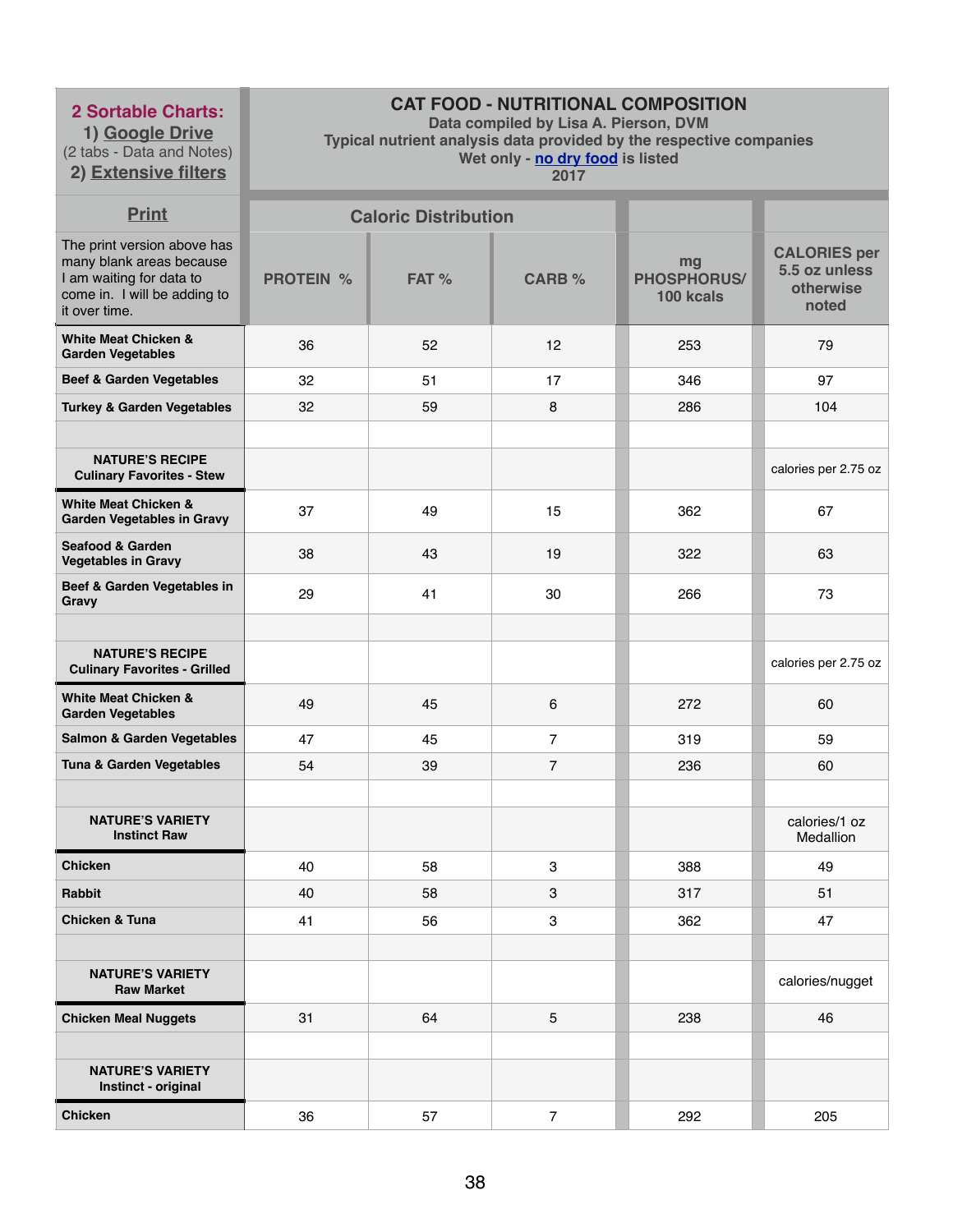**1) Google Drive** (2 tabs - Data and Notes) **2) Extensive filters**

# **CAT FOOD - NUTRITIONAL COMPOSITION**

**Data compiled by Lisa A. Pierson, DVM** 

**Typical nutrient analysis data provided by the respective companies** 

**Wet only - no dry food is listed** 

| <b>Print</b>                                                                                                                         |                  | <b>Caloric Distribution</b> |                  |                                       |                                                            |
|--------------------------------------------------------------------------------------------------------------------------------------|------------------|-----------------------------|------------------|---------------------------------------|------------------------------------------------------------|
| The print version above has<br>many blank areas because<br>I am waiting for data to<br>come in. I will be adding to<br>it over time. | <b>PROTEIN %</b> | FAT %                       | <b>CARB %</b>    | mg<br><b>PHOSPHORUS/</b><br>100 kcals | <b>CALORIES per</b><br>5.5 oz unless<br>otherwise<br>noted |
| <b>Beef</b>                                                                                                                          | 42               | 51                          | $6\phantom{1}$   | 257                                   | 232                                                        |
| Lamb                                                                                                                                 | 34               | 61                          | $\overline{4}$   | 284                                   | 218                                                        |
| <b>Duck</b>                                                                                                                          | 37               | 55                          | $\boldsymbol{9}$ | 299                                   | 207                                                        |
| <b>Rabbit</b>                                                                                                                        | 45               | 49                          | 6                | 313                                   | 162                                                        |
| <b>Venison</b>                                                                                                                       | 42               | 55                          | $\mathbf{3}$     | 388                                   | 228                                                        |
| <b>Salmon</b>                                                                                                                        | 45               | 46                          | $\boldsymbol{9}$ | 359                                   | 185                                                        |
|                                                                                                                                      |                  |                             |                  |                                       |                                                            |
| <b>NATURE'S VARIETY</b><br><b>INSTINCT</b><br><b>Limited Ingredient</b>                                                              |                  |                             |                  |                                       |                                                            |
| Lamb                                                                                                                                 | 32               | 60                          | 8                | 243                                   | 232                                                        |
| <b>Duck</b>                                                                                                                          | 32               | 58                          | 11               | 498                                   | 224                                                        |
| <b>Turkey</b>                                                                                                                        | 34               | 59                          | $\overline{7}$   | 276                                   | 212                                                        |
| Rabbit                                                                                                                               | 41               | 45                          | 13               | 293                                   | 178                                                        |
| <b>Ultimate Protein Chicken</b>                                                                                                      | 36               | 57                          | $\overline{7}$   | 299                                   | 199                                                        |
|                                                                                                                                      |                  |                             |                  |                                       |                                                            |
| <b>NATURE'S VARIETY</b><br><b>Pride</b>                                                                                              |                  |                             |                  |                                       |                                                            |
| <b>Minced Chicken</b>                                                                                                                | 38               | 47                          | 15               | 273                                   | 151                                                        |
| <b>Flaked Chicken</b>                                                                                                                | 41               | 49                          | 10               | 265                                   | 163                                                        |
| <b>Minced Duck</b>                                                                                                                   | 38               | 46                          | 17               | 218                                   | 145                                                        |
| <b>Flaked Duck</b>                                                                                                                   | 39               | 48                          | 13               | 233                                   | 157                                                        |
| <b>Minced Lamb</b>                                                                                                                   | 34               | 52                          | 14               | 218                                   | 165                                                        |
| <b>Flaked Lamb</b>                                                                                                                   | 35               | 54                          | 11               | 206                                   | 182                                                        |
| <b>Minced Rabbit</b>                                                                                                                 | 38               | 47                          | 15               | 218                                   | 141                                                        |
| <b>Flaked Rabbit</b>                                                                                                                 | 41               | 49                          | 10               | 213                                   | 154                                                        |
| <b>Minced Salmon</b>                                                                                                                 | 37               | 45                          | 17               | 295                                   | 136                                                        |
| <b>Flaked Salmon</b>                                                                                                                 | 40               | 48                          | 12               | 306                                   | 145                                                        |
| <b>Minced Tuna</b>                                                                                                                   | 44               | 40                          | 17               | 236                                   | 130                                                        |
| <b>Flaked Tuna</b>                                                                                                                   | 47               | 43                          | 10               | 227                                   | 140                                                        |
|                                                                                                                                      |                  |                             |                  |                                       |                                                            |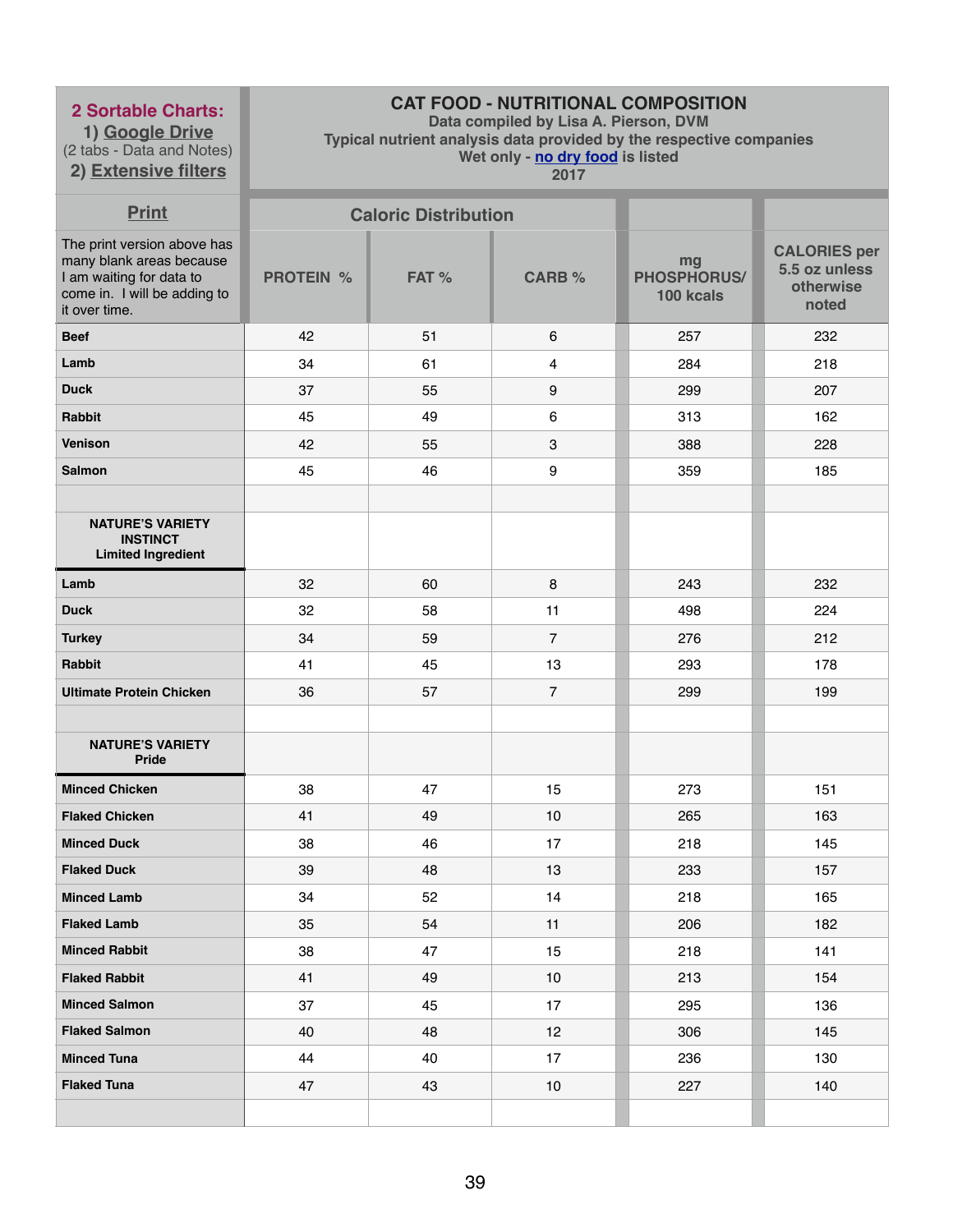**1) Google Drive** (2 tabs - Data and Notes)

# **2) Extensive filters**

# **CAT FOOD - NUTRITIONAL COMPOSITION**

**Data compiled by Lisa A. Pierson, DVM** 

**Typical nutrient analysis data provided by the respective companies** 

**Wet only - no dry food is listed** 

| <b>Print</b>                                                                                                                         |                  | <b>Caloric Distribution</b> |                |                                       |                                                            |
|--------------------------------------------------------------------------------------------------------------------------------------|------------------|-----------------------------|----------------|---------------------------------------|------------------------------------------------------------|
| The print version above has<br>many blank areas because<br>I am waiting for data to<br>come in. I will be adding to<br>it over time. | <b>PROTEIN %</b> | FAT %                       | <b>CARB %</b>  | mg<br><b>PHOSPHORUS/</b><br>100 kcals | <b>CALORIES per</b><br>5.5 oz unless<br>otherwise<br>noted |
| <b>NEWMAN'S OWN</b><br><b>Organic - Grain Free</b>                                                                                   |                  |                             |                |                                       |                                                            |
| <b>Chicken</b>                                                                                                                       | 28               | 70                          | $\overline{2}$ | 229                                   | 203                                                        |
| <b>Chicken &amp; Liver</b>                                                                                                           | 30               | 67                          | 3              | 260                                   | 211                                                        |
| <b>Turkey</b>                                                                                                                        | 27               | 71                          | $\overline{2}$ | 225                                   | 205                                                        |
| <b>Turkey &amp; Liver</b>                                                                                                            | 29               | 69                          | 3              | 297                                   | 206                                                        |
|                                                                                                                                      |                  |                             |                |                                       |                                                            |
| <b>NEWMAN'S OWN</b><br><b>With Grains</b>                                                                                            |                  |                             |                |                                       |                                                            |
| <b>Chicken &amp; Brown Rice</b>                                                                                                      | 28               | 62                          | 10             | 211                                   | 199                                                        |
| <b>Chicken &amp; Salmon</b>                                                                                                          | 28               | 64                          | 9              | 221                                   | 205                                                        |
| <b>Turkey</b>                                                                                                                        | 30               | 60                          | 11             | 275                                   | 179                                                        |
| <b>Turkey &amp; Vegetable</b>                                                                                                        | 29               | 59                          | 12             | 210                                   | 187                                                        |
| <b>Organic Beef</b>                                                                                                                  |                  |                             |                |                                       | 115/3 0z                                                   |
| <b>Organic Beef &amp; Liver</b>                                                                                                      |                  |                             |                |                                       | 115/3 oz                                                   |
| Organic Liver - Please do not<br>feed this as a sole diet.                                                                           |                  |                             |                |                                       | 87/3 oz                                                    |
| 9Lives<br><b>Meaty Pate</b>                                                                                                          |                  |                             |                |                                       |                                                            |
| Liver & Bacon                                                                                                                        | 33               | 61                          | 6              | 303                                   | 170                                                        |
| Liver & Chicken                                                                                                                      | 35               | 59                          | 6              | 296                                   | 168                                                        |
| <b>Ocean Whitefish</b>                                                                                                               | 43               | 54                          | 3              | 400                                   | 159                                                        |
| Ocean Whitefish & Tuna                                                                                                               | 41               | 54                          | 5              | 415                                   | 157                                                        |
| <b>Salmon</b>                                                                                                                        | 37               | 58                          | 5              | 347                                   | 162                                                        |
| Tuna & Shrimp                                                                                                                        | 37               | 58                          | 5              | 353                                   | 163                                                        |
| <b>Turkey &amp; Giblets</b>                                                                                                          | 41               | 55                          | $\overline{4}$ | 395                                   | 157                                                        |
| <b>Mixed Grill</b>                                                                                                                   | 38               | 56                          | 5              | 290                                   | 167                                                        |
| <b>Super Supper</b>                                                                                                                  | 33               | 62                          | 5              | 324                                   | 168                                                        |
| <b>Seafood Platter</b>                                                                                                               | 34               | 62                          | 4              | 339                                   | 170                                                        |
| <b>Chicken &amp; Tuna</b>                                                                                                            | 34               | 62                          | 4              | 333                                   | 168                                                        |
| <b>Beef</b>                                                                                                                          | 35               | 59                          | 6              | 329                                   | 165                                                        |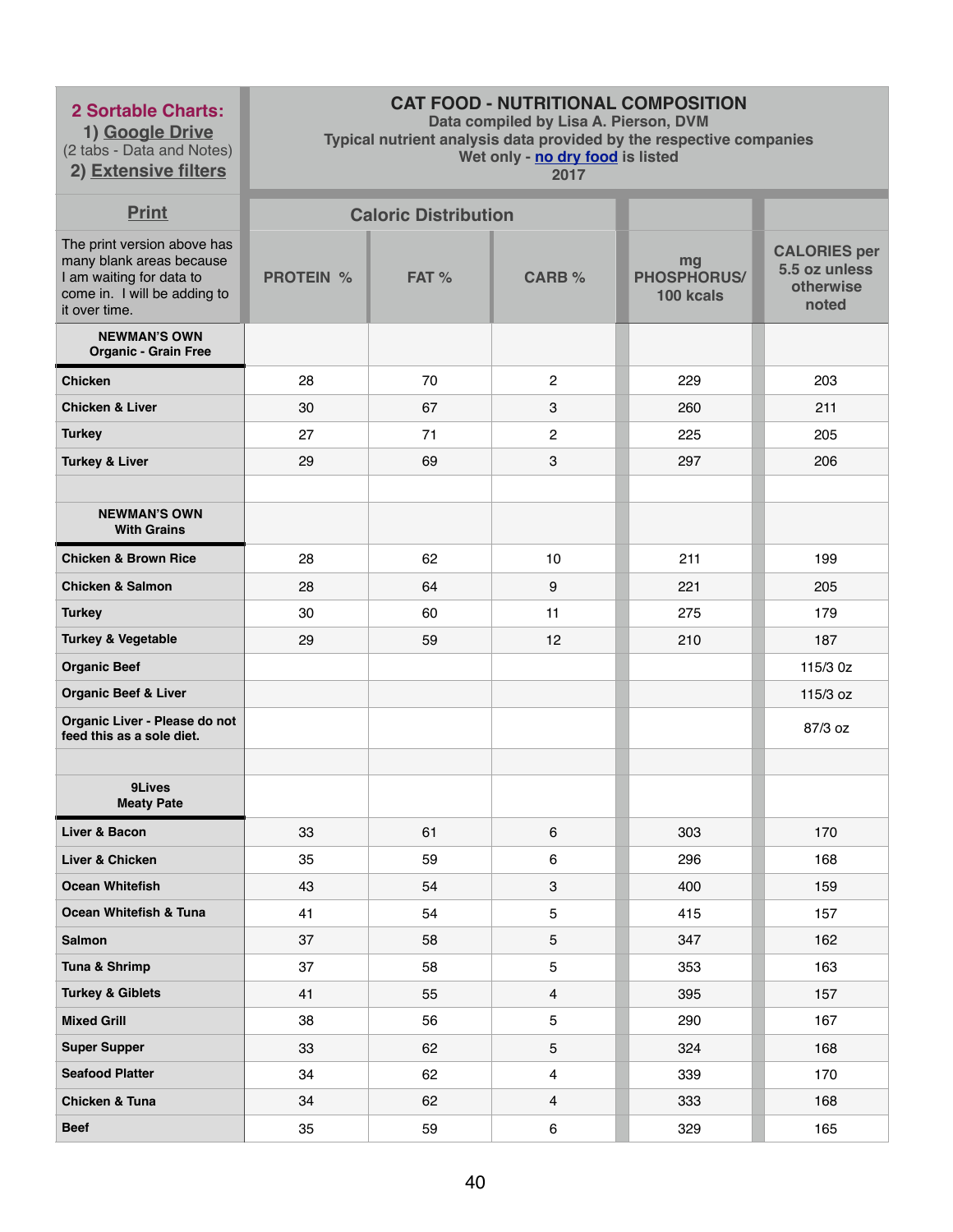**1) Google Drive** (2 tabs - Data and Notes) **2) Extensive filters**

# **CAT FOOD - NUTRITIONAL COMPOSITION**

**Data compiled by Lisa A. Pierson, DVM** 

**Typical nutrient analysis data provided by the respective companies** 

**Wet only - no dry food is listed** 

| <b>Print</b>                                                                                                                         |                  | <b>Caloric Distribution</b> |                |                                       |                                                            |
|--------------------------------------------------------------------------------------------------------------------------------------|------------------|-----------------------------|----------------|---------------------------------------|------------------------------------------------------------|
| The print version above has<br>many blank areas because<br>I am waiting for data to<br>come in. I will be adding to<br>it over time. | <b>PROTEIN %</b> | FAT %                       | <b>CARB %</b>  | mg<br><b>PHOSPHORUS/</b><br>100 kcals | <b>CALORIES per</b><br>5.5 oz unless<br>otherwise<br>noted |
| <b>Chicken</b>                                                                                                                       | 36               | 62                          | 3              | 383                                   | 163                                                        |
| <b>Chicken &amp; Seafood</b>                                                                                                         | 35               | 60                          | 4              | 355                                   | 162                                                        |
|                                                                                                                                      |                  |                             |                |                                       |                                                            |
| 9Lives<br><b>Hearty Cuts in Gravy</b>                                                                                                |                  |                             |                |                                       |                                                            |
| <b>Beef &amp; Chicken</b>                                                                                                            | 40               | 33                          | 27             | 416                                   | 112                                                        |
| <b>Chicken &amp; Fish</b>                                                                                                            | 37               | 39                          | 24             | 420                                   | 121                                                        |
| <b>Veal</b>                                                                                                                          | 44               | 34                          | 22             | 401                                   | 112                                                        |
| <b>Beef</b>                                                                                                                          | 40               | 35                          | 25             | 388                                   | 117                                                        |
| <b>Chicken &amp; Salmon</b>                                                                                                          | 44               | 34                          | 22             | 299                                   | 124                                                        |
| <b>Chicken</b>                                                                                                                       | 40               | 34                          | 26             | 389                                   | 117                                                        |
| <b>Turkey</b>                                                                                                                        | 45               | 43                          | 12             | 458                                   | 115                                                        |
| <b>Turkey &amp; Cheese</b>                                                                                                           | 43               | 38                          | 19             | 308                                   | 131                                                        |
| Ocean Whitefish & Tuna                                                                                                               | 42               | 33                          | 25             | 306                                   | 123                                                        |
| Turkey, Chicken & Cheese                                                                                                             | 41               | 39                          | 20             | 404                                   | 119                                                        |
|                                                                                                                                      |                  |                             |                |                                       |                                                            |
| 9Lives<br><b>Tender Morsels in Sauce</b>                                                                                             |                  |                             |                |                                       |                                                            |
| <b>Flaked Tuna</b>                                                                                                                   | 68               | 28                          | $\overline{4}$ | 238                                   | 137                                                        |
| <b>Tuna &amp; Cheese Bits</b>                                                                                                        | 63               | 27                          | 10             | 227                                   | 139                                                        |
| Tuna & Egg Bits                                                                                                                      | 63               | 27                          | 10             | 226                                   | 139                                                        |
| <b>Beef</b>                                                                                                                          | 41               | 35                          | 25             | 420                                   | 115                                                        |
| <b>Chicken</b>                                                                                                                       | 42               | 36                          | 23             | 459                                   | 118                                                        |
| <b>Turkey &amp; Chicken</b>                                                                                                          | 41               | 39                          | 20             | 404                                   | 119                                                        |
| <b>Turkey &amp; Giblets</b>                                                                                                          | 41               | 40                          | 20             | 404                                   | 120                                                        |
| Ocean Whitefish & Tuna                                                                                                               | 42               | 33                          | 25             | 306                                   | 123                                                        |
| <b>Salmon</b>                                                                                                                        | 42               | 36                          | 21             | 293                                   | 128                                                        |
| Ocean Whitefish, Tuna &<br><b>Cheese Bits</b>                                                                                        | 40               | 33                          | 27             | 285                                   | 121                                                        |
|                                                                                                                                      |                  |                             |                |                                       |                                                            |
| <b>NULO</b><br><b>Freestyle/Medal Pate</b>                                                                                           |                  |                             |                |                                       |                                                            |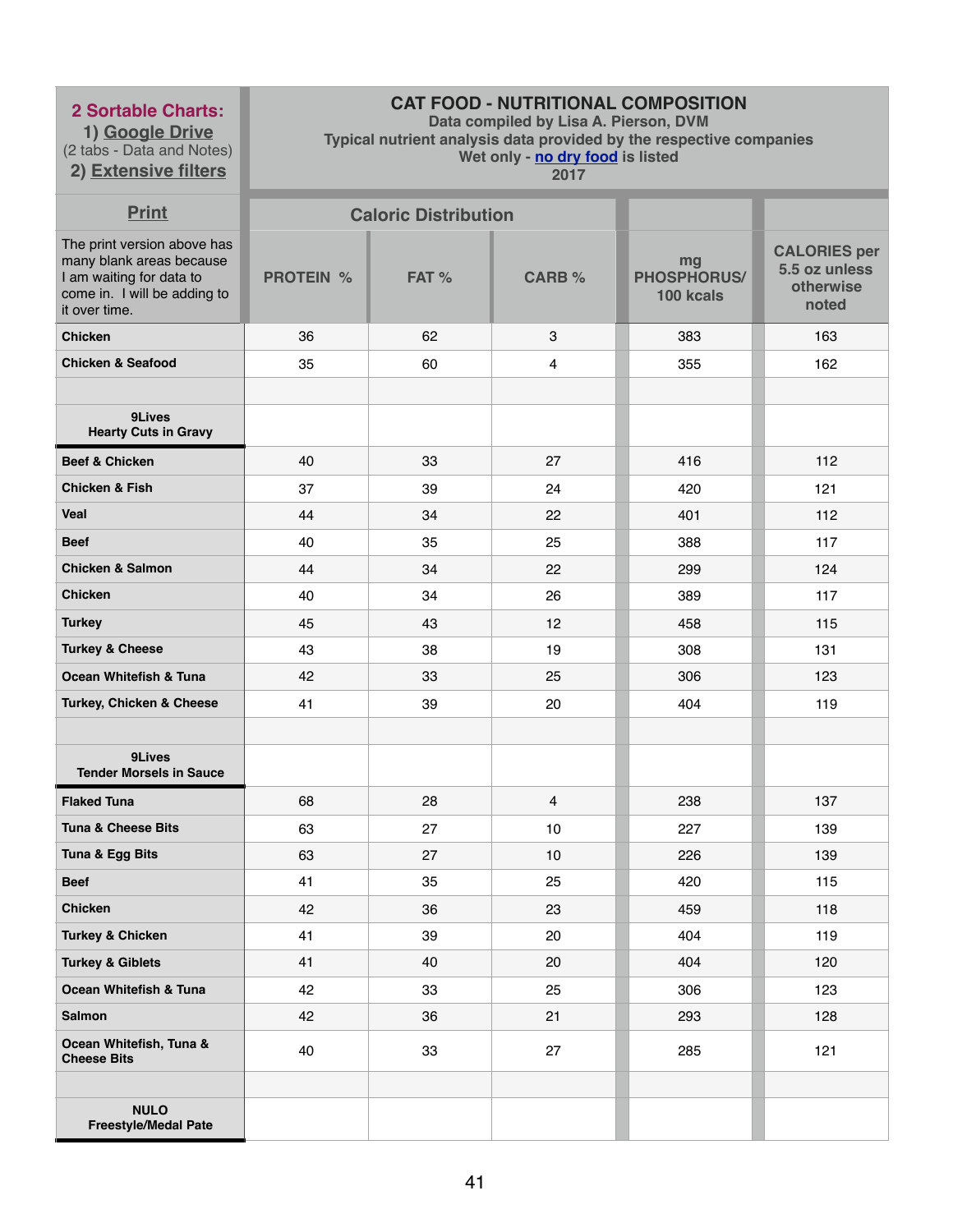**1) Google Drive** (2 tabs - Data and Notes) **2) Extensive filters**

# **CAT FOOD - NUTRITIONAL COMPOSITION**

**Data compiled by Lisa A. Pierson, DVM** 

**Typical nutrient analysis data provided by the respective companies** 

**Wet only - no dry food is listed** 

| <b>Print</b>                                                                                                                         |                  | <b>Caloric Distribution</b> |                |                                       |                                                            |
|--------------------------------------------------------------------------------------------------------------------------------------|------------------|-----------------------------|----------------|---------------------------------------|------------------------------------------------------------|
| The print version above has<br>many blank areas because<br>I am waiting for data to<br>come in. I will be adding to<br>it over time. | <b>PROTEIN %</b> | FAT %                       | <b>CARB %</b>  | mg<br><b>PHOSPHORUS/</b><br>100 kcals | <b>CALORIES per</b><br>5.5 oz unless<br>otherwise<br>noted |
| <b>Turkey &amp; Chicken</b>                                                                                                          | 35               | 64                          | $\mathbf{1}$   | 360                                   | 202                                                        |
| Beef & Lamb                                                                                                                          | 32               | 66                          | $\overline{2}$ | 270                                   | 191                                                        |
| <b>Chicken &amp; Herring</b>                                                                                                         | 35               | 61                          | $\mathbf{3}$   | 320                                   | 201                                                        |
| Duck & Tuna                                                                                                                          | 37               | 58                          | 5              | 330                                   | 186                                                        |
| <b>Salmon &amp; Mackerel</b>                                                                                                         | 38               | 57                          | 5              | 230                                   | 193                                                        |
| <b>Trout &amp; Salmon</b>                                                                                                            | 35               | 64                          | $\mathbf{1}$   | 280                                   | 188                                                        |
|                                                                                                                                      |                  |                             |                |                                       |                                                            |
| <b>NULO</b><br>Freestyle/Medal Minced/<br><b>Shredded</b>                                                                            |                  |                             |                |                                       |                                                            |
| <b>Minced Turkey &amp; Duck in</b><br>Gravy                                                                                          | 46               | 46                          | 9              | 280                                   | 77                                                         |
| <b>Minced Beef &amp; Mackerel in</b><br>Gravy                                                                                        | 50               | 41                          | 10             | 300                                   | 74                                                         |
| <b>Minced Salmon &amp; Turkey in</b><br>Gravy                                                                                        | 46               | 45                          | 9              | 320                                   | 75                                                         |
| <b>Shredded Chicken &amp; Duck in</b><br>Gravy                                                                                       | 46               | 45                          | 9              | 330                                   | 76                                                         |
| <b>Shredded Turkey &amp; Halibut in</b><br>Gravy                                                                                     | 45               | 47                          | 8              | 250                                   | 78                                                         |
| <b>Shredded Beef &amp; Rainbow</b><br><b>Trout in Gravy</b>                                                                          | 50               | 41                          | 9              | 290                                   | 74                                                         |
|                                                                                                                                      |                  |                             |                |                                       |                                                            |
| <b>NUTRISH</b>                                                                                                                       |                  |                             |                |                                       | calories per<br>container                                  |
| <b>Shredded White Meat</b><br><b>Chicken Purrcata</b>                                                                                | 40               | 49                          | 11             | 224                                   | 89                                                         |
| Paw Lickin' Chicken & Liver                                                                                                          | 33               | 50                          | 17             | 228                                   | 91                                                         |
| <b>Chicken &amp; Salmon Catterole</b>                                                                                                | 34               | 52                          | 14             | 207                                   | 97                                                         |
| <b>Chicken &amp; Shrimp</b><br><b>Pawttenesca</b>                                                                                    | 34               | 51                          | 14             | 208                                   | 96                                                         |
| <b>Tuna Purrfection</b>                                                                                                              | 37               | 45                          | 18             | 221                                   | 69                                                         |
| Ocean Fish & Chicken Catch-<br>iatore                                                                                                | 29               | 58                          | 13             | 213                                   | 105                                                        |
| <b>Ocean Fish-a-Licious</b>                                                                                                          | 27               | 60                          | 13             | 213                                   | 109                                                        |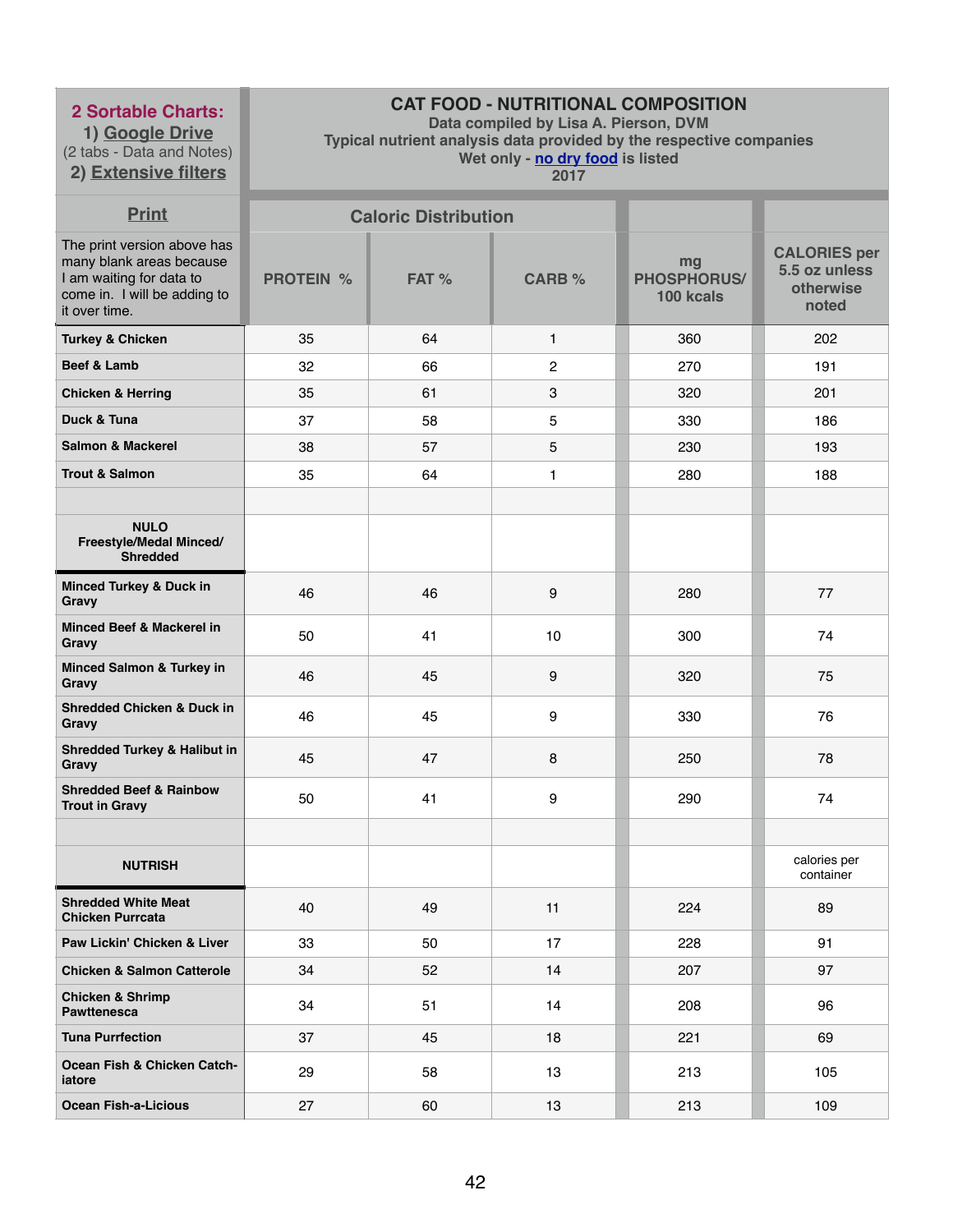**1) Google Drive** (2 tabs - Data and Notes)

**2) Extensive filters**

# **CAT FOOD - NUTRITIONAL COMPOSITION**

**Data compiled by Lisa A. Pierson, DVM** 

**Typical nutrient analysis data provided by the respective companies** 

**Wet only - no dry food is listed** 

| <b>Print</b>                                                                                                                         |                  | <b>Caloric Distribution</b> |                |                                       |                                                            |
|--------------------------------------------------------------------------------------------------------------------------------------|------------------|-----------------------------|----------------|---------------------------------------|------------------------------------------------------------|
| The print version above has<br>many blank areas because<br>I am waiting for data to<br>come in. I will be adding to<br>it over time. | <b>PROTEIN %</b> | FAT %                       | <b>CARB %</b>  | mg<br><b>PHOSPHORUS/</b><br>100 kcals | <b>CALORIES per</b><br>5.5 oz unless<br>otherwise<br>noted |
| Lip Smackin Sardine &<br><b>Mackerel</b>                                                                                             | 27               | 61                          | 12             | 222                                   | 115                                                        |
|                                                                                                                                      |                  |                             |                |                                       |                                                            |
| <b>NUTRI SOURCE</b>                                                                                                                  |                  |                             |                |                                       | calories per 5.0 oz                                        |
| Chicken, Turkey & Lamb                                                                                                               | 29               | 59                          | 12             | 229                                   | 125                                                        |
| <b>Chicken and Rice</b>                                                                                                              | 29               | 59                          | 12             | 236                                   | 145                                                        |
| Chicken, Turkey, Lamb &<br><b>Fish</b>                                                                                               | 31               | 60                          | 8              | 242                                   | 135                                                        |
| <b>NUTRO</b><br><b>Perfect Portions</b>                                                                                              |                  |                             |                |                                       |                                                            |
| <b>Chicken</b>                                                                                                                       |                  |                             |                |                                       |                                                            |
| <b>Chicken &amp; Liver</b>                                                                                                           |                  |                             |                |                                       |                                                            |
| <b>Turkey</b>                                                                                                                        |                  |                             |                |                                       |                                                            |
| <b>Turkey &amp; Liver</b>                                                                                                            |                  |                             |                |                                       |                                                            |
| <b>Chicken &amp; Shrimp</b>                                                                                                          |                  |                             |                |                                       |                                                            |
| <b>Chicken, Liver &amp; Shrimp</b>                                                                                                   |                  |                             |                |                                       |                                                            |
| Salmon & Tuna                                                                                                                        |                  |                             |                |                                       |                                                            |
| <b>Salmon &amp; Chicken</b>                                                                                                          |                  |                             |                |                                       |                                                            |
|                                                                                                                                      |                  |                             |                |                                       |                                                            |
| <b>ORGANIX</b><br><b>Grain Free</b>                                                                                                  |                  |                             |                |                                       |                                                            |
| <b>Chicken Pate</b>                                                                                                                  | 31               | 65                          | $\overline{4}$ | 182                                   | 159                                                        |
| <b>Chicken &amp; Chicken Liver Pate</b>                                                                                              | 34               | 63                          | 4              | 212                                   | 171                                                        |
| <b>Turkey Pate</b>                                                                                                                   | 27               | 67                          | 5              | 193                                   | 168                                                        |
| <b>Chicken - Shredded</b>                                                                                                            | 34               | 55                          | 11             | 202                                   | 127                                                        |
| <b>Chicken &amp; Chicken Liver -</b><br><b>Shredded</b>                                                                              | 30               | 60                          | 10             | 211                                   | 127                                                        |
|                                                                                                                                      |                  |                             |                |                                       |                                                            |
| <b>ORGANIX</b><br><b>With Grains</b>                                                                                                 |                  |                             |                |                                       |                                                            |
| <b>Turkey &amp; Spinach</b>                                                                                                          | 25               | 59                          | 16             | 129                                   | 206                                                        |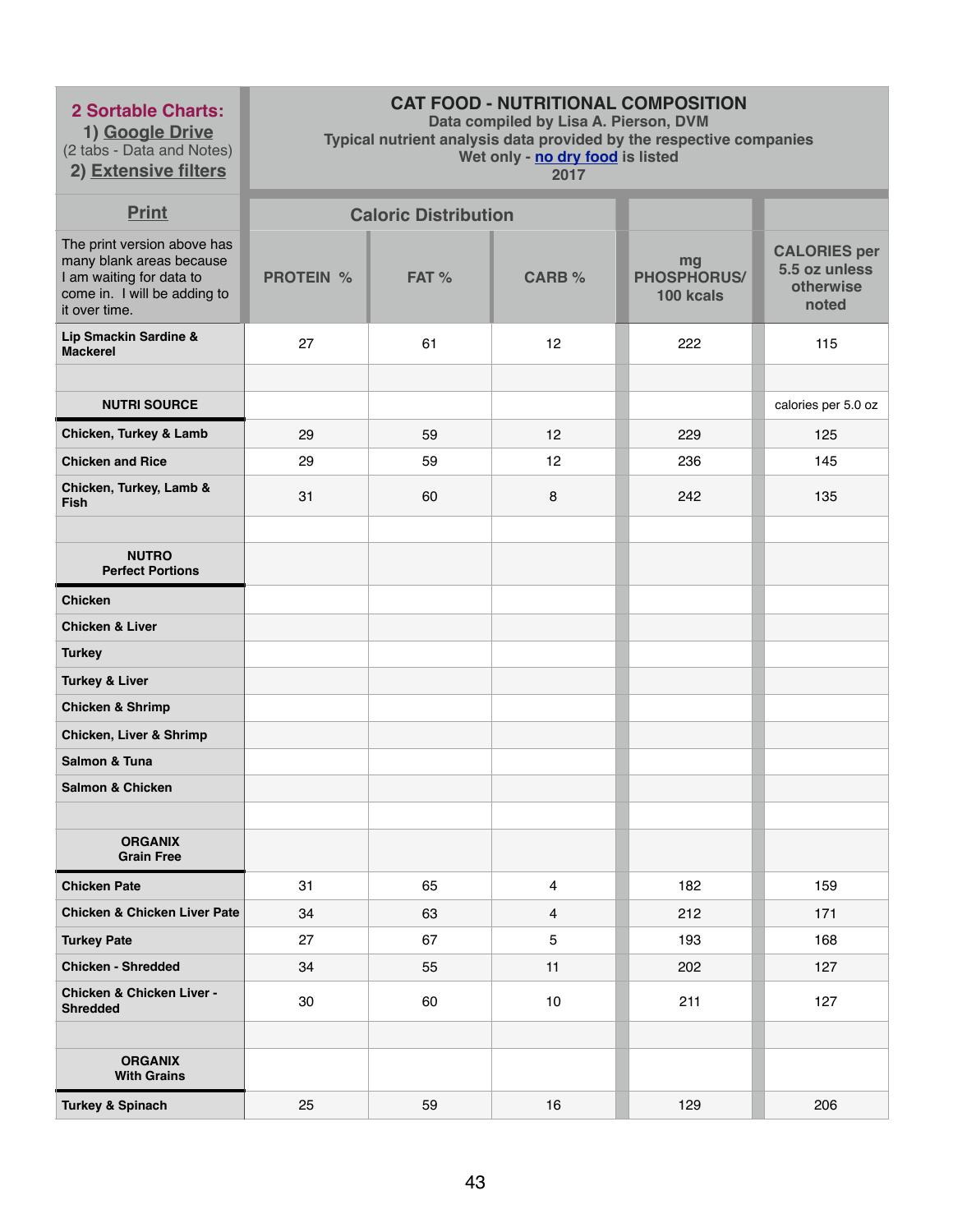**1) Google Drive** (2 tabs - Data and Notes)

**2) Extensive filters**

# **CAT FOOD - NUTRITIONAL COMPOSITION**

**Data compiled by Lisa A. Pierson, DVM** 

**Typical nutrient analysis data provided by the respective companies** 

**Wet only - no dry food is listed** 

| <b>Print</b>                                                                                                                         |                  | <b>Caloric Distribution</b> |                         |                                       |                                                            |
|--------------------------------------------------------------------------------------------------------------------------------------|------------------|-----------------------------|-------------------------|---------------------------------------|------------------------------------------------------------|
| The print version above has<br>many blank areas because<br>I am waiting for data to<br>come in. I will be adding to<br>it over time. | <b>PROTEIN %</b> | FAT %                       | <b>CARB %</b>           | mg<br><b>PHOSPHORUS/</b><br>100 kcals | <b>CALORIES per</b><br>5.5 oz unless<br>otherwise<br>noted |
| Turkey, Brown Rice &<br><b>Chicken</b>                                                                                               | 25               | 61                          | 15                      | 131                                   | 215                                                        |
| Turkey w/ Salmon                                                                                                                     | 25               | 62                          | 13                      | 146                                   | 225                                                        |
| <b>Turkey w/ Seafood</b>                                                                                                             | 25               | 57                          | 18                      | 139                                   | 202                                                        |
|                                                                                                                                      |                  |                             |                         |                                       |                                                            |
| <b>PINNACLE</b>                                                                                                                      |                  |                             |                         |                                       |                                                            |
| <b>Chicken &amp; Tuna</b>                                                                                                            | 32               | 63                          | 5                       | 221                                   | 189                                                        |
| <b>Chicken &amp; Ocean Fish</b>                                                                                                      | 27               | 68                          | 5                       | 172                                   | 221                                                        |
| <b>Ocean Fish</b>                                                                                                                    | 32               | 64                          | 4                       | 227                                   | 184                                                        |
|                                                                                                                                      |                  |                             |                         |                                       |                                                            |
| <b>PRECISE</b><br><b>Holistic Complete</b>                                                                                           |                  |                             |                         |                                       |                                                            |
| <b>Flaked Chicken</b>                                                                                                                | 36               | 50                          | 14                      | 335                                   | 168                                                        |
| <b>Flaked Beef</b>                                                                                                                   | 40               | 43                          | 17                      | 304                                   | 159                                                        |
| <b>Flaked Pork</b>                                                                                                                   | 42               | 43                          | 15                      | 260                                   | 159                                                        |
| Wild at Heart River Line -<br>Salmon, Tuna & Trout                                                                                   | 41               | 46                          | 14                      | 337                                   | 158                                                        |
| <b>PRO PLAN</b><br><b>Savor</b>                                                                                                      |                  |                             |                         |                                       | calories per 3 oz                                          |
| <b>Chicken &amp; Rice in Gravy</b>                                                                                                   | 55               | 30                          | 16                      | 247                                   | 71                                                         |
| <b>Chicken &amp; Cheese</b>                                                                                                          | 50               | 35                          | 15                      | 249                                   | 81                                                         |
| <b>Chunky Chicken</b>                                                                                                                | 43               | 53                          | $\overline{\mathbf{4}}$ | 427                                   | 90                                                         |
| Chicken, Tuna & Wild Rice in<br><b>Sauce</b>                                                                                         | 52               | 32                          | 16                      | 230                                   | 68                                                         |
| <b>Chicken &amp; Spinach</b>                                                                                                         | 35               | 64                          | $\mathbf{1}$            | 363                                   | 97                                                         |
| Chicken, Pasta & Spinach in<br>Gravy                                                                                                 | 51               | 33                          | 16                      | 274                                   | 68                                                         |
| Chicken, Tomato & Pasta in<br>Gravy                                                                                                  | 53               | 29                          | 18                      | 305                                   | 69                                                         |
| <b>White Meat Chicken &amp;</b><br>Vegetable                                                                                         | 53               | 31                          | 16                      | 360                                   | 65                                                         |
| <b>Chicken Entree w/Tomatoes</b>                                                                                                     |                  |                             |                         |                                       |                                                            |
| <b>Turkey &amp; Pasta</b>                                                                                                            | 53               | 30                          | 17                      | 308                                   | 71                                                         |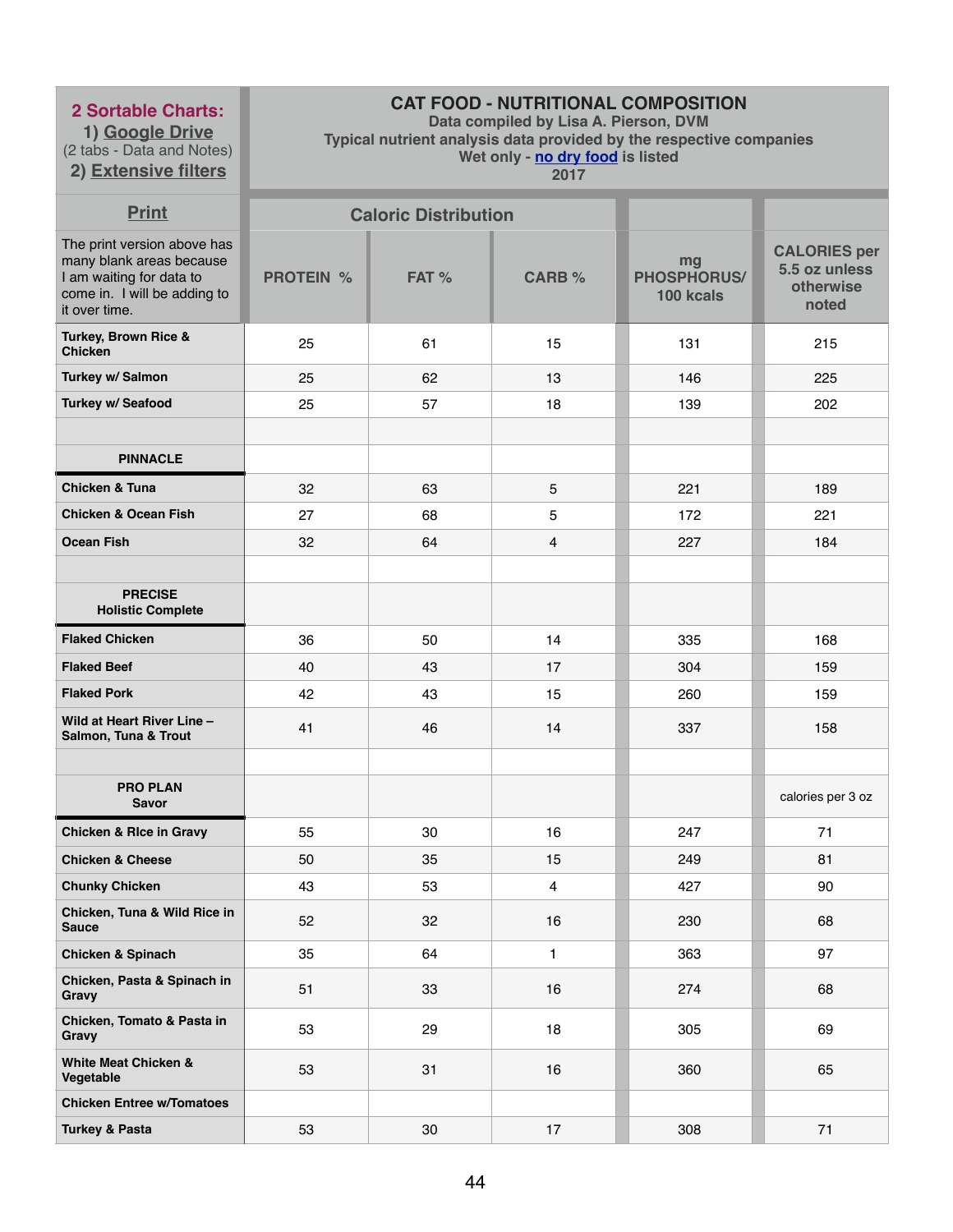**1) Google Drive** (2 tabs - Data and Notes) **2) Extensive filters**

# **CAT FOOD - NUTRITIONAL COMPOSITION**

**Data compiled by Lisa A. Pierson, DVM** 

**Typical nutrient analysis data provided by the respective companies** 

**Wet only - no dry food is listed** 

| <b>Print</b>                                                                                                                         |                  | <b>Caloric Distribution</b> |                |                                       |                                                            |
|--------------------------------------------------------------------------------------------------------------------------------------|------------------|-----------------------------|----------------|---------------------------------------|------------------------------------------------------------|
| The print version above has<br>many blank areas because<br>I am waiting for data to<br>come in. I will be adding to<br>it over time. | <b>PROTEIN %</b> | FAT %                       | <b>CARB %</b>  | mg<br><b>PHOSPHORUS/</b><br>100 kcals | <b>CALORIES per</b><br>5.5 oz unless<br>otherwise<br>noted |
| <b>Turkey &amp; Rice</b>                                                                                                             | 54               | 31                          | 15             | 287                                   | 71                                                         |
| <b>Turkey &amp; Vegetable</b>                                                                                                        | 53               | 31                          | 16             | 312                                   | 70                                                         |
| <b>Turkey &amp; Cheese</b>                                                                                                           | 50               | 35                          | 15             | 252                                   | 73                                                         |
| <b>Turkey &amp; Giblets</b>                                                                                                          | 57               | 36                          | $\overline{7}$ | 279                                   | 80                                                         |
| <b>Turkey &amp; Vegetable</b>                                                                                                        | 41               | 57                          | 3              | 417                                   | 96                                                         |
| <b>Beef &amp; Cheese</b>                                                                                                             | 49               | 35                          | 16             | 238                                   | 73                                                         |
| <b>Beef &amp; Carrots Entree</b><br><b>Classic</b>                                                                                   | 40               | 58                          | $\overline{2}$ | 433                                   | 94                                                         |
| <b>Beef &amp; Chicken</b>                                                                                                            | 55               | 32                          | 13             | 221                                   | 73                                                         |
| <b>Beef Entree w/Carrots in</b><br><b>Gravy</b>                                                                                      | 38               | 60                          | $\overline{2}$ | 412                                   | 99                                                         |
| <b>Beef, Carrots &amp; Rice</b>                                                                                                      | 51               | 30                          | 19             | 293                                   | 68                                                         |
| <b>Salmon &amp; Cheese</b>                                                                                                           | 54               | 31                          | 15             | 229                                   | 71                                                         |
| <b>Salmon &amp; Rice in Sauce</b>                                                                                                    | 53               | 32                          | 15             | 242                                   | 72                                                         |
| <b>Salmon &amp; Wild Rice Classic</b>                                                                                                | 37               | 61                          | 3              | 325                                   | 102                                                        |
| Salmon, Shrimp & Rice in<br><b>Sauce</b>                                                                                             | 54               | 29                          | 16             | 280                                   | 70                                                         |
| Sole & Vegetable in Sauce                                                                                                            | 53               | 32                          | 15             | 335                                   | 67                                                         |
| Sole Entree w/Spinach in<br><b>Sauce</b>                                                                                             | 54               | 33                          | 13             | 364                                   | 70                                                         |
| <b>Trout &amp; Pasta</b>                                                                                                             | 54               | 30                          | 16             | 293                                   | 67                                                         |
| Tuna, Shrimp & Rice                                                                                                                  | 55               | 27                          | 17             | 288                                   | 65                                                         |
| <b>Tuna in Sauce</b>                                                                                                                 | 58               | 29                          | 13             | 291                                   | 68                                                         |
| <b>Seafood Stew</b>                                                                                                                  | 55               | 29                          | 16             | 306                                   | 68                                                         |
|                                                                                                                                      |                  |                             |                |                                       |                                                            |
| <b>PRO PLAN</b><br><b>Focus</b>                                                                                                      |                  |                             |                |                                       | calories per 3 oz                                          |
| <b>Healthy Metabolism Chicken</b>                                                                                                    | 53               | 35                          | 12             | 243                                   | 83                                                         |
| <b>Healthy Metabolism Turkey</b>                                                                                                     | 56               | 31                          | 13             | 259                                   | 75                                                         |
| <b>Healthy Metabolism Salmon</b>                                                                                                     | 59               | 30                          | 11             | 230                                   | 72                                                         |
| <b>Indoor Salmon &amp; Rice</b>                                                                                                      | 48               | 28                          | 24             | 263                                   | 78                                                         |
| Adult 11+ Salmon & Tuna<br><b>Classic</b>                                                                                            | 39               | 59                          | 1              | 316                                   | 103                                                        |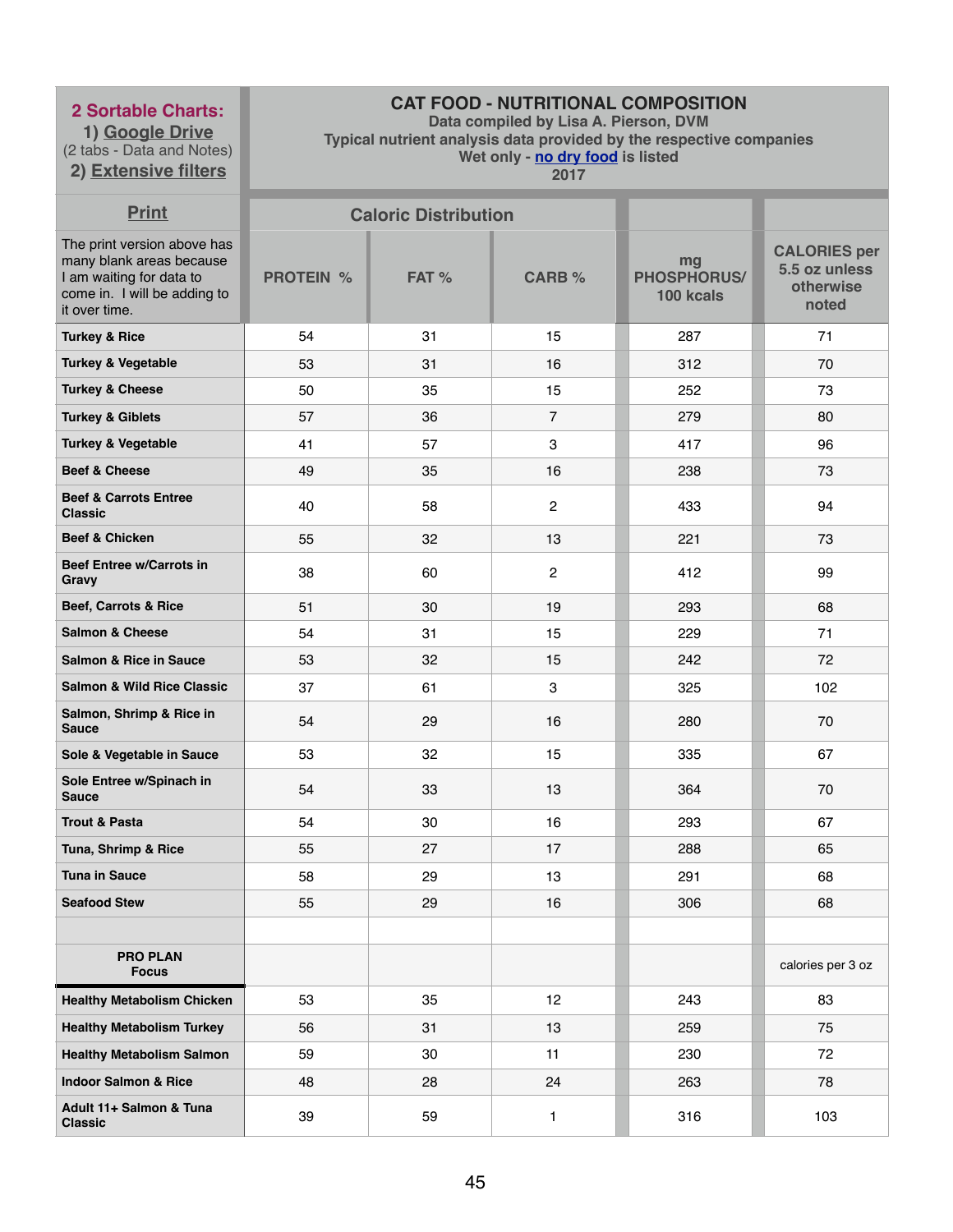**1) Google Drive** (2 tabs - Data and Notes)

# **2) Extensive filters**

# **CAT FOOD - NUTRITIONAL COMPOSITION**

**Data compiled by Lisa A. Pierson, DVM** 

**Typical nutrient analysis data provided by the respective companies** 

**Wet only - no dry food is listed** 

| <b>Print</b>                                                                                                                         |                  | <b>Caloric Distribution</b> |                |                                       |                                                            |
|--------------------------------------------------------------------------------------------------------------------------------------|------------------|-----------------------------|----------------|---------------------------------------|------------------------------------------------------------|
| The print version above has<br>many blank areas because<br>I am waiting for data to<br>come in. I will be adding to<br>it over time. | <b>PROTEIN %</b> | FAT %                       | <b>CARB %</b>  | mg<br><b>PHOSPHORUS/</b><br>100 kcals | <b>CALORIES per</b><br>5.5 oz unless<br>otherwise<br>noted |
| Adult 11+ Chicken & Beef                                                                                                             | 39               | 59                          | $\overline{2}$ | 338                                   | 96                                                         |
| <b>Weight Management Turkey</b><br>& Rice                                                                                            | 57               | 35                          | 9              | 282                                   | 79                                                         |
| <b>Urinary Tract Health Formula</b><br>- Chicken in Gravy                                                                            | 46               | 45                          | 9              | 185                                   | 75                                                         |
| <b>Urinary Tract Health Formula</b><br>- Turkey & Giblets                                                                            | 35               | 61                          | 4              | 187                                   | 90                                                         |
| <b>Urinary Tract Health Formula</b><br>- Beef & Chicken                                                                              | 32               | 65                          | 3              | 218                                   | 99                                                         |
| <b>Urinary Tract Health Formula</b><br>- Ocean Whitefish                                                                             | 36               | 61                          | 3              | 324                                   | 95                                                         |
| <b>Urinary Tract Health Formula</b><br>- With Salmon                                                                                 | 38               | 58                          | 4              | 230                                   | 81                                                         |
| Kitten Chicken & Liver<br><b>Classic</b>                                                                                             | 41               | 57                          | $\overline{c}$ | 456                                   | 103                                                        |
| Kitten Ocean Whitefish &<br><b>Tuna</b>                                                                                              | 52               | 43                          | 4              | 359                                   | 111                                                        |
| Kitten Salmon & Oceanfish                                                                                                            | 73               | 26                          | $\overline{c}$ | 702                                   | 101                                                        |
|                                                                                                                                      |                  |                             |                |                                       |                                                            |
| <b>PRO PLAN</b><br><b>Prime Plus</b>                                                                                                 |                  |                             |                |                                       | calories per 3 oz                                          |
| <b>Chicken &amp; Beef</b>                                                                                                            | 30               | 66                          | 4              | 346                                   | 106                                                        |
| <b>Turkey &amp; Giblets</b>                                                                                                          | 31               | 66                          | 3              | 295                                   | 111                                                        |
| <b>Whitefish &amp; Salmon</b>                                                                                                        | 34               | 63                          | 3              | 284                                   | 107                                                        |
| <b>Salnon &amp; Tuna</b>                                                                                                             | 33               | 64                          | 3              | 315                                   | 109                                                        |
|                                                                                                                                      |                  |                             |                |                                       |                                                            |
| <b>PRO PLAN</b><br><b>True Nature</b>                                                                                                |                  |                             |                |                                       | calories per 3 oz                                          |
| <b>Chicken &amp; Liver Entree</b>                                                                                                    | 36               | 62                          | 1              | 360                                   | 107                                                        |
| <b>Turkey &amp; Chicken Entree</b>                                                                                                   | 37               | 62                          | 1              | 357                                   | 109                                                        |
| <b>Beef &amp; Giblets Entree</b>                                                                                                     | 37               | 63                          | 0              | 335                                   | 111                                                        |
| <b>Chicken &amp; Brown Rice</b>                                                                                                      | 37               | 58                          | 6              | 432                                   | 93                                                         |
| <b>Turkey &amp; Wild Rice</b>                                                                                                        | 35               | 59                          | 5              | 442                                   | 95                                                         |
| <b>Salmon &amp; Brown Rice</b>                                                                                                       | 33               | 63                          | 4              | 363                                   | 99                                                         |
| <b>Beef &amp; Brown Rice</b>                                                                                                         | 36               | 58                          | 6              | 460                                   | 94                                                         |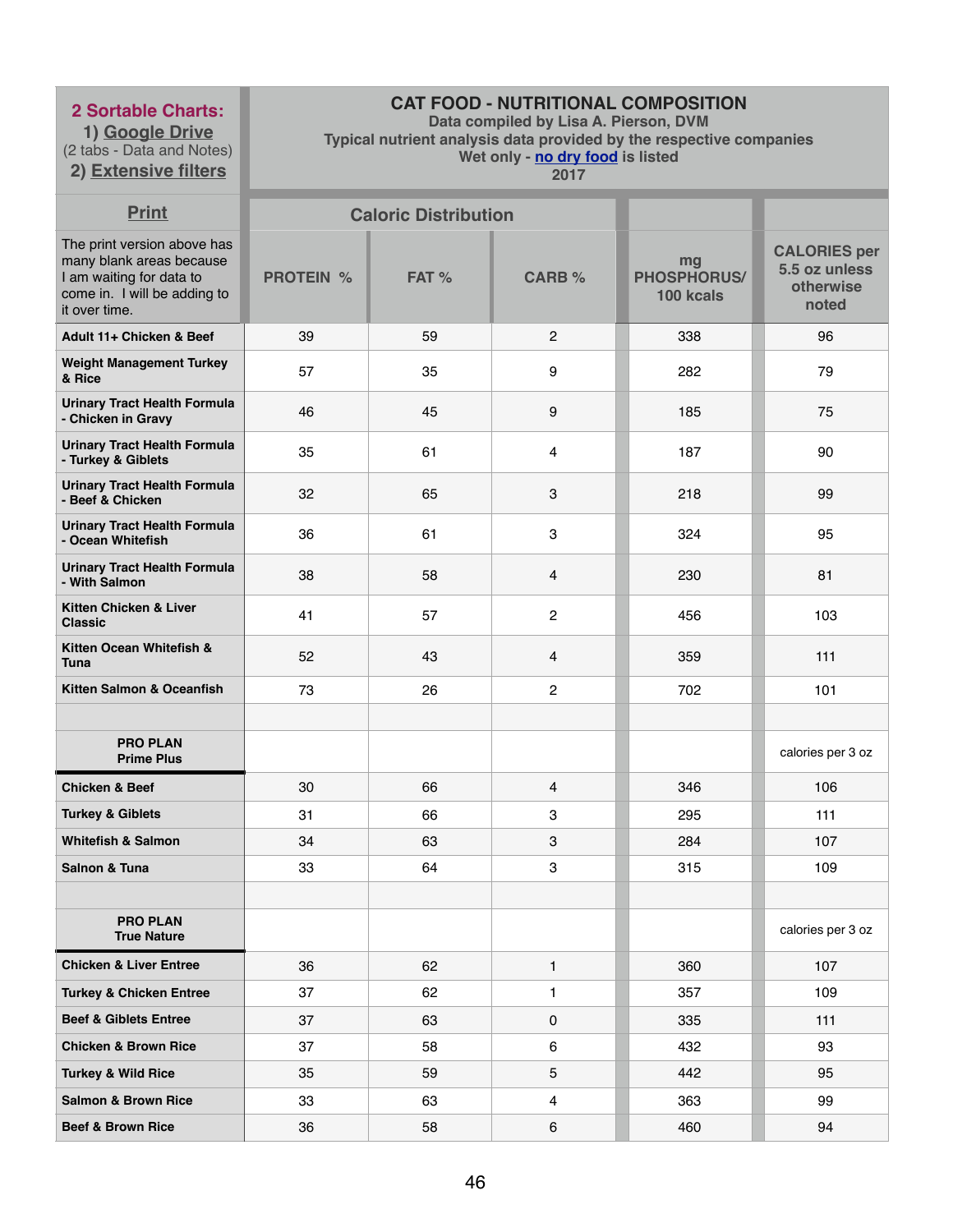**1) Google Drive** (2 tabs - Data and Notes) **2) Extensive filters**

# **CAT FOOD - NUTRITIONAL COMPOSITION**

**Data compiled by Lisa A. Pierson, DVM** 

**Typical nutrient analysis data provided by the respective companies** 

**Wet only - no dry food is listed** 

| <b>Print</b>                                                                                                                         |                  | <b>Caloric Distribution</b> |                  |                                       |                                                            |
|--------------------------------------------------------------------------------------------------------------------------------------|------------------|-----------------------------|------------------|---------------------------------------|------------------------------------------------------------|
| The print version above has<br>many blank areas because<br>I am waiting for data to<br>come in. I will be adding to<br>it over time. | <b>PROTEIN %</b> | FAT %                       | <b>CARB %</b>    | mg<br><b>PHOSPHORUS/</b><br>100 kcals | <b>CALORIES per</b><br>5.5 oz unless<br>otherwise<br>noted |
| <b>Cod &amp; Shrimp</b>                                                                                                              | 37               | 59                          | $\overline{4}$   | 430                                   | 93                                                         |
| <b>Beef &amp; Liver in Gravy</b>                                                                                                     | 60               | 34                          | 6                | 297                                   | 63                                                         |
| <b>Chicken &amp; Salmon in Sauce</b>                                                                                                 | 57               | 37                          | $\,6$            | 273                                   | 67                                                         |
| <b>Chicken &amp; Turkey in Gravy</b>                                                                                                 | 57               | 37                          | 6                | 262                                   | 66                                                         |
| Ocean Whitefish & Trout in<br><b>Sauce</b>                                                                                           | 62               | 32                          | 6                | 309                                   | 64                                                         |
| <b>Salmon &amp; Catfish in Sauce</b>                                                                                                 | 58               | 35                          | 6                | 268                                   | 66                                                         |
| Kitten Chicken & Brown Rice                                                                                                          | 37               | 58                          | 5                | 380                                   | 98                                                         |
| <b>Ocean Whitefish &amp; Salmon</b><br><b>Entree</b>                                                                                 |                  |                             |                  |                                       | 98                                                         |
|                                                                                                                                      |                  |                             |                  |                                       |                                                            |
| <b>PURE-VITA</b>                                                                                                                     |                  |                             |                  |                                       | calories per 5 oz                                          |
| <b>Chicken Stew</b>                                                                                                                  | 35               | 52                          | 13               | 235                                   | 135                                                        |
| <b>Turkey Stew</b>                                                                                                                   | 34               | 57                          | $\boldsymbol{9}$ | 275                                   | 135                                                        |
| <b>Beef Stew</b>                                                                                                                     | 33               | 53                          | 14               | 242                                   | 135                                                        |
| <b>PURINA ONE</b><br><b>Grain Free</b>                                                                                               |                  |                             |                  |                                       |                                                            |
| <b>Chicken</b>                                                                                                                       |                  |                             |                  |                                       |                                                            |
| <b>Turkey</b>                                                                                                                        |                  |                             |                  |                                       |                                                            |
| <b>Beef</b>                                                                                                                          |                  |                             |                  |                                       |                                                            |
| <b>Ocean Whitefish</b>                                                                                                               |                  |                             |                  |                                       |                                                            |
|                                                                                                                                      |                  |                             |                  |                                       |                                                            |
| <b>PURINA ONE</b><br><b>True Instinct</b>                                                                                            |                  |                             |                  |                                       | calories per 3 oz                                          |
| <b>Chicken in Gravy</b>                                                                                                              | 55               | 32                          | 13               | 280                                   | 72                                                         |
| <b>Turkey in Gravy</b>                                                                                                               | 56               | 33                          | 12               | 273                                   | 71                                                         |
| <b>Chicken &amp; Turkey in Gravy</b>                                                                                                 |                  |                             |                  |                                       |                                                            |
| <b>Chicken &amp; Salmon</b>                                                                                                          |                  |                             |                  |                                       |                                                            |
| <b>Salmon &amp; Trout</b>                                                                                                            |                  |                             |                  |                                       |                                                            |
| <b>Tuna</b>                                                                                                                          | 58.0             | 28.2                        | 13.8             | 272.6                                 | 69                                                         |
|                                                                                                                                      |                  |                             |                  |                                       |                                                            |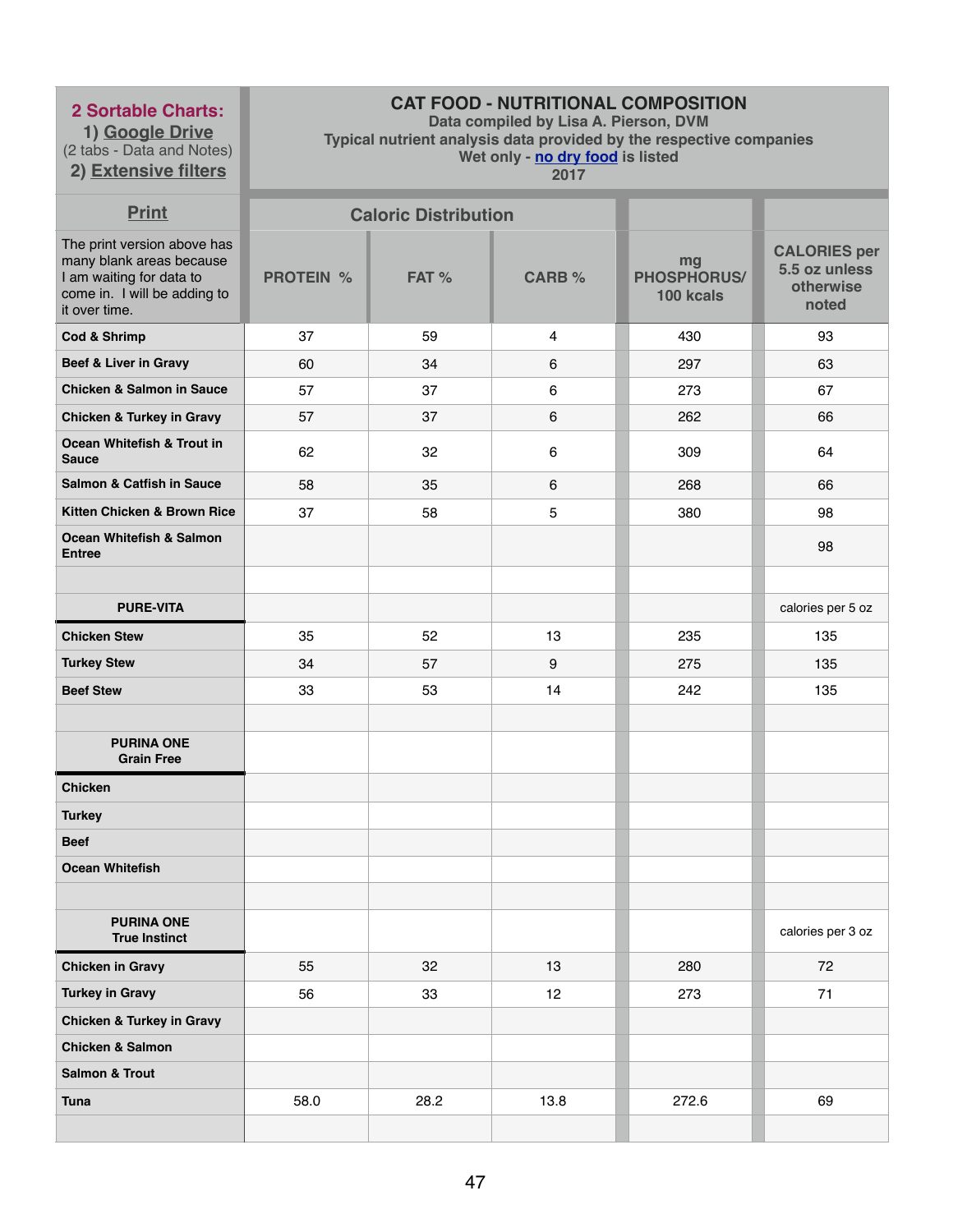**1) Google Drive** (2 tabs - Data and Notes)

**2) Extensive filters**

# **CAT FOOD - NUTRITIONAL COMPOSITION**

**Data compiled by Lisa A. Pierson, DVM** 

**Typical nutrient analysis data provided by the respective companies** 

**Wet only - no dry food is listed** 

| <b>Print</b>                                                                                                                         |                  | <b>Caloric Distribution</b> |                |                                       |                                                            |
|--------------------------------------------------------------------------------------------------------------------------------------|------------------|-----------------------------|----------------|---------------------------------------|------------------------------------------------------------|
| The print version above has<br>many blank areas because<br>I am waiting for data to<br>come in. I will be adding to<br>it over time. | <b>PROTEIN %</b> | FAT %                       | <b>CARB %</b>  | mg<br><b>PHOSPHORUS/</b><br>100 kcals | <b>CALORIES per</b><br>5.5 oz unless<br>otherwise<br>noted |
| <b>PURINA ONE</b><br><b>Ideal Weight</b>                                                                                             |                  |                             |                |                                       |                                                            |
| <b>White Meat Chicken</b>                                                                                                            |                  |                             |                |                                       |                                                            |
| <b>Salmon</b>                                                                                                                        |                  |                             |                |                                       |                                                            |
|                                                                                                                                      |                  |                             |                |                                       |                                                            |
| <b>ROYAL CANIN</b>                                                                                                                   |                  |                             |                |                                       |                                                            |
| <b>Babycat Instinctive</b>                                                                                                           | 40               | 51                          | 8              | 296                                   | 77/3 oz                                                    |
| Kitten Instinctive - Thin<br><b>Slices in Gravy</b>                                                                                  | 48               | 42                          | 10             | 285                                   |                                                            |
| Kitten Instinctive - Loaf in<br><b>Sauce</b>                                                                                         | 50               | 39                          | 11             | 305                                   | 73/3 oz                                                    |
| <b>Adult Instinctive - Thin Slices</b><br>in Gravy                                                                                   | 54               | 32                          | 14             | 261                                   | 68/3 oz                                                    |
| <b>Adult Instinctive - Loaf in</b><br><b>Sauce</b>                                                                                   | 56               | 31                          | 13             | 280                                   | 67/3 oz                                                    |
| <b>Digst Sensitive - Thin Slices</b><br>in Gravy                                                                                     | 43               | 35                          | 21             | 247                                   | 65/3 oz                                                    |
| Digest Sensitive - Loaf in<br><b>Sauce</b>                                                                                           | 41               | 35                          | 25             | 259                                   | 62/3 oz                                                    |
| <b>Intense Beauty - Thin Slices</b><br>in Gravy                                                                                      | 50               | 36                          | 14             | 229                                   | 74/3 oz                                                    |
| <b>Intense Beauty - Loaf in</b><br><b>Sauce</b>                                                                                      | 51               | 36                          | 13             | 255                                   | 73/3 oz                                                    |
| <b>Spayed/Neutered - Thin</b><br><b>Slices in Gravy</b>                                                                              | 55               | 29                          | 15             | 303                                   | 63/3 oz                                                    |
| Spayed/Neutered - Loaf in<br><b>Sauce</b>                                                                                            | 62               | 32                          | $\overline{7}$ | 310                                   | 62/3 oz                                                    |
| <b>Ultra Light - Thin Slices in</b><br>Gravy                                                                                         | 61               | 29                          | 10             | 305                                   | 56/3 oz                                                    |
| <b>Ultra Light - Loaf in Sauce</b>                                                                                                   | 61               | 26                          | 13             | 291                                   | 56/3 oz                                                    |
| Instinctive 7+ Thin Slices in<br>Gravy                                                                                               | 52               | 28                          | 20             | 207                                   | 66/3 oz                                                    |
| Instinctive 7+ - Loaf in Sauce                                                                                                       | 50               | 28                          | 22             | 195                                   | 127/5.8 oz                                                 |
| Aging 12+ - Thin Slices in<br>Gravy                                                                                                  | 42               | 39                          | 20             | 159                                   | 75/3 oz                                                    |
| Aging 12+ - Loaf in Sauce                                                                                                            | 41               | 39                          | 20             | 139                                   | 142/5.8 oz                                                 |
|                                                                                                                                      |                  |                             |                |                                       |                                                            |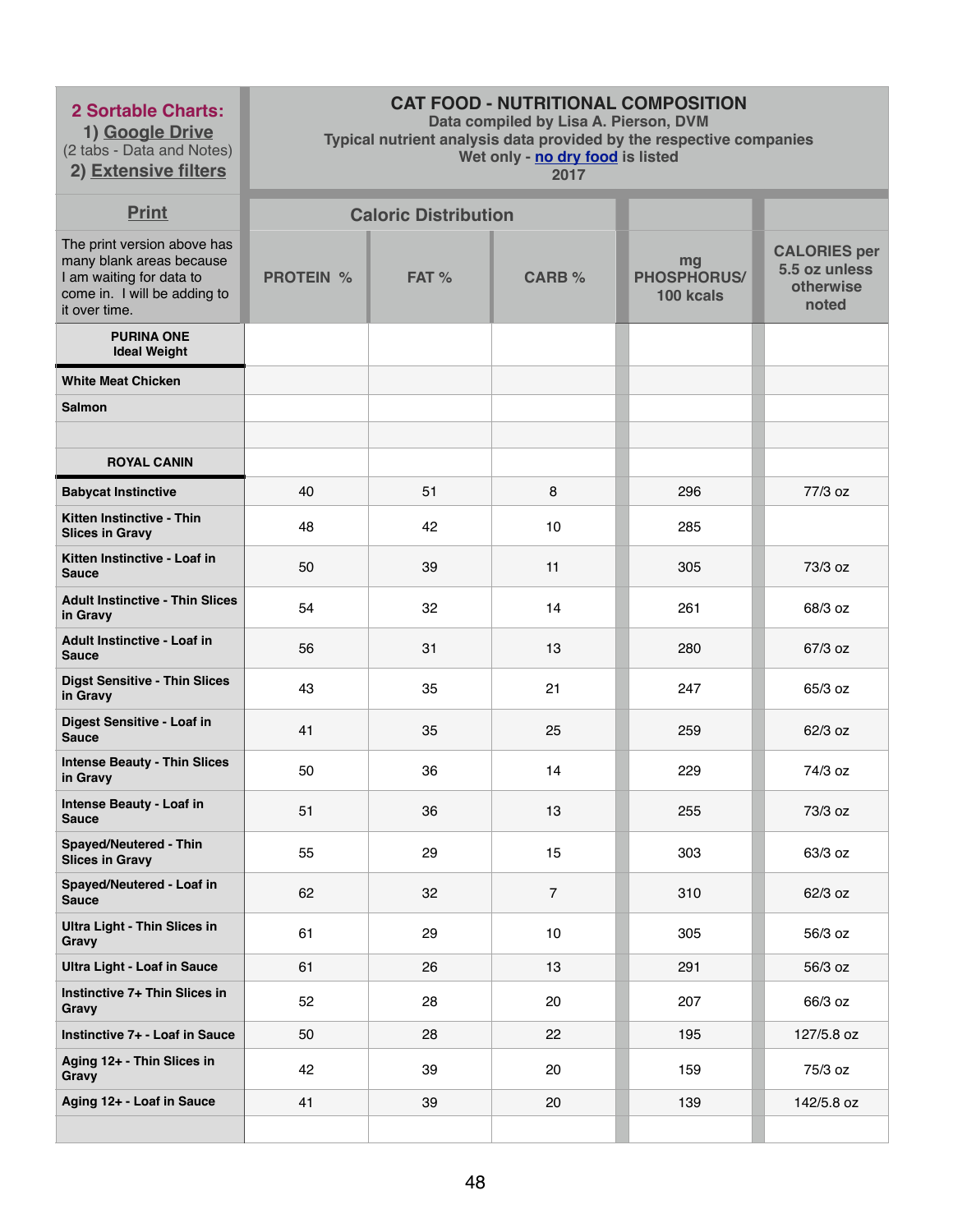**1) Google Drive** (2 tabs - Data and Notes)

**2) Extensive filters**

# **CAT FOOD - NUTRITIONAL COMPOSITION**

**Data compiled by Lisa A. Pierson, DVM** 

**Typical nutrient analysis data provided by the respective companies** 

**Wet only - no dry food is listed** 

| <b>Print</b>                                                                                                                         |                  | <b>Caloric Distribution</b> |               |                                       |                                                            |
|--------------------------------------------------------------------------------------------------------------------------------------|------------------|-----------------------------|---------------|---------------------------------------|------------------------------------------------------------|
| The print version above has<br>many blank areas because<br>I am waiting for data to<br>come in. I will be adding to<br>it over time. | <b>PROTEIN %</b> | FAT %                       | <b>CARB %</b> | mg<br><b>PHOSPHORUS/</b><br>100 kcals | <b>CALORIES per</b><br>5.5 oz unless<br>otherwise<br>noted |
| <b>SCIENCE DIET</b><br><b>Kitten</b>                                                                                                 |                  |                             |               |                                       |                                                            |
| <b>Liver &amp; Chicken</b>                                                                                                           |                  |                             |               |                                       |                                                            |
| <b>Turkey &amp; Giblets</b>                                                                                                          | 38-40            | 47-50                       | $12 - 13$     | 198-212                               | 3 oz: 104-114<br>5.5 oz: 191-210                           |
| <b>Savory Salmon</b>                                                                                                                 |                  |                             |               |                                       |                                                            |
| <b>Tender Chicken</b>                                                                                                                | 36               | 49                          | 15            | 191                                   | 2.9 oz: 81<br>5.5 oz: 155                                  |
| <b>Homestyle Chicken</b>                                                                                                             | 34               | 48                          | 18            | 214                                   | 2.9 oz: 88                                                 |
|                                                                                                                                      |                  |                             |               |                                       |                                                            |
| <b>SCIENCE DIET</b><br><b>Adult Entrees</b>                                                                                          |                  |                             |               |                                       |                                                            |
| <b>Chicken</b>                                                                                                                       |                  |                             |               |                                       |                                                            |
| Liver & Chicken                                                                                                                      |                  |                             |               |                                       |                                                            |
| <b>Turkey</b>                                                                                                                        |                  |                             |               |                                       |                                                            |
| <b>Turkey &amp; Giblets</b>                                                                                                          | 28-34            | 44-51                       | $20 - 26$     | 158-188                               | 3 oz: 86-95<br>5.5 oz: 157-178                             |
| <b>Beef</b>                                                                                                                          |                  |                             |               |                                       |                                                            |
| <b>Salmon</b>                                                                                                                        |                  |                             |               |                                       |                                                            |
| <b>Seafood</b>                                                                                                                       |                  |                             |               |                                       |                                                            |
|                                                                                                                                      |                  |                             |               |                                       |                                                            |
| <b>SCIENCE DIET</b><br><b>Adult Tender Dinners</b>                                                                                   |                  |                             |               |                                       |                                                            |
| <b>Chicken</b>                                                                                                                       |                  |                             |               |                                       |                                                            |
| <b>Tuna</b>                                                                                                                          | 33-37            | 39-42                       | 24-25         | 140-151                               | 2.9 oz: 82<br>5.5 oz: 156                                  |
| <b>Ocean Fish</b>                                                                                                                    |                  |                             |               |                                       |                                                            |
|                                                                                                                                      |                  |                             |               |                                       |                                                            |
| <b>SCIENCE DIET</b><br><b>Adult Homestyle Suppers</b>                                                                                |                  |                             |               |                                       |                                                            |
| <b>Chicken</b>                                                                                                                       | 35               | 42                          | 23            | 156                                   | 2.9 oz: 84                                                 |
| <b>Tuna</b>                                                                                                                          | 38               | 41                          | 21            | 176                                   | 2.9 oz: 79                                                 |
|                                                                                                                                      |                  |                             |               |                                       |                                                            |
| <b>SCIENCE DIET</b><br><b>Mature Adult</b>                                                                                           |                  |                             |               |                                       |                                                            |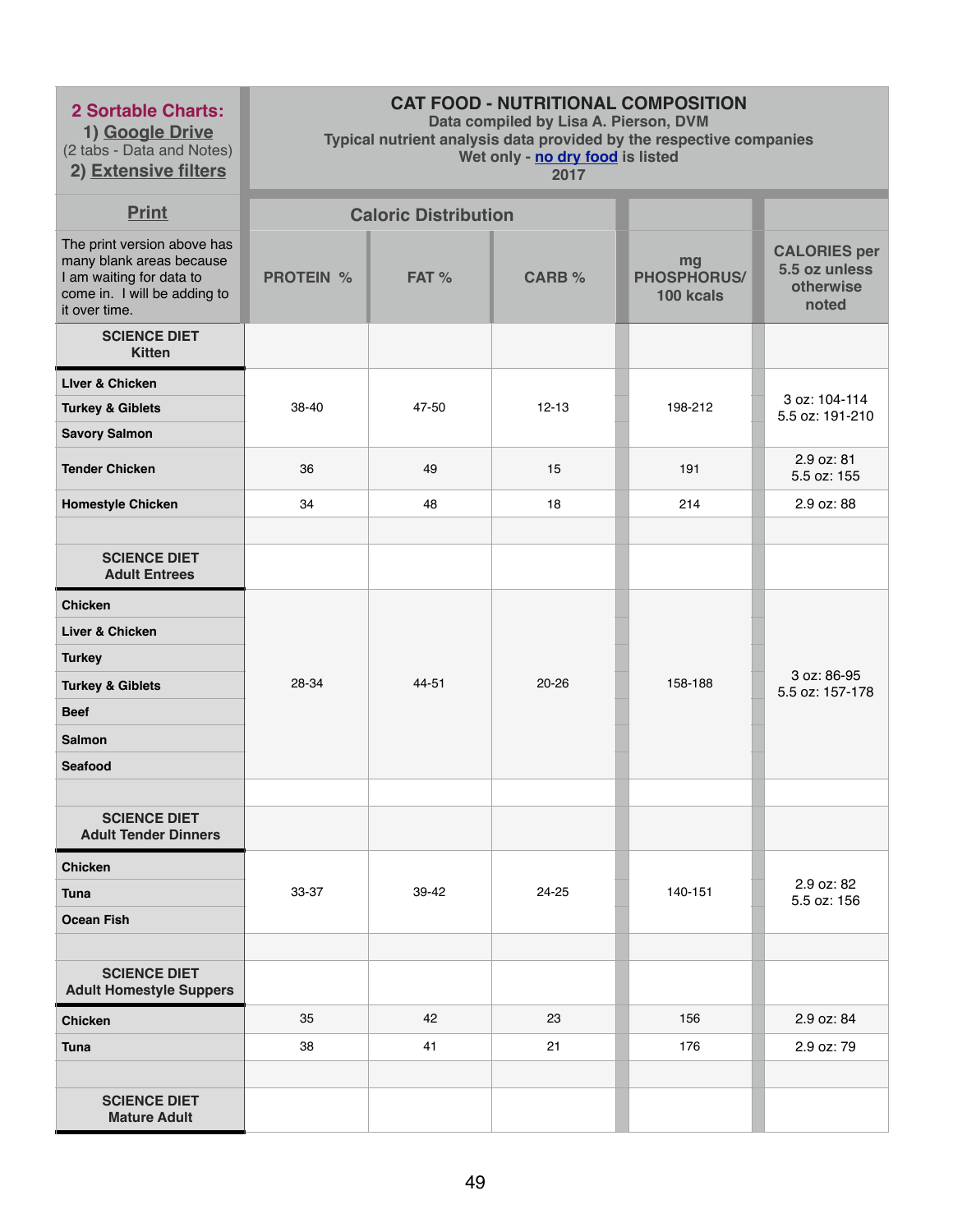**1) Google Drive** (2 tabs - Data and Notes) **2) Extensive filters**

# **CAT FOOD - NUTRITIONAL COMPOSITION**

**Data compiled by Lisa A. Pierson, DVM** 

**Typical nutrient analysis data provided by the respective companies** 

#### **Wet only - no dry food is listed**

| <b>Print</b>                                                                                                                         |                  | <b>Caloric Distribution</b> |               |                                       |                                                            |
|--------------------------------------------------------------------------------------------------------------------------------------|------------------|-----------------------------|---------------|---------------------------------------|------------------------------------------------------------|
| The print version above has<br>many blank areas because<br>I am waiting for data to<br>come in. I will be adding to<br>it over time. | <b>PROTEIN %</b> | FAT %                       | <b>CARB %</b> | mg<br><b>PHOSPHORUS/</b><br>100 kcals | <b>CALORIES per</b><br>5.5 oz unless<br>otherwise<br>noted |
| <b>Chicken Entree</b><br><b>Turkey Entree</b><br><b>Beef Entree</b>                                                                  | 29-33            | 41-46                       | 22-30         | 156-164                               | 3 0z: 87-91 5.5<br>oz: 160-168                             |
| <b>Chicken Dinner</b><br><b>Tuna Dinner</b>                                                                                          | 33-37            | 39-42                       | 24-25         | 140-151                               | 2.9 oz: 82 5.5 oz:<br>155-156                              |
| <b>Chicken Supper</b>                                                                                                                | 33               | 43                          | 24            | 151                                   | 2.9 oz: 87                                                 |
| <b>SCIENCE DIET</b><br><b>Adult Light</b>                                                                                            |                  |                             |               |                                       |                                                            |
| Liver & Chicken                                                                                                                      | 34               | 33                          | 33            | 192                                   | 3 oz: 75 5.5 oz:<br>138                                    |
| <b>SCIENCE DIET</b><br><b>Hairball Control</b>                                                                                       |                  |                             |               |                                       |                                                            |
| <b>Chicken</b><br><b>Seafood</b>                                                                                                     | $30 - 31$        | 45-48                       | $21 - 25$     | 149-170                               | 3 oz: 90-91 5.5<br>oz: 165-168                             |
| <b>SCIENCE DIET</b><br><b>Indoor</b>                                                                                                 |                  |                             |               |                                       |                                                            |
| <b>Chicken</b><br><b>Seafood</b>                                                                                                     | 30-32            | 48                          | $20 - 22$     | 147-170                               | 3 oz: 91 5.5 oz:<br>165-168                                |
| <b>SCIENCE DIET</b><br><b>Adult Perfect Weight</b>                                                                                   |                  |                             |               |                                       |                                                            |
| <b>Chicken &amp; Vegetable</b>                                                                                                       | 39               | 29                          | 32            | 185                                   | 2.9 oz: 71                                                 |
| <b>SCIENCE DIET</b><br><b>Adult Grain-Free</b>                                                                                       |                  |                             |               |                                       |                                                            |
| <b>Chicken</b>                                                                                                                       | 25               | 51                          | 24            | 142                                   | 2.9 oz: 93                                                 |
| <b>Salmon</b>                                                                                                                        | 25               | 52                          | 23            | 163                                   | 2.9 oz: 96                                                 |
| <b>Trout</b>                                                                                                                         | 25               | 51                          | 24            | 163                                   | 2.9 oz: 96                                                 |
| <b>Tuna</b>                                                                                                                          | 28               | 52                          | 20            | 132                                   | 2.9 oz: 93                                                 |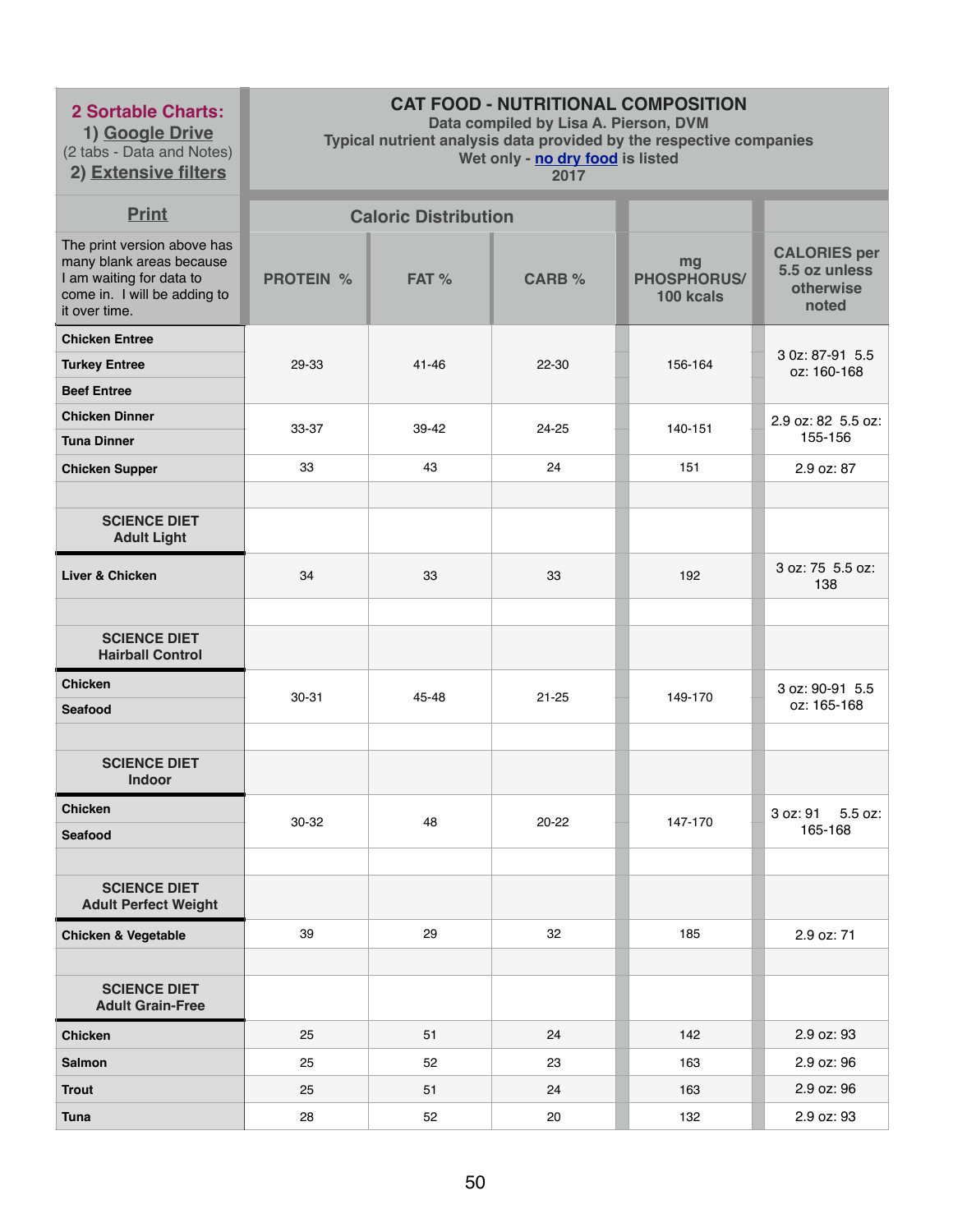**1) Google Drive** (2 tabs - Data and Notes)

**2) Extensive filters**

# **CAT FOOD - NUTRITIONAL COMPOSITION**

**Data compiled by Lisa A. Pierson, DVM** 

**Typical nutrient analysis data provided by the respective companies** 

**Wet only - no dry food is listed** 

| <b>Print</b>                                                                                                                         |                  | <b>Caloric Distribution</b> |                |                                                                                |                                                            |
|--------------------------------------------------------------------------------------------------------------------------------------|------------------|-----------------------------|----------------|--------------------------------------------------------------------------------|------------------------------------------------------------|
| The print version above has<br>many blank areas because<br>I am waiting for data to<br>come in. I will be adding to<br>it over time. | <b>PROTEIN %</b> | FAT %                       | <b>CARB %</b>  | mg<br><b>PHOSPHORUS/</b><br>100 kcals                                          | <b>CALORIES per</b><br>5.5 oz unless<br>otherwise<br>noted |
|                                                                                                                                      |                  |                             |                |                                                                                |                                                            |
| <b>SHEBA</b><br><b>Perfect Portions - Pates</b>                                                                                      |                  |                             |                |                                                                                | calories per 1.3 oz<br>(1 portion)                         |
| All varieties - approximate<br>values                                                                                                | 42               | 56                          | 3              | 236                                                                            | 42                                                         |
|                                                                                                                                      |                  |                             |                |                                                                                |                                                            |
| <b>SHEBA</b><br><b>Perfect Portions - Cuts in</b><br><b>Gravy</b>                                                                    |                  |                             |                |                                                                                |                                                            |
| <b>Tender Turkey</b>                                                                                                                 | 34               | 55                          | 11             | 215                                                                            | 32                                                         |
| <b>Roasted Chicken</b>                                                                                                               | 41               | 46                          | 13             | 352                                                                            | 32                                                         |
| <b>Salmon</b>                                                                                                                        | 47               | 40                          | 13             | 361                                                                            | 32                                                         |
| <b>Mixed Grill</b>                                                                                                                   | 41               | 46                          | 13             | 352                                                                            | 32                                                         |
| <b>Salmon &amp; Chicken</b>                                                                                                          | 47               | 40                          | 13             | 361                                                                            | 32                                                         |
| <b>Tender Trout</b>                                                                                                                  | 38               | 46                          | 16             | 311                                                                            | 32                                                         |
| Tuna & Shrimp                                                                                                                        | 41               | 44                          | 15             | 358                                                                            | 32                                                         |
|                                                                                                                                      |                  |                             |                |                                                                                |                                                            |
| <b>SIMPLY NOURISH</b>                                                                                                                |                  |                             |                | Petsmart brand. Purchase is not recommended. See note below - 'List of Shame.' |                                                            |
|                                                                                                                                      |                  |                             |                |                                                                                |                                                            |
| <b>SOULISTIC</b><br><b>Original - cans</b>                                                                                           |                  |                             |                |                                                                                |                                                            |
| <b>Shrimply Divine</b>                                                                                                               | 60               | 40                          | 0              | 227                                                                            | 117                                                        |
| <b>Double Happiness</b>                                                                                                              | 55               | 43                          | $\overline{2}$ | 209                                                                            | 133                                                        |
| <b>Polynesian Picnic</b>                                                                                                             | 68               | 26                          | 6              | 244                                                                            | 96                                                         |
| <b>Upstream Dream</b>                                                                                                                | 63               | 33                          | $5\phantom{.}$ | 248                                                                            | 113                                                        |
| <b>Pure Bliss</b>                                                                                                                    | 58               | 22                          | 20             | 212                                                                            | 118                                                        |
| <b>Aqua Grill</b>                                                                                                                    | 52               | 27                          | 20             | 219                                                                            | 107                                                        |
| <b>Good Karma</b>                                                                                                                    | 58               | 26                          | 17             | 214                                                                            | 124                                                        |
| <b>Nautical Nirvana</b>                                                                                                              | 56               | 31                          | 14             | 203                                                                            | 139                                                        |
| <b>Sweet Salutations</b>                                                                                                             | 52               | 29                          | 20             | 195                                                                            | 120                                                        |
| <b>Harvest Sunrise</b>                                                                                                               | 49               | 26                          | 24             | 148                                                                            | 117                                                        |
| <b>Tri-Fusion</b>                                                                                                                    | 56               | 27                          | 17             | 252                                                                            | 125                                                        |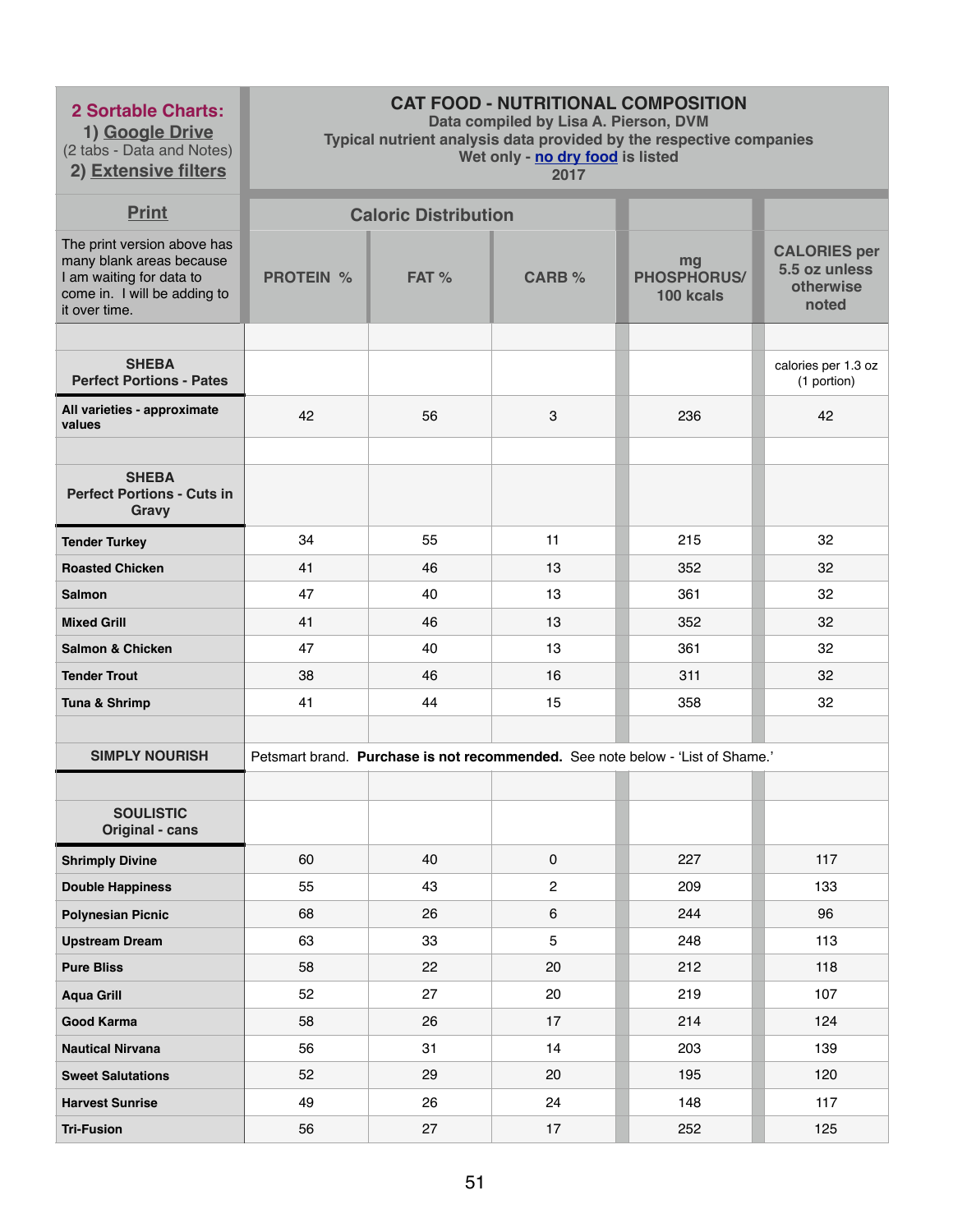**1) Google Drive** (2 tabs - Data and Notes) **2) Extensive filters**

# **CAT FOOD - NUTRITIONAL COMPOSITION**

**Data compiled by Lisa A. Pierson, DVM** 

**Typical nutrient analysis data provided by the respective companies** 

**Wet only - no dry food is listed** 

| <b>Print</b>                                                                                                                         |                  | <b>Caloric Distribution</b> |                           |                                       |                                                            |
|--------------------------------------------------------------------------------------------------------------------------------------|------------------|-----------------------------|---------------------------|---------------------------------------|------------------------------------------------------------|
| The print version above has<br>many blank areas because<br>I am waiting for data to<br>come in. I will be adding to<br>it over time. | <b>PROTEIN %</b> | FAT %                       | <b>CARB %</b>             | mg<br><b>PHOSPHORUS/</b><br>100 kcals | <b>CALORIES per</b><br>5.5 oz unless<br>otherwise<br>noted |
| <b>Aromatic Chicken</b>                                                                                                              | 71               | 29                          | $\mathbf{1}$              | 207                                   | 98                                                         |
| <b>Golden Fortune</b>                                                                                                                | 56               | 26                          | 17                        | 199                                   | 110                                                        |
| <b>Seaside Serenity</b>                                                                                                              | 59               | 28                          | 13                        | 196                                   | 127                                                        |
|                                                                                                                                      |                  |                             |                           |                                       |                                                            |
| <b>SOULISTIC</b><br><b>Original - pouches</b>                                                                                        |                  |                             |                           |                                       |                                                            |
| <b>Good Karma</b>                                                                                                                    | 61               | 25                          | 14                        | 184                                   | 127                                                        |
| <b>Triple Harmony</b>                                                                                                                | 56               | 22                          | 23                        | 214                                   | 110                                                        |
| <b>Luna Tuna</b>                                                                                                                     | 72               | 23                          | 5                         | 253                                   | 105                                                        |
| <b>Autumn Bounty</b>                                                                                                                 | 74               | 17                          | 9                         | 220                                   | 107                                                        |
| <b>Island Illusion</b>                                                                                                               | 57               | 30                          | 14                        | 231                                   | 102                                                        |
| <b>Midnight Delight</b>                                                                                                              | 52               | 29                          | 19                        | 226                                   | 124                                                        |
|                                                                                                                                      |                  |                             |                           |                                       |                                                            |
| <b>SOULISTIC</b><br><b>Pate and Shreds</b>                                                                                           |                  |                             |                           |                                       |                                                            |
| <b>Chicken</b>                                                                                                                       | 31               | 65                          | $\ensuremath{\mathsf{3}}$ | 154                                   | 166                                                        |
| <b>Chicken &amp; Turkey</b>                                                                                                          | 49               | 45                          | 5                         | 262                                   | 107                                                        |
| <b>Chicken &amp; Salmon</b>                                                                                                          | 51               | 42                          | $\overline{7}$            | 284                                   | 102                                                        |
| <b>Chicken &amp; Tuna</b>                                                                                                            | 51               | 43                          | 6                         | 265                                   | 104                                                        |
| Lamb                                                                                                                                 | 44               | 50                          | 5                         | 234                                   | 128                                                        |
| Beef & Salmon                                                                                                                        | 60               | 35                          | 6                         | 341                                   | 93                                                         |
|                                                                                                                                      |                  |                             |                           |                                       |                                                            |
| <b>SOULISTIC</b><br><b>Moist and Tender - cans</b>                                                                                   |                  |                             |                           |                                       |                                                            |
| <b>Chicken</b>                                                                                                                       | 37               | 55                          | 8                         | 173                                   | 153                                                        |
| <b>Turkey</b>                                                                                                                        | 40               | 54                          | 6                         | 178                                   | 149                                                        |
| <b>Duck</b>                                                                                                                          | 45               | 47                          | 8                         | 464                                   | 128                                                        |
| <b>Beef</b>                                                                                                                          | 50               | 42                          | 8                         | 487                                   | 119                                                        |
| Lamb                                                                                                                                 | 45               | 49                          | 6                         | 285                                   | 129                                                        |
| <b>Salmon</b>                                                                                                                        | 37               | 57                          | 6                         | 214                                   | 156                                                        |
|                                                                                                                                      |                  |                             |                           |                                       |                                                            |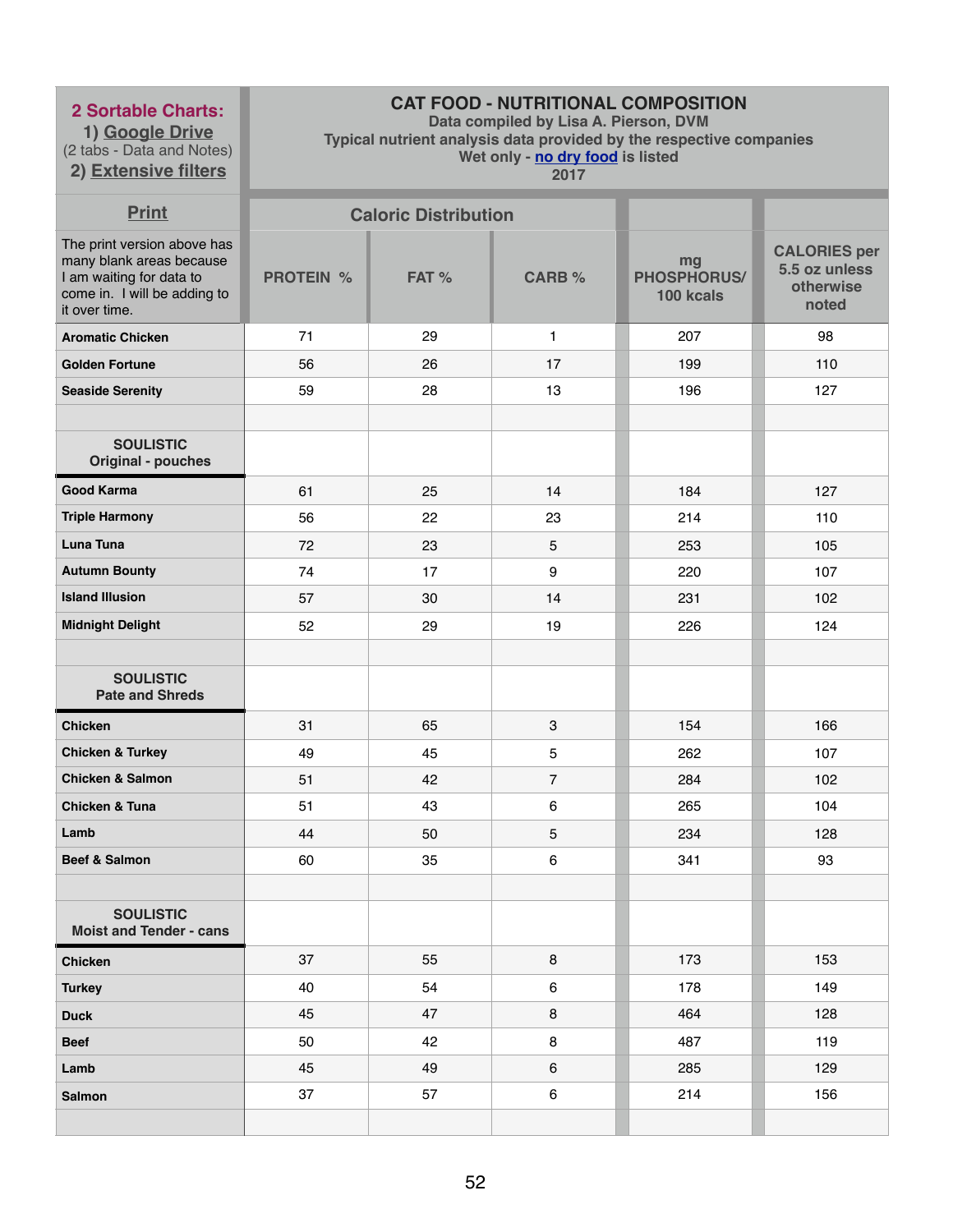**1) Google Drive** (2 tabs - Data and Notes)

**2) Extensive filters**

# **CAT FOOD - NUTRITIONAL COMPOSITION**

**Data compiled by Lisa A. Pierson, DVM** 

**Typical nutrient analysis data provided by the respective companies** 

**Wet only - no dry food is listed** 

| <b>Print</b>                                                                                                                         |                  | <b>Caloric Distribution</b> |               |                                       |                                                            |
|--------------------------------------------------------------------------------------------------------------------------------------|------------------|-----------------------------|---------------|---------------------------------------|------------------------------------------------------------|
| The print version above has<br>many blank areas because<br>I am waiting for data to<br>come in. I will be adding to<br>it over time. | <b>PROTEIN %</b> | FAT %                       | <b>CARB %</b> | mg<br><b>PHOSPHORUS/</b><br>100 kcals | <b>CALORIES per</b><br>5.5 oz unless<br>otherwise<br>noted |
| <b>SOULISTIC</b><br><b>Moist and Tender -</b><br>pouches                                                                             |                  |                             |               |                                       | calories per 3 oz                                          |
| Tuna & Chicken                                                                                                                       | 59               | 32                          | 9             | 195                                   | 61                                                         |
| <b>Tuna &amp; Turkey</b>                                                                                                             | 54               | 32                          | 14            | 195                                   | 65                                                         |
| <b>Tuna &amp; Duck</b>                                                                                                               | 54               | 34                          | 13            | 177                                   | 62                                                         |
| <b>Tuna &amp; Salmon</b>                                                                                                             | 63               | 24                          | 13            | 254                                   | 54                                                         |
| Tuna & Lamb                                                                                                                          | 55               | 30                          | 15            | 207                                   | 66                                                         |
| <b>Tuna &amp; Beef</b>                                                                                                               | 56               | 29                          | 15            | 198                                   | 60                                                         |
|                                                                                                                                      |                  |                             |               |                                       |                                                            |
| <b>TENDER and TRUE</b>                                                                                                               |                  |                             |               |                                       |                                                            |
| <b>Chicken &amp; Liver</b>                                                                                                           | 27               | 43                          | 30            |                                       |                                                            |
| <b>Turkey &amp; Liver</b>                                                                                                            | 27               | 43                          | 30            |                                       |                                                            |
| <b>Chicken &amp; Brown Rice</b>                                                                                                      | 26               | 39                          | 34            |                                       |                                                            |
| <b>Turkey \$ Brown Rice</b>                                                                                                          | 26               | 39                          | 34            |                                       |                                                            |
| <b>Ocean Whitefish &amp; Brown</b><br><b>Rice</b>                                                                                    | 27               | 40                          | 34            |                                       |                                                            |
|                                                                                                                                      |                  |                             |               |                                       |                                                            |
| <b>TIKI CAT</b><br>Chicken (no fish)                                                                                                 |                  |                             |               |                                       | calories per 2.8 oz/<br>6.0 oz                             |
| Puka Puka Luau                                                                                                                       | 77               | 23                          | 0             | 154                                   | 104/221                                                    |
| <b>Koolina Luau</b>                                                                                                                  | 84               | 16                          | 0             | 149                                   | 107/228                                                    |
|                                                                                                                                      |                  |                             |               |                                       |                                                            |
| <b>TIKI CAT</b><br><b>Chicken/Fish</b>                                                                                               |                  |                             |               |                                       |                                                            |
| <b>Hookena Luau</b>                                                                                                                  | 82               | 18                          | 0             | 245                                   | 98/209                                                     |
| Napili Luau                                                                                                                          | 72               | 28                          | 0             | 150                                   | 107/228                                                    |
|                                                                                                                                      |                  |                             |               |                                       |                                                            |
| <b>TIKI CAT</b><br><b>Fish/Seafood</b>                                                                                               |                  |                             |               |                                       | calories per 2.8 oz/<br>6.0 oz                             |
| <b>Bora Bora Luau</b>                                                                                                                | 34               | 66                          | 0             | 377                                   | 106/226                                                    |
| <b>Hana Luau</b>                                                                                                                     | 77               | 23                          | 0             | 231                                   | 104/221                                                    |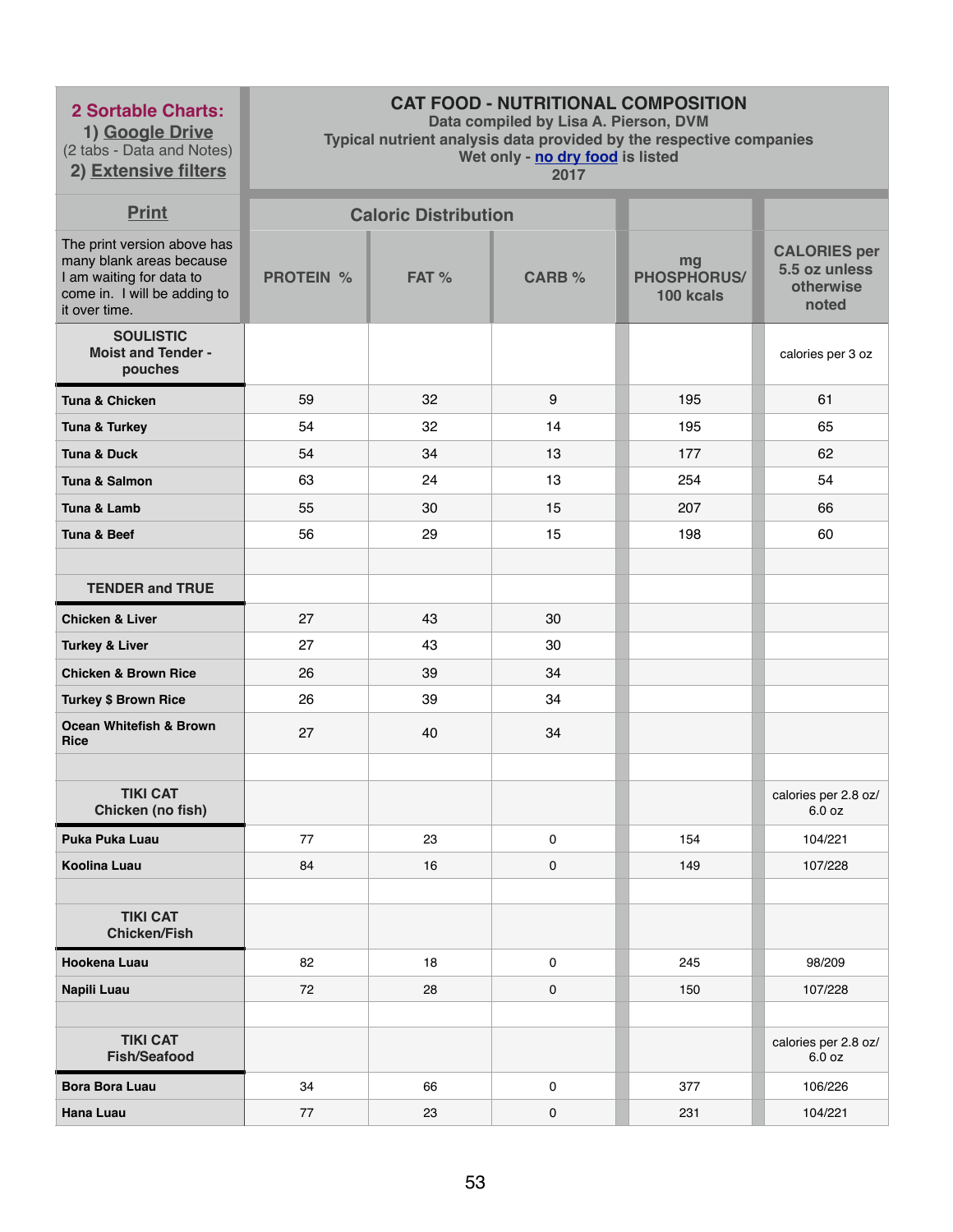**1) Google Drive** (2 tabs - Data and Notes) **2) Extensive filters**

# **CAT FOOD - NUTRITIONAL COMPOSITION**

**Data compiled by Lisa A. Pierson, DVM** 

**Typical nutrient analysis data provided by the respective companies** 

**Wet only - no dry food is listed** 

| <b>Print</b>                                                                                                                         |                  | <b>Caloric Distribution</b>                  |                |                                                                                                      |                                                            |
|--------------------------------------------------------------------------------------------------------------------------------------|------------------|----------------------------------------------|----------------|------------------------------------------------------------------------------------------------------|------------------------------------------------------------|
| The print version above has<br>many blank areas because<br>I am waiting for data to<br>come in. I will be adding to<br>it over time. | <b>PROTEIN %</b> | FAT %                                        | <b>CARB %</b>  | mg<br>PHOSPHORUS/<br>100 kcals                                                                       | <b>CALORIES per</b><br>5.5 oz unless<br>otherwise<br>noted |
| <b>Hanalei Luau</b>                                                                                                                  | 76               | 24                                           | 0              | 176                                                                                                  | 91/194                                                     |
| <b>Honolulu Luau</b>                                                                                                                 | 72               | 28                                           | 0              | 253                                                                                                  | 95/202                                                     |
| Lanai Luau                                                                                                                           | 66               | 34                                           | 0              | 233                                                                                                  | 103/219                                                    |
| <b>Makaha Luau</b>                                                                                                                   | 61               | 39                                           | $\mathbf 0$    | 488                                                                                                  | 82/175                                                     |
| <b>Manana Grill</b>                                                                                                                  | 71               | 29                                           | 0              | 151                                                                                                  | 106/226                                                    |
| <b>Molokai Luau</b>                                                                                                                  | 70               | 30                                           | $\mathbf 0$    | 170                                                                                                  | 94/201                                                     |
| Papeekeo Luau                                                                                                                        | 74               | 26                                           | 0              | 255                                                                                                  | 94/199                                                     |
| <b>Tahitian Grill</b>                                                                                                                | 70               | 30                                           | $\mathbf 0$    | 400                                                                                                  | 80/169                                                     |
| <b>Waikiki Luau</b>                                                                                                                  | 64               | 36                                           | $\mathbf 0$    | 222                                                                                                  | 108/230                                                    |
| <b>Waimea Luau</b>                                                                                                                   | 70               | 30                                           | 0              | 327                                                                                                  | 98/208                                                     |
|                                                                                                                                      |                  |                                              |                |                                                                                                      |                                                            |
| <b>TIKI CAT</b><br><b>Gourmet Carnivore</b>                                                                                          |                  |                                              |                |                                                                                                      | calories per 2.8 oz/<br>6.0 oz                             |
| <b>Chicken and Liver</b>                                                                                                             | 31               | 69                                           | $\mathbf 0$    | 250                                                                                                  | 96/204                                                     |
| <b>Chicken with Turkey</b>                                                                                                           | 42               | 58                                           | $\mathbf 0$    | 170                                                                                                  | 94/201                                                     |
| <b>Chicken with Duck</b>                                                                                                             | 39               | 61                                           | $\mathbf 0$    | 170                                                                                                  | 94/199                                                     |
| <b>Beef Liver and Chicken</b>                                                                                                        | 38               | 62                                           | $\mathbf 0$    | 231                                                                                                  | 104/221                                                    |
| <b>Beef and Liver</b>                                                                                                                | 28               | 72                                           | 0              | 212                                                                                                  | 113/240                                                    |
| <b>Beef Liver and Lamb</b>                                                                                                           | 32               | 68                                           | $\mathbf 0$    | 198                                                                                                  | 121/257                                                    |
| <b>Tilapia</b>                                                                                                                       | 33               | 67                                           | $\pmb{0}$      | 170                                                                                                  | 94/201                                                     |
| <b>Seabass</b>                                                                                                                       | 33               | 67                                           | $\mathbf 0$    | 163                                                                                                  | 98/208                                                     |
| <b>Bonito Tuna</b>                                                                                                                   | 33               | 67                                           | $\pmb{0}$      | 208                                                                                                  | 77/164                                                     |
|                                                                                                                                      |                  |                                              |                |                                                                                                      |                                                            |
| <b>TRADER JOE'S</b>                                                                                                                  |                  | The TNA data lists the calcium as deficient. |                | The Tuna should only be fed as a supplement (no more than 15% of the total diet) to a balanced diet. |                                                            |
| <b>Chicken/Turkey &amp; Rice</b>                                                                                                     | 31               | 57                                           | 12             | 214                                                                                                  | 182                                                        |
| <b>Turkey &amp; Giblets</b>                                                                                                          | 32               | 59                                           | 9              | 235                                                                                                  | 180                                                        |
| Ocean Fish, Salmon & Rice                                                                                                            | 33               | 56                                           | 11             | 240                                                                                                  | 176                                                        |
| Tuna - Supplemental diet<br><b>ONLY</b>                                                                                              | 71               | 27                                           | $\overline{2}$ | 368                                                                                                  | 169                                                        |
|                                                                                                                                      |                  |                                              |                |                                                                                                      |                                                            |
| <b>TRIUMPH</b>                                                                                                                       |                  |                                              |                |                                                                                                      |                                                            |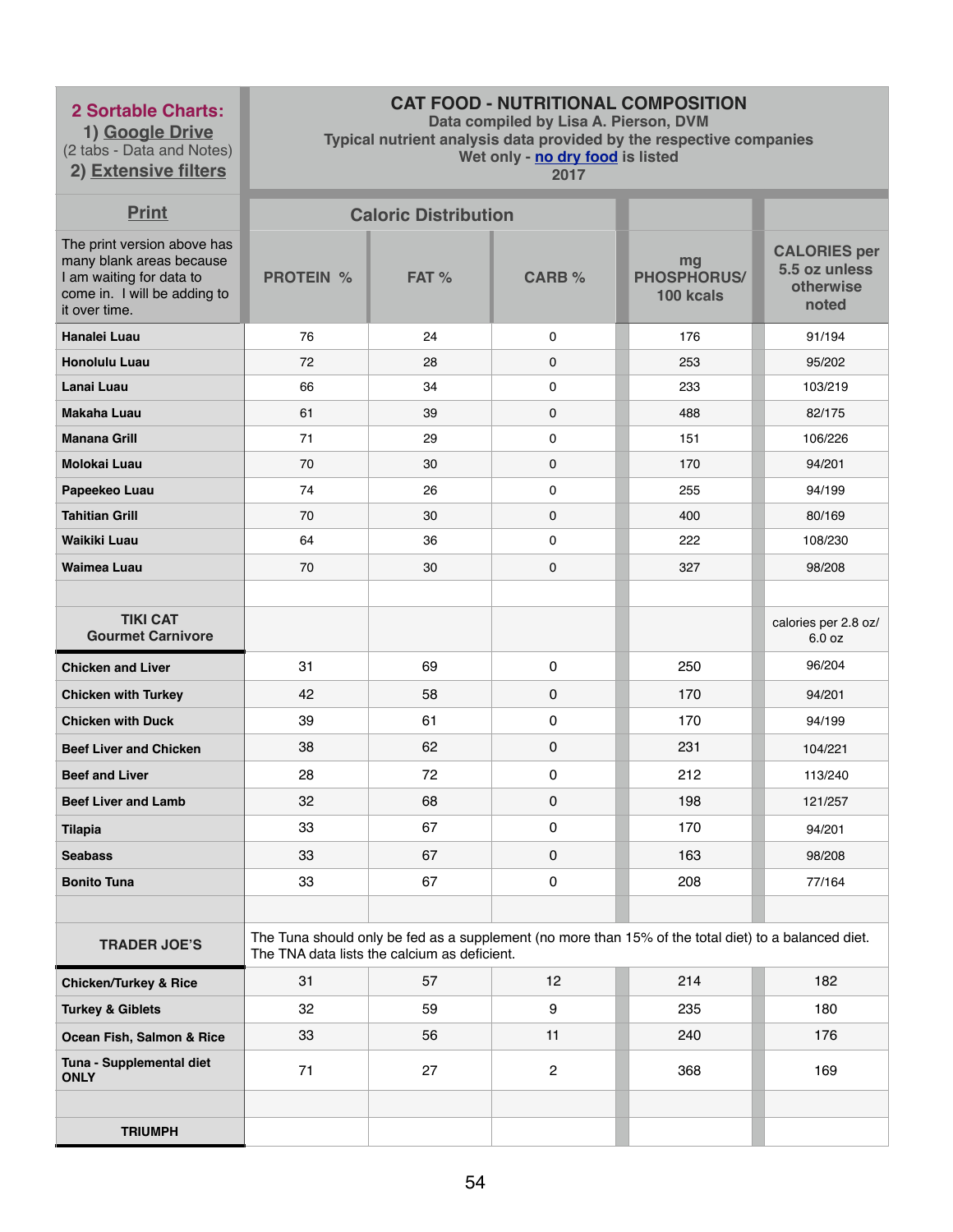**1) Google Drive** (2 tabs - Data and Notes) **2) Extensive filters**

# **CAT FOOD - NUTRITIONAL COMPOSITION**

**Data compiled by Lisa A. Pierson, DVM** 

**Typical nutrient analysis data provided by the respective companies** 

**Wet only - no dry food is listed** 

| <b>Print</b>                                                                                                                         |                  | <b>Caloric Distribution</b> |                |                                       |                                                            |
|--------------------------------------------------------------------------------------------------------------------------------------|------------------|-----------------------------|----------------|---------------------------------------|------------------------------------------------------------|
| The print version above has<br>many blank areas because<br>I am waiting for data to<br>come in. I will be adding to<br>it over time. | <b>PROTEIN %</b> | FAT %                       | <b>CARB %</b>  | mg<br><b>PHOSPHORUS/</b><br>100 kcals | <b>CALORIES per</b><br>5.5 oz unless<br>otherwise<br>noted |
| <b>Chicken &amp; Liver</b>                                                                                                           | 31               | 63                          | 6              | 270                                   | 215                                                        |
| <b>Turkey</b>                                                                                                                        | 27               | 71                          | 3              | 230                                   | 223                                                        |
| <b>Beef</b>                                                                                                                          | 30               | 64                          | 6              | 257                                   | 210                                                        |
| <b>Salmon</b>                                                                                                                        | 33               | 61                          | 6              | 289                                   | 193                                                        |
| <b>Ocean Fish</b>                                                                                                                    | 40               | 56                          | 4              | 373                                   | 169                                                        |
| <b>Trout</b>                                                                                                                         | 34               | 61                          | 5              | 314                                   | 190                                                        |
|                                                                                                                                      |                  |                             |                |                                       |                                                            |
| <b>VeRUS</b><br><b>USA Formulas</b>                                                                                                  |                  |                             |                |                                       |                                                            |
| <b>Chicken Pate</b>                                                                                                                  | 35               | 65                          | 0              | 357                                   | 173                                                        |
| <b>Chicken &amp; Liver</b>                                                                                                           | 34               | 66                          | 0              | 230                                   | 166                                                        |
| Turkey, Chicken & Fish                                                                                                               | 34               | 66                          | 0              | 327                                   | 163                                                        |
| <b>Salmon Pate</b>                                                                                                                   | 36               | 64                          | $\pmb{0}$      | 385                                   | 184                                                        |
| <b>Tuna Pate</b>                                                                                                                     | 49               | 51                          | 0              | 368                                   | 184                                                        |
| <b>Ocean Fish</b>                                                                                                                    | 39               | 61                          | 0              | 302                                   | 157                                                        |
| <b>Beef Pate</b>                                                                                                                     |                  |                             |                |                                       |                                                            |
|                                                                                                                                      |                  |                             |                |                                       |                                                            |
| <b>VeRUS</b><br><b>New Zealand Formulas w/</b><br><b>Green Lipped Mussel</b>                                                         |                  |                             |                |                                       |                                                            |
| <b>Chicken</b>                                                                                                                       | 39               | 61                          | 0              | 474                                   | 176                                                        |
| <b>Chicken/Pumpkin</b>                                                                                                               | 36               | 62                          | 3              | 837                                   | 176                                                        |
| <b>Beef/Pumpkin</b>                                                                                                                  | 45               | 53                          | $\mathbf{1}$   | 796                                   | 128                                                        |
| Lamb/Pumpkin                                                                                                                         |                  |                             |                |                                       |                                                            |
| <b>Chicken/Salmon</b>                                                                                                                | 36               | 64                          | $\mathbf{1}$   | 333                                   | 190                                                        |
| <b>Chicken/Ocean Fish/Tripe</b>                                                                                                      | 41               | 58                          | 0              | 672                                   | 149                                                        |
| <b>Beef/Apple/Vegetable</b>                                                                                                          | 53               | 45                          | $\overline{2}$ | 845                                   | 128                                                        |
| Lamb/Tripe/Vegetables                                                                                                                | 26               | 74                          | 0              | 415                                   | 169                                                        |
|                                                                                                                                      |                  |                             |                |                                       |                                                            |
| <b>WELLNESS</b><br><b>Complete Health</b>                                                                                            |                  |                             |                |                                       |                                                            |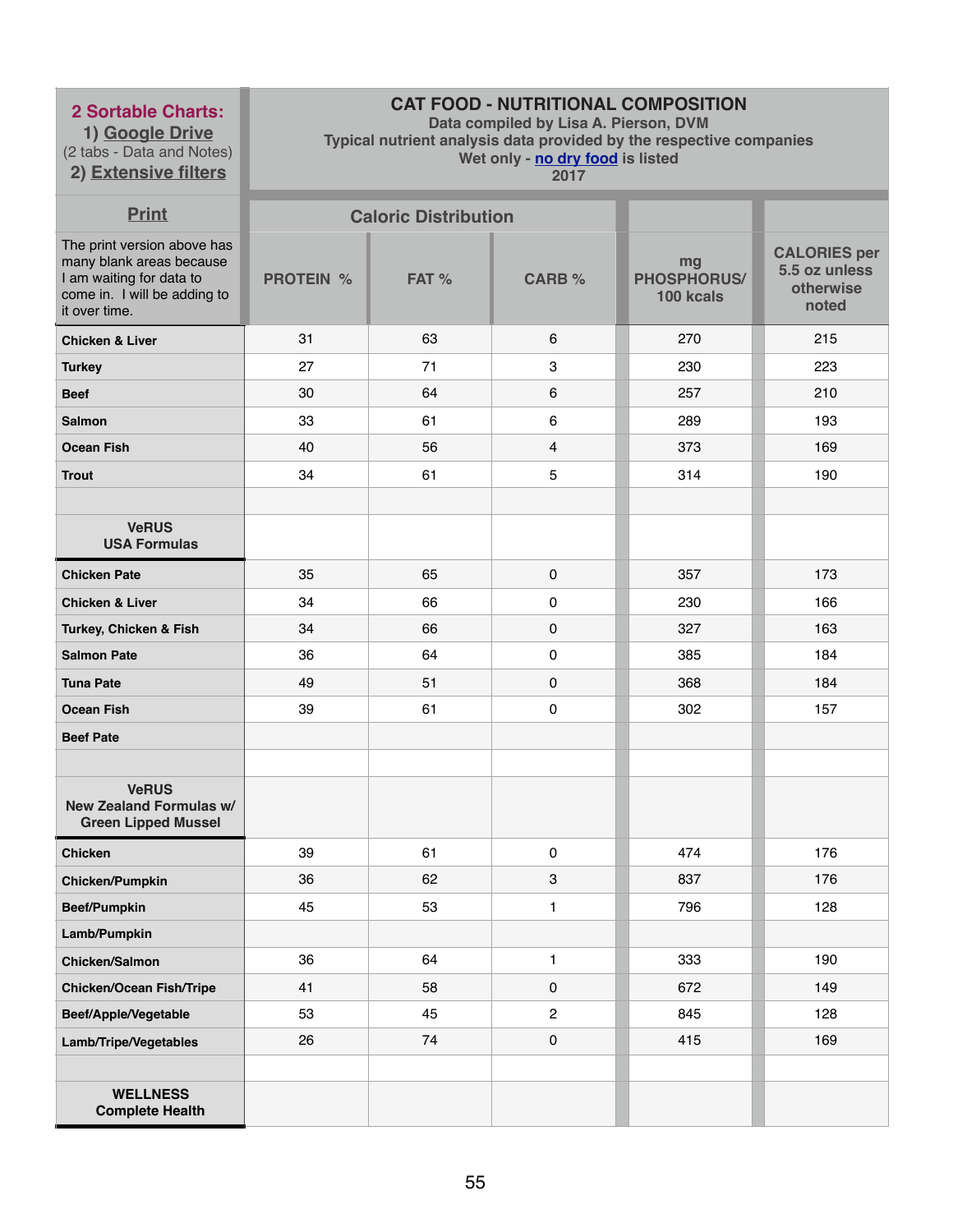**1) Google Drive** (2 tabs - Data and Notes) **2) Extensive filters**

# **CAT FOOD - NUTRITIONAL COMPOSITION**

**Data compiled by Lisa A. Pierson, DVM** 

**Typical nutrient analysis data provided by the respective companies** 

**Wet only - no dry food is listed** 

| <b>Print</b>                                                                                                                         |                  | <b>Caloric Distribution</b> |               |                                       |                                                            |
|--------------------------------------------------------------------------------------------------------------------------------------|------------------|-----------------------------|---------------|---------------------------------------|------------------------------------------------------------|
| The print version above has<br>many blank areas because<br>I am waiting for data to<br>come in. I will be adding to<br>it over time. | <b>PROTEIN %</b> | FAT %                       | <b>CARB %</b> | mg<br><b>PHOSPHORUS/</b><br>100 kcals | <b>CALORIES per</b><br>5.5 oz unless<br>otherwise<br>noted |
| <b>Chicken</b>                                                                                                                       | 30               | 66                          | 4             | 218                                   | 220                                                        |
| <b>Chicken &amp; Herring</b>                                                                                                         | 34               | 60                          | 6             | 303                                   | 189                                                        |
| <b>Beef &amp; Chicken</b>                                                                                                            | 31               | 65                          | 4             | 228                                   | 193                                                        |
| <b>Turkey</b>                                                                                                                        | 31               | 65                          | 4             | 200                                   | 218                                                        |
| <b>Turkey &amp; Salmon</b>                                                                                                           | 37               | 58                          | 5             | 300                                   | 181                                                        |
| <b>Salmon &amp; Trout</b>                                                                                                            | 27               | 65                          | 8             | 249                                   | 208                                                        |
| <b>Chicken &amp; Lobster</b>                                                                                                         | 29               | 61                          | 11            | 264                                   | 195                                                        |
| <b>Beef &amp; Salmon</b>                                                                                                             | 30               | 64                          | 6             | 207                                   | 196                                                        |
| Salmon, Shrimp & Crab                                                                                                                | 27               | 64                          | 9             | 314                                   |                                                            |
| <b>Kitten</b>                                                                                                                        | 28               | 67                          | 5             | 216                                   | 122/3 oz                                                   |
|                                                                                                                                      |                  |                             |               |                                       |                                                            |
| <b>WELLNESS</b><br><b>CORE</b>                                                                                                       |                  |                             |               |                                       |                                                            |
| Chicken, Turkey, & Chicken<br>Liver                                                                                                  | 32               | 60                          | 8             | 215                                   | 218                                                        |
| Salmon, Whitefish, & Herring                                                                                                         | 37               | 50                          | 13            | 269                                   | 152                                                        |
| Beef, Venison, & Lamb                                                                                                                | 38               | 49                          | 13            | 266                                   | 210                                                        |
| <b>Turkey &amp; Duck</b>                                                                                                             | 38               | 57                          | 5             | 265                                   | 188                                                        |
| Indoor                                                                                                                               | 44               | 44                          | 12            | 347                                   | 148                                                        |
| <b>Kitten</b>                                                                                                                        | 36               | 58                          | 6             | 275                                   | 195                                                        |
|                                                                                                                                      |                  |                             |               |                                       |                                                            |
| <b>WELLNESS</b><br><b>CUBED/SLICED/MINCED</b>                                                                                        |                  |                             |               |                                       |                                                            |
| <b>Chicken Entree - Cubed</b>                                                                                                        | 27               | 65                          | 8             | 265                                   | 168                                                        |
| <b>Chicken Entree - Sliced</b>                                                                                                       | 32               | 58                          | 10            | 327                                   | 166                                                        |
| <b>Chicken Entree/Dinner -</b><br><b>Minced</b>                                                                                      | 32               | 58                          | 10            | 319                                   | 167                                                        |
| <b>Turkey Entree/Dinner - Cubed</b>                                                                                                  | 35               | 53                          | 12            | 334                                   | 158                                                        |
| <b>Turkey Entree - Sliced</b>                                                                                                        | 35               | 52                          | 13            | 375                                   | 83/3 0z                                                    |
| <b>Turkey Entree - Minced</b>                                                                                                        | 36               | 51                          | 13            | 372                                   | 156                                                        |
| <b>Turkey and Salmon Entrée -</b><br><b>Cubed</b>                                                                                    | 36               | 53                          | 12            | 347                                   | 83/3 oz                                                    |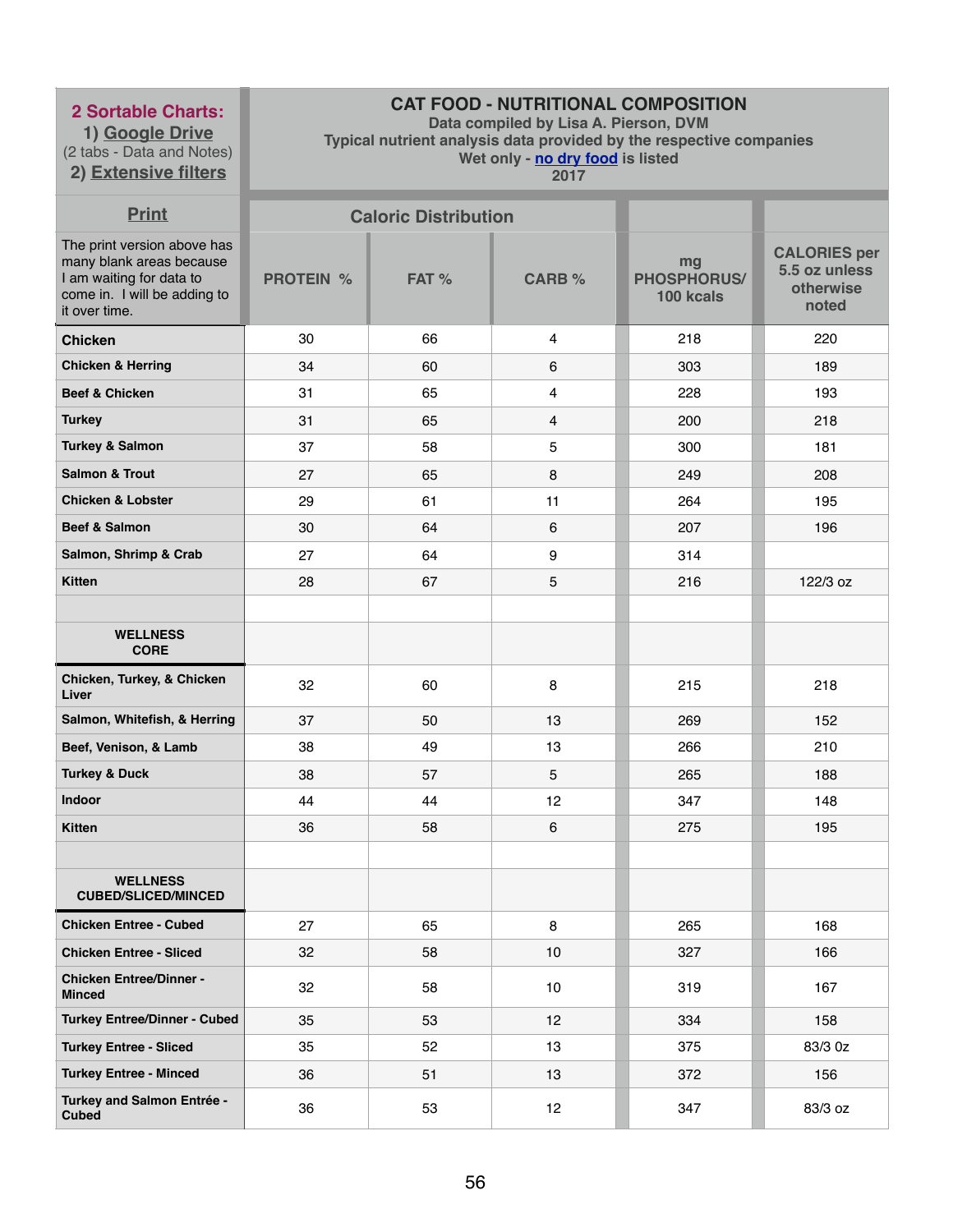**1) Google Drive** (2 tabs - Data and Notes)

**2) Extensive filters**

# **CAT FOOD - NUTRITIONAL COMPOSITION**

**Data compiled by Lisa A. Pierson, DVM** 

**Typical nutrient analysis data provided by the respective companies** 

**Wet only - no dry food is listed** 

| <b>Print</b>                                                                                                                         |                  | <b>Caloric Distribution</b> |               |                                       |                                                            |
|--------------------------------------------------------------------------------------------------------------------------------------|------------------|-----------------------------|---------------|---------------------------------------|------------------------------------------------------------|
| The print version above has<br>many blank areas because<br>I am waiting for data to<br>come in. I will be adding to<br>it over time. | <b>PROTEIN %</b> | FAT %                       | <b>CARB %</b> | mg<br><b>PHOSPHORUS/</b><br>100 kcals | <b>CALORIES per</b><br>5.5 oz unless<br>otherwise<br>noted |
| <b>Turkey and Salmon Dinner -</b><br><b>Sliced</b>                                                                                   | 35               | 52                          | 12            | 376                                   | 154                                                        |
| Turkey and Salmon Entrée -<br><b>Minced</b>                                                                                          | 36               | 52                          | 13            | 372                                   | 155                                                        |
| <b>Salmon Entrée - Minced</b>                                                                                                        | 36               | 55                          | 9             | 423                                   | 82/3 oz                                                    |
| <b>Salmon Dinner - Cubed</b>                                                                                                         | 38               | 53                          | 10            | 424                                   | 81/3 oz                                                    |
| <b>Salmon Entree - Sliced</b>                                                                                                        | 38               | 52                          | 10            | 427                                   | 149                                                        |
| <b>Tuna Entree - Cubed</b>                                                                                                           | 52               | 34                          | 14            | 355                                   | 135                                                        |
| <b>Tuna Dinner - Minced</b>                                                                                                          | 52               | 35                          | 14            | 360                                   | 134                                                        |
|                                                                                                                                      |                  |                             |               |                                       |                                                            |
| <b>WELLNESS</b><br><b>SIGNATURE SELECTS</b>                                                                                          |                  |                             |               |                                       | calories per 5.3<br>0Z                                     |
| <b>Shredded White Meat</b><br><b>Chicken with Chicken Liver</b><br><b>Entrée in Sauce</b>                                            | 38               | 33                          | 28            | 229                                   | 126                                                        |
| <b>Shredded White Meat</b><br><b>Chicken &amp; Beef Entrée in</b><br><b>Sauce</b>                                                    | 40               | 33                          | 28            | 246                                   | 127                                                        |
| <b>Shredded White Meat</b><br><b>Chicken &amp; Turkey Entrée in</b><br><b>Sauce</b>                                                  | 38               | 34                          | 28            | 235                                   | 134                                                        |
| <b>Chunky Beef &amp; White Meat</b><br><b>Chicken Entrée in Sauce</b>                                                                | 36               | 31                          | 33            | 256                                   | 125                                                        |
| <b>Chunky White Meat Chicken</b><br>& Wild Salmon Entrée in<br><b>Sauce</b>                                                          | 27               | 49                          | 25            | 232                                   | 131                                                        |
| <b>Chunky Turkey &amp; White Meat</b><br><b>Chicken Entrée in Sauce</b>                                                              | 33               | 39                          | 29            | 229                                   | 134                                                        |
| <b>Flaked Skipjack Tuna with</b><br>Wild Salmon Entrée in Broth                                                                      | 45               | 43                          | 13            | 205                                   | 133                                                        |
| <b>Flaked Skipjack Tuna with</b><br>Shrimp Entrée in Broth                                                                           | 46               | 40                          | 14            | 217                                   | 130                                                        |
|                                                                                                                                      |                  |                             |               |                                       |                                                            |
| <b>WELLNESS</b><br><b>DIVINE DUOS</b>                                                                                                |                  |                             |               |                                       | calories per 2.8<br>oz cup                                 |
| <b>Beef Pate &amp; Diced Chicken</b><br>Liver                                                                                        | 21               | 64                          | 14            | 112                                   | 71                                                         |
| <b>Chicken Pate &amp; Diced Duck</b>                                                                                                 | 21               | 64                          | 14            | 140                                   | 71                                                         |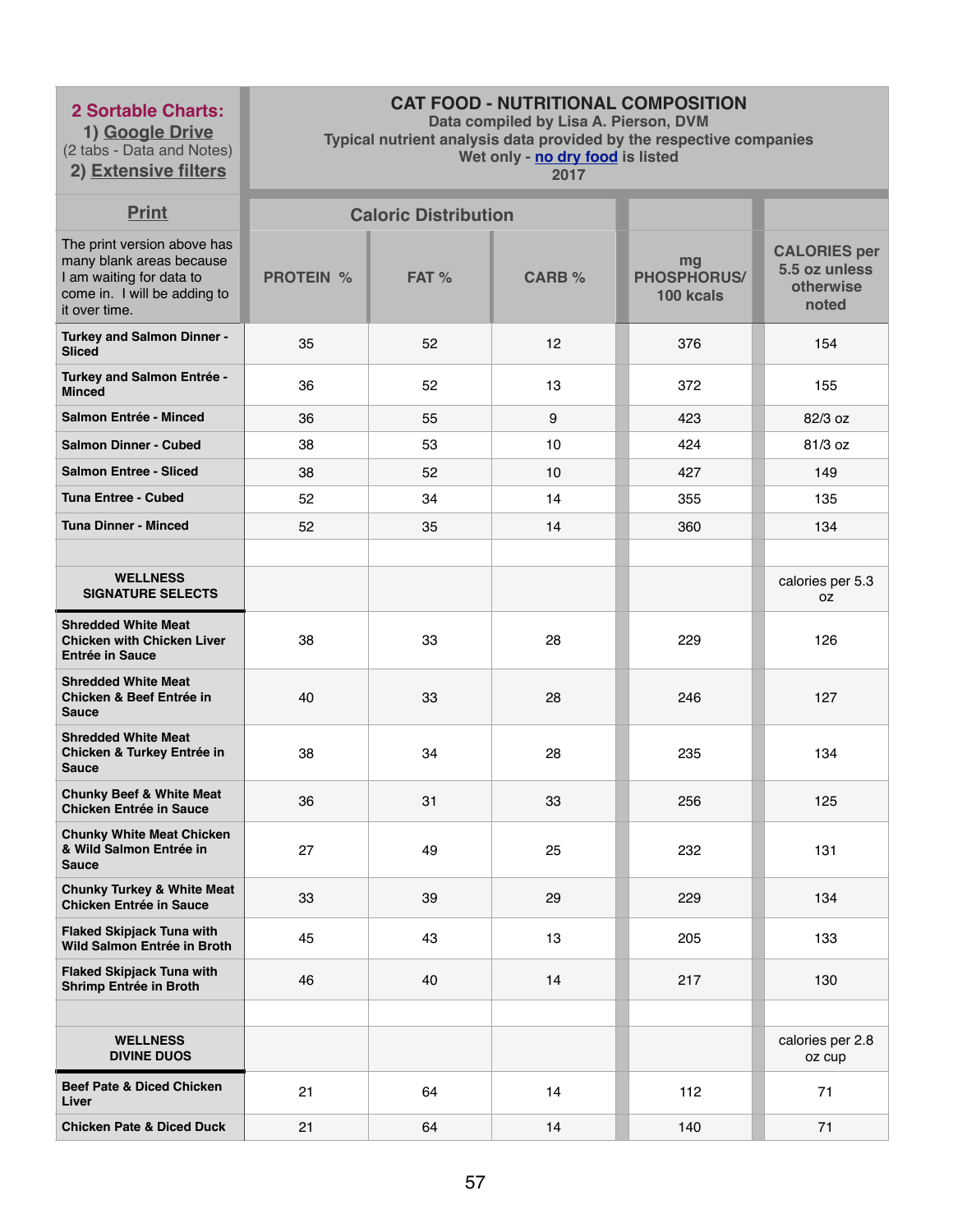**1) Google Drive** (2 tabs - Data and Notes)

**2) Extensive filters**

# **CAT FOOD - NUTRITIONAL COMPOSITION**

**Data compiled by Lisa A. Pierson, DVM** 

**Typical nutrient analysis data provided by the respective companies** 

**Wet only - no dry food is listed** 

| <b>Print</b>                                                                                                                         |                  | <b>Caloric Distribution</b> |               |                                       |                                                            |
|--------------------------------------------------------------------------------------------------------------------------------------|------------------|-----------------------------|---------------|---------------------------------------|------------------------------------------------------------|
| The print version above has<br>many blank areas because<br>I am waiting for data to<br>come in. I will be adding to<br>it over time. | <b>PROTEIN %</b> | FAT %                       | <b>CARB %</b> | mg<br><b>PHOSPHORUS/</b><br>100 kcals | <b>CALORIES per</b><br>5.5 oz unless<br>otherwise<br>noted |
| <b>Chicken Pate &amp; Diced</b><br><b>Salmon</b>                                                                                     | 23               | 60                          | 16            | 170                                   | 77                                                         |
| <b>Chicken Pate &amp; Diced Turkey</b>                                                                                               | 22               | 61                          | 16            | 140                                   | 74                                                         |
| Tilapia Pate & Diced Ahi Tuna                                                                                                        | 23               | 62                          | 15            | 206                                   | 72                                                         |
| <b>Tuna Pate &amp; Diced Salmon</b>                                                                                                  | 25               | 59                          | 16            | 155                                   | 70                                                         |
|                                                                                                                                      |                  |                             |               |                                       |                                                            |
| <b>WELLNESS</b><br><b>HEALTHY INDULGENCE</b>                                                                                         |                  |                             |               |                                       | calories per<br>pouch                                      |
| <b>Morsels Chicken &amp; Chicken</b><br>Liver                                                                                        | 28               | 55                          | 17            | 116                                   | 62                                                         |
| <b>Morsels Chicken &amp; Salmon</b>                                                                                                  | 31               | 52                          | 17            | 126                                   | 62                                                         |
| <b>Morsels Chicken &amp; Turkey</b>                                                                                                  | 28               | 58                          | 14            | 131                                   | 62                                                         |
| <b>Morsels Salmon &amp; Tuna</b>                                                                                                     | 34               | 49                          | 16            | 138                                   | 62                                                         |
| <b>Morsels with Tuna</b>                                                                                                             | 30               | 52                          | 17            | 132                                   | 62                                                         |
| <b>Morsels Turkey &amp; Duck</b>                                                                                                     | 28               | 54                          | 17            | 131                                   | 62                                                         |
| <b>Shreds Chicken &amp; Turkey</b>                                                                                                   | 24               | 57                          | 19            | 174                                   | 57                                                         |
| <b>Shreds Skipjack &amp; Shrimp</b>                                                                                                  | 30               | 56                          | 14            | 250                                   | 57                                                         |
| <b>Gravies Chicken &amp; Turkey</b>                                                                                                  | 26               | 55                          | 19            | 204                                   | 57                                                         |
| <b>Gravies Tuna &amp; Mackerel</b>                                                                                                   | 31               | 55                          | 14            | 282                                   | 57                                                         |
|                                                                                                                                      |                  |                             |               |                                       |                                                            |
| <b>WERUVA</b><br>Original - Chicken & Beef                                                                                           |                  |                             |               |                                       | calories per 3 oz/<br>5.5 oz                               |
| <b>Paw Lickin' Chicken</b>                                                                                                           | 65               | 32                          | 3             | 196                                   | 56/103                                                     |
| <b>Grandma's Chicken Soup</b>                                                                                                        | 53               | 26                          | 21            | 193                                   | 53/97                                                      |
| <b>Funky Chunky Chicken Soup</b>                                                                                                     | 52               | 29                          | 20            | 201                                   | 55/101                                                     |
| <b>Nine Liver</b>                                                                                                                    | 59               | 33                          | 9             | 200                                   | 55/101                                                     |
| <b>Green Eggs &amp; Chicken</b>                                                                                                      | 56               | 35                          | 9             | 230                                   | 56/102                                                     |
|                                                                                                                                      |                  |                             |               |                                       |                                                            |
| <b>WERUVA</b><br><b>Original - Seafood</b>                                                                                           |                  |                             |               |                                       |                                                            |
| <b>Outback Grill</b>                                                                                                                 | 62               | 37                          | $\mathbf{1}$  | 562                                   | 48/89                                                      |
| <b>Marbella Paella</b>                                                                                                               | 62               | 37                          | 1             | 253                                   | 61/111                                                     |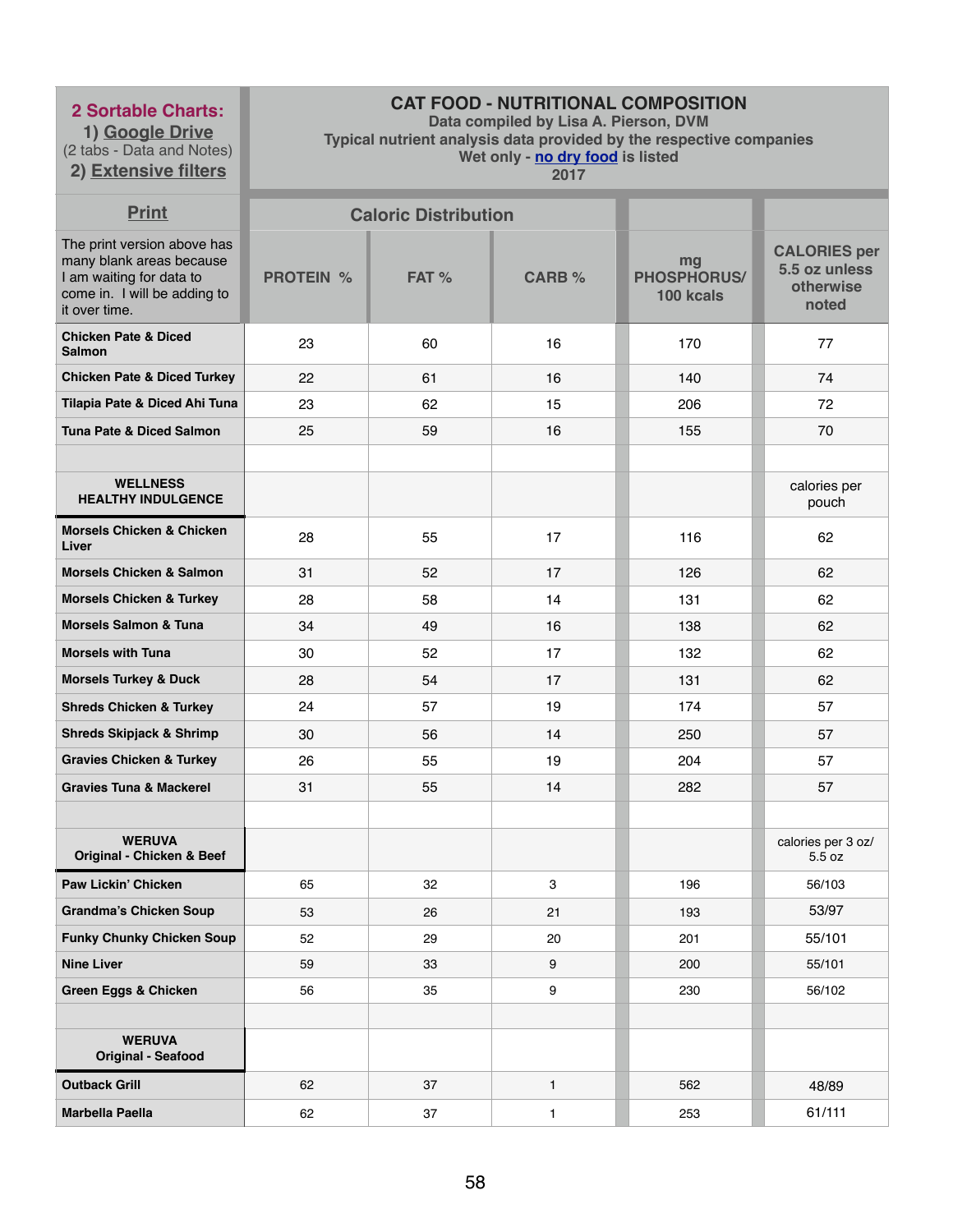**1) Google Drive** (2 tabs - Data and Notes) **2) Extensive filters**

# **CAT FOOD - NUTRITIONAL COMPOSITION**

**Data compiled by Lisa A. Pierson, DVM** 

**Typical nutrient analysis data provided by the respective companies** 

**Wet only - no dry food is listed** 

| <b>Print</b>                                                                                                                         |                  | <b>Caloric Distribution</b> |                     |                                       |                                                            |
|--------------------------------------------------------------------------------------------------------------------------------------|------------------|-----------------------------|---------------------|---------------------------------------|------------------------------------------------------------|
| The print version above has<br>many blank areas because<br>I am waiting for data to<br>come in. I will be adding to<br>it over time. | <b>PROTEIN %</b> | FAT %                       | <b>CARB %</b>       | mg<br><b>PHOSPHORUS/</b><br>100 kcals | <b>CALORIES per</b><br>5.5 oz unless<br>otherwise<br>noted |
| <b>Aisan Fusion</b>                                                                                                                  | 62               | 37                          | $\mathbf{1}$        | 295                                   | 61/111                                                     |
| Mack & Jack                                                                                                                          | 78               | 22                          | $\mathsf{O}\xspace$ | 337                                   | 50/93                                                      |
| <b>Polynesian BBQ</b>                                                                                                                | 64               | 30                          | 6                   | 354                                   | 77/141                                                     |
| <b>Meow Luau</b>                                                                                                                     | 64               | 33                          | 3                   | 253                                   | 57/105                                                     |
| <b>Mideast Feast</b>                                                                                                                 | 61               | 32                          | $\overline{7}$      | 202                                   | 63/116                                                     |
|                                                                                                                                      |                  |                             |                     |                                       |                                                            |
| <b>WERUVA</b><br><b>Truluxe</b>                                                                                                      |                  |                             |                     |                                       | calories per 3 oz/<br>6 oz                                 |
| On the Cat Wok                                                                                                                       | 53               | 43                          | 4                   | 163                                   | 62/125                                                     |
| <b>Kawa Booty</b>                                                                                                                    | 61               | 34                          | 6                   | 248                                   | 58/116                                                     |
| <b>Mediterranean Harvest</b>                                                                                                         | 65               | 21                          | 13                  | 237                                   | 57/115                                                     |
| <b>Peking Ducken</b>                                                                                                                 | 62               | 29                          | 9                   | 195                                   | 52/105                                                     |
| <b>Steak Frites</b>                                                                                                                  | 45               | 49                          | $\,6$               | 118                                   | 72/144                                                     |
| <b>Glam 'N Punk</b>                                                                                                                  | 36               | 63                          | $\mathbf{1}$        | 180                                   | 116/232                                                    |
| <b>Honor Roll</b>                                                                                                                    | 60               | 37                          | 3                   | 246                                   | 51/101                                                     |
| <b>Meow Me a River</b>                                                                                                               | 75               | 24                          | $\mathbf{1}$        | 201                                   | 51/101                                                     |
| <b>Pretty In Pink</b>                                                                                                                | 72               | 29                          | $\pmb{0}$           | 229                                   | 48/96                                                      |
| <b>Quick 'N Quirky</b>                                                                                                               | 70               | 30                          | $\mathbf 0$         | 259                                   | 44/88                                                      |
|                                                                                                                                      |                  |                             |                     |                                       |                                                            |
| <b>WERUVA</b><br><b>Cats in the Kitchen cans</b>                                                                                     |                  |                             |                     |                                       | calories per 3.2/6.0<br>0Z                                 |
| <b>Chicken Frick 'A Zee</b>                                                                                                          | 51               | 47                          | $\mathbf{2}$        | 174                                   | 78/147                                                     |
| <b>Fowl Ball</b>                                                                                                                     | 41               | 55                          | 4                   | 180                                   | 81/151                                                     |
| <b>Funk in the Trunk</b>                                                                                                             | 63               | 29                          | 8                   | 250                                   | 51/95                                                      |
| <b>Goldie Lox</b>                                                                                                                    | 66               | 30                          | $\overline{4}$      | 252                                   | 54/101                                                     |
| <b>Kitty Gone Wild</b>                                                                                                               | 60               | 35                          | 5                   | 412                                   | 53/99                                                      |
| La Isla Bonita                                                                                                                       | 51               | 46                          | 3                   | 166                                   | 87/163                                                     |
| <b>Lamb Burgini</b>                                                                                                                  | 45               | 47                          | 8                   | 236                                   | 77/144                                                     |
| <b>Splash Dance</b>                                                                                                                  | 50               | 46                          | $\overline{4}$      | 292                                   | 78/146                                                     |
| The Double Dip                                                                                                                       | 48               | 45                          | 8                   | 248                                   | 66/124                                                     |
| <b>Two Tu Tango</b>                                                                                                                  | 57               | 38                          | 5                   | 343                                   | 58/109                                                     |
|                                                                                                                                      |                  |                             |                     |                                       |                                                            |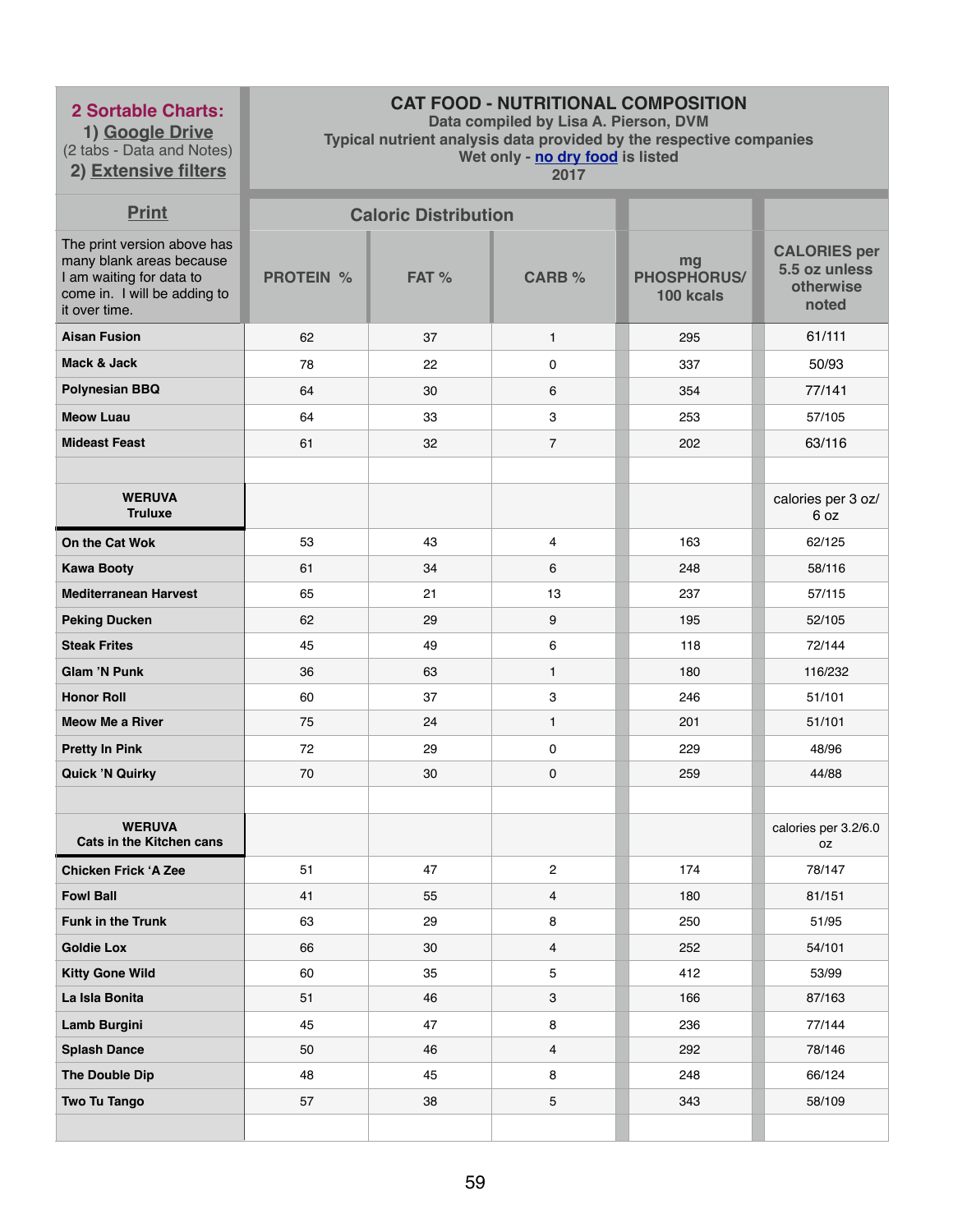**1) Google Drive** (2 tabs - Data and Notes)

# **2) Extensive filters**

# **CAT FOOD - NUTRITIONAL COMPOSITION**

**Data compiled by Lisa A. Pierson, DVM** 

**Typical nutrient analysis data provided by the respective companies** 

**Wet only - no dry food is listed** 

| <b>Print</b>                                                                                                                         |                  | <b>Caloric Distribution</b> |                                                                                 |                                                                                                                                                                                                                                                                                                                                                                                                                       |                                                            |
|--------------------------------------------------------------------------------------------------------------------------------------|------------------|-----------------------------|---------------------------------------------------------------------------------|-----------------------------------------------------------------------------------------------------------------------------------------------------------------------------------------------------------------------------------------------------------------------------------------------------------------------------------------------------------------------------------------------------------------------|------------------------------------------------------------|
| The print version above has<br>many blank areas because<br>I am waiting for data to<br>come in. I will be adding to<br>it over time. | <b>PROTEIN %</b> | FAT%                        | <b>CARB %</b>                                                                   | mg<br><b>PHOSPHORUS/</b><br>100 kcals                                                                                                                                                                                                                                                                                                                                                                                 | <b>CALORIES per</b><br>5.5 oz unless<br>otherwise<br>noted |
| <b>WERUVA</b><br>Cats in the Kitchen pouches                                                                                         |                  |                             |                                                                                 |                                                                                                                                                                                                                                                                                                                                                                                                                       | calories per 3 oz<br>pouch                                 |
| 1 If By Land, 2 If By Sea                                                                                                            | 55               | 29                          | 16                                                                              | 200                                                                                                                                                                                                                                                                                                                                                                                                                   | 60                                                         |
| <b>Chick Magnet</b>                                                                                                                  | 48               | 36                          | 16                                                                              | 157                                                                                                                                                                                                                                                                                                                                                                                                                   | 70                                                         |
| <b>Love Me Tender</b>                                                                                                                | 56               | 27                          | 17                                                                              | 205                                                                                                                                                                                                                                                                                                                                                                                                                   | 62                                                         |
| Mack, Jack, & Sam                                                                                                                    | 53               | 29                          | 18                                                                              | 212                                                                                                                                                                                                                                                                                                                                                                                                                   | 60                                                         |
| <b>Pumpkin Jack Splash</b>                                                                                                           | 67               | 19                          | 14                                                                              | 258                                                                                                                                                                                                                                                                                                                                                                                                                   | 53                                                         |
| <b>Pumpkin Lickin' Chicken</b>                                                                                                       | 63               | 25                          | 12                                                                              | 195                                                                                                                                                                                                                                                                                                                                                                                                                   | 61                                                         |
|                                                                                                                                      |                  |                             |                                                                                 |                                                                                                                                                                                                                                                                                                                                                                                                                       |                                                            |
| <b>WHOLE EARTH FARMS</b><br><b>Grain Free</b>                                                                                        |                  |                             |                                                                                 |                                                                                                                                                                                                                                                                                                                                                                                                                       |                                                            |
| <b>Chicken Pate</b>                                                                                                                  | 39               | 51                          | 10                                                                              | 182                                                                                                                                                                                                                                                                                                                                                                                                                   | 143/5 oz                                                   |
| <b>Duck Pate</b>                                                                                                                     | 28               | 68                          | 4                                                                               | 130                                                                                                                                                                                                                                                                                                                                                                                                                   | 133/5 oz                                                   |
| <b>Turkey Pate</b>                                                                                                                   | 38               | 57                          | 5                                                                               | 246                                                                                                                                                                                                                                                                                                                                                                                                                   | 143/5 oz                                                   |
| <b>Beef Pate</b>                                                                                                                     | 40               | 48                          | 12                                                                              | 265                                                                                                                                                                                                                                                                                                                                                                                                                   | 133/5 oz                                                   |
|                                                                                                                                      |                  |                             |                                                                                 |                                                                                                                                                                                                                                                                                                                                                                                                                       |                                                            |
| <b>WILD CALLING</b>                                                                                                                  |                  |                             |                                                                                 |                                                                                                                                                                                                                                                                                                                                                                                                                       |                                                            |
| <b>Cabin Fever Chicken Cat</b>                                                                                                       | 30               | 68                          | $\overline{c}$                                                                  | 316                                                                                                                                                                                                                                                                                                                                                                                                                   | 206                                                        |
| <b>Cowabunga Beef Cat</b>                                                                                                            | 31               | 67                          | $\overline{2}$                                                                  | 229                                                                                                                                                                                                                                                                                                                                                                                                                   | 223                                                        |
| <b>Jumping Salmon Cat</b>                                                                                                            | 32               | 63                          | 4                                                                               | 399                                                                                                                                                                                                                                                                                                                                                                                                                   | 179                                                        |
| <b>Magic Meadow Buffalo Cat</b>                                                                                                      | 30               | 68                          | $\overline{c}$                                                                  | 309                                                                                                                                                                                                                                                                                                                                                                                                                   | 220                                                        |
| <b>Inland Waters Duck Cat</b>                                                                                                        | 32               | 64                          | 4                                                                               | 316                                                                                                                                                                                                                                                                                                                                                                                                                   | 184                                                        |
| <b>Rabbit Burrow Rabbit Cat</b>                                                                                                      | 33               | 64                          | 4                                                                               | 312                                                                                                                                                                                                                                                                                                                                                                                                                   | 196                                                        |
| <b>Trot-N-Tommy Turkey Cat</b>                                                                                                       | 33               | 64                          | $\overline{2}$                                                                  | 327                                                                                                                                                                                                                                                                                                                                                                                                                   | 189                                                        |
| <b>Triple Delight Cat</b>                                                                                                            | 28               | 70                          | $\overline{2}$                                                                  | 246                                                                                                                                                                                                                                                                                                                                                                                                                   | 220                                                        |
|                                                                                                                                      |                  |                             |                                                                                 |                                                                                                                                                                                                                                                                                                                                                                                                                       |                                                            |
| <b>WYSONG</b>                                                                                                                        |                  |                             | unbalanced diet with 85-90% of a <b>balanced</b> diet then that should be fine. | IMPORTANT: Please note that the Wysong Epigen (formerly "Au Jus") diets are <b>not</b> complete and<br>balanced for use as a sole diet unless the Wysong Call of the Wild supplement is added. The Epigen<br>canned foods do not contain enough calcium and other nutrients to provide a nutritinally balanced diet.<br>If you want to feed these diets as a stand-alone meal a few times/week, or mix 10-15% of this |                                                            |
| Chicken - Epigen                                                                                                                     | 33               | 62                          | 5                                                                               | 143                                                                                                                                                                                                                                                                                                                                                                                                                   | 490/13 oz                                                  |
| <b>Turkey - Epigen</b>                                                                                                               | 32               | 62                          | 6                                                                               | 123                                                                                                                                                                                                                                                                                                                                                                                                                   | 505/13 oz                                                  |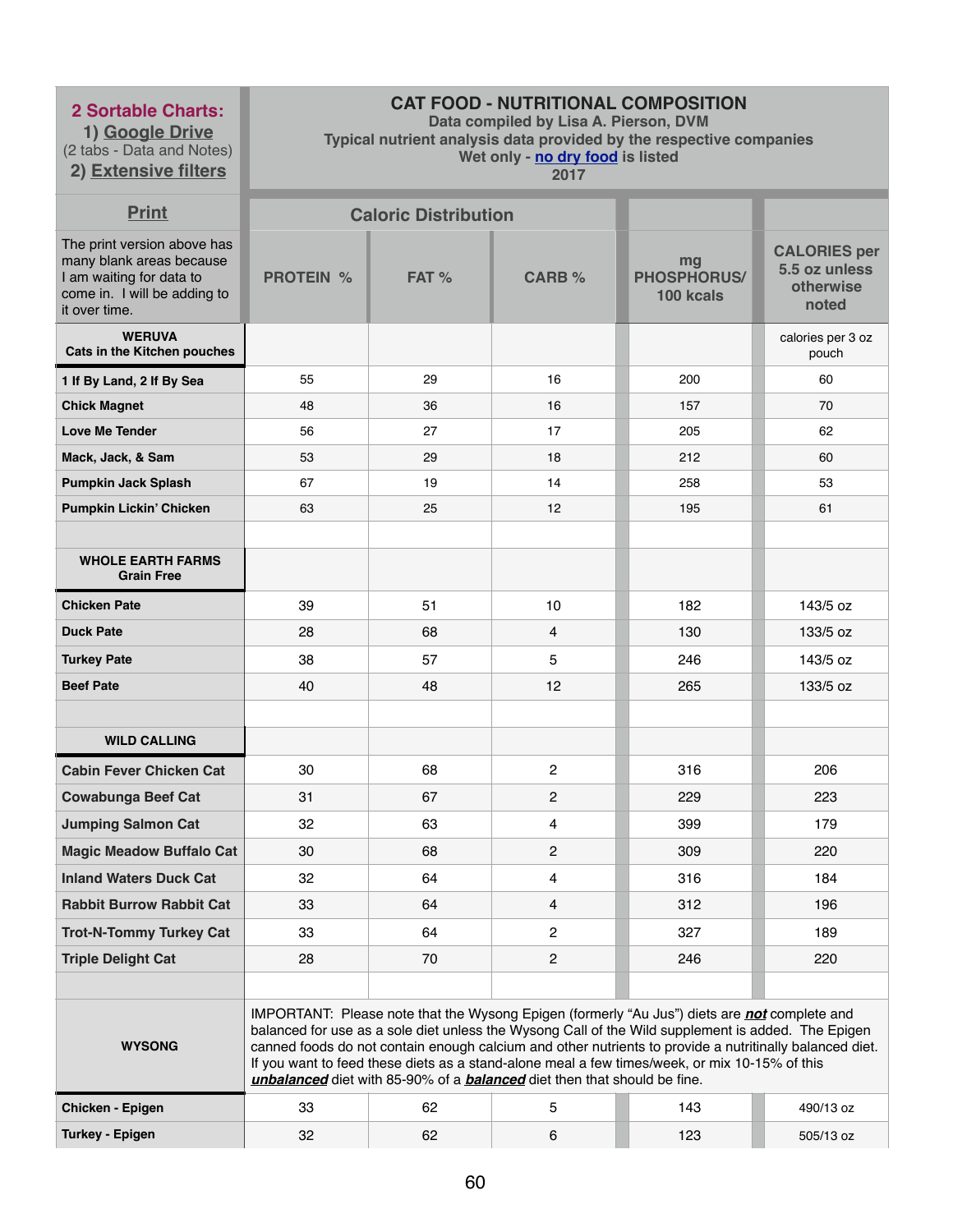**1) Google Drive** (2 tabs - Data and Notes) **2) Extensive filters**

# **CAT FOOD - NUTRITIONAL COMPOSITION**

**Data compiled by Lisa A. Pierson, DVM** 

**Typical nutrient analysis data provided by the respective companies** 

**Wet only - no dry food is listed** 

| <b>Print</b>                                                                                                                         | <b>Caloric Distribution</b> |       |                 |                                       |                                                            |
|--------------------------------------------------------------------------------------------------------------------------------------|-----------------------------|-------|-----------------|---------------------------------------|------------------------------------------------------------|
| The print version above has<br>many blank areas because<br>I am waiting for data to<br>come in. I will be adding to<br>it over time. | <b>PROTEIN %</b>            | FAT % | <b>CARB %</b>   | mg<br><b>PHOSPHORUS/</b><br>100 kcals | <b>CALORIES per</b><br>5.5 oz unless<br>otherwise<br>noted |
| Duck - Epigen                                                                                                                        | 32                          | 63    | 5               | 122                                   | 486/13 oz                                                  |
| Rabbit - Epigen                                                                                                                      | 32                          | 65    | $\mathbf{3}$    | 139                                   | 562/13 oz                                                  |
| Beef - Epigen                                                                                                                        | 32                          | 65    | $\mathbf{3}$    | 159                                   | 541/13 oz                                                  |
| <b>Uretic</b>                                                                                                                        | 37                          | 53    | 10              | 179                                   | 174/5.5 oz                                                 |
|                                                                                                                                      |                             |       |                 |                                       |                                                            |
| <b>ZIWIPEAK</b>                                                                                                                      |                             |       |                 |                                       | calories per 3 oz/6<br>0Z                                  |
| <b>Beef</b>                                                                                                                          | 33                          | 57    | 10              | 298                                   | 89/179                                                     |
| Lamb                                                                                                                                 | 32                          | 63    | $6\phantom{1}6$ | 254                                   | 93/186                                                     |
| Rabbit & Lamb                                                                                                                        | 35                          | 62    | 3               | 271                                   | 94/172                                                     |
| <b>Venison</b>                                                                                                                       | 35                          | 62    | $\mathbf{3}$    | 252                                   | 94/187                                                     |
| <b>Venison &amp; Fish</b>                                                                                                            | 36                          | 59    | 5               | 260                                   | 91/183                                                     |
|                                                                                                                                      |                             |       |                 |                                       |                                                            |
|                                                                                                                                      |                             |       |                 |                                       |                                                            |
|                                                                                                                                      |                             |       |                 |                                       |                                                            |
| <b>VETERINARIAN-</b><br><b>PRESCRIBED/SOLD</b>                                                                                       |                             |       |                 |                                       |                                                            |
|                                                                                                                                      |                             |       |                 |                                       |                                                            |
| <b>PURINA</b><br><b>Pro Plan Veterinary Diets</b>                                                                                    |                             |       |                 |                                       |                                                            |
| <b>CN</b>                                                                                                                            | 28                          | 63    | 9               | 249                                   | 208                                                        |
| DH (DRY)                                                                                                                             | 36                          | 32    | 33              | 354                                   | 270/cup                                                    |
| <b>DM</b>                                                                                                                            | 43                          | 52    | 6               | 297                                   | 191                                                        |
| <b>DM Savory Selects in Sauce</b>                                                                                                    | 49                          | 40    | 10              | 256                                   | 171                                                        |
| <b>EN</b>                                                                                                                            | 39                          | 44    | 17              | 278                                   | 179                                                        |
| <b>EN Naturals</b>                                                                                                                   | 35                          | 51    | 14              | 301                                   | 188                                                        |
| <b>NF</b>                                                                                                                            | 28                          | 45    | 27              | 136                                   | 193                                                        |
| OM                                                                                                                                   | 46                          | 33    | 21              | 340                                   | 130                                                        |
| <b>OM Savory Selects in Sauce</b>                                                                                                    | 53                          | 30    | 17              | 279                                   | 124                                                        |
| <b>UR</b>                                                                                                                            | 38                          | 51    | 12              | 191                                   | 179                                                        |
| <b>UR Savory Selects in Sauce -</b><br><b>Turkey &amp; Giblets</b>                                                                   | 54                          | 33    | 13              | 214                                   | 138                                                        |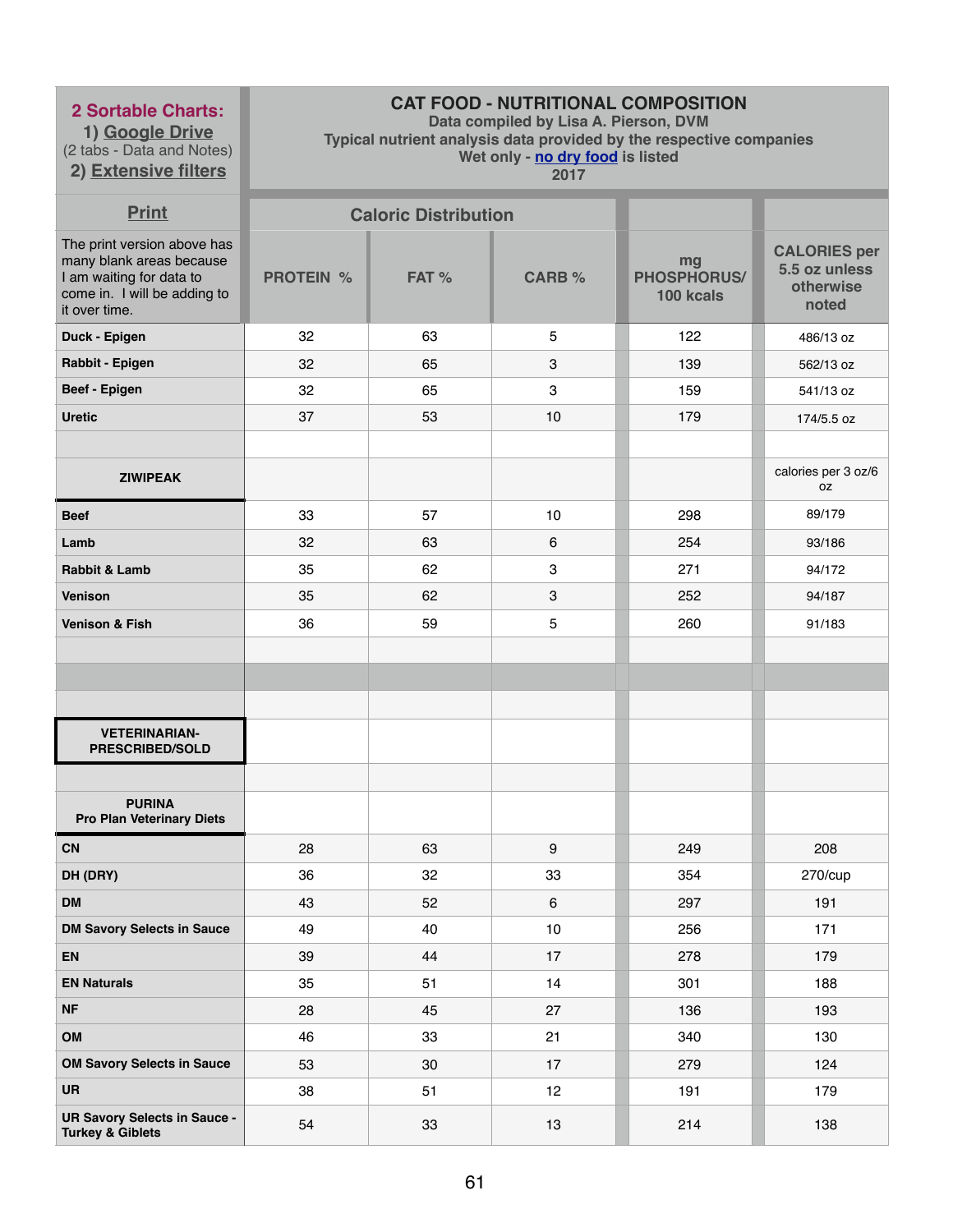**1) Google Drive** (2 tabs - Data and Notes)

**2) Extensive filters**

# **CAT FOOD - NUTRITIONAL COMPOSITION**

**Data compiled by Lisa A. Pierson, DVM** 

**Typical nutrient analysis data provided by the respective companies** 

**Wet only - no dry food is listed** 

| <b>Print</b>                                                                                                                         | <b>Caloric Distribution</b> |       |               |                                       |                                                            |
|--------------------------------------------------------------------------------------------------------------------------------------|-----------------------------|-------|---------------|---------------------------------------|------------------------------------------------------------|
| The print version above has<br>many blank areas because<br>I am waiting for data to<br>come in. I will be adding to<br>it over time. | <b>PROTEIN %</b>            | FAT % | <b>CARB %</b> | mg<br><b>PHOSPHORUS/</b><br>100 kcals | <b>CALORIES per</b><br>5.5 oz unless<br>otherwise<br>noted |
| <b>UR Savory Selects in Sauce -</b><br><b>Salmon</b>                                                                                 | 55                          | 32    | 14            | 254                                   | 149                                                        |
|                                                                                                                                      |                             |       |               |                                       |                                                            |
| <b>HILL'S</b>                                                                                                                        |                             |       |               |                                       |                                                            |
| a/d                                                                                                                                  | 33                          | 55    | 12            | 209                                   | 180                                                        |
| c/d Multicare Urinary Tract<br><b>Health Chicken &amp; Vegetable</b><br><b>Stew</b>                                                  | 35                          | 38    | 28            | 171                                   | 68/2.9 oz                                                  |
| c/d Multicare Urinary Tract<br>Health, Tuna & Rice Stew                                                                              | 35                          | 38    | 28            | 171                                   | 68/2.9 oz                                                  |
| c/d Multicare Urinary Tract<br><b>Health with Chicken</b>                                                                            | 37                          | 40    | 23            | 181                                   | 147-163                                                    |
| c/d Multicare Urinary Tract<br><b>Health with Ocean Fish</b>                                                                         | 37                          | 40    | 23            | 181                                   | 147-163                                                    |
| c/d Multicare Urinary Stress<br><b>Chicken &amp; Vegetable Stew</b>                                                                  | 34                          | 38    | 28            | 191                                   | 69/2.9 oz                                                  |
| d/d Duck                                                                                                                             | 29                          | 54    | 17            | 165                                   | 189                                                        |
| d/d Venison                                                                                                                          | 28                          | 56    | 16            | 150                                   | 197                                                        |
| g/d                                                                                                                                  | 28                          | 39    | 33            | 123                                   | 165                                                        |
| i/d                                                                                                                                  | 30                          | 47    | 23            | 203                                   | 161                                                        |
| i/d Chicken & Vegetable Stew                                                                                                         | 32                          | 44    | 24            | 219                                   | 71/2.9 oz                                                  |
| j/d                                                                                                                                  | 32                          | 38    | 30            | 195                                   | 152                                                        |
| k/d Chicken & Vegetable<br><b>Stew</b>                                                                                               | 23                          | 50    | 27            | 105                                   | 78/2.9 oz                                                  |
| k/d Vegetable & Tuna Stew                                                                                                            | 24                          | 47    | 29            | 107                                   | 77/2.9 0z                                                  |
| k/d with Chicken                                                                                                                     | 22                          | 51    | 27            | 85                                    | 183                                                        |
| k/d with Ocean Fish                                                                                                                  | 23                          | 50    | 27            | 117                                   | 187                                                        |
| I/d                                                                                                                                  | 25                          | 45    | 30            | 145                                   | 183                                                        |
| <b>Metabolic + Urinary</b><br><b>Vegetable &amp; Chicken Stew</b>                                                                    | 37                          | 35    | 28            | 190                                   | 60/2.9 oz                                                  |
| <b>Metabolic + Urinary</b><br><b>Vegetable &amp; Tuna Stew</b>                                                                       | 37                          | 34    | 29            | 189                                   | 61/2.9 oz                                                  |
| <b>Metabolic</b>                                                                                                                     | 39                          | 31    | 30            | 193                                   | 129                                                        |
| <b>Metabolic Vegetable &amp;</b><br><b>Chicken Stew</b>                                                                              | 37                          | 32    | 31            | 203                                   | 65/2.9 oz                                                  |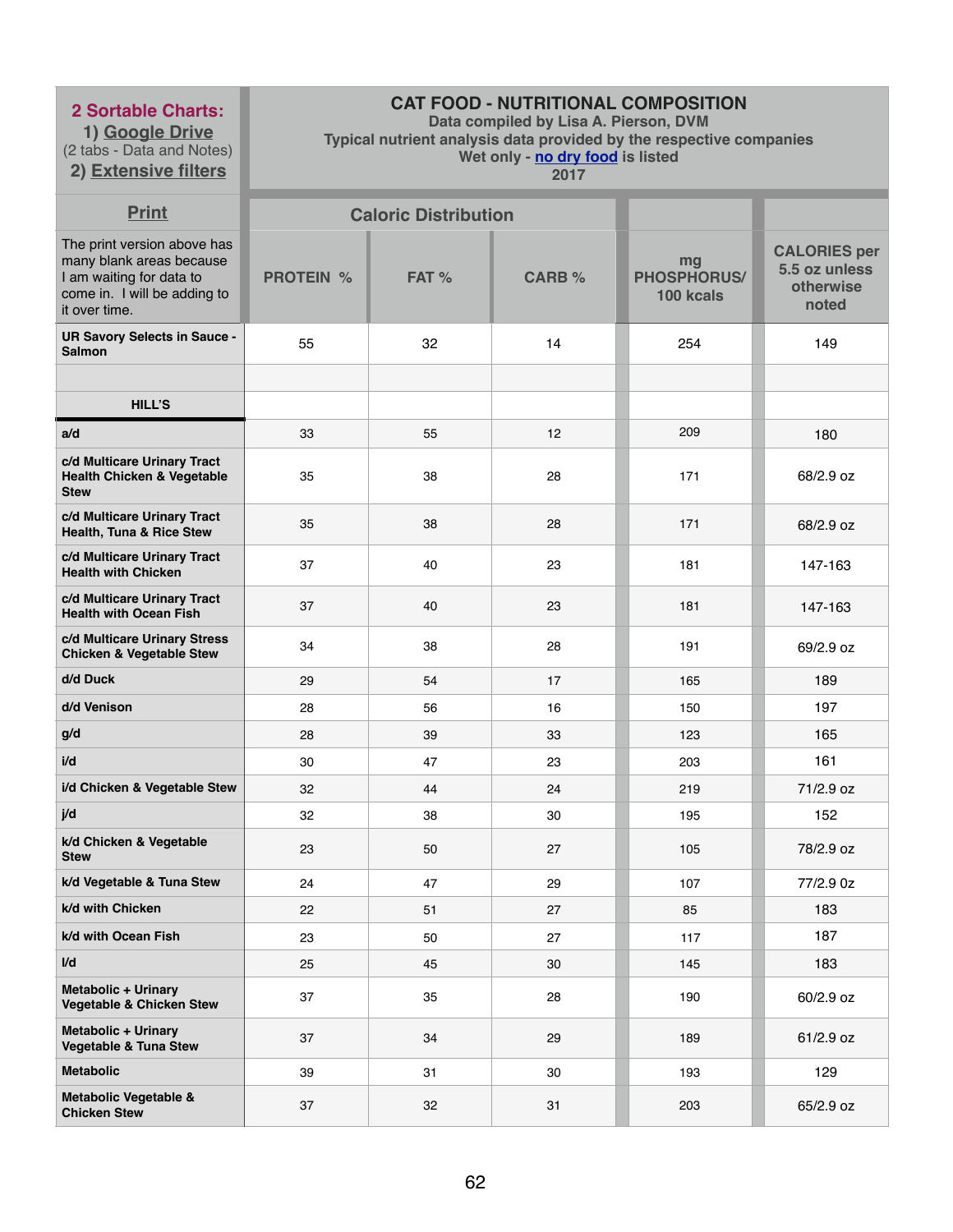**1) Google Drive** (2 tabs - Data and Notes)

# **2) Extensive filters**

# **CAT FOOD - NUTRITIONAL COMPOSITION**

**Data compiled by Lisa A. Pierson, DVM** 

**Typical nutrient analysis data provided by the respective companies** 

**Wet only - no dry food is listed** 

| <b>Print</b>                                                                                                                         | <b>Caloric Distribution</b> |       |               |                                |                                                            |
|--------------------------------------------------------------------------------------------------------------------------------------|-----------------------------|-------|---------------|--------------------------------|------------------------------------------------------------|
| The print version above has<br>many blank areas because<br>I am waiting for data to<br>come in. I will be adding to<br>it over time. | <b>PROTEIN %</b>            | FAT % | <b>CARB %</b> | mg<br>PHOSPHORUS/<br>100 kcals | <b>CALORIES per</b><br>5.5 oz unless<br>otherwise<br>noted |
| Metabolic Vegetable & Tuna<br><b>Stew</b>                                                                                            | 39                          | 30    | 31            | 207                            | 129                                                        |
| m/d                                                                                                                                  | 46                          | 41    | 13            | 170                            | 156                                                        |
| r/d                                                                                                                                  | 41                          | 24    | 35            | 205                            | 114                                                        |
| s/d                                                                                                                                  | 29                          | 58    | 13            | 109                            | 215                                                        |
| $t/d$ (DRY)                                                                                                                          | 30                          | 39    | 31            | 212                            | 265/cup                                                    |
| w/d                                                                                                                                  | 37                          | 38    | 25            | 197                            | 127                                                        |
| y/d                                                                                                                                  | 27                          | 49    | 24            | 141                            | 188                                                        |
| z/d                                                                                                                                  | 28                          | 37    | 35            | 157                            | 169                                                        |
|                                                                                                                                      |                             |       |               |                                |                                                            |
| <b>ROYAL CANIN</b>                                                                                                                   |                             |       |               |                                | per 5.8 oz                                                 |
| <b>Developement Kitten</b>                                                                                                           | 43                          | 46    | 11            | 250                            | 154                                                        |
| <b>Weight Control</b>                                                                                                                | 49                          | 28    | 23            | 240                            | 125                                                        |
| <b>Adult</b>                                                                                                                         | 45                          | 36    | 19            | 230                            | 148                                                        |
| <b>Dental (DRY)</b>                                                                                                                  | 28                          | 36    | 36            | 180                            | 294/cup                                                    |
| <b>Mature Consult</b>                                                                                                                | 45                          | 27    | 28            | 170                            | 134                                                        |
| <b>Senior Consult</b>                                                                                                                | 33                          | 37    | 30            | 140                            | 150                                                        |
| <b>Selected Protein - Duck</b>                                                                                                       | 31                          | 53    | 16            | 190                            | 189                                                        |
| <b>Selected Protein - Rabbit</b>                                                                                                     | 34                          | 51    | 15            | 270                            | 167                                                        |
| <b>Selected Protein - Venison</b>                                                                                                    | 30                          | 46    | 24            | 300                            | 146                                                        |
| Glycobalance                                                                                                                         | 51                          | 34    | 14            | 200                            | 61/3 oz                                                    |
| <b>GI High Energy</b>                                                                                                                | 30                          | 51    | 19            | 260                            | 180                                                        |
| <b>GI Moderate Calorie Morsels</b><br>in Gravy                                                                                       | 37                          | 34    | 29            | 280                            | 60/3 oz                                                    |
| <b>MF Urinary + Calm</b>                                                                                                             | 40                          | 36    | 24            | 224                            | 60/3 oz                                                    |
| <b>Recovery - Feline &amp; Canine</b>                                                                                                | 36                          | 58    | 3             | 250                            | 183                                                        |
| <b>Renal Support - D</b>                                                                                                             | 24                          | 60    | 16            | 80                             | 97/3 oz                                                    |
| <b>Renal Support - E</b>                                                                                                             | 25                          | 54    | 21            | 90                             | 171                                                        |
| <b>Renal Support - T</b>                                                                                                             | 24                          | 53    | 23            | 100                            | 82/3 oz                                                    |
| SO - Pate                                                                                                                            | 31                          | 49    | 20            | 170                            | 142                                                        |
| <b>SO Morsels in Gravy</b>                                                                                                           | 31                          | 48    | 21            | 170                            | 76/3 oz                                                    |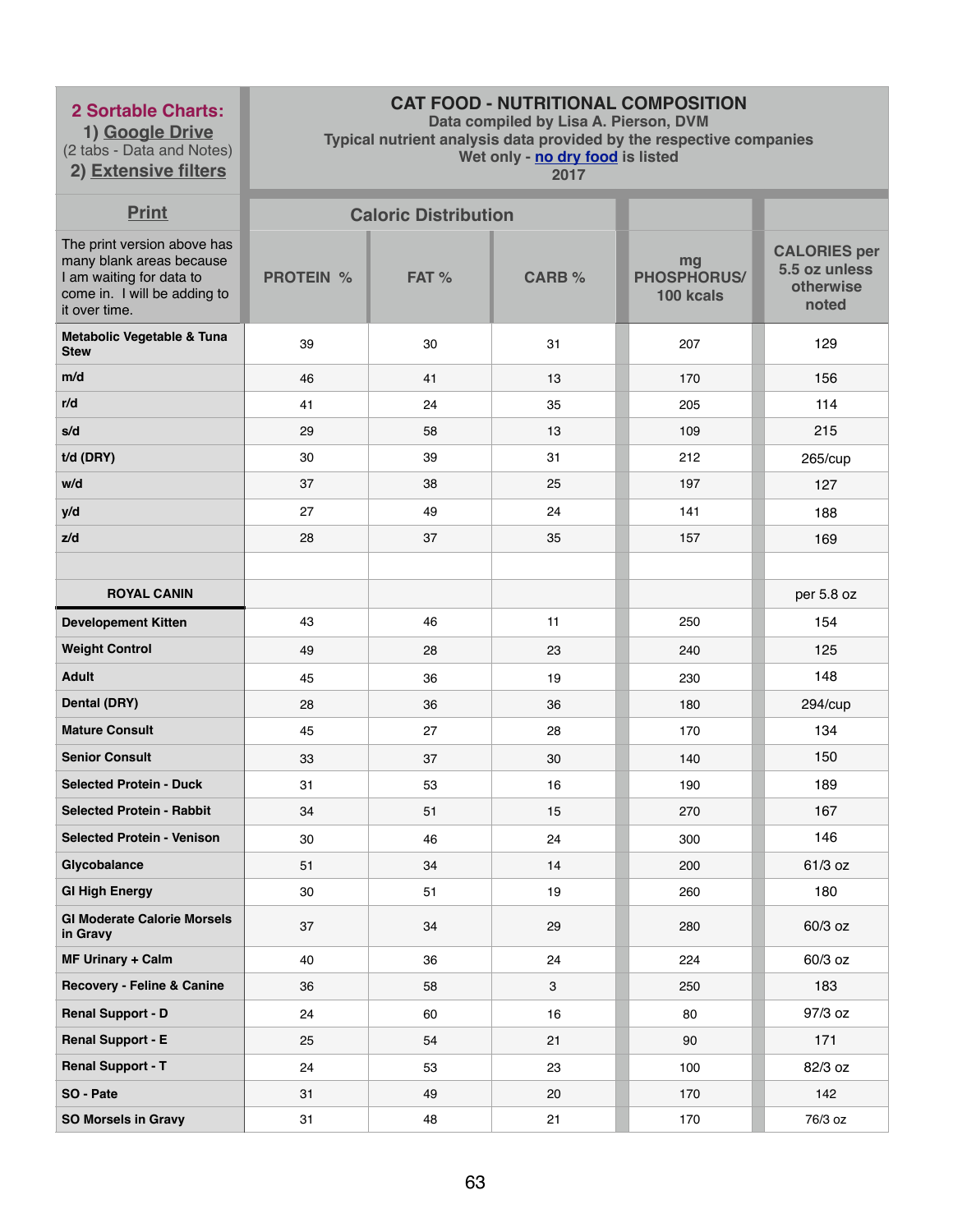**1) Google Drive** (2 tabs - Data and Notes)

# **CAT FOOD - NUTRITIONAL COMPOSITION**

**Data compiled by Lisa A. Pierson, DVM** 

**Typical nutrient analysis data provided by the respective companies** 

**2) Extensive filters**

**Wet only - no dry food is listed 2017**

| <b>Print</b>                                                                                                                         | <b>Caloric Distribution</b>                                                                                                                                                                                                                                                                                                                                                                                      |      |               |                                       |                                                            |  |  |
|--------------------------------------------------------------------------------------------------------------------------------------|------------------------------------------------------------------------------------------------------------------------------------------------------------------------------------------------------------------------------------------------------------------------------------------------------------------------------------------------------------------------------------------------------------------|------|---------------|---------------------------------------|------------------------------------------------------------|--|--|
| The print version above has<br>many blank areas because<br>I am waiting for data to<br>come in. I will be adding to<br>it over time. | <b>PROTEIN %</b>                                                                                                                                                                                                                                                                                                                                                                                                 | FAT% | <b>CARB %</b> | mg<br><b>PHOSPHORUS/</b><br>100 kcals | <b>CALORIES per</b><br>5.5 oz unless<br>otherwise<br>noted |  |  |
| <b>SO Moderate Calorie</b>                                                                                                           | 40                                                                                                                                                                                                                                                                                                                                                                                                               | 36   | 24            | 180                                   | 60/3 oz                                                    |  |  |
| <b>Calorie Control - Pate</b>                                                                                                        | 58                                                                                                                                                                                                                                                                                                                                                                                                               | 32   | 11            | 270                                   | 90                                                         |  |  |
| <b>Calorie Control - Morsels in</b><br>Gravy                                                                                         | 49                                                                                                                                                                                                                                                                                                                                                                                                               | 27   | 25            | 230                                   | 49/3 oz                                                    |  |  |
| <b>Calorie Control High Fiber</b>                                                                                                    | 32                                                                                                                                                                                                                                                                                                                                                                                                               | 40   | 29            | 180                                   | 138/6 oz                                                   |  |  |
| <b>HILL'S</b><br><b>Healthy Advantage - sold</b><br>only by veterinarians                                                            |                                                                                                                                                                                                                                                                                                                                                                                                                  |      |               |                                       |                                                            |  |  |
| <b>Kitten Chicken</b>                                                                                                                | 36                                                                                                                                                                                                                                                                                                                                                                                                               | 45   | 19            | 207                                   | 173                                                        |  |  |
| <b>Adult Chicken</b>                                                                                                                 | 34                                                                                                                                                                                                                                                                                                                                                                                                               | 40   | 26            | 154                                   | 162                                                        |  |  |
| <b>Mature Adult Chicken</b>                                                                                                          | 35                                                                                                                                                                                                                                                                                                                                                                                                               | 39   | 26            | 146                                   | 161                                                        |  |  |
|                                                                                                                                      |                                                                                                                                                                                                                                                                                                                                                                                                                  |      |               |                                       |                                                            |  |  |
|                                                                                                                                      | <b>List of Shame</b>                                                                                                                                                                                                                                                                                                                                                                                             |      |               |                                       |                                                            |  |  |
|                                                                                                                                      | Companies varied widely in how readily they provided their Typical Nutrient Analysis (TNA) data. A few<br>companies actually refused to provide it saying that it is "proprietary" which is utterly ridiculous. Any<br>company that considers this type of very basic data to be "proprietary" is exhibiting a complete lack of<br>respect for the consumers that they are expecting to purchase their products. |      |               |                                       |                                                            |  |  |
|                                                                                                                                      | Several companies had to be called 4-5 times before they would provide any data. I had to be<br>extremely persistent (to put it mildly) with some of them. If a company does not have the information<br>readily availableand if I have to badger the company to get the datait is hard to trust it once it is<br>provided.                                                                                      |      |               |                                       |                                                            |  |  |
|                                                                                                                                      | On the other hand, several companies actually have this valuable data right on their website (100 Gold<br>Stars for them!).                                                                                                                                                                                                                                                                                      |      |               |                                       |                                                            |  |  |
|                                                                                                                                      | Suffice it to say, the consumer should never have to beg for the basic nutritional information<br>found on this chart.                                                                                                                                                                                                                                                                                           |      |               |                                       |                                                            |  |  |
|                                                                                                                                      | The worst company to deal with has been Petsmart. I will not bore the reader with the details but the<br>bottom line is that this company has been a nightmare to deal with. Their lack of respect for the<br>consumer is abundantly clear and I strongly recommend that you spend your hard-earned dollars<br>elsewhere.                                                                                        |      |               |                                       |                                                            |  |  |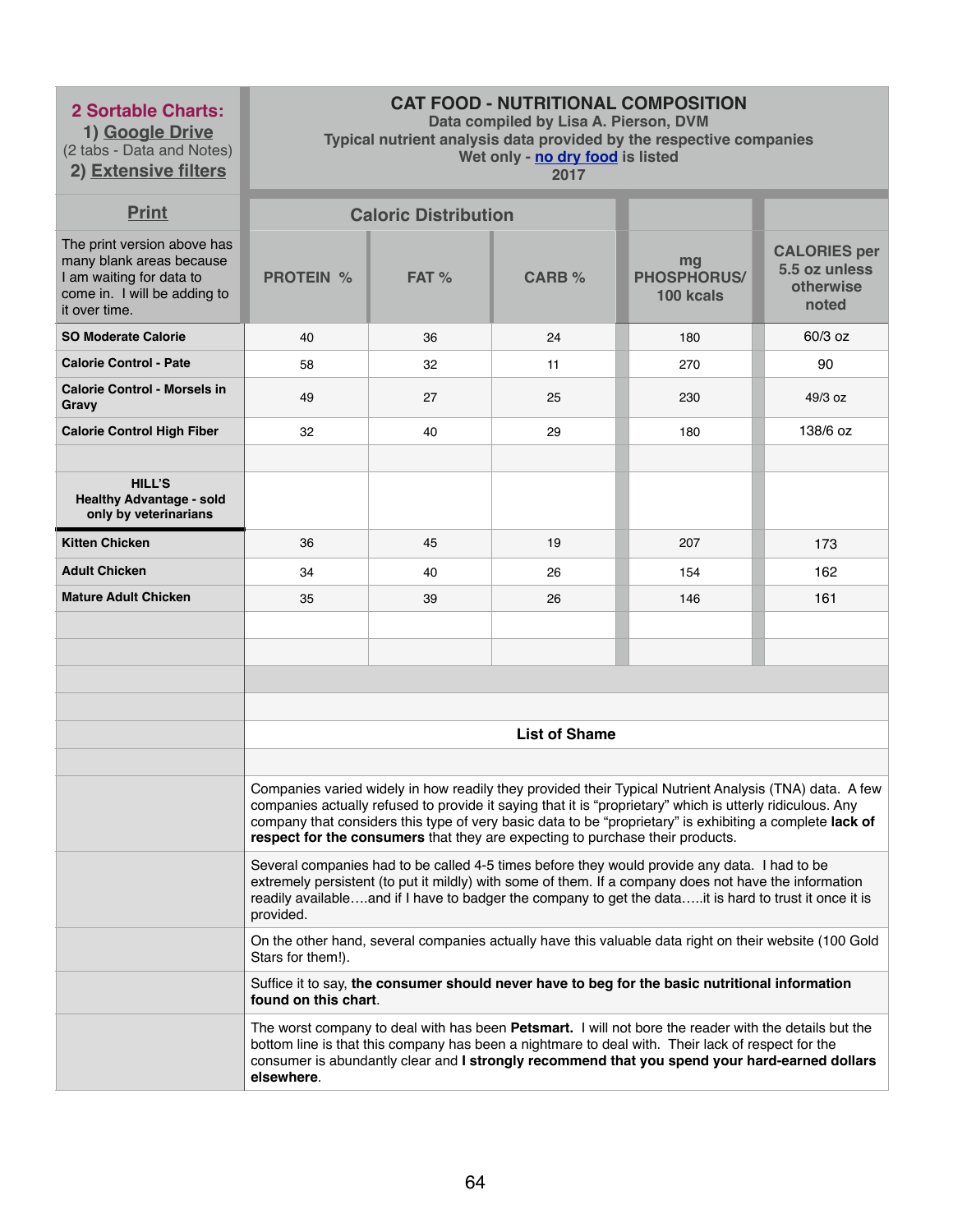| <b>2 Sortable Charts:</b><br>1) Google Drive<br>(2 tabs - Data and Notes)<br>2) Extensive filters                                    | <b>CAT FOOD - NUTRITIONAL COMPOSITION</b><br>Data compiled by Lisa A. Pierson, DVM<br>Typical nutrient analysis data provided by the respective companies<br>Wet only - no dry food is listed<br>2017                                                                                                                                                                                                                                                                                                                                                                                                                                                                    |         |               |                                                                                                                                                                                                                                                                                                                                                                                                                                                                                                                                                                                                                                                            |                                                            |  |  |
|--------------------------------------------------------------------------------------------------------------------------------------|--------------------------------------------------------------------------------------------------------------------------------------------------------------------------------------------------------------------------------------------------------------------------------------------------------------------------------------------------------------------------------------------------------------------------------------------------------------------------------------------------------------------------------------------------------------------------------------------------------------------------------------------------------------------------|---------|---------------|------------------------------------------------------------------------------------------------------------------------------------------------------------------------------------------------------------------------------------------------------------------------------------------------------------------------------------------------------------------------------------------------------------------------------------------------------------------------------------------------------------------------------------------------------------------------------------------------------------------------------------------------------------|------------------------------------------------------------|--|--|
| <b>Print</b>                                                                                                                         | <b>Caloric Distribution</b>                                                                                                                                                                                                                                                                                                                                                                                                                                                                                                                                                                                                                                              |         |               |                                                                                                                                                                                                                                                                                                                                                                                                                                                                                                                                                                                                                                                            |                                                            |  |  |
| The print version above has<br>many blank areas because<br>I am waiting for data to<br>come in. I will be adding to<br>it over time. | <b>PROTEIN %</b>                                                                                                                                                                                                                                                                                                                                                                                                                                                                                                                                                                                                                                                         | $FAT$ % | <b>CARB %</b> | mg<br><b>PHOSPHORUS/</b><br>100 kcals                                                                                                                                                                                                                                                                                                                                                                                                                                                                                                                                                                                                                      | <b>CALORIES per</b><br>5.5 oz unless<br>otherwise<br>noted |  |  |
|                                                                                                                                      | The Petsmart brands that I urge you to not purchase are: Authority, Good Natured, Grreat Choice,<br>and Simply Nourish. There are plenty of other choices on the market made by companies that have<br>more respect for the consumer and the deeply loved family members that are consuming their<br>products.                                                                                                                                                                                                                                                                                                                                                           |         |               |                                                                                                                                                                                                                                                                                                                                                                                                                                                                                                                                                                                                                                                            |                                                            |  |  |
|                                                                                                                                      |                                                                                                                                                                                                                                                                                                                                                                                                                                                                                                                                                                                                                                                                          |         |               |                                                                                                                                                                                                                                                                                                                                                                                                                                                                                                                                                                                                                                                            |                                                            |  |  |
|                                                                                                                                      | At this time, I also recommend that the reader NOT purchase: Addiction, Nutrisca (Dogswell), Party<br>Animal, and Feline Natural (K9 Natural). I will consider removing them from the NOT<br>RECOMMENDED list if I ever receive TNA data from these companies.                                                                                                                                                                                                                                                                                                                                                                                                           |         |               |                                                                                                                                                                                                                                                                                                                                                                                                                                                                                                                                                                                                                                                            |                                                            |  |  |
|                                                                                                                                      |                                                                                                                                                                                                                                                                                                                                                                                                                                                                                                                                                                                                                                                                          |         |               |                                                                                                                                                                                                                                                                                                                                                                                                                                                                                                                                                                                                                                                            |                                                            |  |  |
|                                                                                                                                      | <b>Additional Comments</b>                                                                                                                                                                                                                                                                                                                                                                                                                                                                                                                                                                                                                                               |         |               |                                                                                                                                                                                                                                                                                                                                                                                                                                                                                                                                                                                                                                                            |                                                            |  |  |
|                                                                                                                                      |                                                                                                                                                                                                                                                                                                                                                                                                                                                                                                                                                                                                                                                                          |         |               |                                                                                                                                                                                                                                                                                                                                                                                                                                                                                                                                                                                                                                                            |                                                            |  |  |
|                                                                                                                                      | Water is my favorite word when feeding cats. I will not feed any dry food to any cat in my care. Cats<br>have a low thirst drive and are designed to get their water needs met by their prey or food bowl.<br>Canned food (vs dry kibble) promotes urinary tract health and optimal systemic hydration which is<br>especially critical for cats with kidney insuffciency.                                                                                                                                                                                                                                                                                                |         |               |                                                                                                                                                                                                                                                                                                                                                                                                                                                                                                                                                                                                                                                            |                                                            |  |  |
|                                                                                                                                      | Please see <b>Urinary Tract Diseases</b> including Opie's pictures for a look at the <b>tremendous suffering</b><br>that water- depleted diets very often cause. Please do not fall into the trap that so many people do<br>by engaging in wishful thinking and assuming that your cat makes up the water defcit at the water bowl<br>when fed dry food. Studies have shown that when all water sources are considered (food and water<br>bowl), cats eating dry food – even the "good drinkers" - consume $~50\%$ the amount of water that a cat<br>on canned food consumes. This is in spite of the fact that cats on water-rich diets rarely go to the water<br>bowl. |         |               |                                                                                                                                                                                                                                                                                                                                                                                                                                                                                                                                                                                                                                                            |                                                            |  |  |
|                                                                                                                                      |                                                                                                                                                                                                                                                                                                                                                                                                                                                                                                                                                                                                                                                                          |         |               |                                                                                                                                                                                                                                                                                                                                                                                                                                                                                                                                                                                                                                                            |                                                            |  |  |
|                                                                                                                                      | <b>Composition:</b> The caloric distribution of protein, fat, carbohdrate content of a diet. 100% of a diet's<br>calories come from protein, fat, and carbohydrate. Therefore: % protein calories + % fat calories + %<br>carbohydrate calories = 100% This means that if, for example, a diet is appropriately low in<br>carbohydrates, the diet will be higher in protein, fat, or both. It is like a three-way teeter totter - if one<br>fraction goes up or down, one, or both, of the other two must increase or decrease accordingly to add<br>up to 100%.                                                                                                         |         |               |                                                                                                                                                                                                                                                                                                                                                                                                                                                                                                                                                                                                                                                            |                                                            |  |  |
|                                                                                                                                      |                                                                                                                                                                                                                                                                                                                                                                                                                                                                                                                                                                                                                                                                          |         |               |                                                                                                                                                                                                                                                                                                                                                                                                                                                                                                                                                                                                                                                            |                                                            |  |  |
|                                                                                                                                      |                                                                                                                                                                                                                                                                                                                                                                                                                                                                                                                                                                                                                                                                          |         |               | <b>Carbohydrates:</b> This is an important area of consideration – especially for diabetic patients. I often<br>see diabetic cat caregivers taking this value far too literallyassuming that 6% vs 9% is statistically<br>significant when it is not. Unfortunately, this macronutrient is not actually measured in a lab. Instead, it<br>is calculated by subtraction. In other words, we add up the moisture $+$ protein $+$ fat $+$ fber $+$ ash and<br>subtract that value from 100% leaving us with the carbohydrate fraction. However, any error in those<br>Big Five values will result in an error (usually an overage) in the carbohydrate value. |                                                            |  |  |
|                                                                                                                                      | Stated another way: The carb values noted on this chart are probably higher (overestimating) than they<br>actually are. Even a value of 10% carbs could actually be closer to 0% carbs. Therefore, stick with the<br>directive to stay below 10% carbohydrates but do NOT get caught up in whether a diet says<br>10%or 5%or 0% because these numbers are just not that accurate.                                                                                                                                                                                                                                                                                        |         |               |                                                                                                                                                                                                                                                                                                                                                                                                                                                                                                                                                                                                                                                            |                                                            |  |  |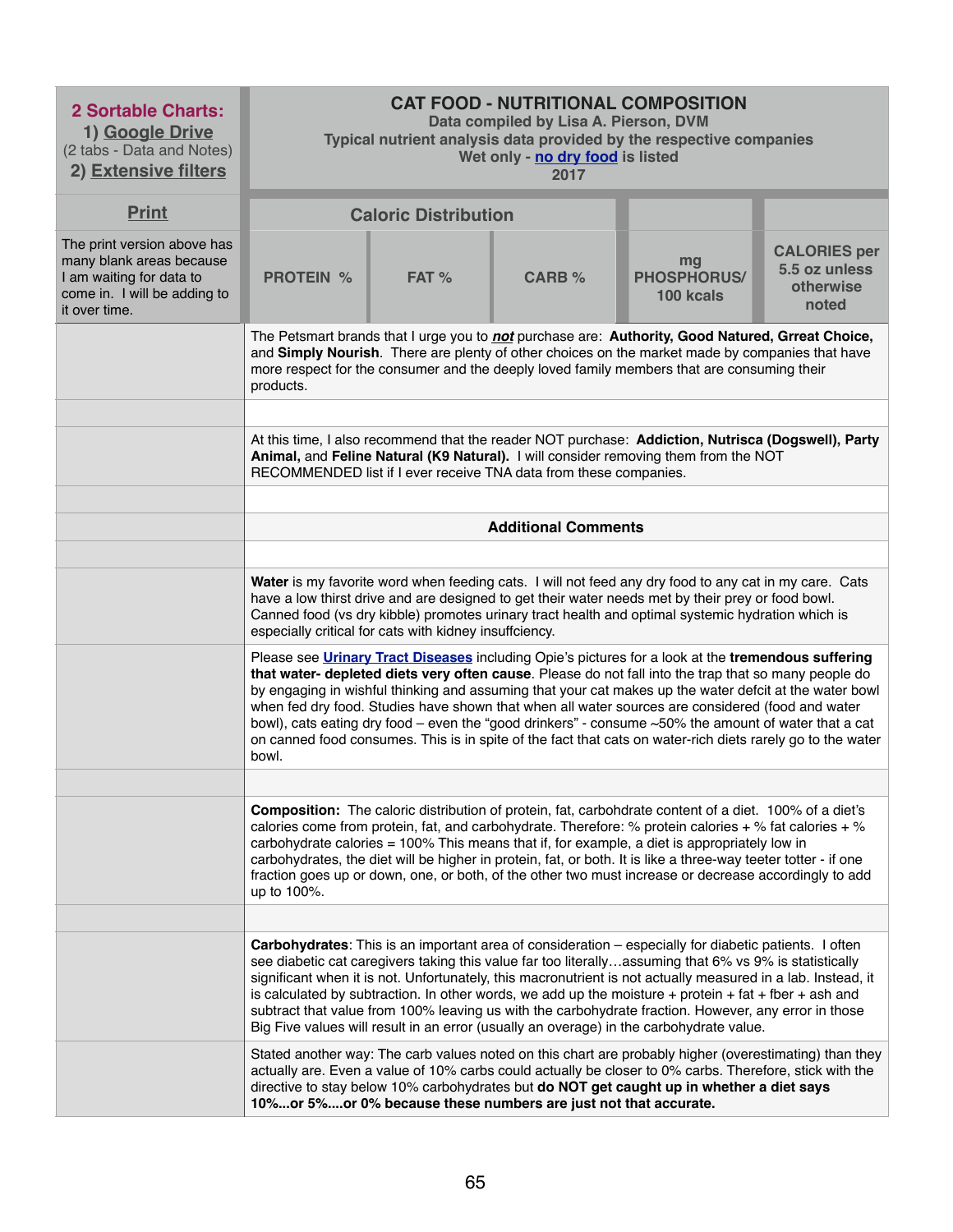| <b>2 Sortable Charts:</b><br>1) Google Drive<br>(2 tabs - Data and Notes)<br>2) Extensive filters                                    | <b>CAT FOOD - NUTRITIONAL COMPOSITION</b><br>Data compiled by Lisa A. Pierson, DVM<br>Typical nutrient analysis data provided by the respective companies<br>Wet only - no dry food is listed<br>2017                                                                                                                                                                                                                                                                                                                                                                                                                                                                                                                                       |       |               |                                       |                                                            |  |  |
|--------------------------------------------------------------------------------------------------------------------------------------|---------------------------------------------------------------------------------------------------------------------------------------------------------------------------------------------------------------------------------------------------------------------------------------------------------------------------------------------------------------------------------------------------------------------------------------------------------------------------------------------------------------------------------------------------------------------------------------------------------------------------------------------------------------------------------------------------------------------------------------------|-------|---------------|---------------------------------------|------------------------------------------------------------|--|--|
| <b>Print</b>                                                                                                                         | <b>Caloric Distribution</b>                                                                                                                                                                                                                                                                                                                                                                                                                                                                                                                                                                                                                                                                                                                 |       |               |                                       |                                                            |  |  |
| The print version above has<br>many blank areas because<br>I am waiting for data to<br>come in. I will be adding to<br>it over time. | <b>PROTEIN %</b>                                                                                                                                                                                                                                                                                                                                                                                                                                                                                                                                                                                                                                                                                                                            | FAT % | <b>CARB %</b> | mg<br><b>PHOSPHORUS/</b><br>100 kcals | <b>CALORIES per</b><br>5.5 oz unless<br>otherwise<br>noted |  |  |
|                                                                                                                                      | Take it one step further and read the label. For example, if you do not see any grains, or "peas,"<br>"potatoes," "starch," or "vegetables" on the label, even if it is listed as 10% carbs, chances are that it is<br>much lower. Keep in mind that liver does have some carbohydrates since it is the organ that stores<br>sugar for the body. That said, I DO want liver in the product since it is a wonderful source of nutrients<br>and it is far better to get our vitamins and minerals from **whole foods** rather than from a bottle<br>containing vitamins that were synthesized in a laboratory.                                                                                                                                |       |               |                                       |                                                            |  |  |
|                                                                                                                                      | "Indoor," "Weight Management," and "Light" are all used to describe diets that are usually high in<br>carbohydrates. The goal of these diets is to make them less calorically-dense. Since 1 gram of a<br>protein and carb = 4 calories and 1 gram of fat = 9 calories, these diets are low in fat. Keep in mind the<br>"three-way tetter totter" discussed above in the Composition section. If one fraction (in this case, the<br>fat) is lowered, either one or both of the other two fractions must be increased. In this case, the pet<br>food companies *should* raise the protein when the fat is lowered but that would cut into their profit<br>margin so, instead, they increase the carbs which is a cheaper source of calories. |       |               |                                       |                                                            |  |  |
|                                                                                                                                      |                                                                                                                                                                                                                                                                                                                                                                                                                                                                                                                                                                                                                                                                                                                                             |       |               |                                       |                                                            |  |  |
|                                                                                                                                      | Biological value of protein: Animal-based protein has a much higher biological value when compared<br>to plant-based protein. Grains supply both protein and carbohydrate. Therefore, high carb diets often<br>have much of their protein coming from plants. Consider not only the <i>amount</i> of protein in a diet but<br>also the source of the protein. Diets using whole grains or glutens (gluten $=$ plant-based protein) have<br>a portion of their protein coming from low biological value sources. See catinfo.org - Feeding Your<br>Cat: Know the Basics of Feline Nutrition for a discussion of biological value as it pertains to obligate<br>carnivores.                                                                   |       |               |                                       |                                                            |  |  |
|                                                                                                                                      |                                                                                                                                                                                                                                                                                                                                                                                                                                                                                                                                                                                                                                                                                                                                             |       |               |                                       |                                                            |  |  |
|                                                                                                                                      | <b>Protein source:</b> How do we know how much of the protein is coming from animals versus plants<br>when an ingredient list includes both animal and plant (grains/potatoes/vegetables) protein sources?<br>The answer is, we don't know but we need to be aware of the 'ingredient splitting' issue. Ingredients<br>are listed in descending order by weight. Consider this ingredient list: "Chicken, brewers rice, corn<br>gluten meal, whole grain corn, wheat gluten."                                                                                                                                                                                                                                                               |       |               |                                       |                                                            |  |  |
|                                                                                                                                      | Consumers often focus on the fact that "chicken" is the frst ingredient but when the grain fractions are<br>added together, their contribution to the diet is greater than the meat. Meat is also higher in water than<br>grains making it less protein-dense. This compounds the problem of grains contributing more to the<br>protein level than the animal sources. This type of ingredient list does not represent an optimal<br>carnivore diet. Meat 'meals' are a more concentrated source of protein but they are also very heavily<br>processed which results in nutrient loss.                                                                                                                                                     |       |               |                                       |                                                            |  |  |
|                                                                                                                                      | Liver: I definitely want to see liver in the product since it is a wonderful source of nutrients (vitamin A<br>and D, copper, zinc, etc.,) and it is far better to get our vitamins and minerals from *whole foods*<br>rather than from a bottle containing vitamins that were synthesized in a laboratory. That said, not every<br>meal has to contain liver but I like to see some liver fed several times/week.                                                                                                                                                                                                                                                                                                                          |       |               |                                       |                                                            |  |  |
|                                                                                                                                      |                                                                                                                                                                                                                                                                                                                                                                                                                                                                                                                                                                                                                                                                                                                                             |       |               |                                       |                                                            |  |  |